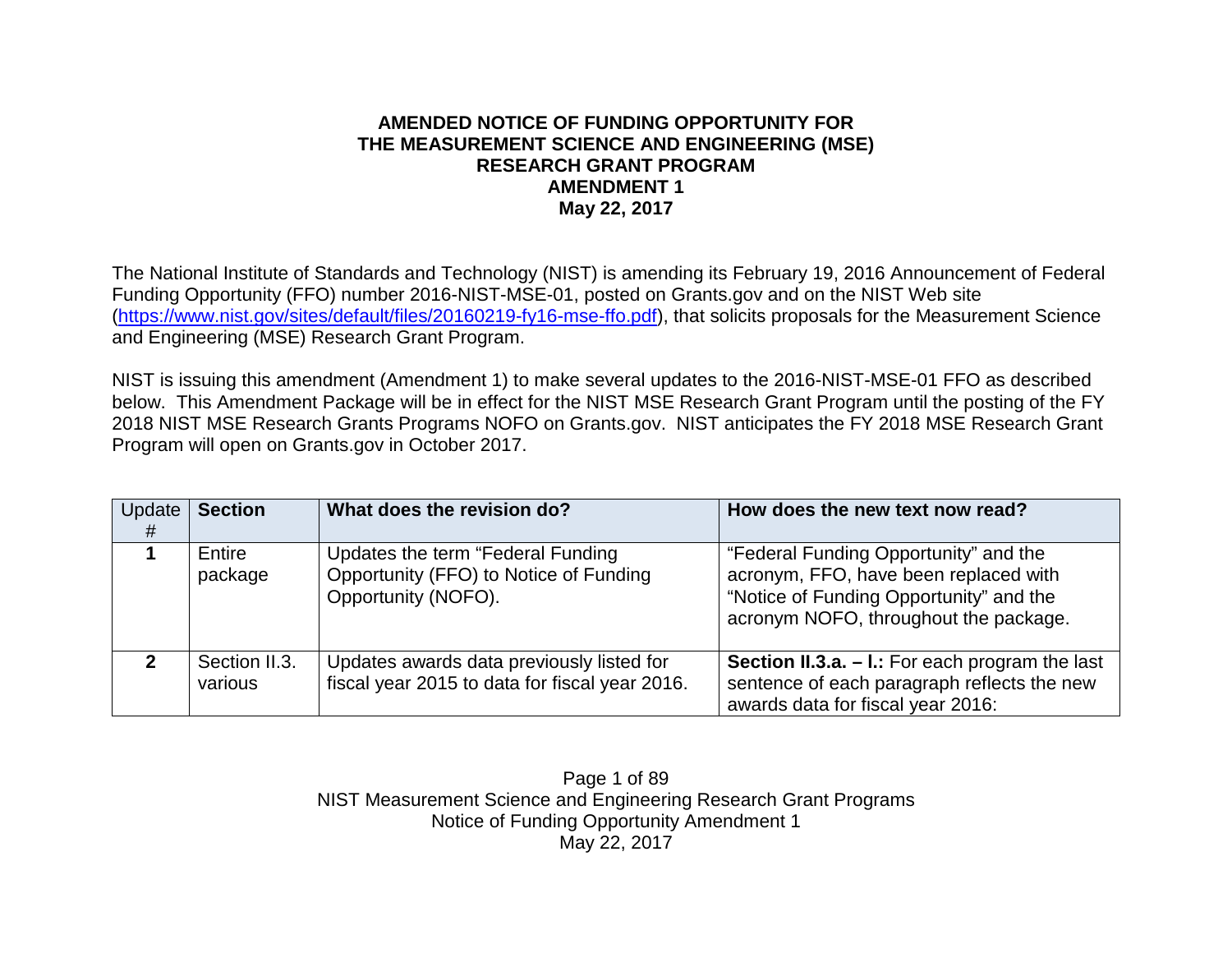| Update<br># | <b>Section</b> | What does the revision do? | How does the new text now read?                                                                    |
|-------------|----------------|----------------------------|----------------------------------------------------------------------------------------------------|
|             |                |                            | a. In FY2016, the MML Grant Program<br>funded eighteen (18) new awards                             |
|             |                |                            | totaling \$4,000,000.<br>b. In FY 2016, the PML Grant Program                                      |
|             |                |                            | funded forty (40) new awards totaling<br>\$2,218,610.                                              |
|             |                |                            | c. In FY 2016, the EL Grant Program<br>funded fourteen (14) new awards                             |
|             |                |                            | totaling \$1,909,403.<br>d. In FY 2016, the FR Grant Program                                       |
|             |                |                            | funded nine (8) new awards, totaling<br>\$813,647.                                                 |
|             |                |                            | e. In FY 2016, the ITL Grant Program<br>funded forty-four (44) new awards<br>totaling \$6,179,898. |
|             |                |                            | In FY 2016, the CTL Grant Program<br>funded three (3) awards totaling                              |
|             |                |                            | \$365,422.<br>In FY 2016, the NCNR Grant Program<br>q.                                             |
|             |                |                            | funded three (3) new awards totaling<br>\$95,000.                                                  |
|             |                |                            | h. In FY 2016, the CNST Grant Program<br>funded no new awards.                                     |
|             |                |                            | In FY 2016, NIST funded eleven (9)<br>awards totaling \$4,568,309 under the                        |
|             |                |                            | GHG Measurements Grant Program,<br>zero (0) awards under the National                              |
|             |                |                            | Security Standards Grant Program,                                                                  |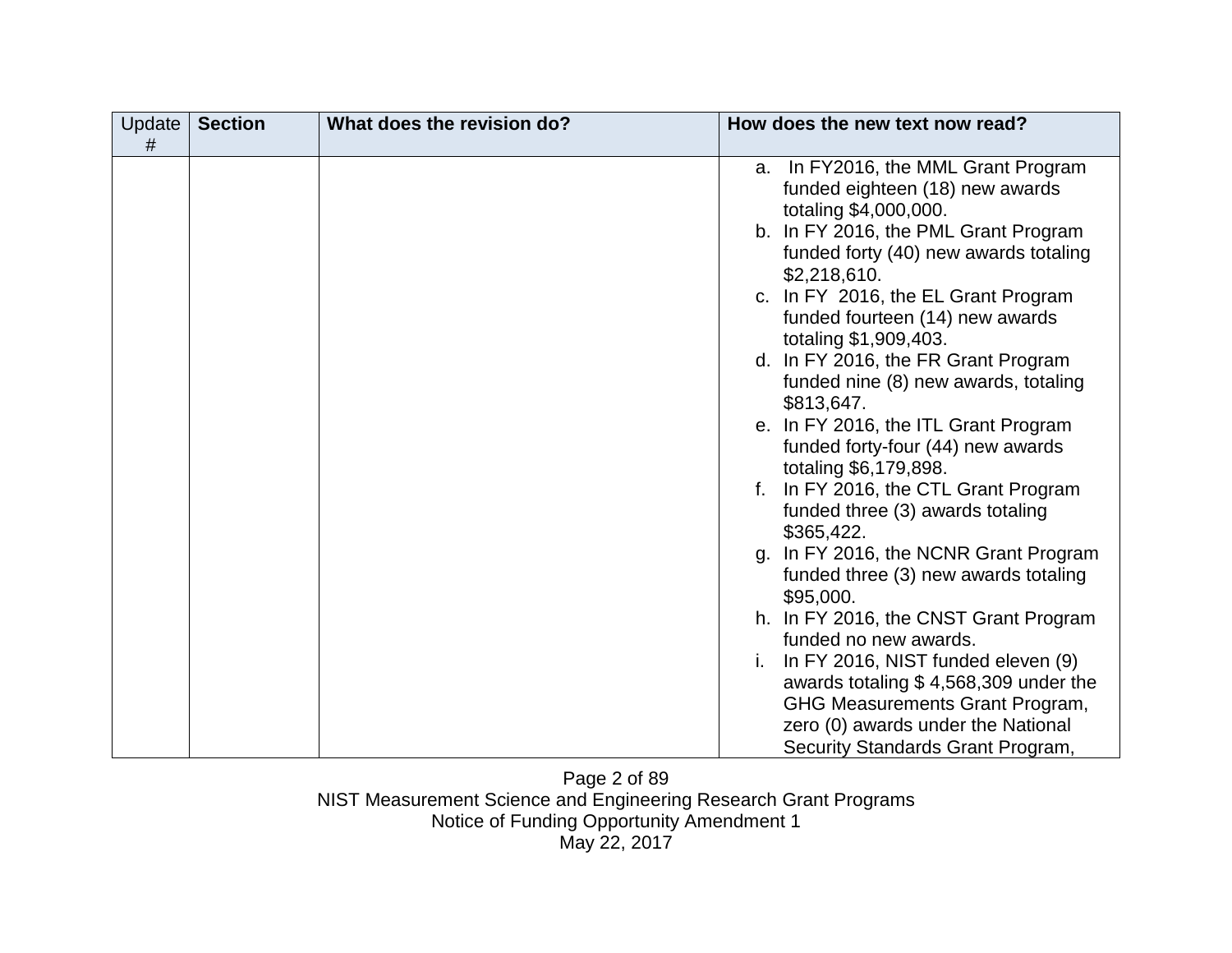| Update  <br># | <b>Section</b>                                                 | What does the revision do?                                                                                              | How does the new text now read?                                                                                                                                                                                                                                                                                                                                                                                                                                                              |
|---------------|----------------------------------------------------------------|-------------------------------------------------------------------------------------------------------------------------|----------------------------------------------------------------------------------------------------------------------------------------------------------------------------------------------------------------------------------------------------------------------------------------------------------------------------------------------------------------------------------------------------------------------------------------------------------------------------------------------|
|               |                                                                |                                                                                                                         | and nine (9) awards totaling \$807,110<br>under the Forensic Science Grant<br>Program. In FY 2016, NIST did not<br>fund any awards under the<br><b>Measurement Science for Energy</b><br>Research Grant Program.<br>In FY 2016, the SCO Grant Program<br>j.<br>funded one (1) award totaling<br>\$246,000.<br>k. In FY 2016, the IAAO Grant Program<br>funded two (2) awards totaling<br>\$80,000.<br>In FY 2016, the ADLP Grant Program<br>funded one (1) new award totaling<br>\$153, 123. |
| $\mathbf{3}$  | Executive<br>Summary<br>and Sections<br>II. and IV.<br>various | Updates "2016" references to "2017" for fiscal<br>year references, where applicable, and<br>submission dates and times. | <b>Executive Summary:</b><br><b>Funding Opportunity Description: NIST</b><br>is soliciting applications for financial<br>assistance for Fiscal Year 2017<br>$(FY17)$ ;<br><b>Section II.3.a. <math>-</math> I.:</b> the text "2016" has been<br>changed to "2017" for the first sentences in<br>each section describing the anticipated<br>funding amounts for each program. For a<br>description of the funding availability changes                                                        |

Page 3 of 89 NIST Measurement Science and Engineering Research Grant Programs Notice of Funding Opportunity Amendment 1 May 22, 2017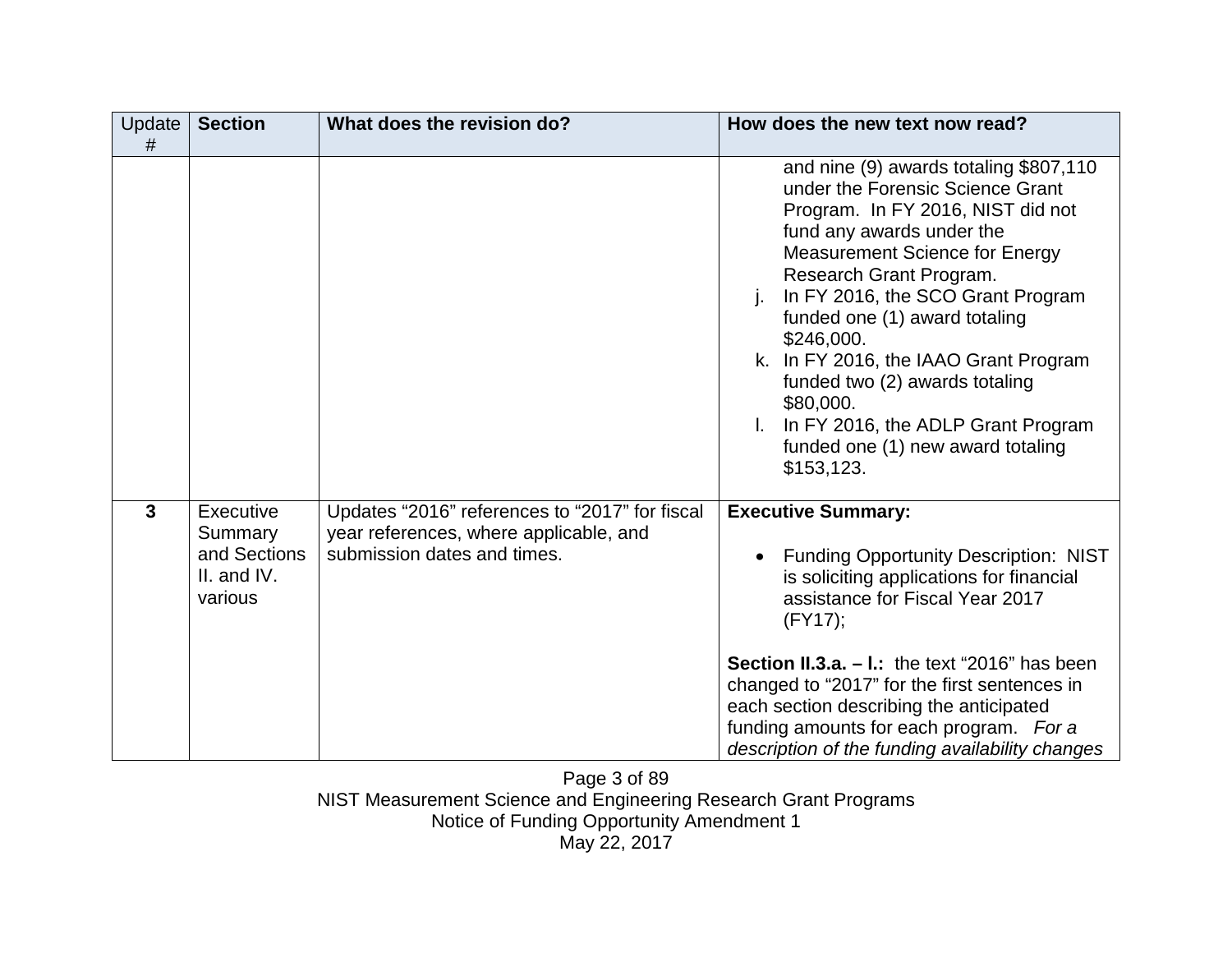| Update<br>#             | <b>Section</b>           | What does the revision do?                                                  | How does the new text now read?                                                                                                                                                                                                                                                                                                                                                                                                                                                                                                                                                                                                                                                                                     |
|-------------------------|--------------------------|-----------------------------------------------------------------------------|---------------------------------------------------------------------------------------------------------------------------------------------------------------------------------------------------------------------------------------------------------------------------------------------------------------------------------------------------------------------------------------------------------------------------------------------------------------------------------------------------------------------------------------------------------------------------------------------------------------------------------------------------------------------------------------------------------------------|
|                         |                          |                                                                             | for applicable programs, see Update #16<br>below in this table.                                                                                                                                                                                                                                                                                                                                                                                                                                                                                                                                                                                                                                                     |
|                         |                          |                                                                             | Section IV.4. Submission Dates and Times.<br>Paragraphs 4: All NIST MSE Research<br>Grant Programs. Applications will be<br>considered on a continuing/rolling basis as<br>they are received. Applications must be<br>received by 5:00 p.m. Eastern Time on<br>Tuesday, June 13, 2017 to be processed and<br>considered for funding under this NOFO in<br>fiscal year 2017. To ensure consideration in<br>the current fiscal year, applications should be<br>received by 5:00 p.m. Eastern Time on June<br>13, 2017. Applications received after this<br>deadline may be processed and considered<br>for funding in the current fiscal year or in the<br>next fiscal year, subject to the availability of<br>funds. |
| $\overline{\mathbf{4}}$ | Section IV.4.<br>various | Updates "2017" reference to "2018" regarding<br>submission dates and times. | Section IV.4. Submission Dates and Times.<br><b>Paragraphs 5:</b> All applications submitted to<br>the MSE Research Grants programs, paper<br>and electronic, must be received prior to the<br>posting of the FY 2018 NIST MSE Research<br>Grants Programs NOFO on Grants.gov in<br>order to be processed under this NOFO.                                                                                                                                                                                                                                                                                                                                                                                          |

Page 4 of 89 NIST Measurement Science and Engineering Research Grant Programs Notice of Funding Opportunity Amendment 1 May 22, 2017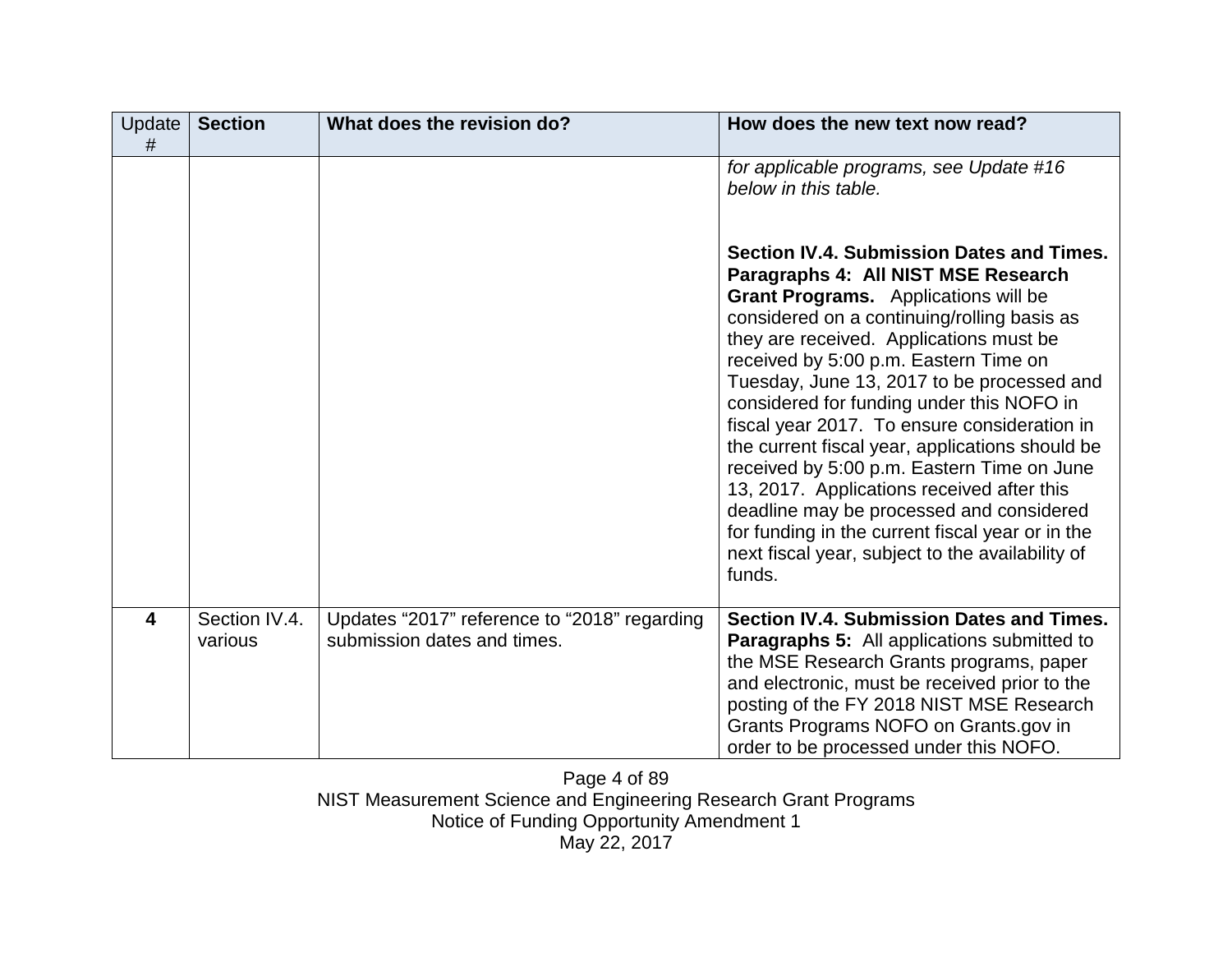| <b>Update</b><br># | <b>Section</b>                    | What does the revision do?                                                                                                                                                                                           | How does the new text now read?                                                                                                                                                                                                                                                                                                                      |
|--------------------|-----------------------------------|----------------------------------------------------------------------------------------------------------------------------------------------------------------------------------------------------------------------|------------------------------------------------------------------------------------------------------------------------------------------------------------------------------------------------------------------------------------------------------------------------------------------------------------------------------------------------------|
|                    |                                   |                                                                                                                                                                                                                      |                                                                                                                                                                                                                                                                                                                                                      |
| 5                  | Section I.<br>and III.<br>various | Replaces the statutory authority for 15 USC $\S$<br>278g-1, which was repealed as part of the<br>American Innovation and Competitiveness Act<br>of 2016, with 15 USC § 278g-1(e)(1) and<br>$(e)(3)$ , as applicable. | Sections I.1. - 10.; Section I.1.12: The<br>following MSE Research Grant Programs<br>have replaced "15 USC $\S$ 278g-1" with "15<br>USC § 278g-1(e)(1) and (e)(3)": MML, PML,<br>EL, FR, ITL, CTL, NCNR, CNST, SPO, SCO<br>and ADLP.                                                                                                                 |
|                    |                                   |                                                                                                                                                                                                                      | Section III.1. Eligible Applicants.<br><b>Sentence three:</b> Applicants selected for<br>awards under 15 U.S.C. § 278g-1(e)(1) and<br>(e)(3) are encouraged, but not required, to<br>select underrepresented minorities for<br>participation.                                                                                                        |
| 6                  | Sections I.<br>and II.<br>various | Updates the direction of NIST climate science<br>research opportunities to reflect the current<br>specific focus of the research opportunities on<br>greenhouse gas measurements, standards,<br>data and technology. | <b>Section 1.1. Program Description:</b><br>Paragraph 3, Bullet Number 4:<br>Environment, from the measurement of<br>automotive exhaust emissions to contaminant<br>monitoring to greenhouse gas monitoring of<br>Earth's atmosphere and the health and safety<br>aspects of engineered nanomaterials;<br>Section I.1.f. Chemical Sciences Division. |
|                    |                                   |                                                                                                                                                                                                                      | <b>Paragraph 4:</b> These activities support the<br>chemical science, technology, and<br>engineering enterprise with the intent of<br>fostering innovation and confidence in                                                                                                                                                                         |

Page 5 of 89 NIST Measurement Science and Engineering Research Grant Programs Notice of Funding Opportunity Amendment 1 May 22, 2017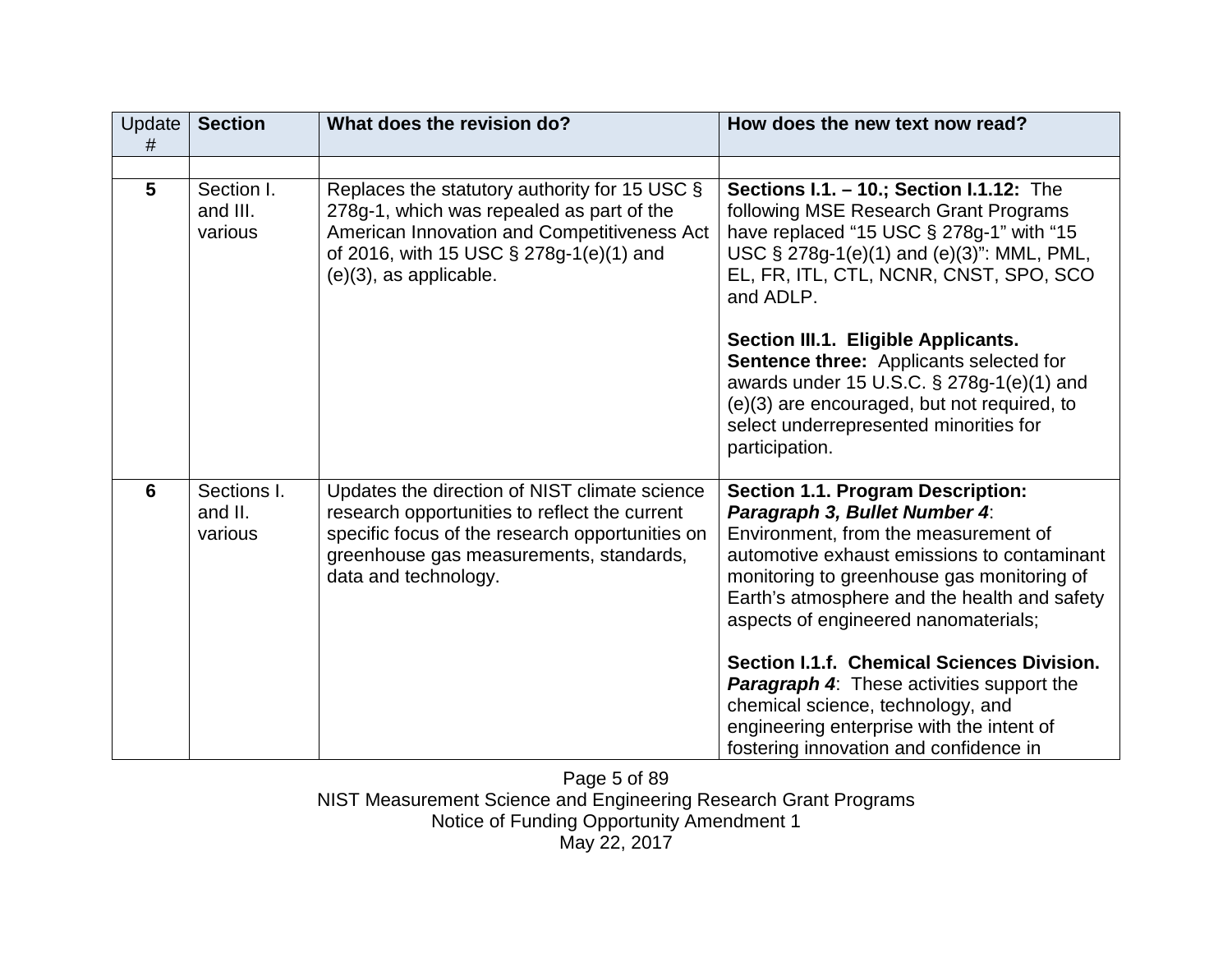| Update<br># | <b>Section</b> | What does the revision do? | How does the new text now read?                                                                                                                                                                                                                                                                                                                                                                                                                                                                                                                                                         |
|-------------|----------------|----------------------------|-----------------------------------------------------------------------------------------------------------------------------------------------------------------------------------------------------------------------------------------------------------------------------------------------------------------------------------------------------------------------------------------------------------------------------------------------------------------------------------------------------------------------------------------------------------------------------------------|
|             |                |                            | measurements and technologies used in a<br>wide range of applications, including chemical<br>analysis, environmental and greenhouse gas<br>emissions, clinical health assessment, food<br>and nutritional assessment, sensing,<br>manufacturing, and energy transformation.                                                                                                                                                                                                                                                                                                             |
|             |                |                            | Section I.2.g. Applied Physics Division.<br><b>Sentence 1:</b> The primary objective is to<br>collaborate with or conduct research<br>consistent with the division's programs in<br>areas including laser metrology,<br>superconducting sensor array fabrication and<br>application, quantum information and<br>computing, single photonics, medical imaging,<br>fiber and free-space communication, radio-<br>frequency and microwave technology,<br>greenhouse gas measurements, terahertz<br>imaging and metrology, laser applications,<br>and compound semiconductor nanophotonics. |
|             |                |                            | <b>Section I.9. Program Description:</b><br><b>Paragraph 1:</b> The SPO Grant Program<br>provides financial assistance to support the<br>conduct of research or a recipient's portion of<br>collaborative research consistent with the<br>SPO mission in the broad areas of<br>greenhouse gas measurements, forensic                                                                                                                                                                                                                                                                    |

Page 6 of 89 NIST Measurement Science and Engineering Research Grant Programs Notice of Funding Opportunity Amendment 1 May 22, 2017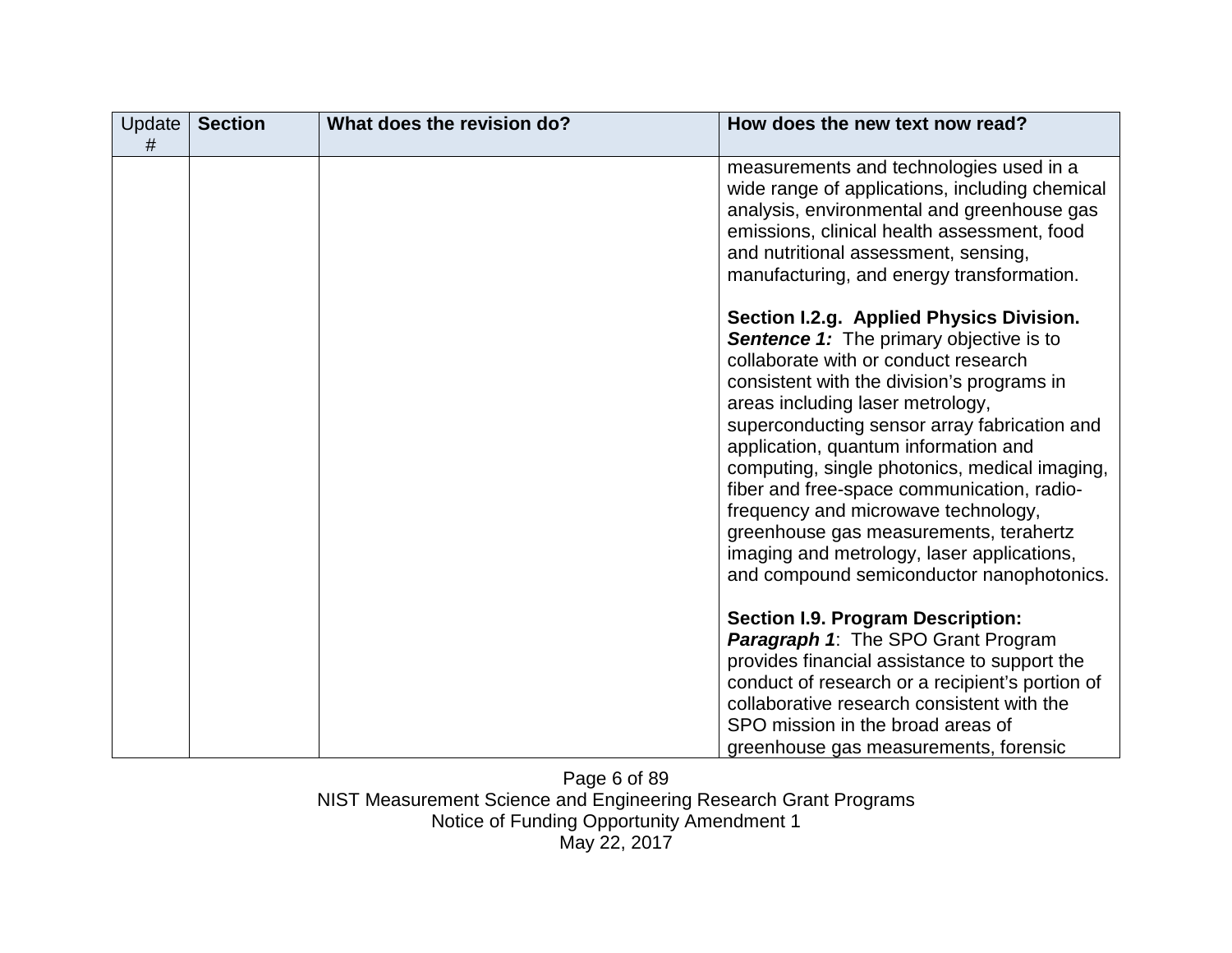| <b>Update</b><br># | <b>Section</b> | What does the revision do? | How does the new text now read?                                                                                                                                                                                                                                                                                                                                                                                                                                                                                                                                                                                                                                                                                                                                                                                                                                                                                                                                                                                                                                                      |
|--------------------|----------------|----------------------------|--------------------------------------------------------------------------------------------------------------------------------------------------------------------------------------------------------------------------------------------------------------------------------------------------------------------------------------------------------------------------------------------------------------------------------------------------------------------------------------------------------------------------------------------------------------------------------------------------------------------------------------------------------------------------------------------------------------------------------------------------------------------------------------------------------------------------------------------------------------------------------------------------------------------------------------------------------------------------------------------------------------------------------------------------------------------------------------|
|                    |                |                            | science, and national security standards, in<br>accordance with the three program<br>descriptions below.                                                                                                                                                                                                                                                                                                                                                                                                                                                                                                                                                                                                                                                                                                                                                                                                                                                                                                                                                                             |
|                    |                |                            | Section 1.9.a. Greenhouse Gas (GHG)<br><b>Measurements Grant Program. Entire</b><br>paragraph: The GHG Measurements Grant<br>Program provides financial assistance<br>consistent with program objectives of<br>supporting measurement science research to<br>develop or extend internationally-recognized<br>greenhouse gas measurement standards,<br>methodologies, and technologies. Such<br>capabilities enhance science-based GHG<br>emissions data to advance both GHG<br>emissions quantification and Earth system<br>radiometric observing capability. Specific<br>areas of interest include advances that<br>increase accuracy and confidence in flux<br>quantification for both GHG sources and<br>sinks. Areas of interest include: 1) stationary<br>GHG emission sources, 2) measurement tools<br>to better characterize GHG emissions and<br>uptake fluxes in metropolitan and urban<br>areas, 3) remote sensing of Earth systems<br>and GHG concentrations, 4) reconciliation of<br>GHG inventory data derived from both<br>atmospheric observing and emission process- |

Page 7 of 89 NIST Measurement Science and Engineering Research Grant Programs Notice of Funding Opportunity Amendment 1 May 22, 2017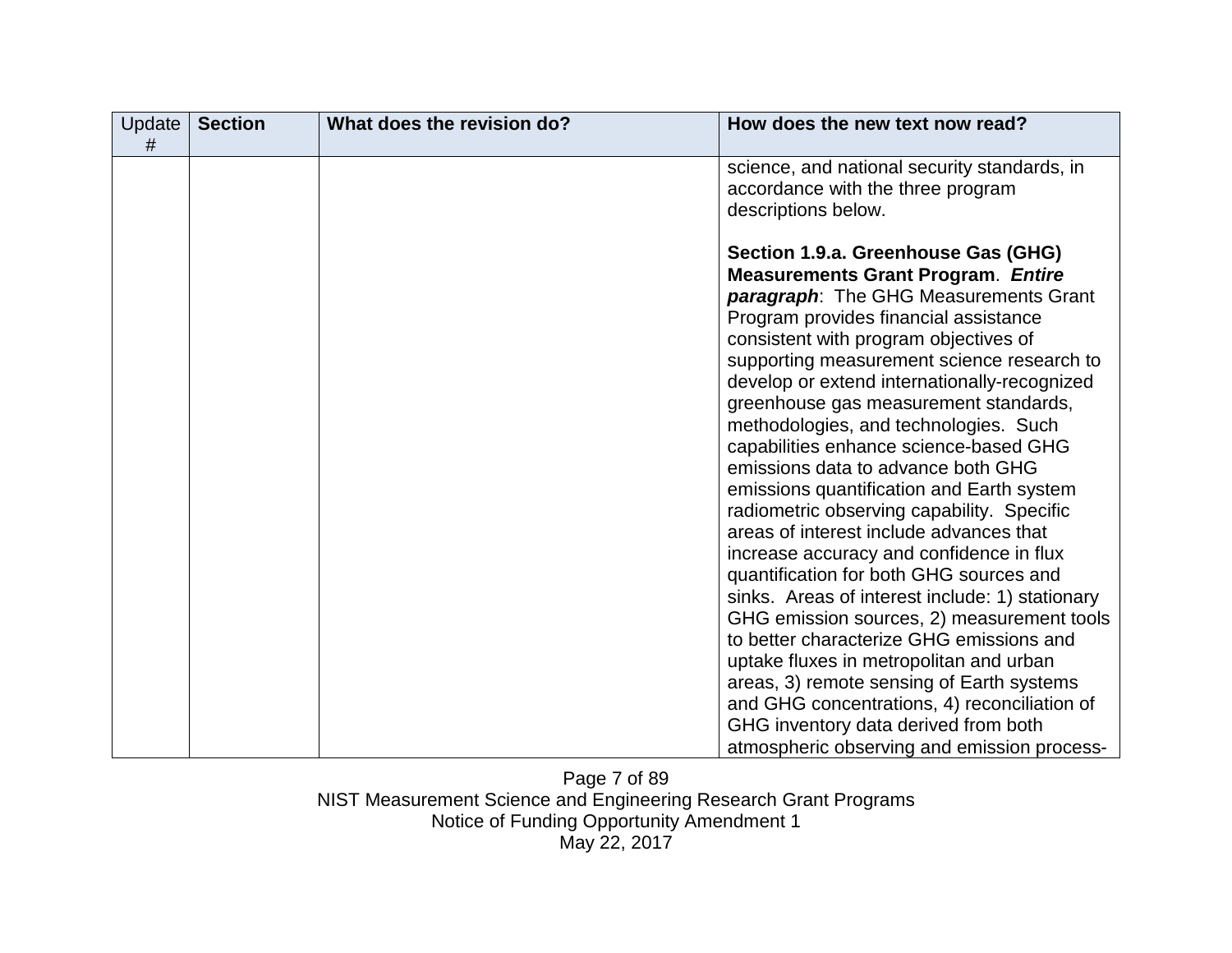| Update<br>#    | <b>Section</b> | What does the revision do?                                                                                                            | How does the new text now read?                                                                                                                                                                                                                                                                                                                                                                                                                                                                                                                                                                                                                                                                                                                                                                                                                                                          |
|----------------|----------------|---------------------------------------------------------------------------------------------------------------------------------------|------------------------------------------------------------------------------------------------------------------------------------------------------------------------------------------------------------------------------------------------------------------------------------------------------------------------------------------------------------------------------------------------------------------------------------------------------------------------------------------------------------------------------------------------------------------------------------------------------------------------------------------------------------------------------------------------------------------------------------------------------------------------------------------------------------------------------------------------------------------------------------------|
|                |                |                                                                                                                                       | oriented methodologies at local and regional<br>scales, and 5) measurement capabilities that<br>further understanding of GHG transport in the<br>lower atmosphere. Additional information<br>about the SPO GHG Program may be<br>obtained at http://www.nist.gov/greenhouse-<br>gas/index.cfm. The contact person for the<br>GHG Measurements Grant Program is James<br>Whetstone and he may be reached at (301)<br>975-2738 or by e-mail at<br>james.whetstone@nist.gov.<br>Section II.3.i. First part of Sentence 1:<br>Special Programs Office (SPO) Grant<br>Program. In FY 2017, SPO anticipates<br>funding individual projects under the<br>Greenhouse Gas (GHG) Measurements Grant<br>Program in the \$25,000 - \$1,800,000 range,<br>First part of Sentence 2: In FY 2016, NIST<br>funded eleven (9) awards totaling \$4,568,309<br>under the GHG Measurements Grant<br>Program. |
| $\overline{7}$ | Section I.1.   | Adds the element of "education and outreach<br>programs' to funding opportunities within the<br>Material Measurement Laboratory (MML) | Section I.1.a. MML Office. First Sentence:<br>Financial support may be provided for<br>education and outreach programs,<br>conferences, workshops, or other technical                                                                                                                                                                                                                                                                                                                                                                                                                                                                                                                                                                                                                                                                                                                    |

Page 8 of 89 NIST Measurement Science and Engineering Research Grant Programs Notice of Funding Opportunity Amendment 1 May 22, 2017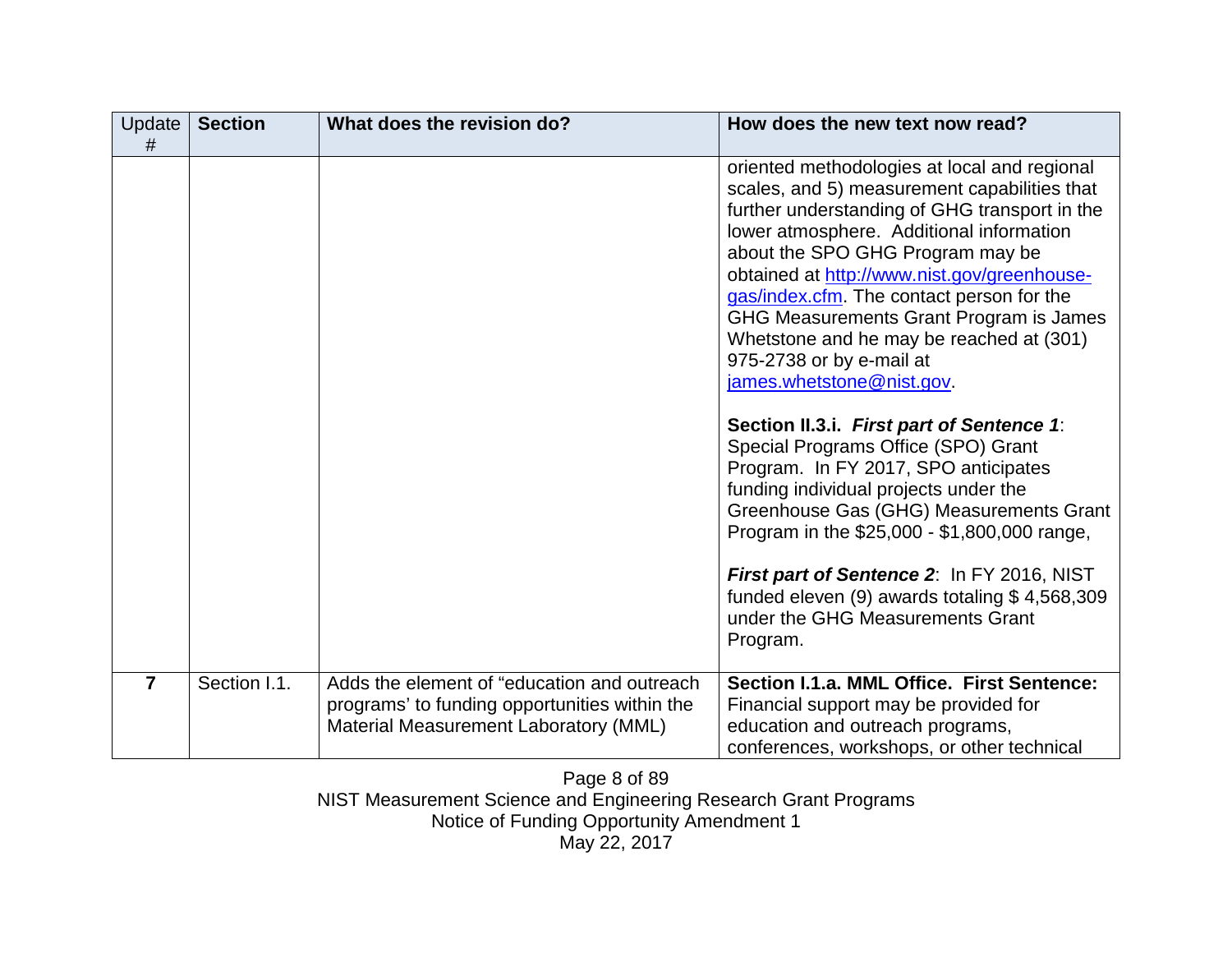| Update<br># | <b>Section</b> | What does the revision do?                                                                                                                                                                                                                                                                                                                                                                                                                            | How does the new text now read?                                                                                                                                                                                                                                                                                                                                                                                                                                                                                                                                                                                                                                                                                                                                                                                                                                   |
|-------------|----------------|-------------------------------------------------------------------------------------------------------------------------------------------------------------------------------------------------------------------------------------------------------------------------------------------------------------------------------------------------------------------------------------------------------------------------------------------------------|-------------------------------------------------------------------------------------------------------------------------------------------------------------------------------------------------------------------------------------------------------------------------------------------------------------------------------------------------------------------------------------------------------------------------------------------------------------------------------------------------------------------------------------------------------------------------------------------------------------------------------------------------------------------------------------------------------------------------------------------------------------------------------------------------------------------------------------------------------------------|
|             |                | Office section of the MML MSE Grant<br>Program.                                                                                                                                                                                                                                                                                                                                                                                                       | research meetings that are relevant to the<br>mission of the MML.                                                                                                                                                                                                                                                                                                                                                                                                                                                                                                                                                                                                                                                                                                                                                                                                 |
| 8           | Section I.2.   | Sections I.2.b., d., e, and i.: Updates the point<br>of contacts for the following Physical<br><b>Measurement Laboratory MSE Grant</b><br>Programs: Office of Weights and Measures<br>Program; Engineering Physics Division,<br>Quantum Measurement Division, and the<br>Time and Frequency Division.<br>Section I.2.h. Adds "superconducting" and<br>"cryogenic computing" to the areas of<br>research for the Quantum Electromagnetics<br>Division. | Section I.2.b. Office of Weights and<br><b>Measures. Last sentence: The contact</b><br>person for this office is Douglas Olson and he<br>may be reached at (301) 975-2956 or by e-<br>mail at douglas.olson@nist.gov.<br><b>Section I.2.d. Engineering Physics</b><br>Division Last sentence: The contact person<br>for this division is John Kramar and he may be<br>reached at (301) 975-3447 or by e-mail at<br>john.kramar@nist.gov.<br><b>Section I.2.e. Quantum Measurement</b><br>Division Last sentence: The contact person<br>for this division is Jon Pratt and he may be<br>reached at (301) 975-5470 or by e-mail at<br>jon.pratt@nist.gov<br>Section I.2.i. Time and Frequency Division<br>Last Sentence: The contact person for this<br>division is Chris Oates and he may be<br>reached at (303) 497-7654 or by e-mail at<br>chris.oates@nist.gov. |

Page 9 of 89 NIST Measurement Science and Engineering Research Grant Programs Notice of Funding Opportunity Amendment 1 May 22, 2017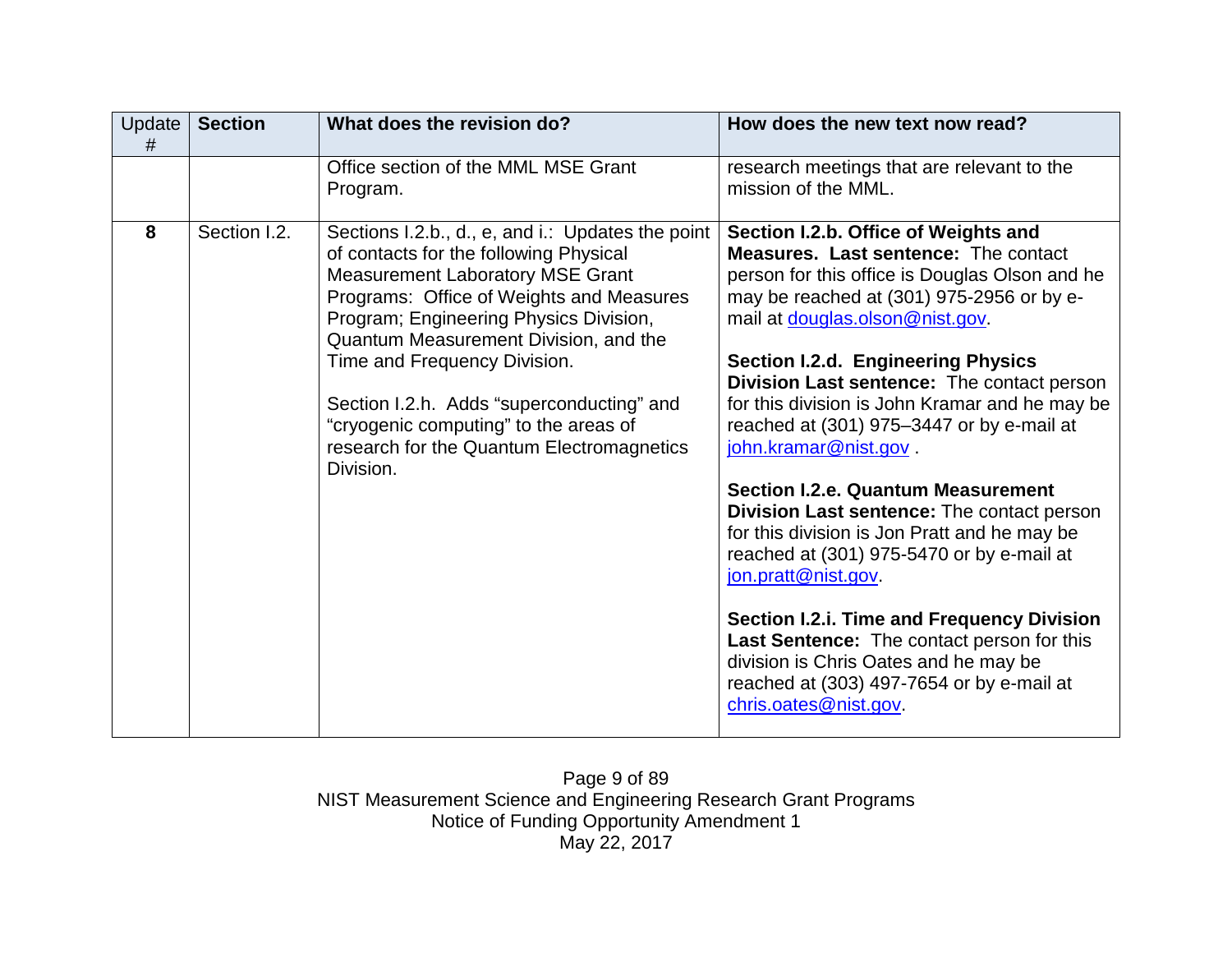| Update<br># | <b>Section</b> | What does the revision do?                                                                                                                                                                                                                                                                                                                                                                                                                                                                                                                                                                                    | How does the new text now read?                                                                                                                                                                                                                                                                                                                                                                                                                                                                                                                                                                                                                                                                                                                        |
|-------------|----------------|---------------------------------------------------------------------------------------------------------------------------------------------------------------------------------------------------------------------------------------------------------------------------------------------------------------------------------------------------------------------------------------------------------------------------------------------------------------------------------------------------------------------------------------------------------------------------------------------------------------|--------------------------------------------------------------------------------------------------------------------------------------------------------------------------------------------------------------------------------------------------------------------------------------------------------------------------------------------------------------------------------------------------------------------------------------------------------------------------------------------------------------------------------------------------------------------------------------------------------------------------------------------------------------------------------------------------------------------------------------------------------|
|             |                |                                                                                                                                                                                                                                                                                                                                                                                                                                                                                                                                                                                                               | <b>Section I.2.h. Quantum Electromagnetics</b><br>Division. First sentence: The primary<br>objective is to collaborate with or conduct<br>research consistent with the division's<br>programs in areas including superconducting,<br>quantum sensors, superconductive<br>electronics, molecular and bio-photonics,<br>quantum information processing, spin<br>electronics, nanoscale magnetodynamics,<br>cryogenic computing, and related<br>microfabrication.                                                                                                                                                                                                                                                                                         |
| 9           | Section I.3.   | Section I.3. Updates the description of the<br>Engineering Laboratory (EL) Grant Program<br>to remove the fields of structures and<br>inorganic materials and expand other areas.<br>Section I.3.a. Updates the point of contact for<br>the Applied Economics Office.<br>Section I.3.b. Adds the Internet of Things and<br>smart cities to research within the Smart Grid<br>and Cyber-Physical Systems Program Office.<br>Section I.3.c. Moves the National Windstorm<br>Impact Reduction Program and the Disaster<br>and Failure Studies Program to within the<br>Materials Structural Systems Division and | Section I.3. Program Description. Entire<br>section: The EL Grant Program provides<br>financial assistance to support the conduct of<br>research or a recipient's portion of<br>collaborative research consistent with the EL's<br>mission to support research in the following<br>fields: advanced manufacturing; additive<br>manufacturing; robotics; intelligent systems<br>and information systems integration for<br>applications in manufacturing; polymeric<br>materials; heating, ventilation, air conditioning,<br>and refrigeration (HVAC & R) equipment<br>performance; mechanical systems and<br>controls; heat transfer and alternative energy<br>systems; computer integrated building<br>processes; indoor air quality and ventilation; |

Page 10 of 89 NIST Measurement Science and Engineering Research Grant Programs Notice of Funding Opportunity Amendment 1 May 22, 2017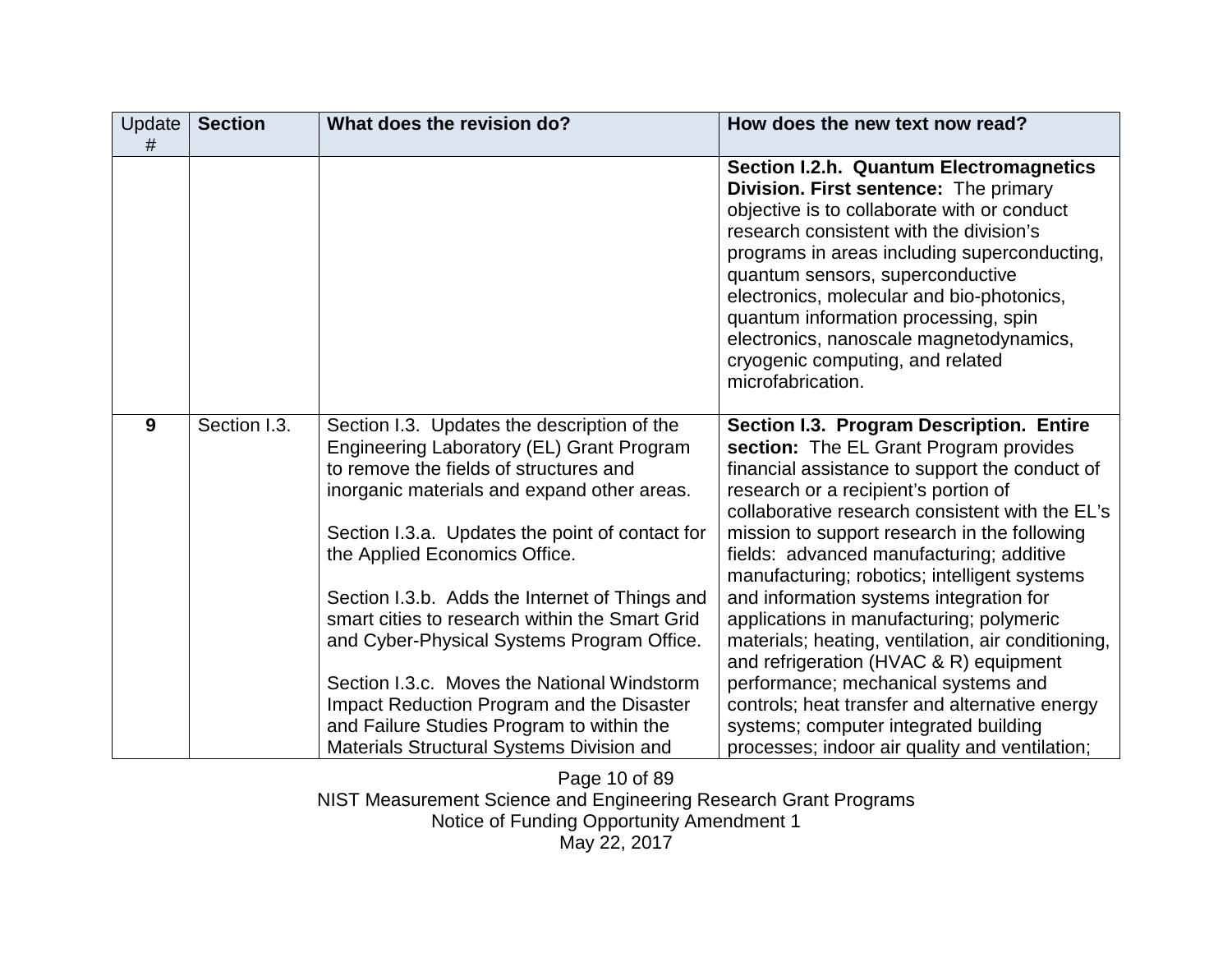| Update<br># | <b>Section</b> | What does the revision do?                                                                                                                                                                                                                                                                                                                                                                                                                                             | How does the new text now read?                                                                                                                                                                                                                                                                                                                                                                                                                                                                                                                                                                                                                                                                                                                                                                                                                                                                                                                                                                                                                                                                                  |
|-------------|----------------|------------------------------------------------------------------------------------------------------------------------------------------------------------------------------------------------------------------------------------------------------------------------------------------------------------------------------------------------------------------------------------------------------------------------------------------------------------------------|------------------------------------------------------------------------------------------------------------------------------------------------------------------------------------------------------------------------------------------------------------------------------------------------------------------------------------------------------------------------------------------------------------------------------------------------------------------------------------------------------------------------------------------------------------------------------------------------------------------------------------------------------------------------------------------------------------------------------------------------------------------------------------------------------------------------------------------------------------------------------------------------------------------------------------------------------------------------------------------------------------------------------------------------------------------------------------------------------------------|
|             |                | updates the point of contact and the website<br>link for the Disaster and Failure Studies<br>Program.<br>Section I.3.d. Clarifies the area of research<br>on strategies to achieve acceptable indoor air<br>quality within the Energy and Environment<br>Division to read as "strategies to improve<br>indoor air quality".<br>Section I.3.d.(3). Updates the point of contact<br>for applications to develop metrics/tools for<br>building sustainability evaluation. | cyber-physical systems; smart grid; windstorm<br>impact reduction; applied economics; and fire<br>research. Financial support may be provided<br>for conferences, workshops, or other technical<br>research meetings that are relevant to the<br>mission of EL. Additional information about<br>the EL and EL Programs may be obtained at<br>www.nist.gov/el.<br>The EL Grant Program supports the EL<br>mission to promote U.S. innovation and<br>industrial competitiveness by advancing<br>measurement science, standards, and<br>technology for engineered systems in ways<br>that enhance economic security and improve<br>quality of life. Typical funded activities may<br>include measurement science research;<br>development of performance metrics, tools,<br>and methodologies for engineering<br>technologies and applications; and critical<br>technical contributions to standards and<br>codes development.<br>Section I.3.a. Applied Economics Office.<br>Last sentence: The contact person is David<br>Butry and he may be reached at (301) 975-<br>6136 or by e-mail at david.butry@nist.gov. |
|             |                |                                                                                                                                                                                                                                                                                                                                                                                                                                                                        |                                                                                                                                                                                                                                                                                                                                                                                                                                                                                                                                                                                                                                                                                                                                                                                                                                                                                                                                                                                                                                                                                                                  |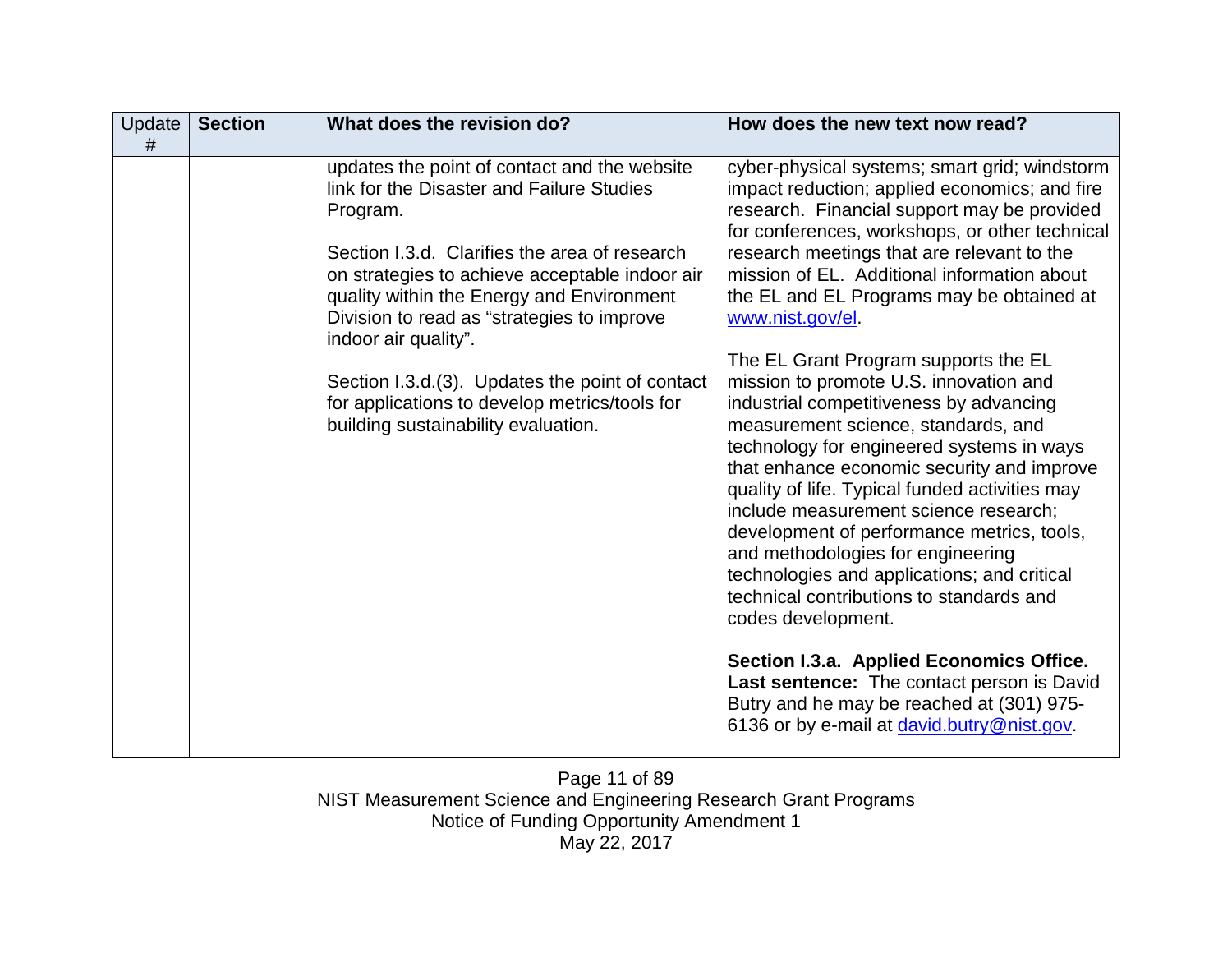| Update<br># | <b>Section</b> | What does the revision do? | How does the new text now read?                                                                                                                                                                                                                                                                                                                                                                                                                                                                                                                                                                                                                                                                                                                                                                                                                                                                                                                                                                                                                                                                                                                                  |
|-------------|----------------|----------------------------|------------------------------------------------------------------------------------------------------------------------------------------------------------------------------------------------------------------------------------------------------------------------------------------------------------------------------------------------------------------------------------------------------------------------------------------------------------------------------------------------------------------------------------------------------------------------------------------------------------------------------------------------------------------------------------------------------------------------------------------------------------------------------------------------------------------------------------------------------------------------------------------------------------------------------------------------------------------------------------------------------------------------------------------------------------------------------------------------------------------------------------------------------------------|
|             |                |                            | Section I.3.b. Smart Grid and Cyber-<br><b>Physical Systems Program Office. First</b><br>sentence: The primary objective is to<br>promote U.S. innovation and industrial<br>competitiveness in areas of critical national<br>priority by anticipating and meeting the<br>measurement science and standards needs<br>for cyber-physical systems, such as smart<br>grid, Internet of Things, and smart cities, in<br>ways that enhance economic prosperity and<br>improve the quality of life.<br><b>Section I.3.c. Materials Structural Systems</b><br>Division. The last two paragraphs list the<br>National Windstorm Impact Reduction<br>Program and the Disaster and Failure Studies<br>Program and the latter program lists the<br>contact person as "Judith Mitrani-Reiser" and<br>the website link as follows: The contact<br>person is Judith Mitrani-Reiser who can be<br>reached at (301) 975-0684 or by e-mail at<br>judith.mitrani-reiser@nist.gov. More<br>information about the Disaster and Failure<br>Studies Program can be found at<br>https://www.nist.gov/topics/disaster-failure-<br>studies/about-disaster-and-failure-studies-<br>program. |
|             |                |                            |                                                                                                                                                                                                                                                                                                                                                                                                                                                                                                                                                                                                                                                                                                                                                                                                                                                                                                                                                                                                                                                                                                                                                                  |

Page 12 of 89 NIST Measurement Science and Engineering Research Grant Programs Notice of Funding Opportunity Amendment 1 May 22, 2017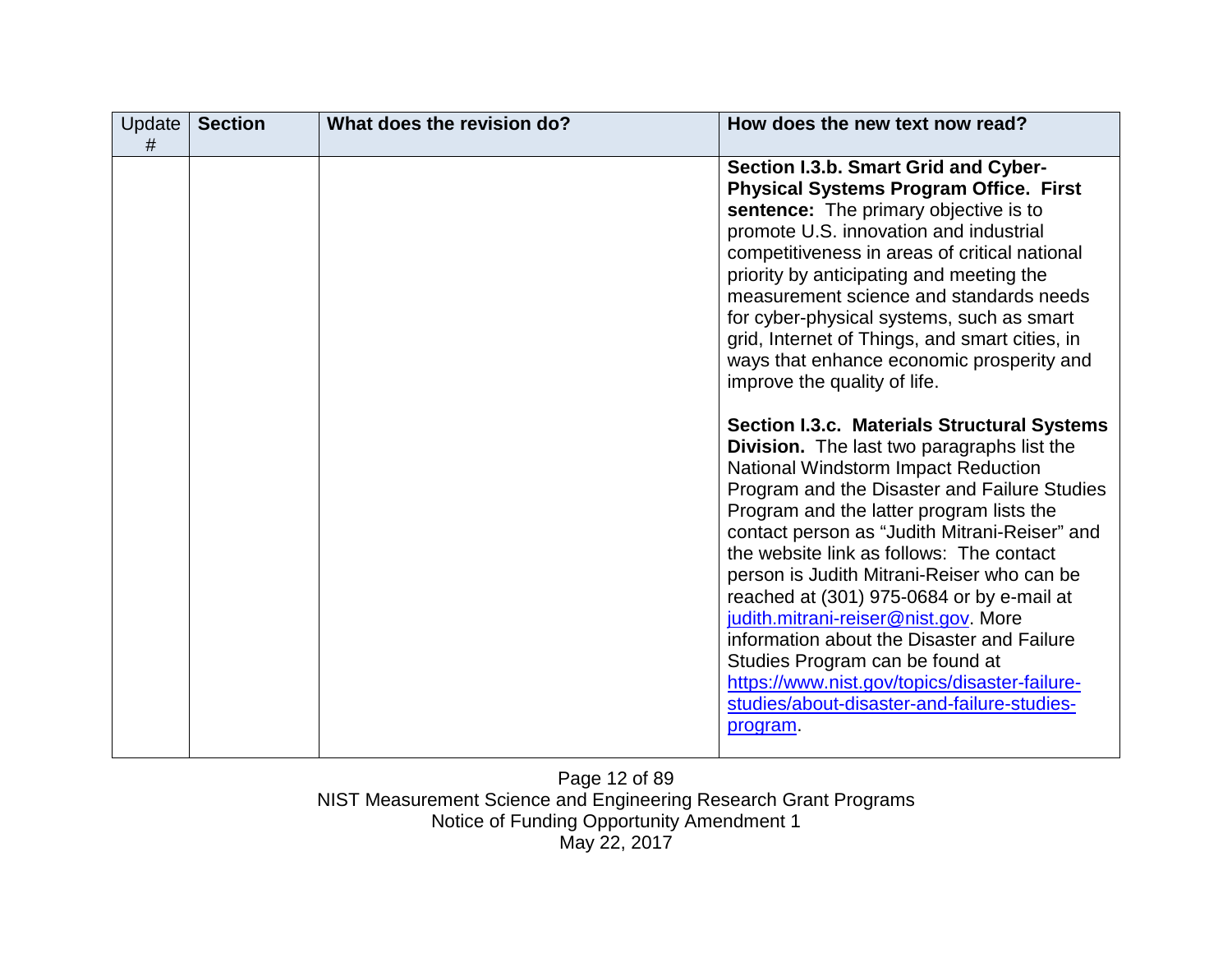| Update<br># | <b>Section</b> | What does the revision do?                                                                                                                                                                                                                                                                                   | How does the new text now read?                                                                                                                                                                                                                                                                                                                                                                                                                                                                               |
|-------------|----------------|--------------------------------------------------------------------------------------------------------------------------------------------------------------------------------------------------------------------------------------------------------------------------------------------------------------|---------------------------------------------------------------------------------------------------------------------------------------------------------------------------------------------------------------------------------------------------------------------------------------------------------------------------------------------------------------------------------------------------------------------------------------------------------------------------------------------------------------|
|             |                |                                                                                                                                                                                                                                                                                                              | Section I.3.d. Energy and Environment<br>Division. Second sentence: The breadth of<br>this area includes measurement science<br>associated with the building envelope, HVAC<br>equipment, renewable energy systems,<br>building controls/building automation systems,<br>and strategies to improve indoor air quality.                                                                                                                                                                                        |
|             |                |                                                                                                                                                                                                                                                                                                              | Section I.3.d.(3). Develop metrics/tools for<br>building sustainability evaluation. Last<br>sentence: The contact person is David Butry<br>and he may be reached at (301) 975-6136 or<br>by email at david.butry@nist.gov.                                                                                                                                                                                                                                                                                    |
| 10          | Section 1.4.   | Section I.4.a. Adds clarity to the research on<br>fire fighting tactics to read as "cyber-<br>physically-based (smart) fire fighting and<br>removes the word "tactics" and removes<br>reference to "fire forensics".<br>Section I.4.c. Updates the point of contact for<br>the Flammability Reduction Group. | <b>Section I.4.a. Fire Fighting Technology</b><br>Group. Second sentence: Carries out<br>mission-related measurement science<br>research and services to advance cyber-<br>physically-based (smart) fire fighting,<br>technology integration into fire-fighting<br>equipment, physics-based training tools that<br>predict fire phenomena and their effects on<br>structures and occupants, and conducts<br>disaster and failure studies to reduce the risk<br>of fire hazard to buildings and fire fighters. |
|             |                |                                                                                                                                                                                                                                                                                                              | <b>Section I.4.c. Flammability Reduction</b><br>Group. Last Sentence: The contact person                                                                                                                                                                                                                                                                                                                                                                                                                      |

Page 13 of 89 NIST Measurement Science and Engineering Research Grant Programs Notice of Funding Opportunity Amendment 1 May 22, 2017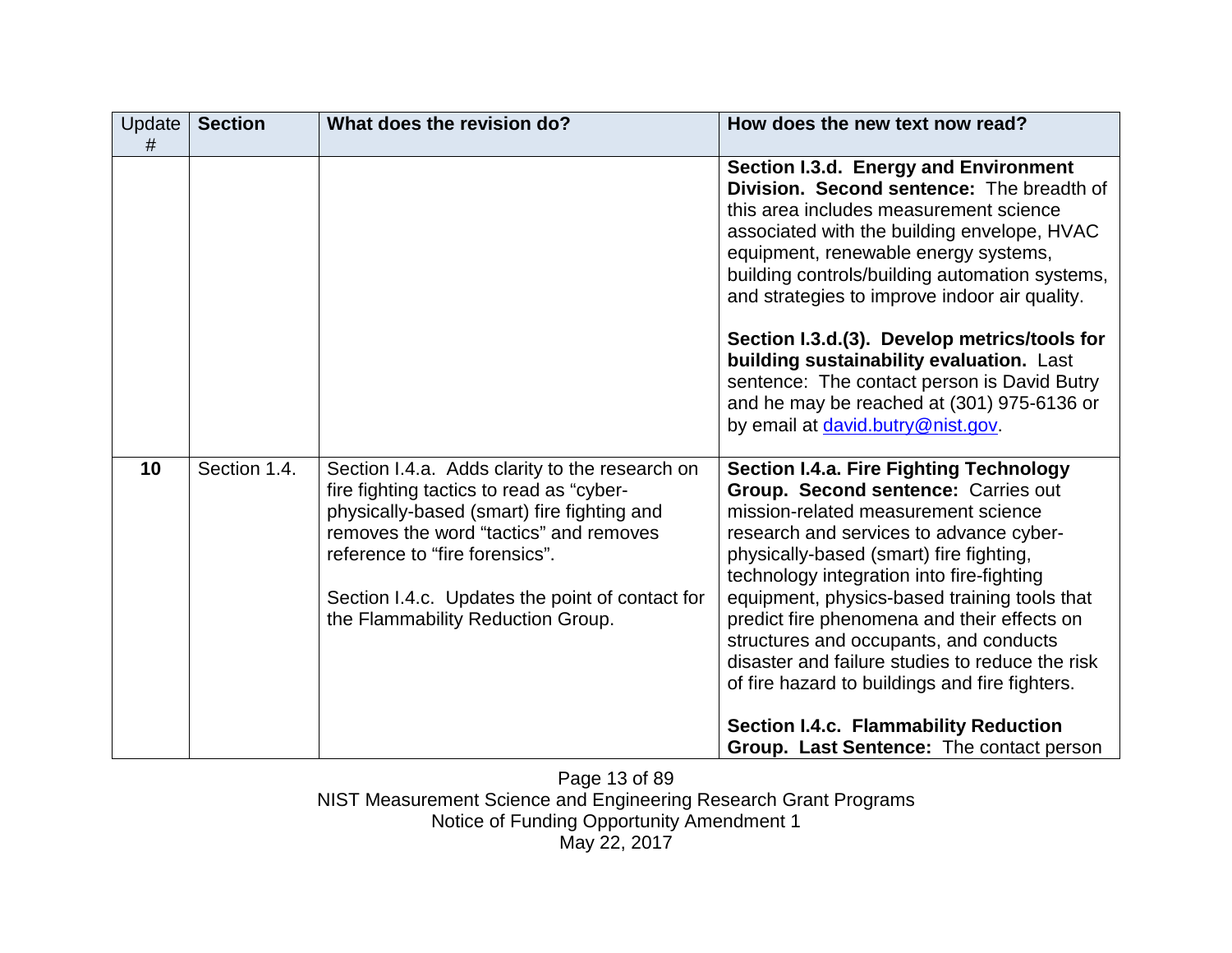| for this group is Mauro Zammarano and he<br>may be reached at (301) 975-5244 or by<br>email at mauro.zammarano@nist.gov.<br>11<br>Section I.5.<br>Updates the point of contact for the<br>Section I.5. Program Description. Last<br><b>Information Technology Laboratory Grant</b><br>sentence: The contact person for the ITL                                                                                                                                                                                                                                                                                                                                                                                                                                                                                                   | How does the new text now read? |
|----------------------------------------------------------------------------------------------------------------------------------------------------------------------------------------------------------------------------------------------------------------------------------------------------------------------------------------------------------------------------------------------------------------------------------------------------------------------------------------------------------------------------------------------------------------------------------------------------------------------------------------------------------------------------------------------------------------------------------------------------------------------------------------------------------------------------------|---------------------------------|
|                                                                                                                                                                                                                                                                                                                                                                                                                                                                                                                                                                                                                                                                                                                                                                                                                                  |                                 |
| Grant Program, who may be contacted for<br>Program.<br>clarification of program objectives, is Carol<br>Clark and she may be reached at (301) 975-<br>2239 or by e-mail at carol.clark@nist.gov.                                                                                                                                                                                                                                                                                                                                                                                                                                                                                                                                                                                                                                 |                                 |
| 12<br>Section I.6.<br>Removes reference to the Public Safety<br><b>Section I.6.</b> Text on the PSCR Division has<br><b>Communications Research (PSCR) Division</b><br>been removed. It is no longer part of the CTL<br>in the program description for the<br>Grant Program under the NIST MSE<br><b>Communications Technology Laboratory</b><br>Research Grant Program.<br>Grant Program.                                                                                                                                                                                                                                                                                                                                                                                                                                       |                                 |
| 13<br>Section I.8.<br>Clarifies in the program description for the<br>Section I.8. Program Description. First<br>Center for Nanoscale Science and<br>paragraph, last sentence: In some cases<br>Technology (CNST) Grant Program that<br>one or more scientific staff members,<br>personnel working under this grant program<br>including undergraduate and/or graduate<br>may work in collaboration with CNST staff<br>students, and/or postdoctoral fellows, may be<br>stationed at NIST in order to work in<br>and/or other visiting scientists; and adds<br>reference to "organ/body-on-a-chip" to the<br>collaboration with CNST staff and/or other<br>research areas.<br>visiting scientists.<br>Second paragraph, second sentence:<br>Broad areas of interest include new methods<br>and instrumentation needed to advance |                                 |

Page 14 of 89 NIST Measurement Science and Engineering Research Grant Programs Notice of Funding Opportunity Amendment 1 May 22, 2017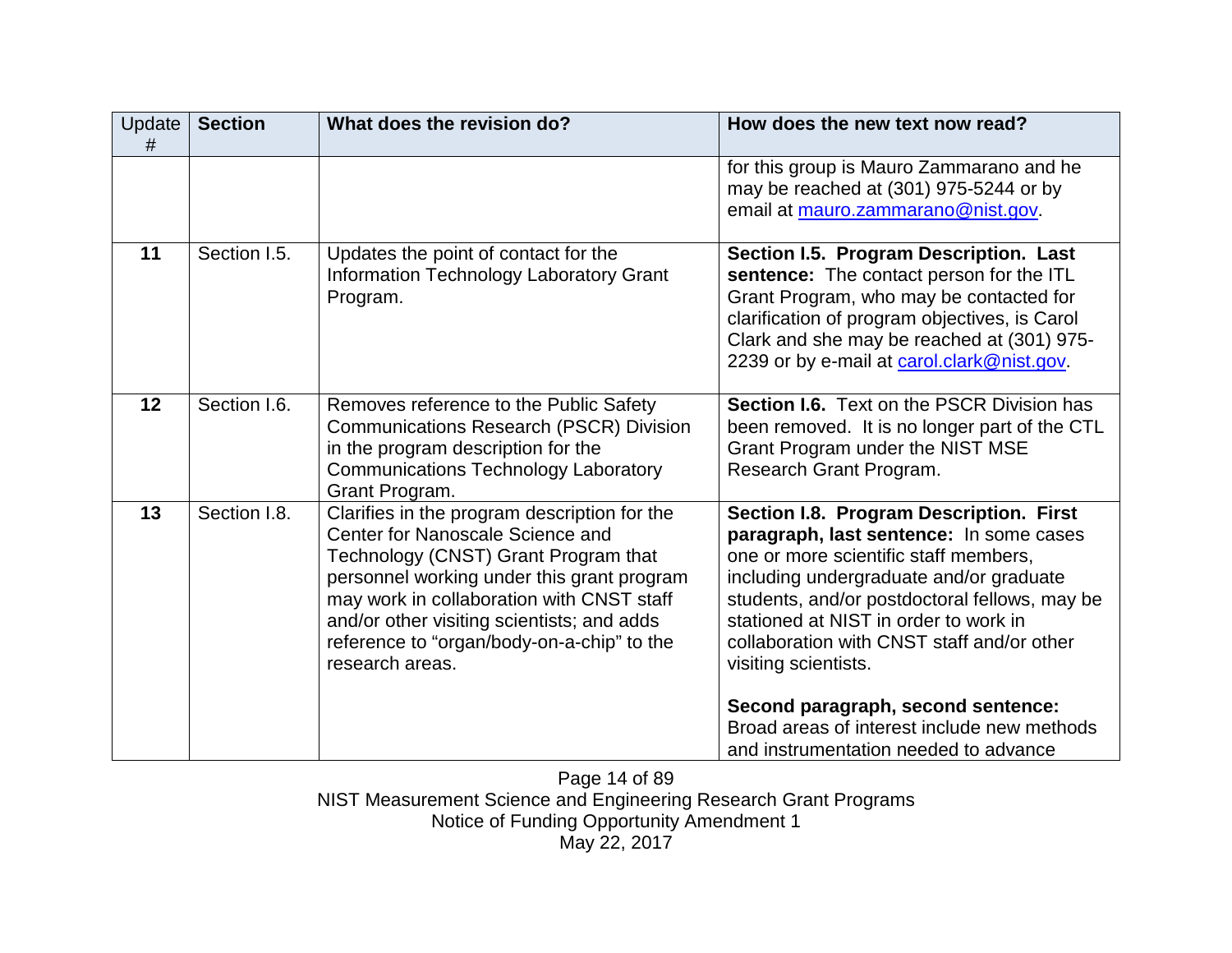| Update<br># | <b>Section</b> | What does the revision do?                                                                                                                                                                                                                                                                                                                                                                                                                                                                                                                                                                             | How does the new text now read?                                                                                                                                                                                                                                                                                                                                                                                                                                                                                                                                                                                      |
|-------------|----------------|--------------------------------------------------------------------------------------------------------------------------------------------------------------------------------------------------------------------------------------------------------------------------------------------------------------------------------------------------------------------------------------------------------------------------------------------------------------------------------------------------------------------------------------------------------------------------------------------------------|----------------------------------------------------------------------------------------------------------------------------------------------------------------------------------------------------------------------------------------------------------------------------------------------------------------------------------------------------------------------------------------------------------------------------------------------------------------------------------------------------------------------------------------------------------------------------------------------------------------------|
|             |                |                                                                                                                                                                                                                                                                                                                                                                                                                                                                                                                                                                                                        | nanoscience and technology, including<br>nanophotonics; nanofabrication and<br>nanomanufacturing; energy transport,<br>storage, and conversion; nanobiomedical<br>technology (including nanoparticle tracking<br>and characterization and organ/body-on-a-<br>chip); and post-CMOS electronics.                                                                                                                                                                                                                                                                                                                      |
| 14          | Section I.9.   | Throughout: Removes the "Measurement"<br>Science for Energy Research" (MSER)<br>program from the Special Programs Office<br>(SPO) Grant Program.<br>Section I.9.a. Adds the term "radiometric" to<br>Earth system observing capability research,<br>adds "flux" quantification for both sources and<br>sinks of greenhouse gases (GHGs), and adds<br>"urban" to areas of interest for GHG emissions<br>and uptake studies.<br>Section I.9.b. Removes reference to the<br>research areas of "electronic media (social<br>media, video, and audio data) from the<br>National Security Standards Program. | Section I.9. throughout: Text referencing<br>the MSER program has been removed. It is<br>no longer part of the SPO Grant Program<br>under the NIST MSE Research Grant<br>Program.<br>Section I.9.a. see Update #6.<br>Section I.9.b. NSS Program. Second<br>sentence: Specific objectives of interest<br>include test methods, guidance, training<br>packages and performance standards in the<br>following areas: human augmentation robots;<br>CBRNE technology including nontraditional<br>threats and food safety; cargo security<br>technology; personal and vehicle safety; and<br>unmanned robotic platforms. |
| 15          | Section I.13.  | Adds the Associate Director for Innovation<br>and Industry Services (ADIIS) Grant Program<br>to the NIST MSE Research Grant Program.                                                                                                                                                                                                                                                                                                                                                                                                                                                                   | See Executive Summary and Sections I.13.;<br>II.3.m.; IV.1.m.; IV.2.b.(1)13); V.1.m.; and<br>V.2.b.(13)                                                                                                                                                                                                                                                                                                                                                                                                                                                                                                              |

Page 15 of 89 NIST Measurement Science and Engineering Research Grant Programs Notice of Funding Opportunity Amendment 1 May 22, 2017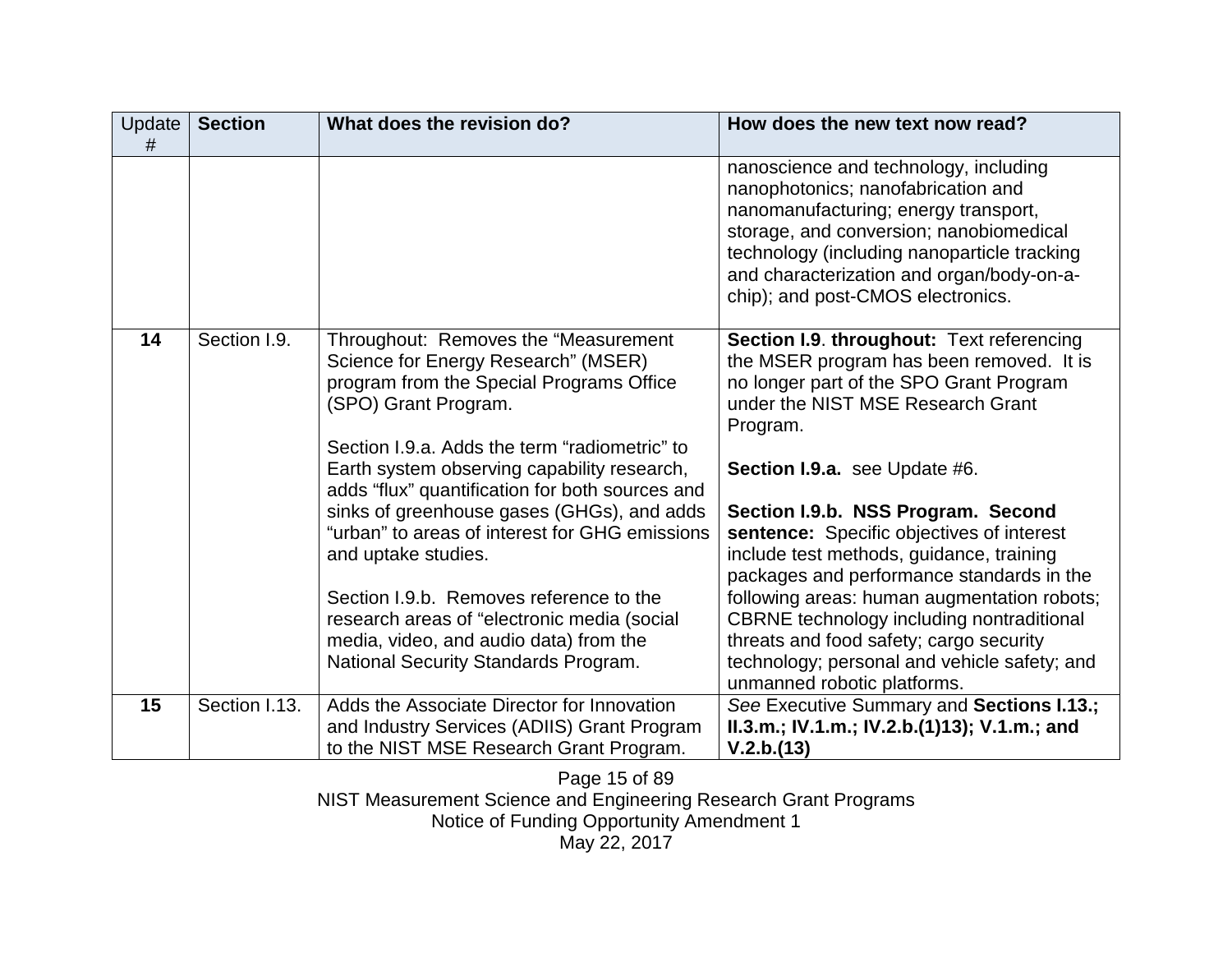| Update<br># | <b>Section</b>         | What does the revision do?                                                                                                   | How does the new text now read?                                                                                                                                                                                                                                                                                           |
|-------------|------------------------|------------------------------------------------------------------------------------------------------------------------------|---------------------------------------------------------------------------------------------------------------------------------------------------------------------------------------------------------------------------------------------------------------------------------------------------------------------------|
|             |                        |                                                                                                                              |                                                                                                                                                                                                                                                                                                                           |
| 16          | Section II.<br>various | Changes to the funding availability for FY<br>2017 for three programs.                                                       | <b>Section II.3.a.</b> The Material Measurement<br>Laboratory Grant Program changes the lower<br>limit of individual projects from \$10,000 to<br>\$5,000.                                                                                                                                                                |
|             |                        |                                                                                                                              | <b>Section II.3.d.</b> The Fire Research Grant<br>Program changes the upper limit of individual<br>projects from \$100,000 to \$200,000.                                                                                                                                                                                  |
|             |                        |                                                                                                                              | Section II.3.I. The Associate Director for<br>Laboratory Programs Grant Program changes<br>the upper limit of individual projects from<br>\$1,500,000 to \$3,000,000.                                                                                                                                                     |
| 17          | Section II.1.          | Updates the link to the Department of<br><b>Commerce Grants and Cooperative</b><br>Agreements Manual, dated 24 October 2016. | Section II.1. Funding Instrument. Last<br>sentence: Additional forms of substantial<br>involvement that may arise are described in<br>Chapter 5.C of the Department of Commerce<br><b>Grants and Cooperative Agreements Manual,</b><br>as may be periodically amended, which is<br>available at https://go.usa.gov/x5grC. |
| 18          | Section IV.1.          | Updates the address to the request<br>application package for the Information<br>Technology (ITL) Grant Program.             | Section IV.1.e. ITL Grant Program. Carol<br>Clark, Information Technology Laboratory,<br>National Institute of Standards and<br>Technology, 100 Bureau Drive, Stop 8900,<br>Gaithersburg, Maryland 20899-8900 (Phone:                                                                                                     |

Page 16 of 89 NIST Measurement Science and Engineering Research Grant Programs Notice of Funding Opportunity Amendment 1 May 22, 2017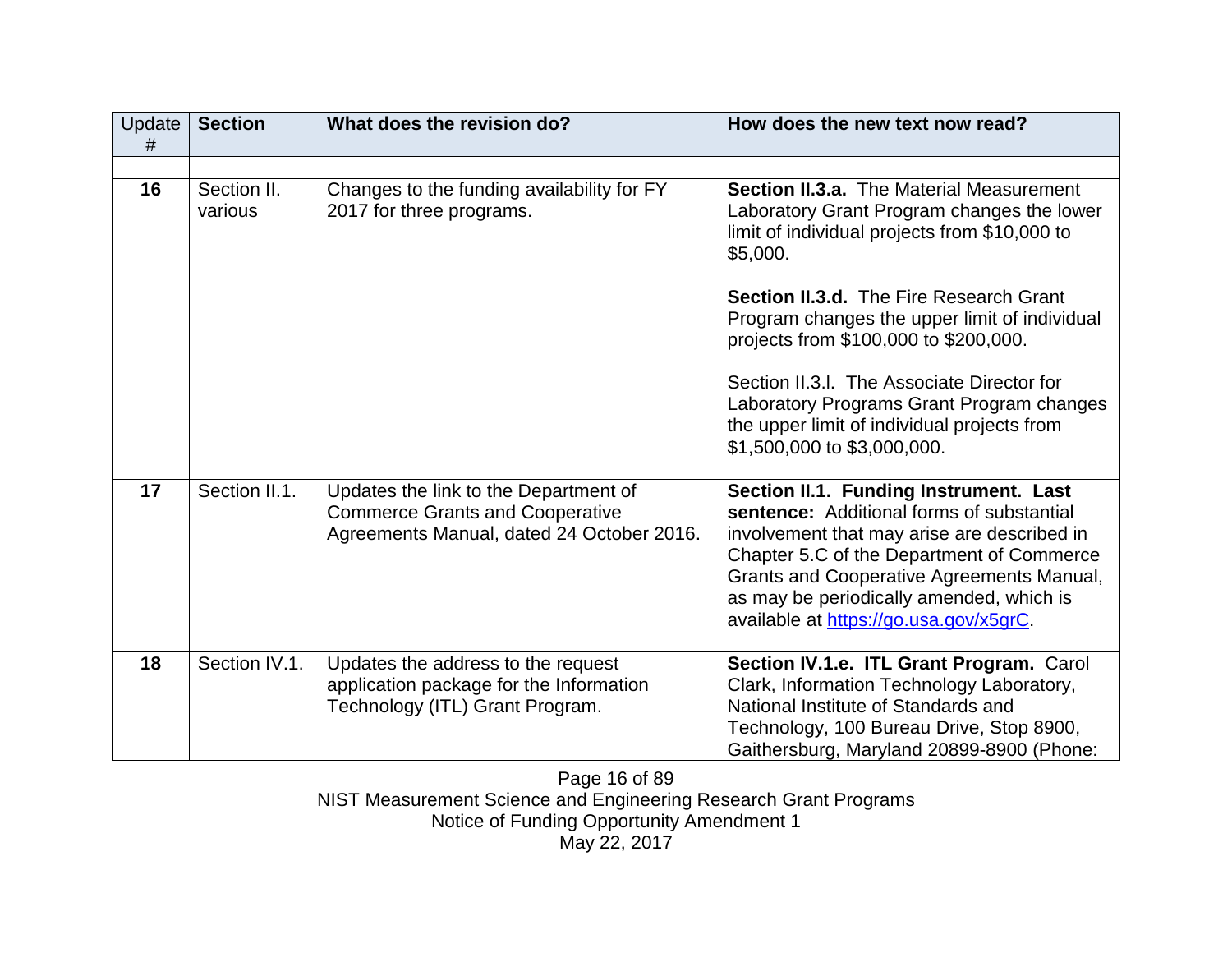| Update<br># | <b>Section</b> | What does the revision do?                                                                                                                                                                                                                                                                                                                                                                                                                                                                                                                                                                                                                                                                                                                                                                                                                                                                                                                                                      | How does the new text now read?                                                                     |
|-------------|----------------|---------------------------------------------------------------------------------------------------------------------------------------------------------------------------------------------------------------------------------------------------------------------------------------------------------------------------------------------------------------------------------------------------------------------------------------------------------------------------------------------------------------------------------------------------------------------------------------------------------------------------------------------------------------------------------------------------------------------------------------------------------------------------------------------------------------------------------------------------------------------------------------------------------------------------------------------------------------------------------|-----------------------------------------------------------------------------------------------------|
|             |                |                                                                                                                                                                                                                                                                                                                                                                                                                                                                                                                                                                                                                                                                                                                                                                                                                                                                                                                                                                                 | (301) 975-2239; e-mail:<br>carol.clark@nist.gov).                                                   |
| 19          | Section IV.2.  | Section IV.2.a. (1). Adds the requirement to<br>use the "zip code plus four" format when<br>recording the zip code information in the form<br>"SF-424, Application for Federal Assistance".<br>Section IV.2.a.(2). Adds clarification for the<br>form "SF-424A, Budget Information - Non-<br>Construction Programs" on how to provide<br>information for the first year of the award and<br>how to provide information for the second<br>year through fifth year of the award.<br>Section IV.2.a. (6). Places the "cover page" of<br>the application in the Technical Proposal<br>section and requires applicants to now clearly<br>provide on the cover page three items: 1) the<br>principal investigator's contact information, 2)<br>provide a listing of the specific component of<br>the MSE research grant program to which the<br>application is being submitted, and 3) provide<br>a statement of relevance and of benefit the<br>research will provide to the public. | See Sections IV.2.a.(1); IV.2.a.(2); IV.2.a.(6);<br>IV.2.a.(7); IV.2.a.(9); IV.2.b. and IV.2.b.(5). |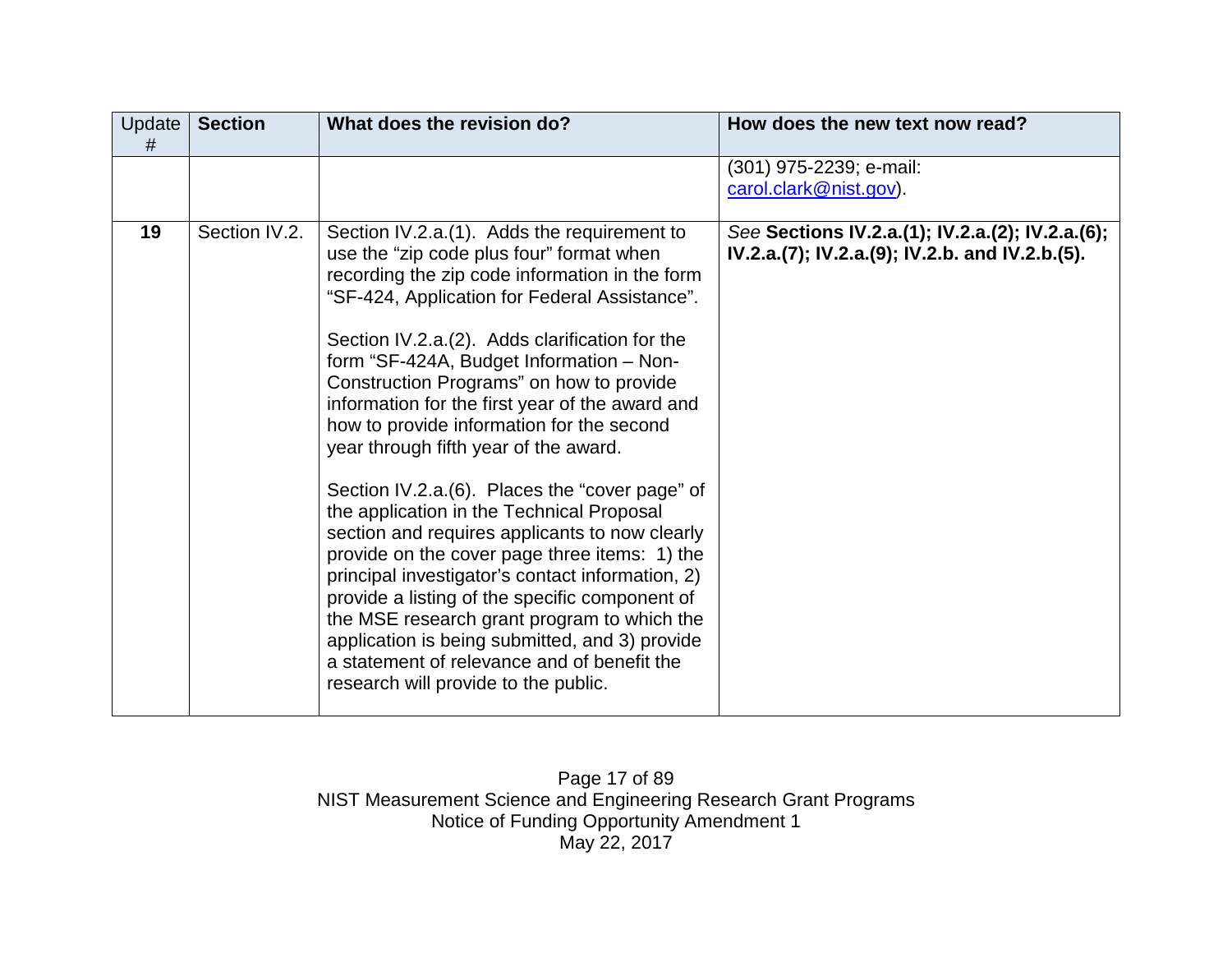| #<br>Section IV.2.a.(7). Adds new information on<br>what to include in the budget narrative portion<br>of an application.<br>Section IV.2.a. (9). Updates references to<br>NIST policy for managing public access to<br>results of federally funded research and<br>clarifies the "inclusion" of the data<br>management plan will be considered as part<br>of the administrative review, not the<br>"sufficiency" of the DMP.<br>Section IV.2.b. Removes the cover page from<br>the "application format" section to the<br>"technical proposal" section (Section<br>IV.2.a.(6).<br>Section IV.2.b.(5). Clarifies the page limit                                                                                                | How does the new text now read? |
|--------------------------------------------------------------------------------------------------------------------------------------------------------------------------------------------------------------------------------------------------------------------------------------------------------------------------------------------------------------------------------------------------------------------------------------------------------------------------------------------------------------------------------------------------------------------------------------------------------------------------------------------------------------------------------------------------------------------------------|---------------------------------|
|                                                                                                                                                                                                                                                                                                                                                                                                                                                                                                                                                                                                                                                                                                                                |                                 |
|                                                                                                                                                                                                                                                                                                                                                                                                                                                                                                                                                                                                                                                                                                                                |                                 |
|                                                                                                                                                                                                                                                                                                                                                                                                                                                                                                                                                                                                                                                                                                                                |                                 |
| includes the "cover page".                                                                                                                                                                                                                                                                                                                                                                                                                                                                                                                                                                                                                                                                                                     |                                 |
| 20<br>Section V.<br>Changes "resources availability" evaluation<br>Sections V.1.a.(3); V.1.b.(1)iii.; V.1.e.(4);<br>criteria to "resources" and adds the<br>V.1.f.(4); V.1.h.(3); V.1.i.(4). Resources. The<br>extent to which the applicant has access to<br>assessment of the budget against the<br>proposed work to this criterion for the Material<br>the necessary facilities and overall support to<br>Measurement Laboratory, Physical<br>accomplish project objectives, and<br>Measurement Laboratory, Information<br>assessment of the budget against the<br>Technology Laboratory, Communications<br>proposed work to ascertain the<br>Technology Laboratory, Center for Nanoscale<br>reasonableness of the request. |                                 |

Page 18 of 89 NIST Measurement Science and Engineering Research Grant Programs Notice of Funding Opportunity Amendment 1 May 22, 2017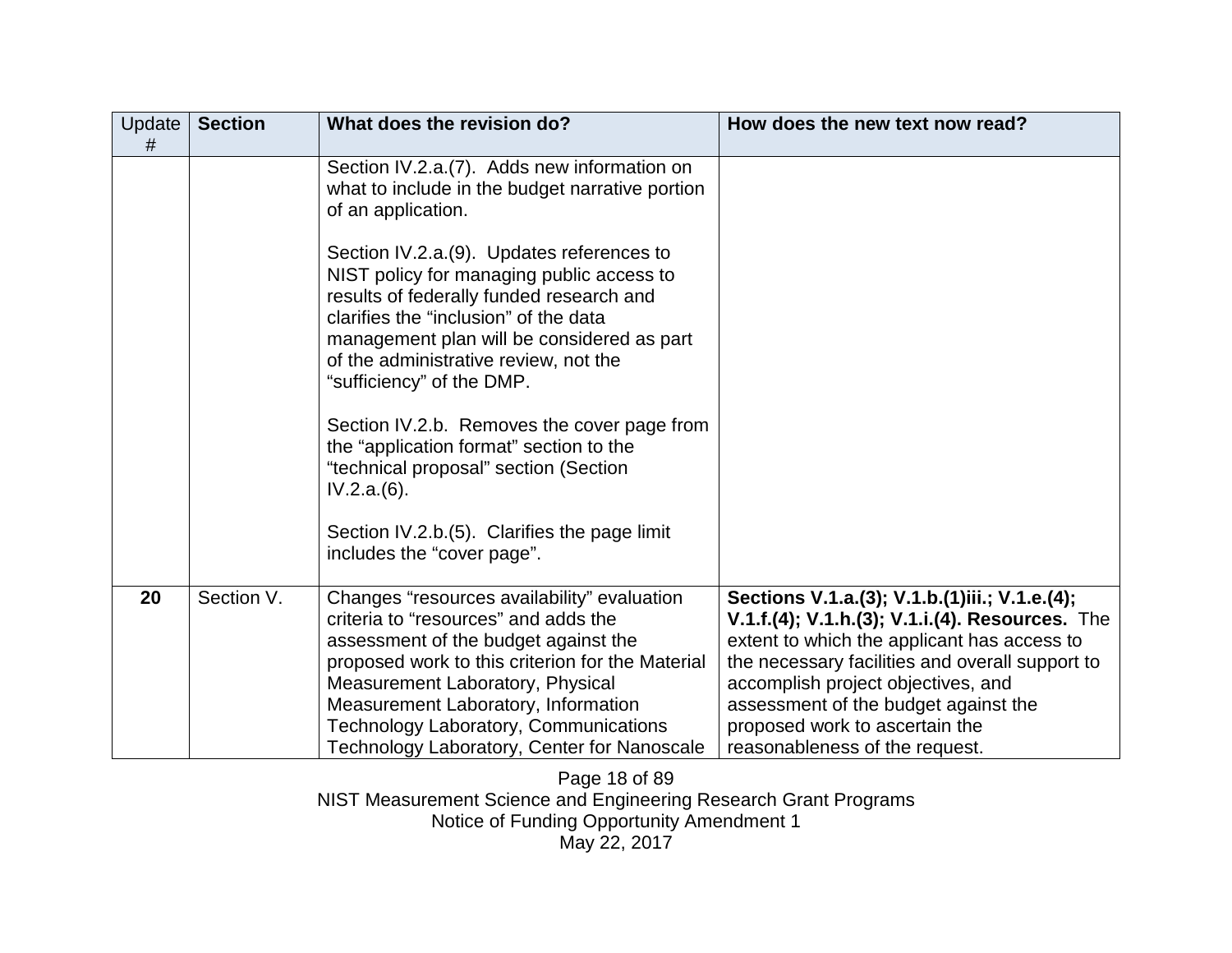| Update<br># | <b>Section</b> | What does the revision do?                                                                                                                                                         | How does the new text now read?                                                                                                                                                                                                                      |
|-------------|----------------|------------------------------------------------------------------------------------------------------------------------------------------------------------------------------------|------------------------------------------------------------------------------------------------------------------------------------------------------------------------------------------------------------------------------------------------------|
|             |                | Science and Technology Grant Programs,<br>and the Special Programs Office.                                                                                                         |                                                                                                                                                                                                                                                      |
| 21          | Section VI.    | Section VI.1. Removes reference to the<br>award cover page.                                                                                                                        | Section VI.1. The text regarding the award<br>cover page has been deleted. It is not<br>relevant to this section.                                                                                                                                    |
|             |                | Section VI.2.b.; VI.2.f. and VI.3.a.: Updates<br>reference to the 2017 Department of<br><b>Commerce Finance Assistance Standard</b><br><b>Terms and Conditions.</b>                | <b>Section VI.2.b. Department of Commerce</b><br><b>Financial Assistance Standard Terms and</b><br><b>Conditions. First sentence: The</b><br>Department of Commerce Financial                                                                        |
|             |                | Section VI.2.h. Updates NIST policy on<br>"Research Activities Involving Human<br>Subjects, Human Tissue, Data or Recordings<br><b>Involving Human Subjects Including Software</b> | <b>Assistance Standard Terms and Conditions</b><br>(March 31, 2017) will apply to this award and<br>are accessible at: https://go.usa.gov/xXRxK.                                                                                                     |
|             |                | Testing".                                                                                                                                                                          | Section VI.2.f. Use of NIST Intellectual<br>Property. Third sentence: In addition, if                                                                                                                                                                |
|             |                | Section VI.2.i. Updates NIST policy on<br>"Research Activities Involving Live Vertebrate<br>Animals or Pre-Existing Cell Lines/Tissues<br>From Vertebrate Animals.                 | the applicant intends to use NIST-owned<br>intellectual property, the applicant must<br>comply with all statutes and regulations<br>governing the licensing of Federal<br>government patents and inventions, described                               |
|             |                | Section VI.3.a. (2). Updates requirements for<br>Performance (Technical) Reports.                                                                                                  | in 35 U.S.C. §§ 200-212, 37 C.F.R. Part 401,<br>2 C.F.R. § 200.315, and in Section C.03 of the<br>Department of Commerce Financial<br><b>Assistance Standard Terms and Conditions</b><br>dated March 31, 2017, found at<br>https://go.usa.gov/xXRxK. |

Page 19 of 89 NIST Measurement Science and Engineering Research Grant Programs Notice of Funding Opportunity Amendment 1 May 22, 2017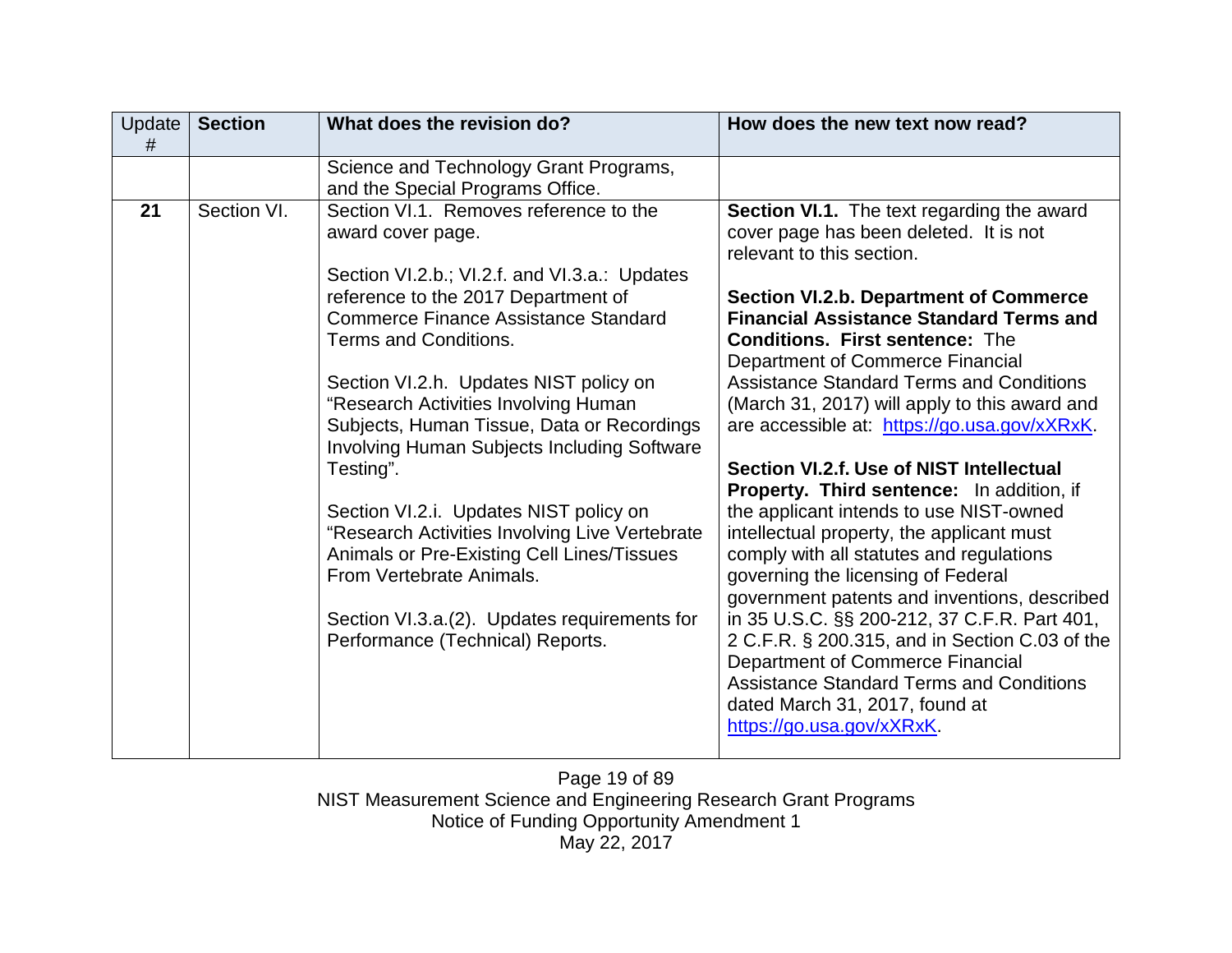| Update<br># | <b>Section</b> | What does the revision do? | How does the new text now read?                                                                                                                                                                                                                                                                                                                                                                                                                                            |
|-------------|----------------|----------------------------|----------------------------------------------------------------------------------------------------------------------------------------------------------------------------------------------------------------------------------------------------------------------------------------------------------------------------------------------------------------------------------------------------------------------------------------------------------------------------|
|             |                |                            | Section VI.3.a. Reporting Requirements.<br>First sentence: The following reporting<br>requirements described in Section A.01<br>Reporting Requirements of the Department of<br><b>Commerce Financial Assistance Standard</b><br>Terms and Conditions dated March 31, 2017,<br>https://go.usa.gov/xXRxK,apply to awards in<br>this program:                                                                                                                                 |
|             |                |                            | See Sections VI.2.h. and VI.2.i. for the<br>updated NIST policy on "Research Activities"<br>Involving Human Subjects, Human Tissue,<br>Data or Recordings Involving Human Subjects<br>Including Software Testing" and<br>"Research Activities Involving Live Vertebrate<br>Animals or Pre-Existing Cell Lines/Tissues<br>From Vertebrate Animals"                                                                                                                          |
|             |                |                            | Section VI.3.a.(2). Performance (Technical)<br>Reports. Entire section: Each award<br>recipient will be required to submit a technical<br>progress report to the NIST Grants Officer<br>and the NIST Federal Program Officer on a<br>semi-annual basis for the periods ending<br>March 31 and September 30 of each year.<br>Reports will be due within 30 days after the<br>end of the reporting period. A final technical<br>progress report shall be submitted within 90 |

Page 20 of 89 NIST Measurement Science and Engineering Research Grant Programs Notice of Funding Opportunity Amendment 1 May 22, 2017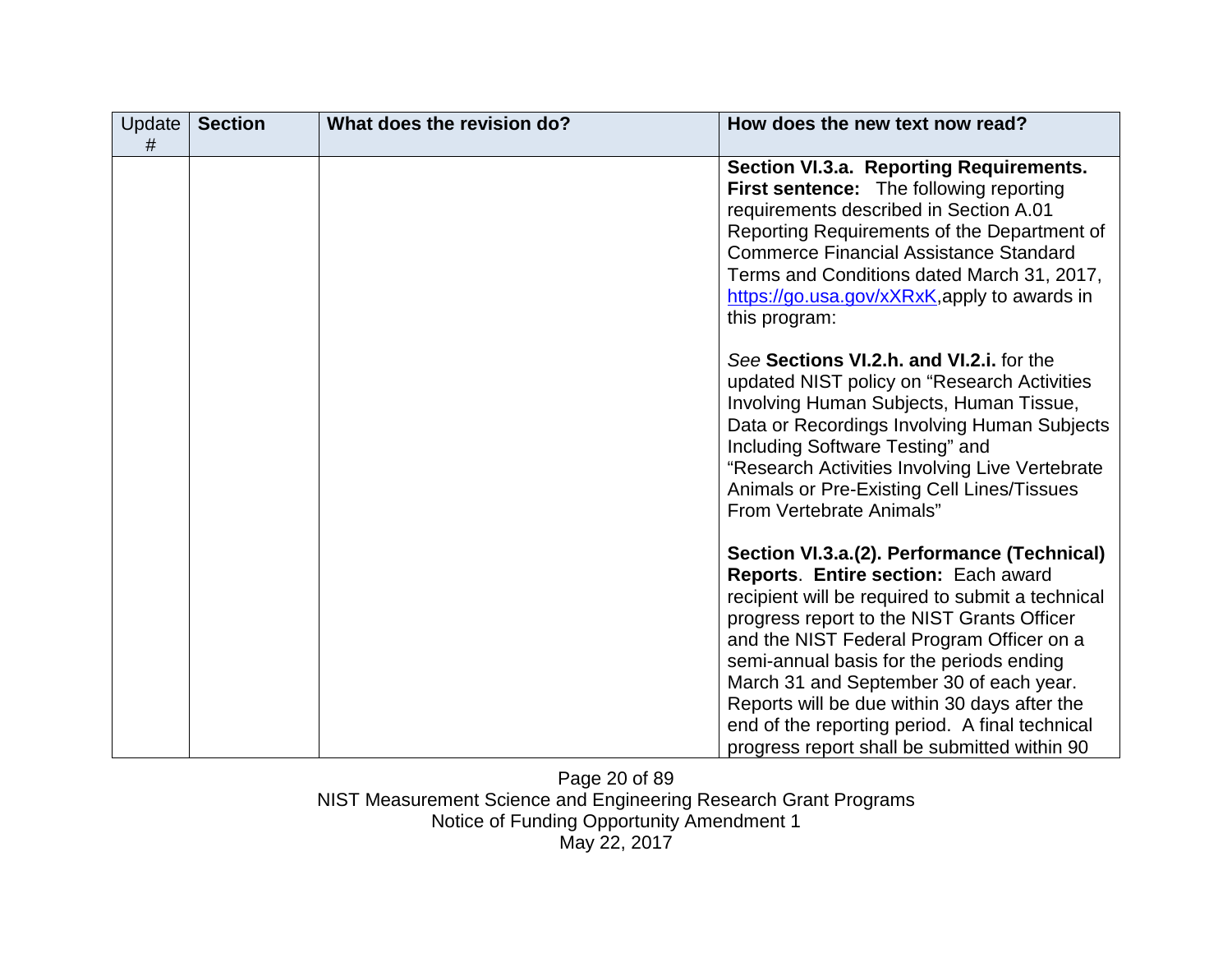| Update<br># | <b>Section</b> | What does the revision do?                                                              | How does the new text now read?                                                                                                                                                                                                                                                    |
|-------------|----------------|-----------------------------------------------------------------------------------------|------------------------------------------------------------------------------------------------------------------------------------------------------------------------------------------------------------------------------------------------------------------------------------|
|             |                |                                                                                         | days after the expiration date of the award.<br>Technical progress reports shall conform to<br>the requirements in 2 C.F.R. § 200.328<br>(http://go.usa.gov/xkVgP) and Department of<br><b>Commerce Standard Terms and Conditions,</b><br>Section A.01 (https://go.usa.gov/xXRxK). |
| 22          | Section VII.   | Updates current federal awarding agency<br>contacts.                                    | See Section VII.                                                                                                                                                                                                                                                                   |
| 23          | Section VIII.  | Adds a new section of text describing policy<br>on "personal and business information". | See Section VIII.                                                                                                                                                                                                                                                                  |

No other revisions are being made by this amendment. The full text of the Amended NOFO, including the revisions being made now, is set forth below.

> Page 21 of 89 NIST Measurement Science and Engineering Research Grant Programs Notice of Funding Opportunity Amendment 1 May 22, 2017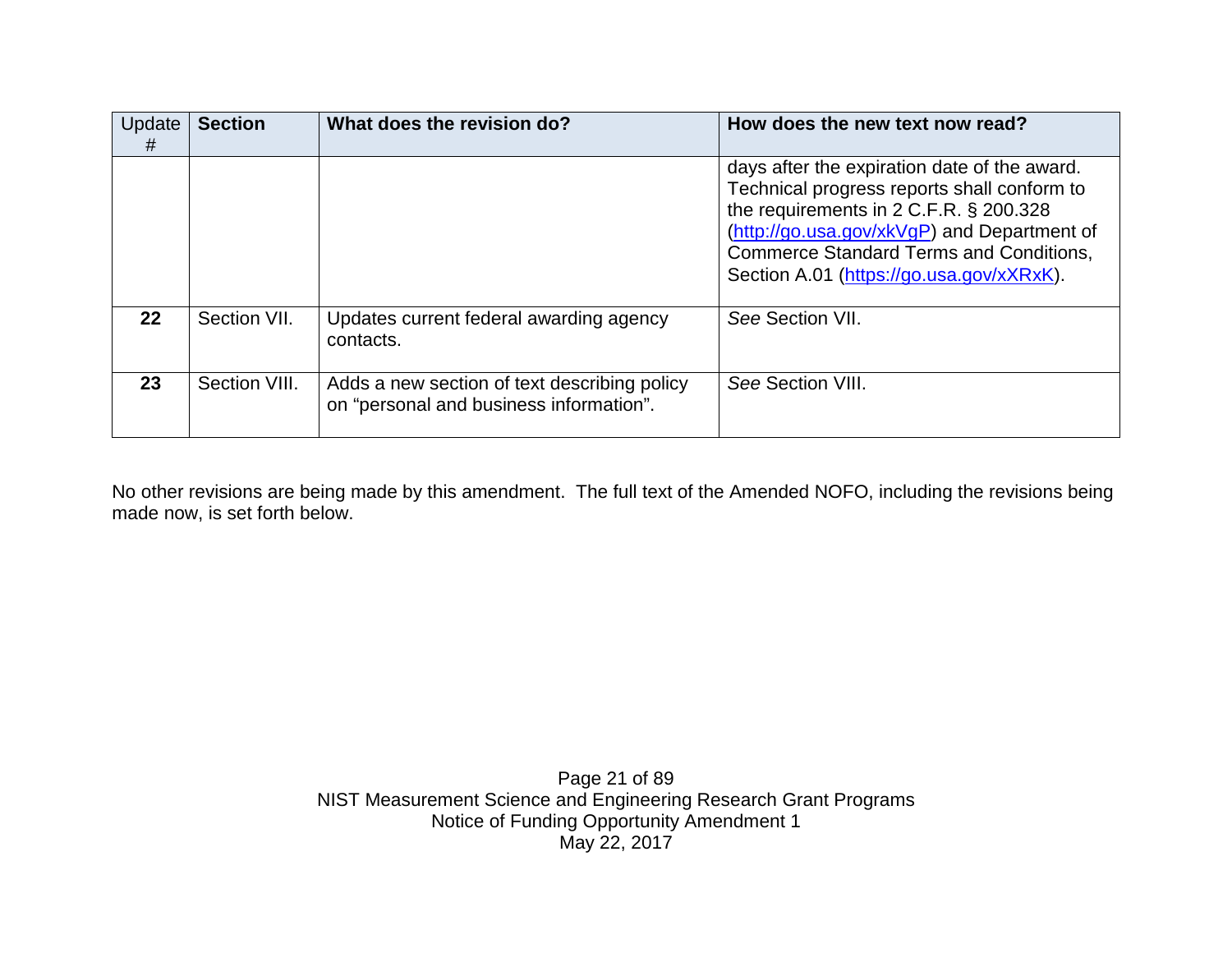#### **Announced February 19, 2016; Amended May 22, 2017**

#### **NOTICE OF FUNDING OPPORTUNITY (NOFO) Measurement Science and Engineering (MSE) Research Grant Programs**

## **EXECUTIVE SUMMARY**

- **Federal Agency Name:** National Institute of Standards and Technology (NIST), United States Department of Commerce (DoC)
- **Funding Opportunity Title:** Measurement Science and Engineering (MSE) Research Grant Programs for:
	- (1) the Material Measurement Laboratory (MML);
	- (2) the Physical Measurement Laboratory (PML);
	- (3) the Engineering Laboratory (EL);
	- (4) Fire Research (FR);
	- (5) the Information Technology Laboratory (ITL);
	- (6) the Communications Technology Laboratory (CTL);
	- (7) the NIST Center for Neutron Research (NCNR);
	- (8) the Center for Nanoscale Science and Technology (CNST);
	- (9) the Special Programs Office (SPO);
	- (10) the Standards Coordination Office (SCO);
	- (11) the International and Academic Affairs Office (IAAO);
	- (12) the Associate Director for Laboratory Programs (ADLP); and
	- (13) the Associate Director for Innovation and Industry Services (ADIIS).
- **Announcement Type:** Modification of February 19, 2016 Announcement of Funding Opportunity (*see* Table above)
- **Funding Opportunity Number:** 2016-NIST-MSE-01
- **Catalog of Federal Domestic Assistance (CFDA) Numbers:** 11.609: Measurement and Engineering Research and Standards, 11.619: Arrangements for Interdisciplinary Research Infrastructure, and 11.620: Science, Technology, Business and/or Education Outreach
- **Dates:** Applications will be accepted and considered on a rolling basis as they are received. *See* Section IV.4. in the Full Announcement Text of this NOFO.

When developing your submission timeline, please keep in mind that (1) all applicants are required to have a current registration in the System for Award Management (SAM.gov); (2) the free annual registration process in the electronic

Page 22 of 89 NIST Measurement Science and Engineering Research Grant Programs Notice of Funding Opportunity Amendment 1 May 22, 2017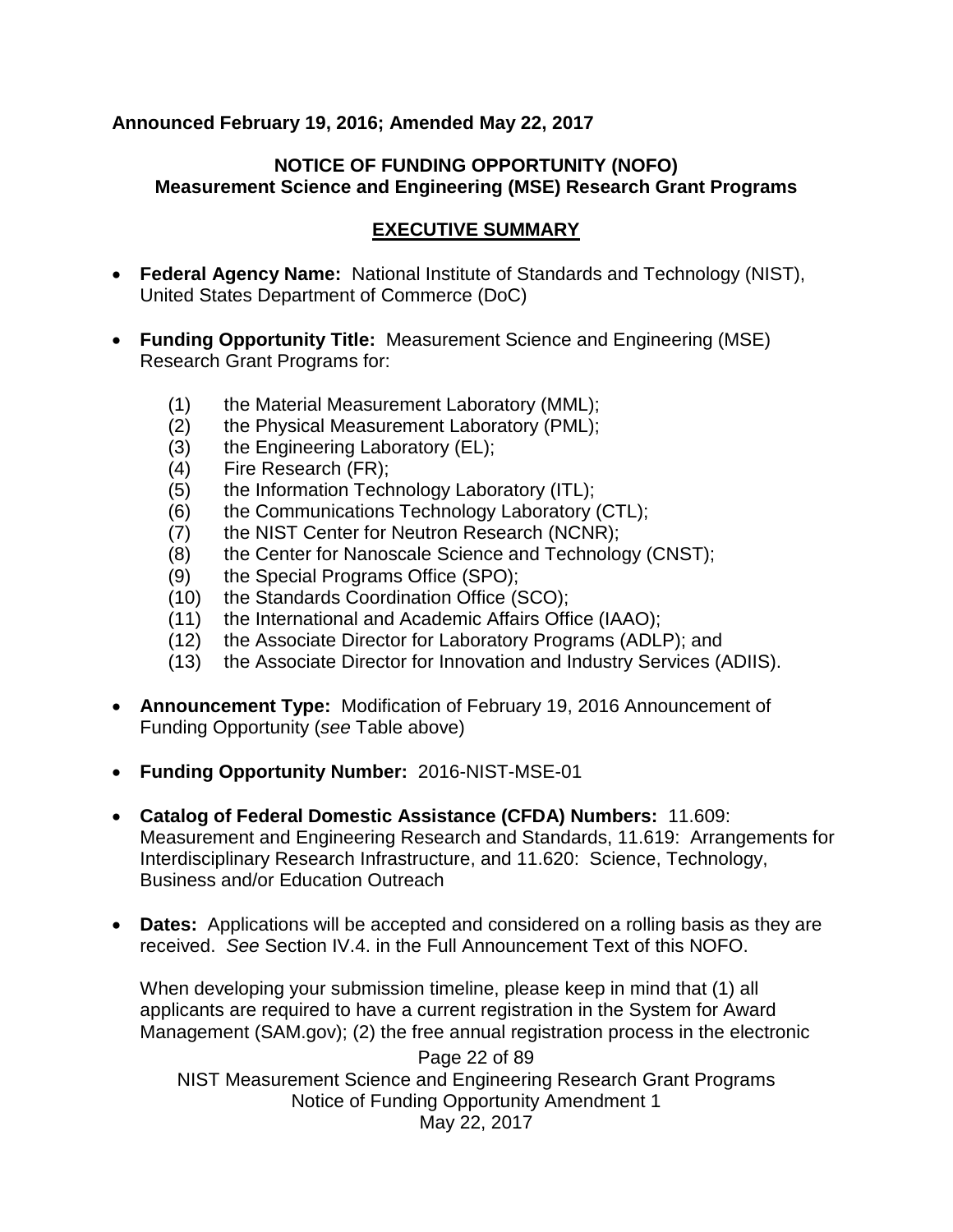System for Award Management (SAM.gov) (*see* Section IV.3. and Section IV.7.a.(2).(b). of this NOFO) may take between three and five business days, or as long as more than two weeks; (3) electronic applicants are required to have a current registration in Grants.gov; and (4) applicants will receive a series of e-mail messages from Grants.gov over a period of up to two business days before learning whether a Federal agency's electronic system has received its application. **Please note that a federal assistance award cannot be issued if the designated recipient's registration in the System for Award Management (SAM.gov) is not current at the time of the award.**

- **Application Submission Address:** *See* Section IV. in the Full Announcement Text of this NOFO.
- **Funding Opportunity Description:** NIST is soliciting applications for financial assistance for Fiscal Year 2017 (FY17) within the following NIST Laboratory grant programs:
	- (1) the Material Measurement Laboratory (MML) Grant Program;
	- (2) the Physical Measurement Laboratory (PML) Grant Program;
	- (3) the Engineering Laboratory (EL) Grant Program;
	- (4) the Fire Research (FR) Grant Program;
	- (5) the Information Technology Laboratory (ITL) Grant Program;
	- (6) the Communications Technology Laboratory (CTL) Grant Program;
	- (7) the NIST Center for Neutron Research (NCNR) Grant Program;
	- (8) the Center for Nanoscale Science and Technology (CNST) Grant Program;
	- (9) the Special Programs Office (SPO) Grant Program;
	- (10) the Standards Coordination Office (SCO) Grant Program;
	- (11) the International and Academic Affairs Office (IAAO) Grant Program;
	- (12) the Associate Director for Laboratory Programs (ADLP) Grant Program; and
	- (13) the Associate Director for Innovation and Industry Services (ADIIS) Grant Program.

This funding opportunity will result in the award of grants or cooperative agreements. A grant or cooperative agreement is not the correct funding vehicle if the principal purpose is to provide products or services for the direct benefit or use of the federal government.

- **Anticipated Funding Amounts:** *See* Section II. in the Full Announcement Text of this NOFO.
- **Funding Instrument:** Grant or cooperative agreement, as appropriate.

Page 23 of 89 NIST Measurement Science and Engineering Research Grant Programs Notice of Funding Opportunity Amendment 1 May 22, 2017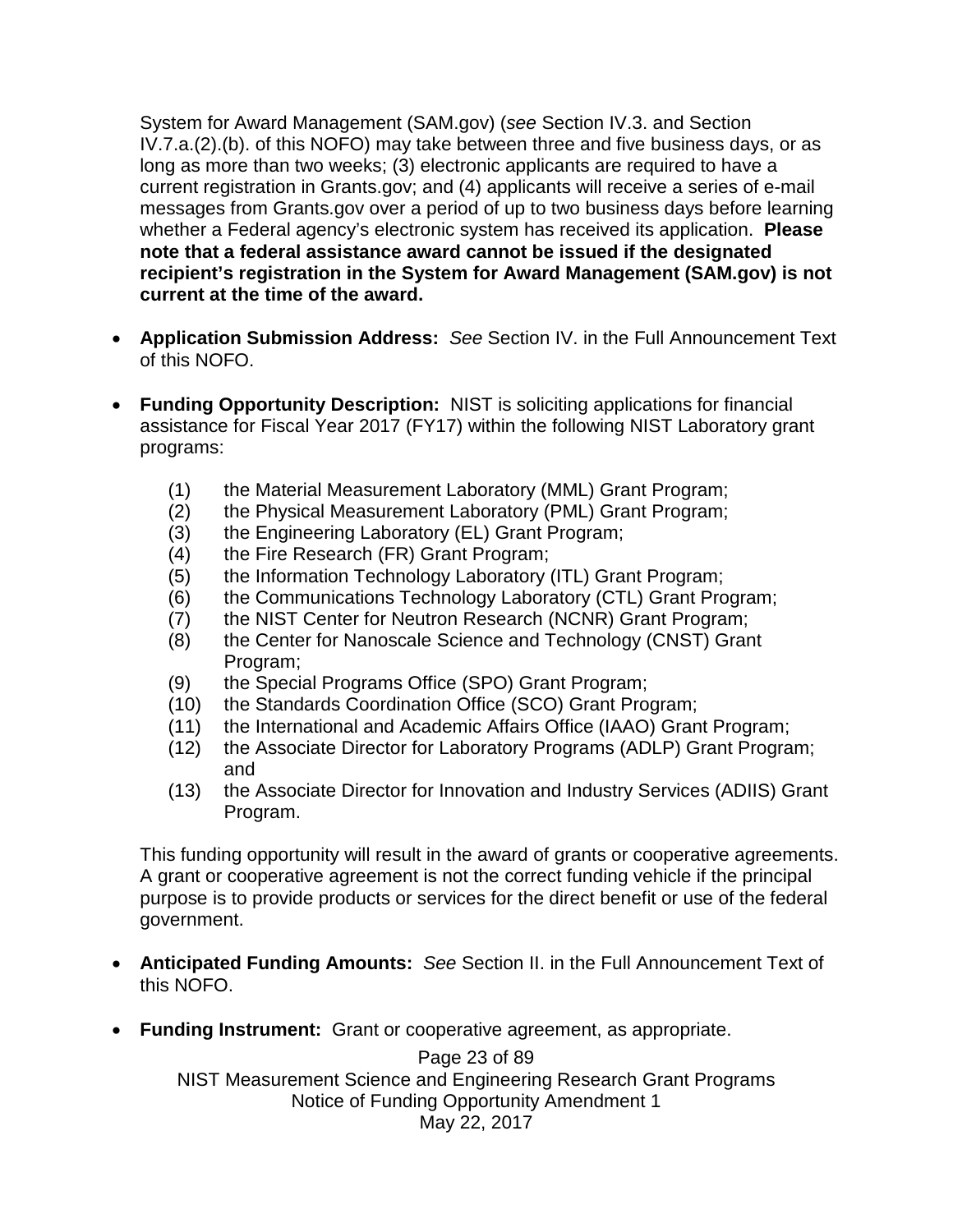- **Who is Eligible:** Eligibility for all programs listed in this NOFO is open to all non-Federal entities. Eligible applicants include institutions of higher education, nonprofit organizations, for-profit organizations, state and local governments, Indian tribes, hospitals, foreign public entities, and foreign governments. Applicants selected for awards are encouraged, but not required, to select underrepresented minorities for participation. In addition, NIST is not able to accept an application from an individual unaffiliated with a sponsoring applicant organization.
- **Cost Sharing Requirements:** The MSE Research Grant Programs do not require cost sharing.

# **Table of Contents**

| II.  |  |
|------|--|
| III. |  |
| IV.  |  |
| V.   |  |
| VI.  |  |
| VII. |  |
|      |  |

# **FULL ANNOUNCEMENT TEXT**

## <span id="page-23-0"></span>**I. Program Description**

## **This funding opportunity will result in the award of grants or cooperative agreements.**

## **1. Material Measurement Laboratory (MML) Grant Program**

The statutory authority for the MML Grant Program is 15 U.S.C. § 272(b) and (c) and 15 U.S.C. § 278g-1(e)(1) and (e)(3).

**Program Description:** The MML Grant Program provides financial assistance to support the conduct of research or a recipient's portion of collaborative research in the following fields: materials science and engineering, materials measurement science, biosystems and biomaterials, biomolecular measurements, chemical sciences, and

Page 24 of 89 NIST Measurement Science and Engineering Research Grant Programs Notice of Funding Opportunity Amendment 1 May 22, 2017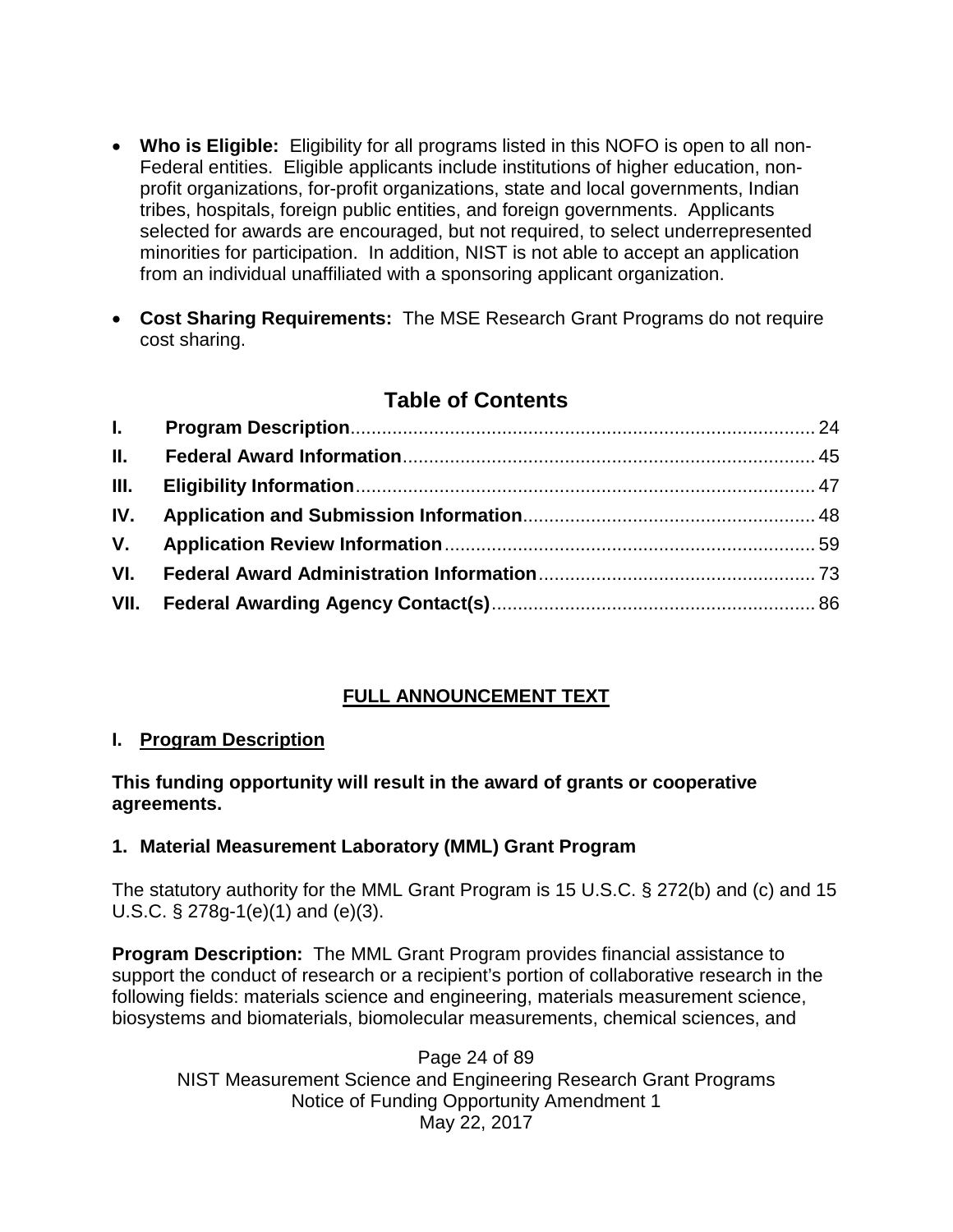applied chemicals and materials.

MML supports the NIST mission by serving as the national reference laboratory for measurements in the chemical, biological, and material sciences. MML is entrusted with developing, maintaining, advancing, and enabling measurement systems in these areas for the nation. MML activities range from fundamental and applied research on the composition, structure, and properties of industrial, biological, and environmental materials and processes to the development and dissemination of certified reference materials, critically evaluated data and other programs that help assure measurement quality. MML research and measurement services support areas of national importance, such as:

- Advanced materials, from nanomaterials to structural steels to complex fluids;
- Electronics, from semiconductors to organic electronics;
- Energy, from characterization and performance of fossil and alternative fuels to next-generation renewables;
- Environment, from the measurement of automotive exhaust emissions to contaminant monitoring to greenhouse gas monitoring of Earth's atmosphere and the health and safety aspects of engineered nanomaterials;
- Food safety and nutrition, from contaminant monitoring to ensuring the accuracy of nutritional labels;
- Health care, from clinical diagnostics to tissue engineering and more efficient manufacturing of biologic drugs;
- Infrastructure, from the aging of the country's bridges and pipelines to the quality of our drinking water;
- Manufacturing, from lightweight alloys for fuel-efficient automobiles to biomanufacturing and data for chemical manufacturing; and
- Safety, security and forensics, from gunshot and explosive residue detection to ensuring the performance of body armor materials and DNA-based human identity testing.

MML also coordinates the NIST-wide Standard Reference Materials® and Standard Reference Data programs, which include production, documentation, inventory, marketing, distribution, and customer service.

The research and measurement services provided by MML underpin measurements in the chemical, biological, and material sciences and support innovation in both mature and emerging industrial sectors. As examples, work to enable reliable and trustworthy measurements and data help:

• Physicians make more accurate diagnoses and better monitor the effectiveness of new drug therapies;

Page 25 of 89 NIST Measurement Science and Engineering Research Grant Programs Notice of Funding Opportunity Amendment 1 May 22, 2017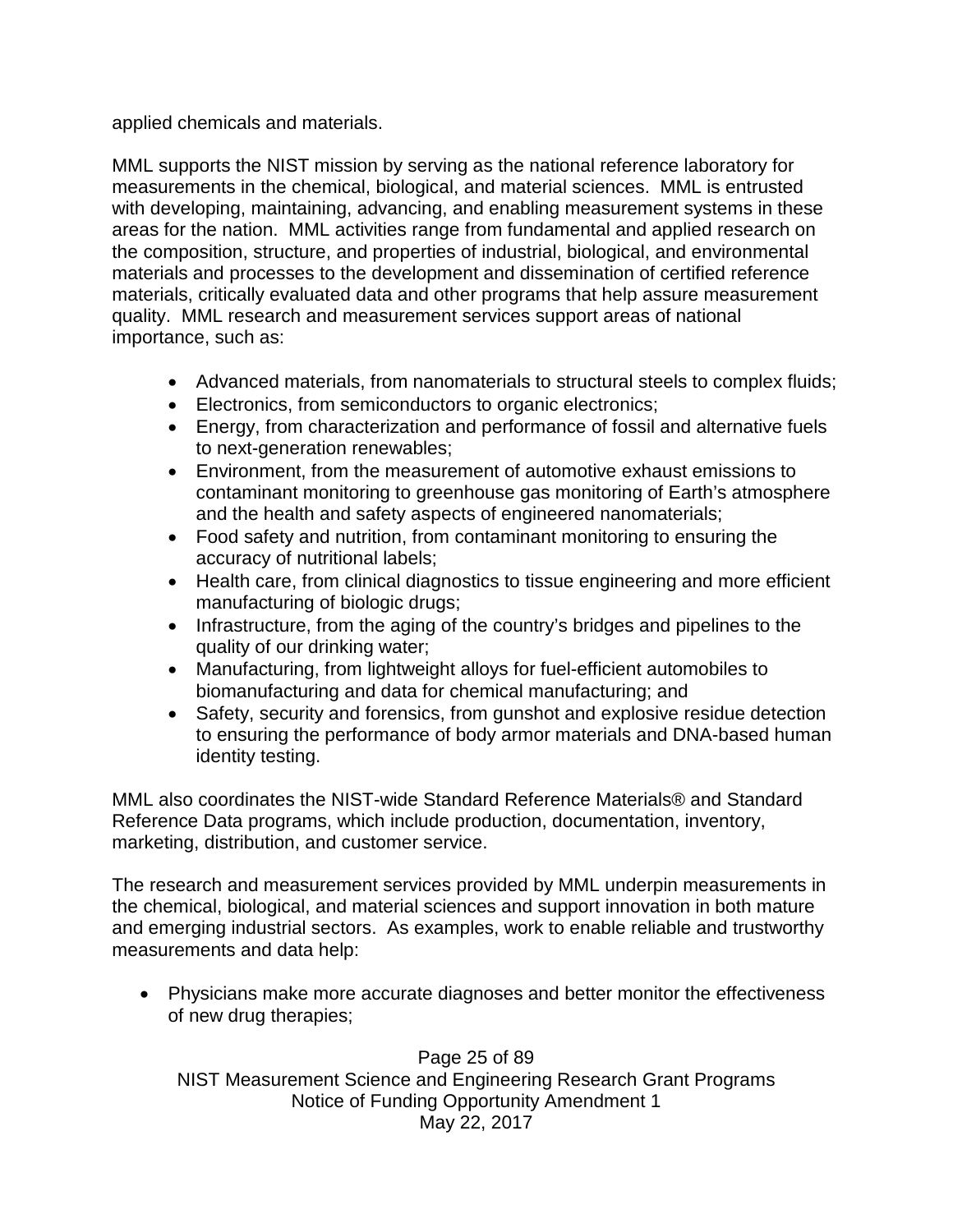- Policy makers and regulatory bodies make science-based decisions about environmental quality;
- Investigators build cases based on sound DNA and other forensic evidence.
- Trading partners confidently exchange commodities such as foods, fuels, materials and structural steel;
- Manufacturers reliably develop and use advanced materials and processes;
- Industry to link the performance of materials with their structure, processing; and
- Concepts necessary for the design of products ranging from coatings and composites to magnetic devices and sensors.

MML shapes its programs based on national needs. MML's research base provides MML with the flexibility to respond to the country's priorities and rapid advances in science and technology. MML's success depends upon timely dissemination of its:

- Critically evaluated measurement methods;
- Standard Reference Materials<sup>®</sup>;
- Standard Reference Data;
- Publications describing MML's measurement science and technologies; and
- Training, education, and best practices, of which Recommended Practice Guides are one example.

Additional information about the MML and MML Programs may be obtained at [www.nist.gov/mml.](http://www.nist.gov/mml) All applications submitted to the MML Grant Program must complement or align or accord with the program objectives set forth below. The appropriate MML Program Manager for each MML field of research described in this Section may be contacted for clarification of the program objectives. The contact person for the MML Grant Program is Bill Clark and he may be reached at (303) 497- 3268 or by e-mail at [william.clark@nist.gov.](mailto:william.clark@nist.gov)

- **a. MML Office.** Financial support may be provided for education and outreach programs, conferences, workshops, or other technical research meetings that are relevant to the mission of the MML. Support is generally provided in increments of \$5,000. The contact person for this office is Bill Clark and he may be reached at (303) 497-3268 or by e-mail at [william.clark@nist.gov.](mailto:william.clark@nist.gov)
- **b. Materials Science and Engineering Division.** The primary objective is to collaborate or conduct research consistent with division programs that provide the measurement science, standards, technology, instrumentation, and data required to support the Nation's need to design, develop, manufacture, and use materials. Division programs include measurement methods, data, standards, and science that support the development of polymeric materials which minimize environmental impacts and reduce stress on natural resources; polymeric materials in energy and

Page 26 of 89 NIST Measurement Science and Engineering Research Grant Programs Notice of Funding Opportunity Amendment 1 May 22, 2017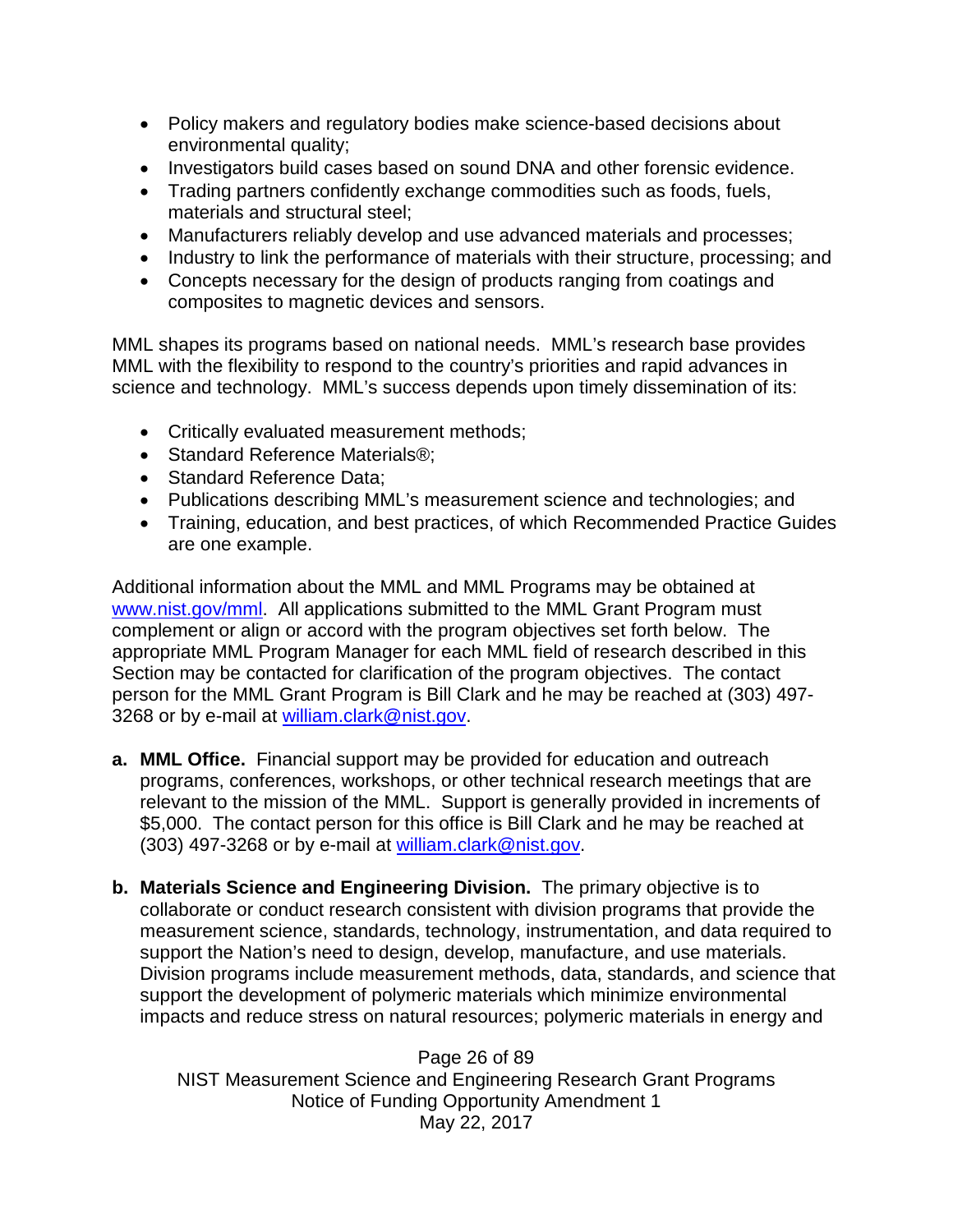electronics applications; the development of complex fluids and nanoparticle dispersions; thin films and nanostructures processing of metals and electronic materials; advanced magnetic materials and devices; the mechanical and corrosion properties of advanced materials, such as high strength steel and aluminum alloys, under extreme environmental and operating conditions; and the development of thermodynamic and kinetic models, measurements and data to predict phase transformations, microstructure evolution, and properties of advanced materials. The contact person for this division is Eric Lin and he may be reached at (301) 975 6743 or by email at [eric.lin@nist.gov.](mailto:eric.lin@nist.gov)

- **c. Materials Measurement Science Division.** The primary objective is to collaborate or conduct research consistent with division programs in support of measurement science, measurement standards, and measurement technology required to enable world-leading characterization of materials in support of the nation's needs for the determination of the composition, structure, and properties of materials. The division develops state-of-the-art instrumentation, methods, models and software to accurately and precisely measure materials over a range of length and time scales. The division provides benchmarking and validation of emerging materials analysis methods, and disseminates reference materials, standards and scientific data to foster innovation and advance a wide range of technologies, such as those for public safety, forensics, homeland security and nanomanufacturing. The contact person for this division is John Small and he may be reached at (301) 975-3900 or by email at [john.small@nist.gov.](mailto:john.small@nist.gov)
- **d. Biosystems and Biomaterials Division.** The primary objective is to collaborate with or conduct research consistent with division projects in standards, measurement methods, and theoretical models that improve understanding and prediction of complex biological processes associated with environmental health, human health, and cell-based manufacturing. This includes analytical and bioanalytical measurements pertinent to method validation for bioassays, genome sequencing, cell identification, and quantitation of biological activity; facilitating research to support development of biomaterials with improved performance and appropriate interaction with cells and tissue; instrumentation, software, models and standards that support the understanding of complex biological phenomena at the cellular and subcellular level; and measurement science in bioimaging, proteomics, genomics, microfluidics, flow cytometry and informatics that facilitates characterization of biological state through the contemporaneous measurement of many biomolecules. The contact person for this division is Anne Plant and she may be reached at (301) 975-3124 or by e-mail at [anne.plant@nist.gov.](mailto:anne.plant@nist.gov)
- **e. Biomolecular Measurement Division.** The primary objective is to collaborate with or conduct research consistent with the division activities in measurement science, standards, technology, and data required to support the nation's needs in

Page 27 of 89 NIST Measurement Science and Engineering Research Grant Programs Notice of Funding Opportunity Amendment 1 May 22, 2017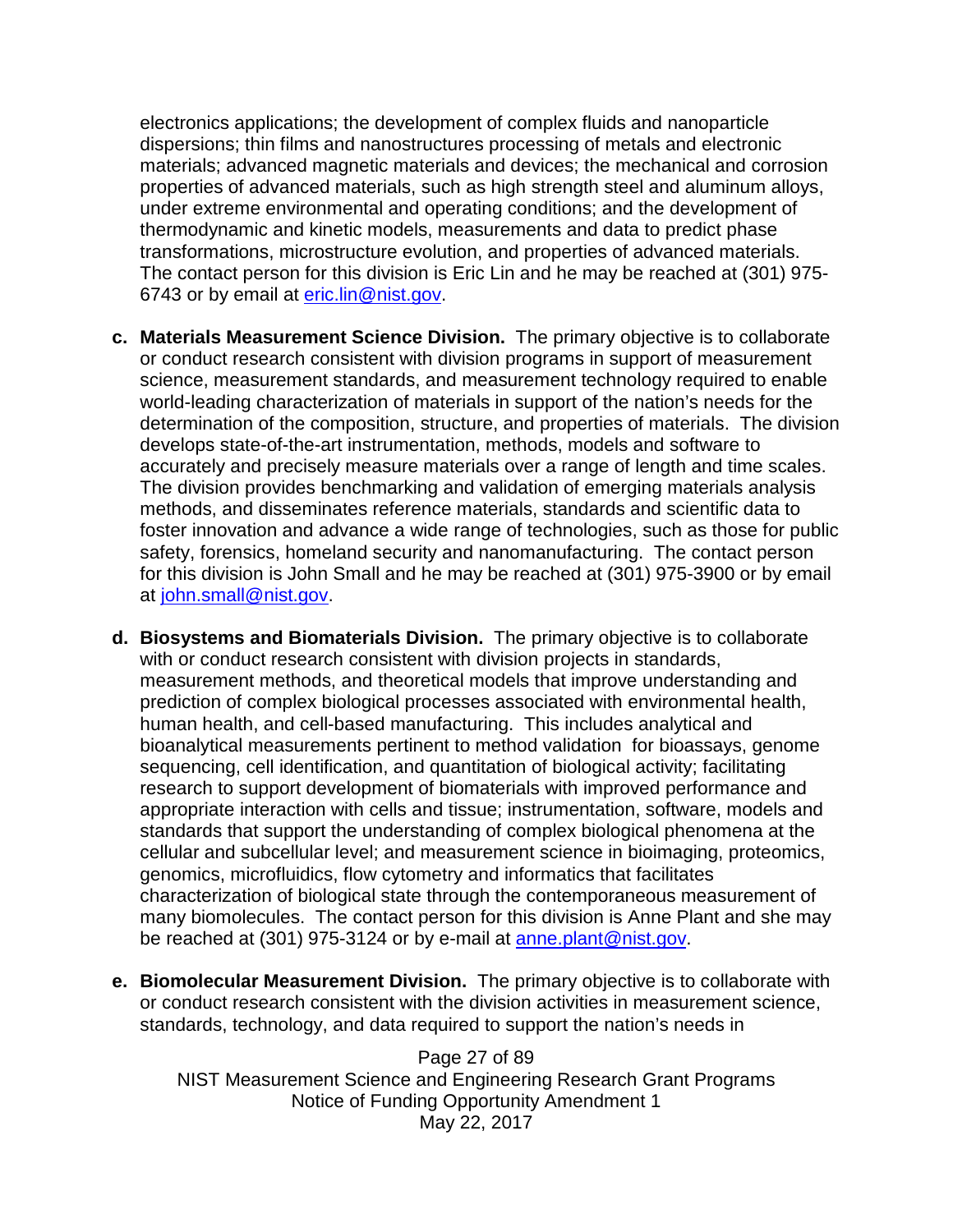determining the composition, structure, quantity, and function of biomolecules. In partnership with U.S. industry, government agencies, and scientific institutions, the division performs fundamental and applied research on the measurement of macromolecules such as proteins and nucleic acids, as well as peptides, glycans, metabolites, lipids, and natural products. Specific areas of interest include development of measurement methods, standards, reference data, and technologies for applications involving clinical diagnostics for healthcare; characterization, development, and manufacturing of biotherapeutics; proteomics, metabolomics, and drug discovery; and genetic testing in agriculture, law enforcement, and clinical diagnostics. The contact person for this division is Michael Tarlov and he may be reached at (301) 975-2058 or by email at [michael.tarlov@nist.gov.](mailto:michael.tarlov@nist.gov)

- **f. Chemical Sciences Division.** The primary objective is to collaborate with or conduct research consistent with the division activities in support of the measurement science, standards, technology, data and chemical informatics required to support the nation's needs in the determination of chemical composition and chemical structure of gases, organic, and inorganic species and in the measurement of a wide variety of chemical properties and processes, including chemical reactivity and mechanisms, and thermochemical properties. In partnership with U.S. industry, government agencies, and academic scientific institutions, the division performs fundamental and applied research to advance and create state-ofthe-art chemical measurement capabilities, theory and computational methods for quantitative measurements, and sensing of solids, liquids, gases, plasmas, transient species, and multicomponent matrices. The division also formulates and disseminates reference materials and measurement standards, and critically evaluates reference data. These activities support the chemical science, technology, and engineering enterprise with the intent of fostering innovation and confidence in measurements and technologies used in a wide range of applications, including chemical analysis, environmental and greenhouse gas emissions, clinical health assessment, food and nutritional assessment, sensing, manufacturing, and energy transformation. The contact person for this division is Carlos Gonzalez and he may be reached at (301) 975-2483 or by e-mail at [carlos.gonzalez@nist.gov.](mailto:carlos.gonzalez@nist.gov)
- **g. Applied Chemicals and Materials Division.** The primary objective is to collaborate with or conduct research consistent with division programs in the measurement science, standards, technology, instrumentation, models and data required to support the nation's needs for design, production, and assessment of chemical and material products. In partnership with U.S. industry, other government agencies and other scientific institutions, the division provides thermophysical and mechanical properties; analysis of reliability and performance of materials and structures; and information systems for chemical and materials engineering, with the intent of fostering innovation and confidence in the nation's physical and energy infrastructures, enabling advances in chemical manufacturing and in electronics, and

Page 28 of 89 NIST Measurement Science and Engineering Research Grant Programs Notice of Funding Opportunity Amendment 1 May 22, 2017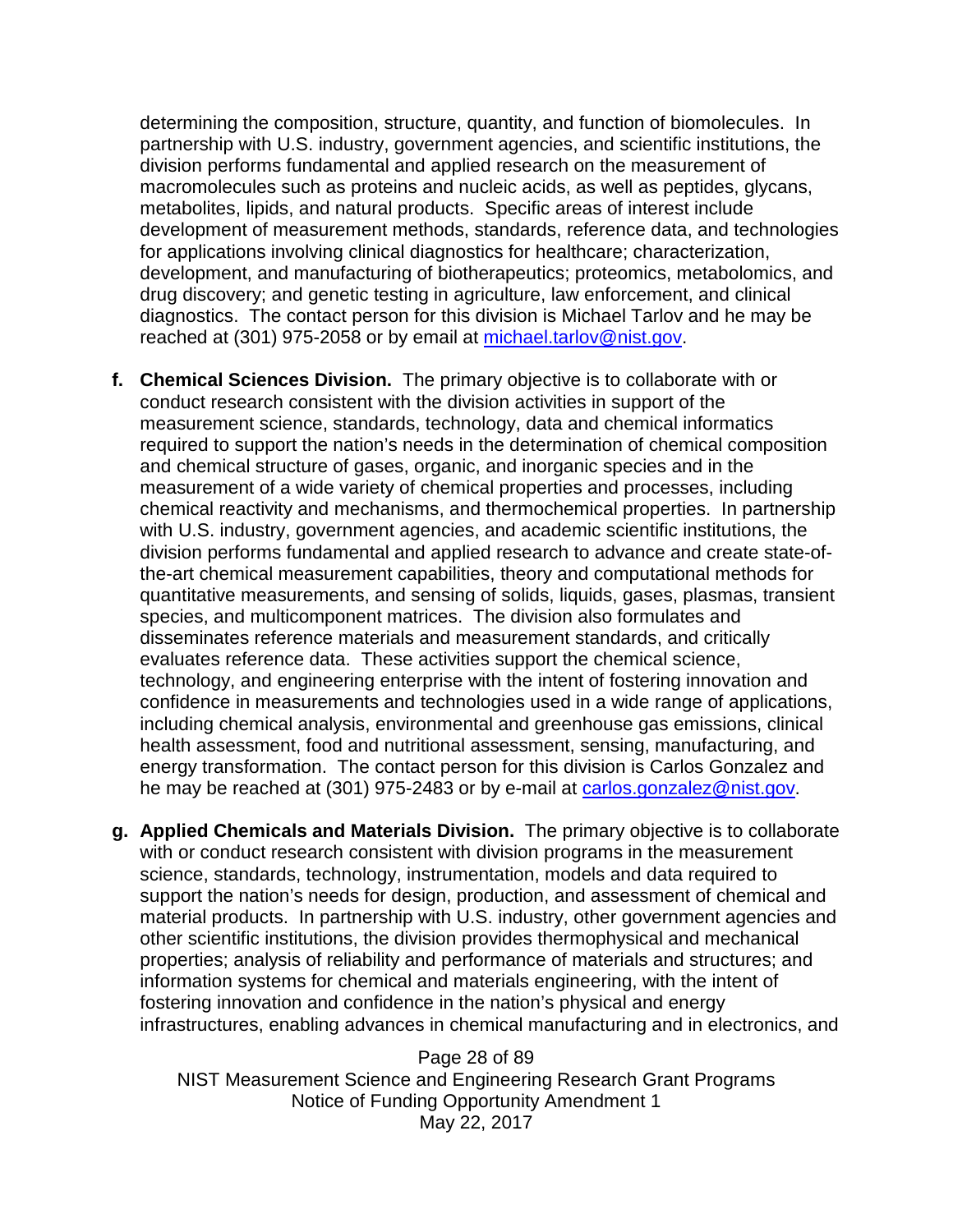promoting sustainability. The contact person for this division is Jim Fekete and he may be reached at (303) 497-5204 or by e-mail at [james.fekete@nist.gov.](mailto:james.fekete@nist.gov)

## **2. Physical Measurement Laboratory (PML) Grant Program**

The statutory authority for the PML Grant Program is 15 U.S.C. § 272(b) and (c) and 15 U.S.C. § 278g-1(e)(1) and (e)(3).

**Program Description:** The PML Grant Program provides financial assistance to support the conduct of research or a recipient's portion of collaborative research consistent with the PML mission to support research in the broad areas of mechanical metrology, semiconductors, ionizing radiation physics, medical physics, biophysics, neutron physics, atomic physics, optical technology, optoelectronics, electromagnetics, time and frequency, quantum physics, weights and measures, quantum electrical metrology, temperature, pressure, flow, far UV physics, and metrology with synchrotron radiation. Additional information about the PML and PML Programs may be obtained at [www.nist.gov/pml.](http://www.nist.gov/pml)

All applications submitted to the PML Grant Program must be in accordance with the program objectives listed below. The appropriate PML Program Manager for each PML field of research that follows may be contacted for clarification of the program objectives. The contact person for the PML Grant Program is Patrick Hovis and he may be reached at (301)-975-4290 or by e-mail at [patrick.hovis@nist.gov.](mailto:Patrick.hovis@nist.gov)

- **a. PML Office.** Financial support may be provided for conferences, workshops, or other technical research meetings that are relevant to the mission of PML. Support is generally provided in increments of \$5,000 per award. The contact person for this office is Patrick Hovis and he may be reached at (301) 975-4290 or by e-mail at [patrick.hovis@nist.gov.](mailto:patrick.hovis@nist.gov)
- **b. Office of Weights and Measures.** The primary objective is to provide funding for the broad areas of documentary standards and legal metrology. Specific objectives of interest in this area include: evaluation of the impact of legal metrology on commerce, support for specific standards related activities, and the development of a national weights and measures training program. Support for legal metrology may include awards to the states for: purchase of specialized equipment required to conduct inspections and tests; purchase of specialized metrology laboratory equipment; purchase of software/hardware needed to collect data of inspection records/results; and conducting training schools for weights and measures field inspectors. Financial support may be provided for conferences, workshops, or other technical research meetings that are relevant to the mission and programs of the office. The contact person for this office is Douglas Olson and he may be reached at (301) 975-2956 or by e-mail at [douglas.olson@nist.gov.](mailto:douglas.olson@nist.gov)

Page 29 of 89 NIST Measurement Science and Engineering Research Grant Programs Notice of Funding Opportunity Amendment 1 May 22, 2017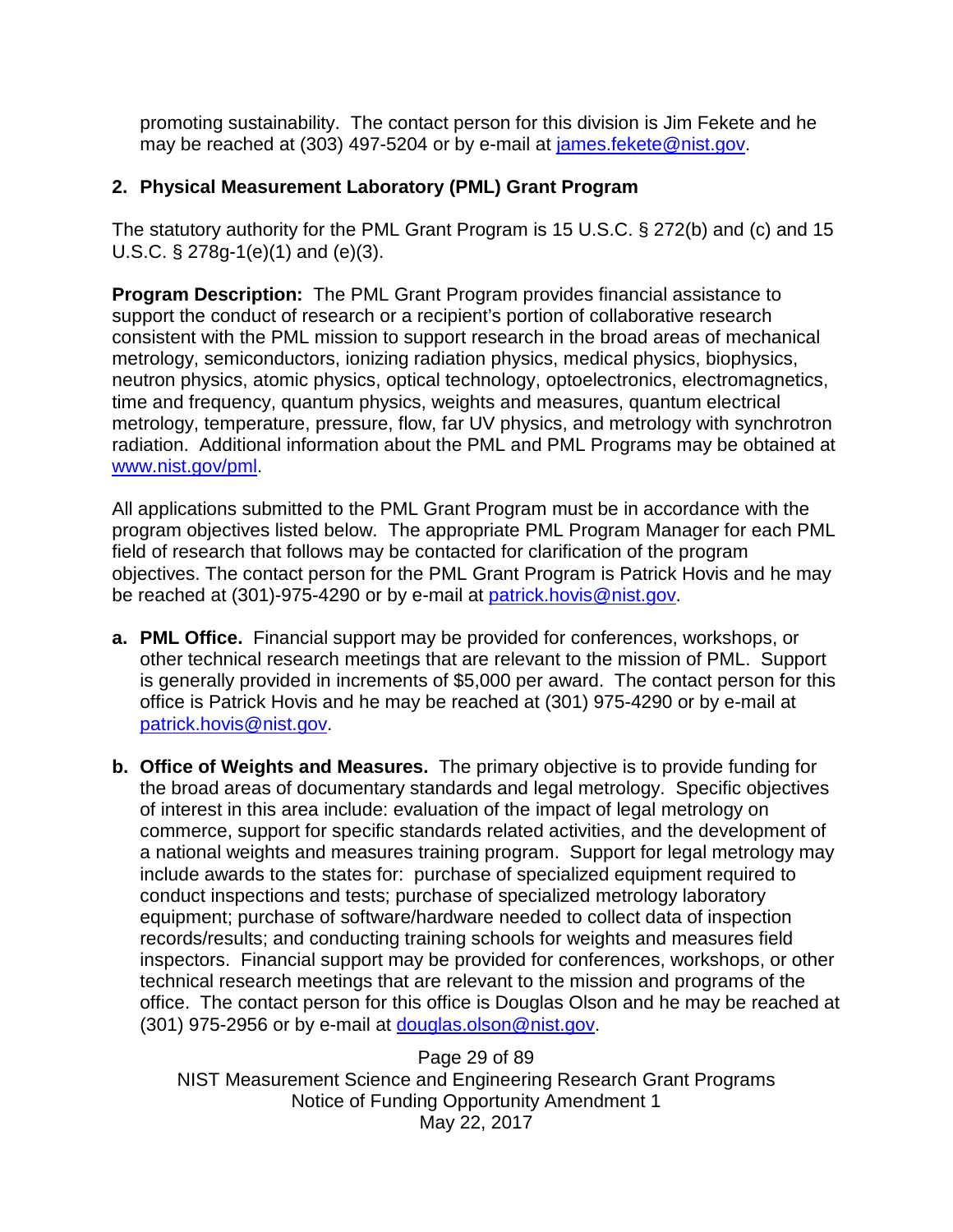- **c. Radiation Physics Division.** The primary objective is to collaborate with or conduct research consistent with the division's programs in the areas of terahertz measurements, ionizing radiation (x- and gamma-ray) dosimetry, neutron physics, and radioactivity measurements supporting the protection of workers and the general public, therapy and diagnosis, nuclear medicine and medical imaging, radiography, industrial processing, nuclear and alternative energies, national defense and security, space science, and environmental protection. The contact person for this division is Lisa Karam and she may be reached at 301-975-5561 or by e-mail at [lisa.karam@nist.gov.](mailto:lisa.karam@nist.gov)
- **d. Engineering Physics Division.** The primary objective is to collaborate with or conduct research consistent with the division's programs in the areas of dimensional, nanometer-scale, surface, and acoustic pressure metrology; accelerometry; silicon Complementary Metal-Oxide Semiconductor (CMOS) technology; beyond CMOS future electronics; more than Moore technologies; MicroElectroMechanical Systems (MEMS); power electronics; nanoelectronics; and flexible/printed electronics. The contact person for this division is John Kramar and he may be reached at (301) 975–3447 or by e-mail at [john.kramar@nist.gov.](mailto:john.kramar@nist.gov)
- **e. Quantum Measurement Division.** The primary objective is to collaborate with or conduct research consistent with division basic and applied research programs, including precision measurements; mass, force, and electrical metrology; electronic instrumentation; measurements of basic atomic properties including new metrology techniques in atomic spectroscopy; measuring fundamental quantum processes in ultra-cold atomic systems including Bose-Einstein condensates and Fermi degenerate gases, nanophotonic systems, quantum dots, single electron devices, single photon devices, and quantum materials relevant to these system; and advancing quantum information science and laser cooling and their broad applications to measurement science and measurement beyond the standard quantum limit. The contact person for this division is Jon Pratt and he may be reached at (301) 975-5470 or by e-mail at [jon.pratt@nist.gov.](mailto:jon.pratt@nist.gov)
- **f. Sensor Science Division.** The primary objective is to collaborate with or conduct research consistent with the division's programs in temperature, humidity, pressure, vacuum, flow, optical properties, and optical radiation measurement and standards and their application to addressing national needs. The contact person for this division is Gerald Fraser and he may be reached at (301) 975-3797 or by e-mail at [gerald.fraser@nist.gov.](mailto:gerald.fraser@nist.gov)
- **g. Applied Physics Division.** The primary objective is to collaborate with or conduct research consistent with the division's programs in areas including laser metrology, superconducting sensor array fabrication and application, quantum information and

Page 30 of 89 NIST Measurement Science and Engineering Research Grant Programs Notice of Funding Opportunity Amendment 1 May 22, 2017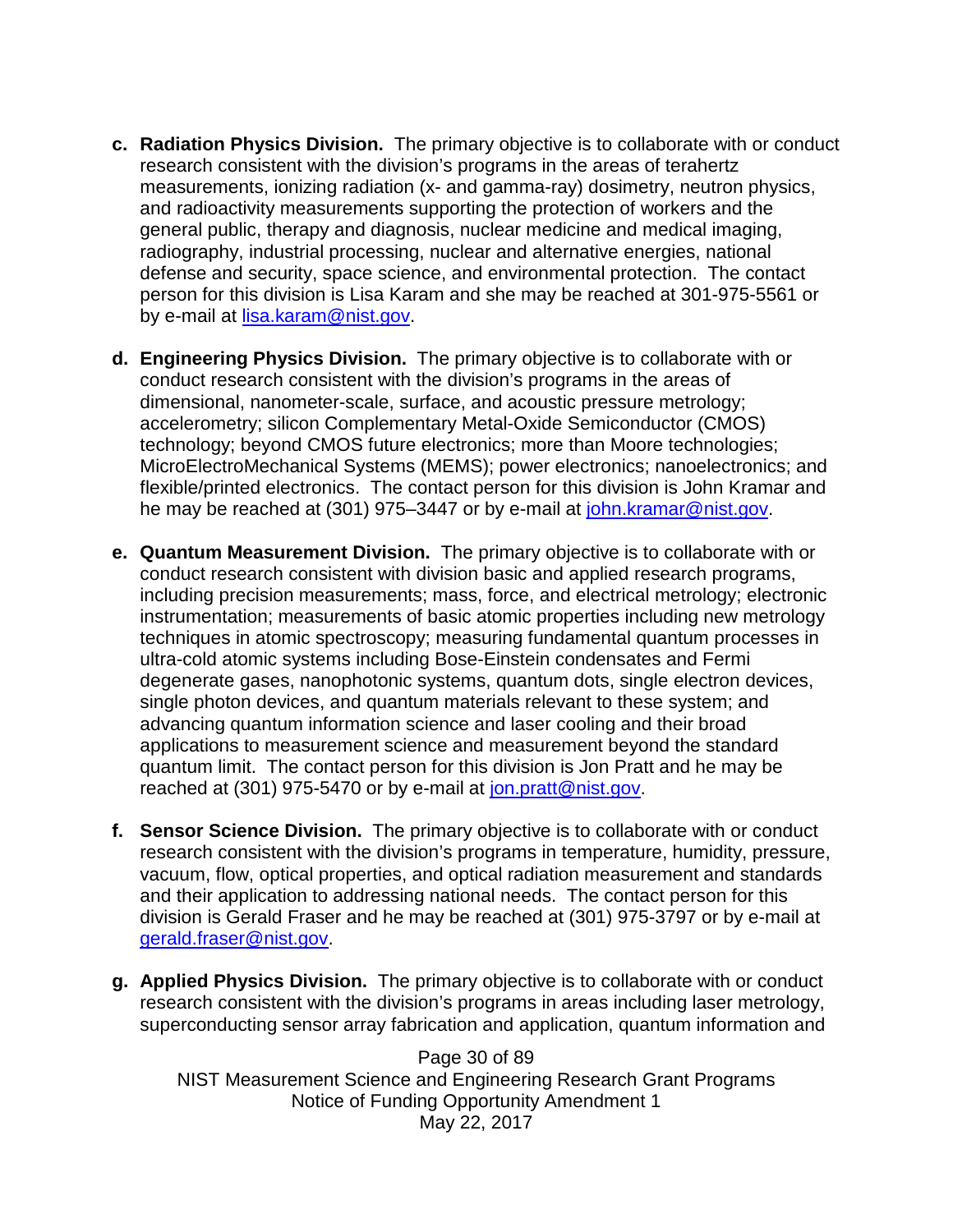computing, single photonics, medical imaging, fiber and free-space communication, radio-frequency and microwave technology, greenhouse gas measurements, terahertz imaging and metrology, laser applications, and compound semiconductor nanophotonics. The contact person for this division is Marla Dowell and she may be reached at (303) 497–7455 or by e-mail at [marla.dowell@nist.gov.](mailto:marla.dowell@nist.gov)

- **h. Quantum Electromagnetics Division.** The primary objective is to collaborate with or conduct research consistent with the division's programs in areas including superconducting, quantum sensors, superconductive electronics, molecular and biophotonics, quantum information processing, spin electronics, nanoscale magnetodynamics, cryogenic computing, and related microfabrication. The contact person for this division is Robert Hickernell and he may be reached at (303) 497 3455 or by e-mail at [robert.hickernell@nist.gov.](mailto:robert.hickernell@nist.gov)
- **i. Time and Frequency Division.** The primary objective is to collaborate with or conduct research consistent with the division's basic and applied research programs in the areas of time and frequency standards, phase noise measurements, network synchronization, ion storage, quantum information, atomic standards and optical frequency measurements in support of future standards, chip-scale atomic clocks, magnetometers, and related devices, time and frequency dissemination services, and time and frequency applications such as navigational systems and telecommunications. The contact person for this division is Chris Oates and he may be reached at (303) 497-7654 or by e-mail at [chris.oates@nist.gov.](mailto:chris.oates@nist.gov)
- **j. Quantum Physics Division.** The primary objective is to collaborate with or conduct research consistent with the division's basic and applied research programs in the areas of quantum degenerate gases, ultrafast phenomena, femtosecond laser frequency comb development and applications, precision quantum measurements, chemical physics, nanotechnology, and biophysics. The contact person for this division is Thomas R. O'Brian and he may be reached at (303) 497-4570 or by email at [thomas.obrian@nist.gov.](mailto:thomas.obrian@nist.gov)

## **3. Engineering Laboratory (EL) Grant Program**

The statutory authorities for the EL Grant Program are 15 U.S.C. § 272(b) and (c), 15 U.S.C. § 278g-1(e)(1) and (e)(3), 15 U.S.C. § 278n-1, 15 U.S.C. § 278n-2, 42 U.S.C. § 7701 et seq., 42 U.S.C. § 15701 et seq., and section 1305 of the Energy Independence and Security Act of 2007 (Pub. L. 110-140).

**Program Description:** The EL Grant Program provides financial assistance to support the conduct of research or a recipient's portion of collaborative research consistent with the EL's mission to support research in the following fields: advanced manufacturing; additive manufacturing; robotics; intelligent systems and information systems integration

Page 31 of 89 NIST Measurement Science and Engineering Research Grant Programs Notice of Funding Opportunity Amendment 1 May 22, 2017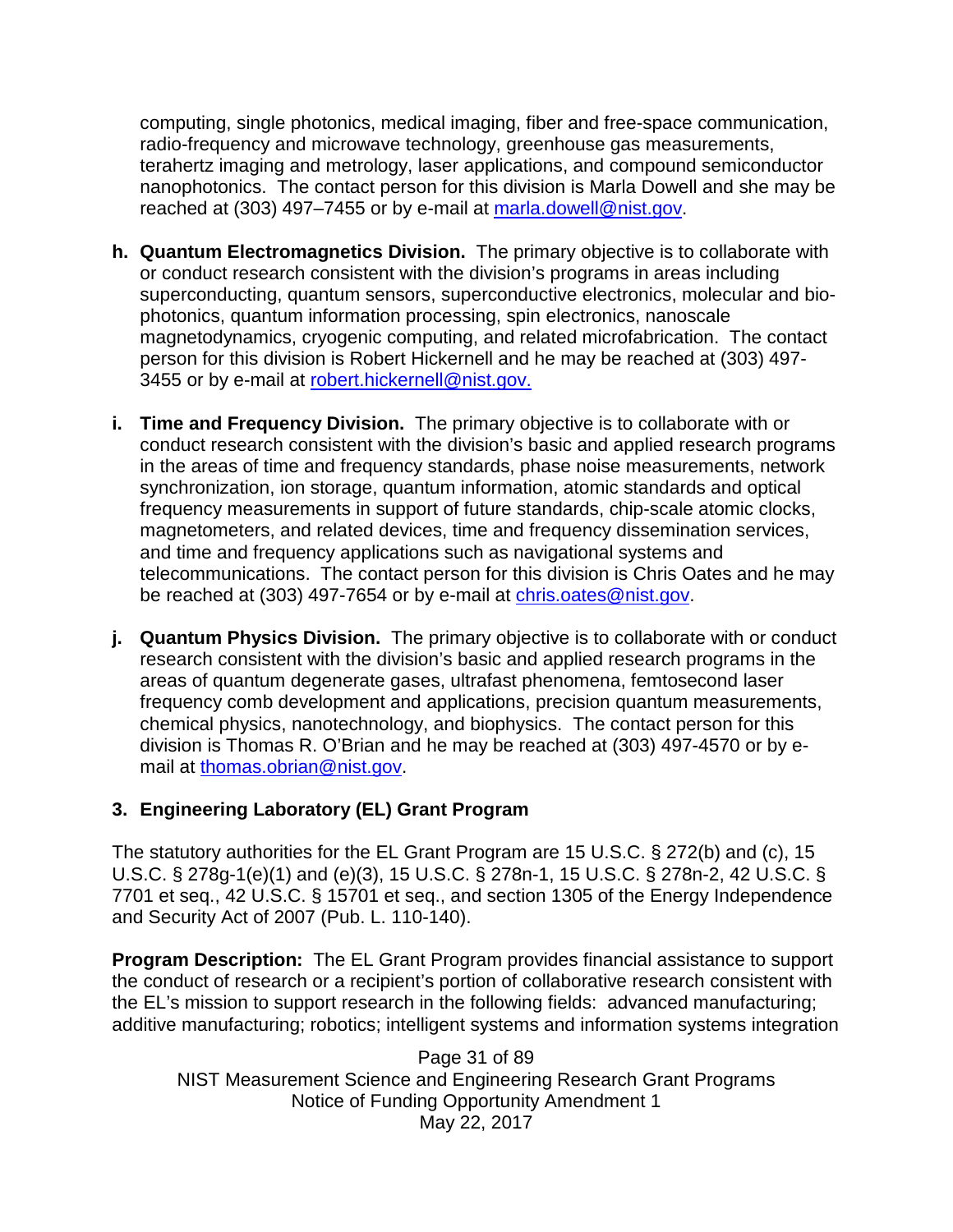for applications in manufacturing; polymeric materials; heating, ventilation, air conditioning, and refrigeration (HVAC & R) equipment performance; mechanical systems and controls; heat transfer and alternative energy systems; computer integrated building processes; indoor air quality and ventilation; cyber-physical systems; smart grid; windstorm impact reduction; applied economics; and fire research. Financial support may be provided for conferences, workshops, or other technical research meetings that are relevant to the mission of EL. Additional information about the EL and EL Programs may be obtained at [www.nist.gov/el.](http://www.nist.gov/el)

The EL Grant Program supports the EL mission to promote U.S. innovation and industrial competitiveness by advancing measurement science, standards, and technology for engineered systems in ways that enhance economic security and improve quality of life. Typical funded activities may include measurement science research; development of performance metrics, tools, and methodologies for engineering technologies and applications; and critical technical contributions to standards and codes development.

All applications submitted must be in accordance with the program objectives listed below. The appropriate EL Program Manager for each EL field of research described in this Section may be contacted for clarification of the program objectives. The contact person for the EL Grant Program is Millie Glick and she may be reached at (301) 975- 5962 or by e-mail at [millie.glick@nist.gov.](mailto:millie.glick@nist.gov)

- **a. Applied Economics Office.** The primary objective is to provide standardized methods, economic models, training programs and materials and expert technical consulting in support of resource allocation decisions and uses techniques such as benefit-cost analysis, life-cycle costing, multi-criteria decision analysis and econometrics to evaluate new technologies. The contact person is David Butry and he may be reached at (301) 975-6136 or by e-mail at [david.butry@nist.gov.](mailto:david.butry@nist.gov)
- **b. Smart Grid and Cyber-Physical Systems Program Office.** The primary objective is to promote U.S. innovation and industrial competitiveness in areas of critical national priority by anticipating and meeting the measurement science and standards needs for cyber-physical systems, such as smart grid, Internet of Things, and smart cities, in ways that enhance economic prosperity and improve the quality of life. The contact person is David Wollman and he may be reached at (301) 975 2433 or by e-mail at [david.wollman@nist.gov.](mailto:david.wollman@nist.gov)
- **c. Materials and Structural Systems Division.** The primary objective is to collaborate with or conduct research consistent with the division's programs in the area of construction materials and infrastructural systems (including safety, security, and sustainability of building and physical infrastructure, service-life performance of engineered materials and nanomaterials, and construction cycle time reductions). In

Page 32 of 89 NIST Measurement Science and Engineering Research Grant Programs Notice of Funding Opportunity Amendment 1 May 22, 2017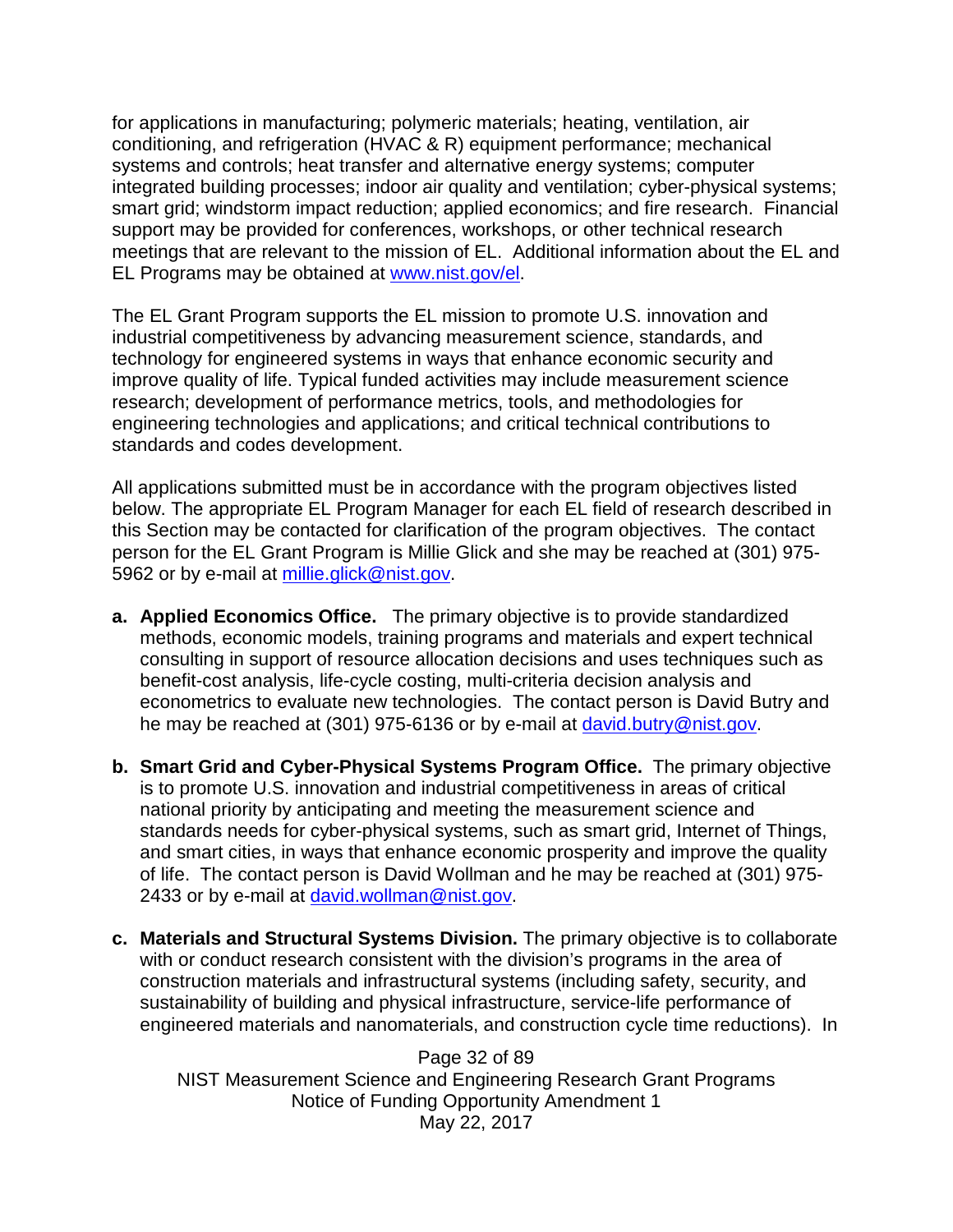particular, applications for financial assistance are sought that would address the following specific subject area:

• **Polymeric Materials:** Provide the measurement science needed to support standards used to classify and specify materials used in infrastructure, construction, and manufacturing to ensure sustainable performance. This materials program approaches the solution of this problem from the perspective of service life prediction, a crucial sustainability metric, and applies this concept to multifunctional polymers and nano-composites. These two material thrusts will support the development of measurement science composed of a combination of characterization, performance measurement, accelerated durability tests, and modeling to develop standards that will be used by industry and specified by endusers in these broad application areas to enable service life prediction and thus help to ensure sustainable materials performance.

The contact person for this division is Jason Averill and he may be reached at (301) 975-2585 or by e-mail at [jason.averill@nist.gov.](mailto:jason.averill@nist.gov)

**National Windstorm Impact Reduction Program.** The primary objective is to collaborate with or conduct research consistent with the laboratory programs in the areas of windstorm and coastal inundation impact reduction (including engineering for extreme winds, storm surge, and tsunami). The contact person is Marc Levitan who can be reached at (301) 975-5340 or by e-mail at [marc.levitan@nist.gov.](mailto:marc.levitan@nist.gov)

**Disaster and Failure Studies Program.** The primary objective is to collaborate with or conduct research consistent with the laboratory programs in the areas of disaster and failure studies. The contact person is Judith Mitrani-Reiser who can be reached at (301) 975-0684 or by e-mail at [judith.mitrani-reiser@nist.gov.](mailto:judith.mitrani-reiser@nist.gov) More information about the Disaster and Failure Studies Program can be found at [https://www.nist.gov/topics/disaster-failure-studies/about-disaster-and-failure](https://www.nist.gov/topics/disaster-failure-studies/about-disaster-and-failure-studies-program)[studies-program.](https://www.nist.gov/topics/disaster-failure-studies/about-disaster-and-failure-studies-program)

- **d. Energy and Environment Division.** The primary objective is to collaborate with or conduct research consistent with the laboratory programs in areas related to measurement science needed to enable net zero energy high performance green buildings. The breadth of this area includes measurement science associated with the building envelope, HVAC equipment, renewable energy systems, building controls/building automation systems, and strategies to improve indoor air quality. In particular, applications for financial assistance are sought that would:
	- **(1) Provide measurement science for net-zero energy, high-performance buildings.** Measurement systems, approaches, and predictive models are required that can help to enable net-zero energy, high-performance buildings. A

Page 33 of 89 NIST Measurement Science and Engineering Research Grant Programs Notice of Funding Opportunity Amendment 1 May 22, 2017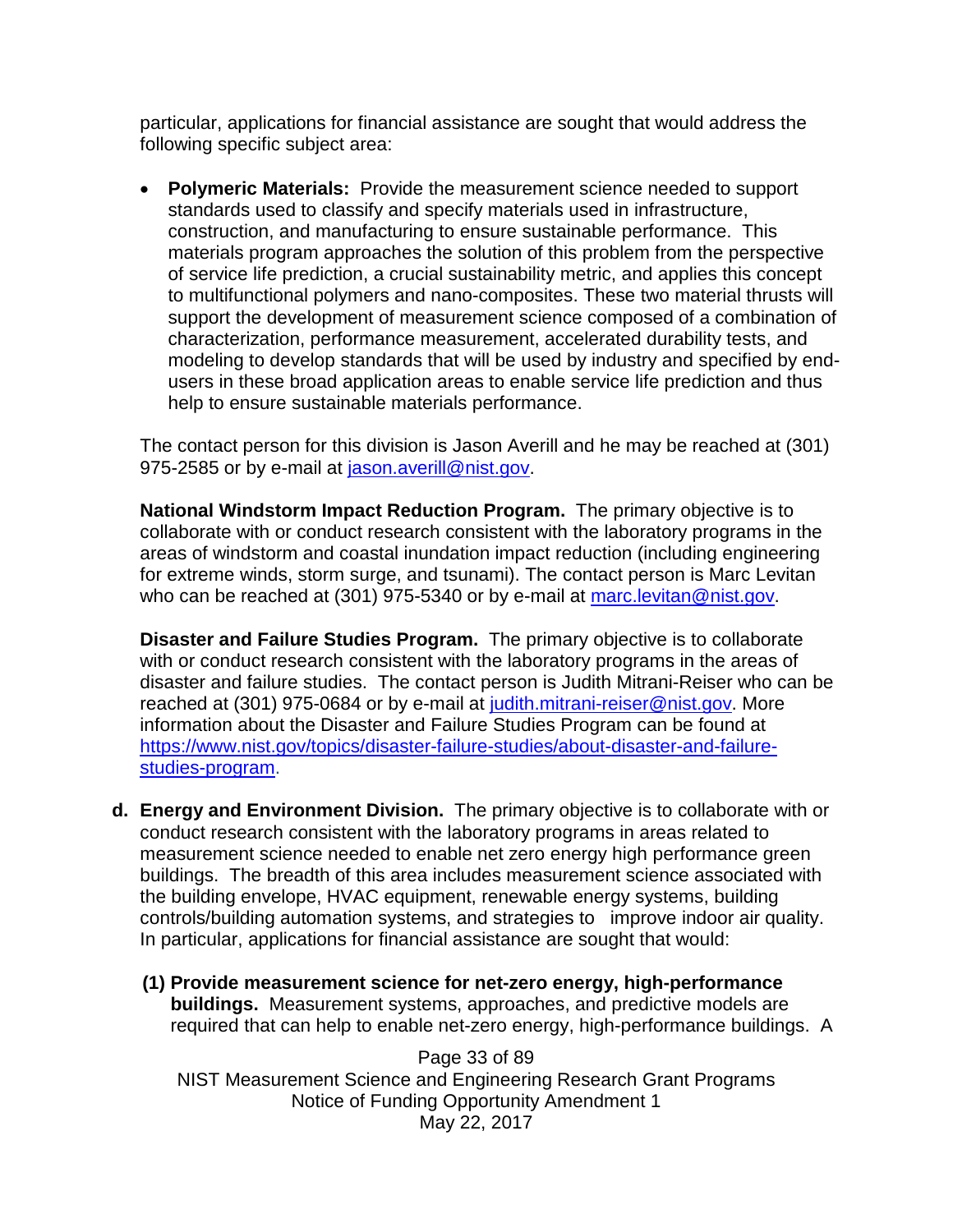primary objective is to develop measurement methods and approaches, data, and predictive models to assess the effectiveness of building enclosures from a thermal and airtightness perspective, the performance of indoor space conditioning systems, the performance of photovoltaics and other renewable energy systems, and indoor air quality. Additionally, an objective is to develop techniques to assess buildings on a whole-building scale. These techniques could involve standards, system interactions, and factors beyond energy use. The contact person is William Healy and he may be reached at (301) 975-4922 or by e-mail at [william.healy@nist.gov.](mailto:william.healy@nist.gov)

- **(2) Enable energy-use reduction through embedded intelligence in building controls.** Next-generation metrics and tools are needed that enable the development and deployment of building automation and control systems with embedded intelligence that reduce energy consumption through improvements to building system operation. A primary objective is to develop measurement methods, models, and algorithms/tools suitable for embedding in building control system products that enable better or more automated system commissioning, automated fault detection and diagnostics, improved system-level optimization, and integration of building systems with a smart electrical grid. Additionally, an objective is to conduct research that provides a basis for new industry standards for embedded intelligence systems. The contact person is Steven Bushby and he may be reached at (301) 975-5873 or by e-mail at [steven.bushby@nist.gov.](mailto:steven.bushby@nist.gov)
- **(3) Develop metrics/tools for building sustainability evaluation.** Nextgeneration metrics and tools enabling rigorous sustainability assessment over the building service life are needed to link sustainable building technology innovation to environmental/economic benefits. A primary objective is the development of databases and/or models for estimating component and system costs for existing and emerging energy-related technologies in new buildings. Additionally, an objective is to develop techniques for performing life-cycle impact assessments of emerging technologies for achieving low energy and/or net zero energy performance in new buildings. The contact person is David Butry and he may be reached at (301) 975-6136 or by e-mail at [david.butry@nist.gov.](mailto:david.butry@nist.gov)
- **e. Systems Integration Division.** Measurement science and standards are important to facilitate smart manufacturing solutions to systems integration problems. A primary objective is the development of mathematically sound, model-based, integration standards and new science-based methods and tools for validating compliance to those standards. Topical areas supporting this objective include system architectures; systems engineering; production network integration; servicebased manufacturing; distributed manufacturing simulation; methods and tools for assessing material and energy efficiency; data analytics; uncertainty quantification;

Page 34 of 89 NIST Measurement Science and Engineering Research Grant Programs Notice of Funding Opportunity Amendment 1 May 22, 2017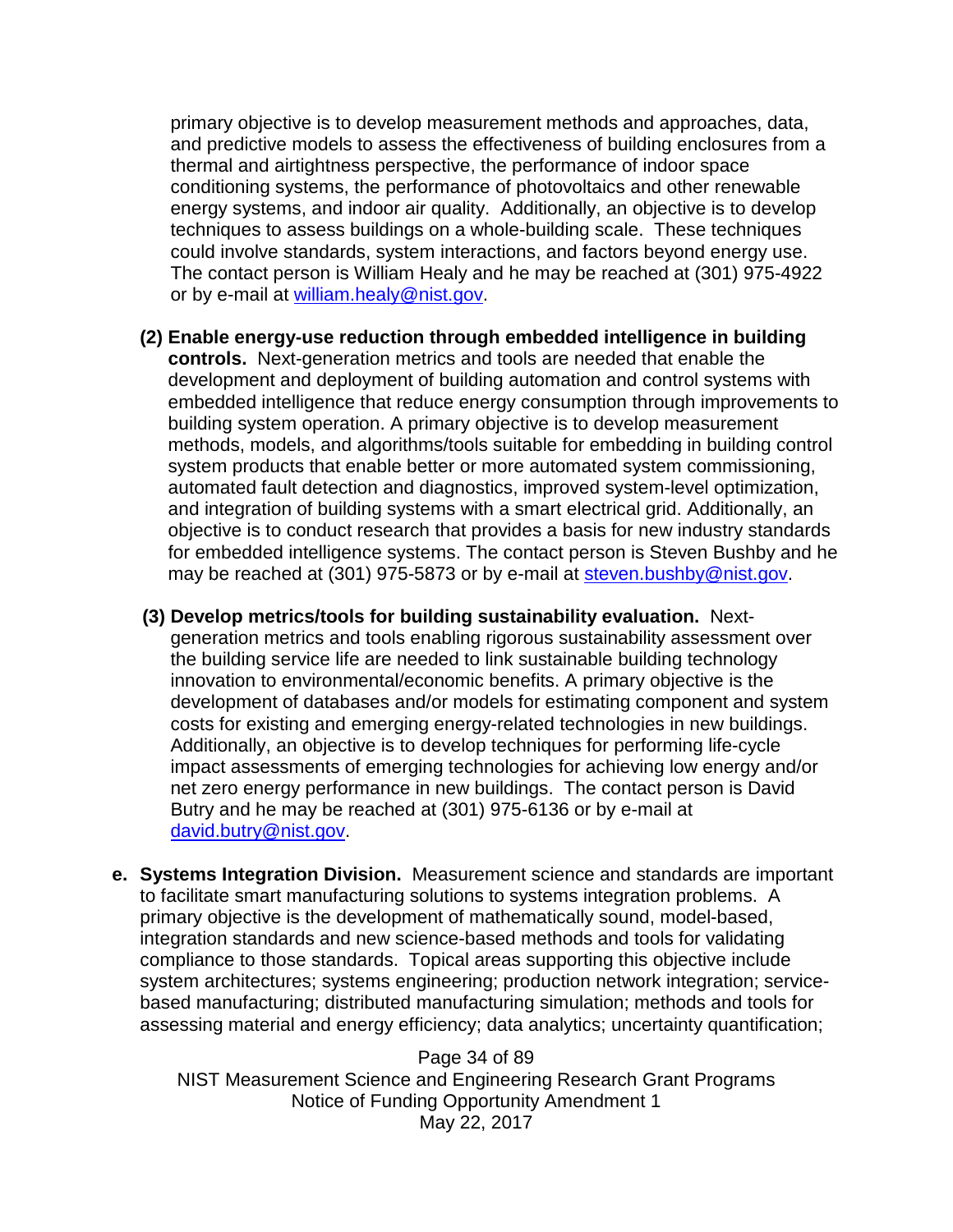systems assurance methods and tools; model-based engineering, including multiphysics modeling, process modeling, requirements modeling, information modeling, material modeling, assembly modeling, sustainability modeling, and model composability and compositionality. The contact person is Vijay Srinivasan and he may be reached at (301) 975-3508 or by e-mail at [vijay.srinivasan@nist.gov.](mailto:vijay.srinivasan@nist.gov)

- **f. Intelligent Systems Division.** The primary objective is to collaborate with or conduct research consistent with Division programs and research in measurement science for intelligent systems. Areas of particular interest include:
	- **(1)** Robotic systems for smart manufacturing (including measurement science for perception, dexterous manipulation, mobility, human-robot and robot-robot collaboration, agility, and robot system integration);
	- **(2)** Additive manufacturing (including characterization of additive manufacturing; materials, modeling and real-time control of additive manufacturing processes, and measurement science supporting the qualification of additive manufacturing materials, processes, and parts);
	- **(3)** Sensing, prognostics, health management, and control for smart manufacturing;
	- **(4)** Industrial wireless networking;
	- **(5)** Industrial control system cybersecurity; and
	- **(6)** Emergency response robot performance metrics and standards.

 Additional information regarding Intelligent Systems Division research programs and projects can be found at [www.nist.gov/el/isd.](http://www.nist.gov/el/isd) The contact person for this division is Albert Wavering and he may be reached at (301) 975-3418 or by e-mail at [albert.wavering@nist.gov.](mailto:albert.wavering@nist.gov)

## **4. Fire Research (FR) Grant Program**

The statutory authority for the FR Grant Program is 15 U.S.C. § 272(b)(4), 15 U.S.C. § 278f, 15 U.S.C. § 278g-1(e)(1) and (e)(3) and 15 U.S.C. § 278n-1.

**Program Description:** The FR Grant Program provides financial assistance to support the conduct of research or a recipient's portion of collaborative research in areas of current interest to the Fire Research Division. The Fire Research Division develops, verifies, and utilizes measurements and predictive methods to quantify the behavior of fire and means to reduce the impact of fire on people, property, and the environment. This work involves integration of laboratory measurements, verified methods of prediction, and large-scale fire experiments to demonstrate the use and value of the research products. Details on current Division research activities are available at [http://www.nist.gov/el/fire\\_research/index.cfm.](http://www.nist.gov/el/fire_research/index.cfm) Also, NIST SP 1130 "Reducing the Risk of Fire in Buildings and Communities: A Strategic Roadmap to Guide and Prioritize Research" provides an overview of current research interests:

Page 35 of 89 NIST Measurement Science and Engineering Research Grant Programs Notice of Funding Opportunity Amendment 1 May 22, 2017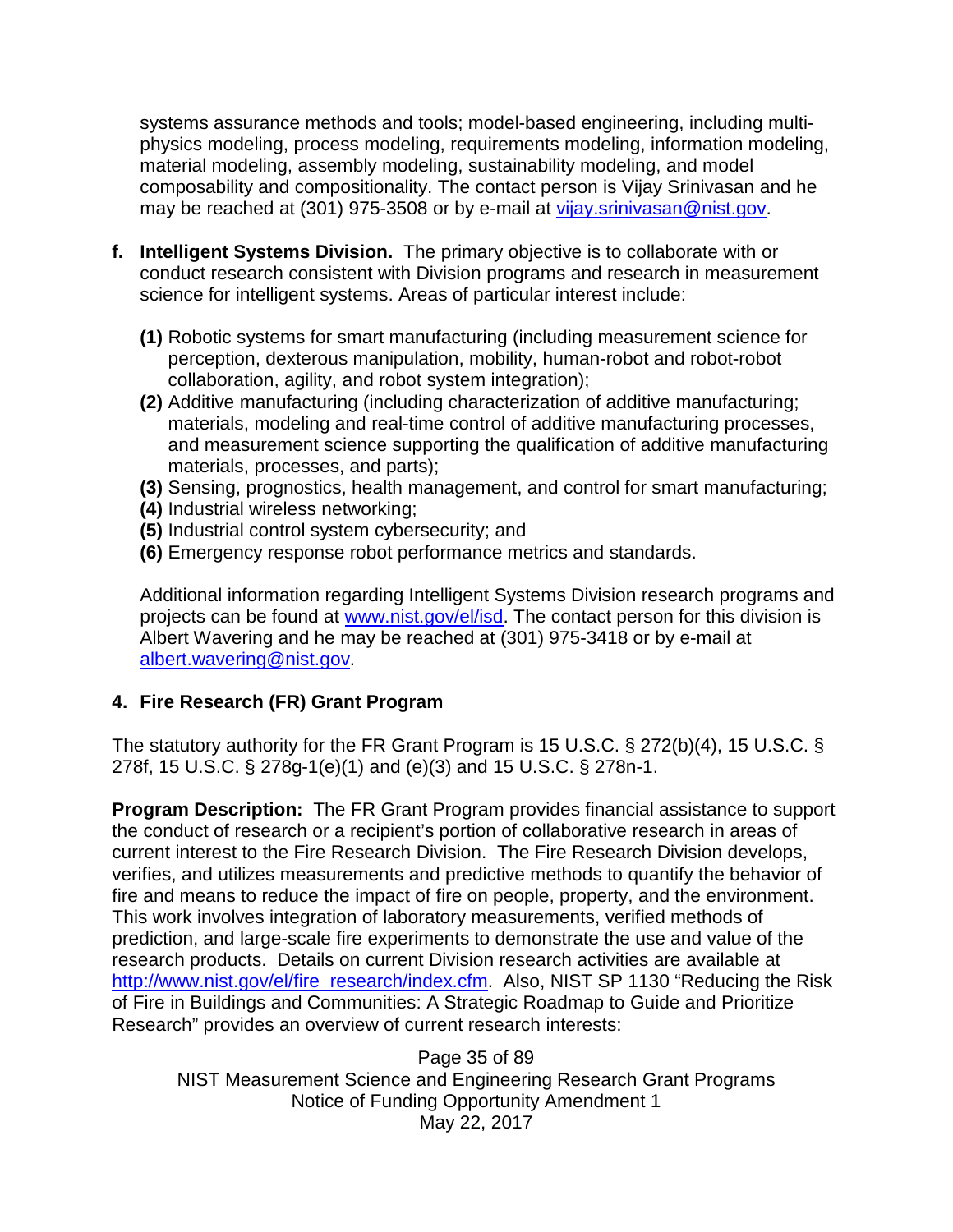[http://www.nist.gov/manuscript-publication-search.cfm?pub\\_id=909653.](http://www.nist.gov/manuscript-publication-search.cfm?pub_id=909653) The contact person for the FR Grant Program is Millie Glick and she may be reached at (301) 975- 5962 or by e-mail at [millie.glick@nist.gov.](mailto:millie.glick@nist.gov)

All applications submitted must be in accordance with the program objectives listed below. The appropriate FR Program Manager for each FR field of research described in this Section may be contacted for clarification of the program objectives.

- **a. Fire Fighting Technology Group.** Develops, advances, and deploys measurement science to improve fire fighting safety and effectiveness, and provide a sciencebased understanding of fire phenomena. Carries out mission-related measurement science research and services to advance cyber-physically-based (smart) fire fighting, technology integration into fire-fighting equipment, and physics-based training tools that predict fire phenomena and their effects on structures and occupants, and conducts disaster and failure studies to reduce the risk of fire hazard to buildings and fire fighters. The contact person for this group is Jiann Yang and he may be reached at (301) 975-6662 or by e-mail at [jiann.yang@nist.gov.](mailto:jiann.yang@nist.gov)
- **b. Engineered Fire Safety Group.** Develops, advances, and deploys measurement science for cost-effective fire protection of structures. Carries out mission-related measurement science research and services to predict the fire performance of structures with respect to ignition fire growth and spread, detection, suppression, toxicity, and egress; develops cost-effective performance-based codes, standards, and practices used for fire prevention and control; and conducts disaster and failure studies to reduce the risk of fire hazard to buildings and occupants. The contact person for this group is Tom Cleary and he may be reached at (301) 975-6858 or by e-mail at [thomas.cleary@nist.gov.](mailto:thomas.cleary@nist.gov)
- **c. Flammability Reduction Group.** Develops, advances, and deploys measurement science to reduce the fire hazard of building contents and construction materials. Carries out mission-related measurement science research and services to reduce material ignition probability, fire growth and spread, and environmental impacts; and supports development of codes and standards for cost-effective, fire-safe building contents and construction materials. The contact person for this group is Mauro Zammarano and he may be reached at (301) 975-5244 or by email at [mauro.zammarano@nist.gov.](mailto:mauro.zammarano@nist.gov)
- **d. Wildland Urban Interface Fire Group.** Develops, advances, and deploys measurement science to reduce the risk of fire spread in wildland-urban interface (WUI) communities.Carries out mission-related measurement science research and services to develop risk exposure metrics, predict the spread of fires in WUI communities, assess fire performance of structures and communities, mitigate the impact of WUI fires on structures and communities, and conduct disaster and failure

Page 36 of 89 NIST Measurement Science and Engineering Research Grant Programs Notice of Funding Opportunity Amendment 1 May 22, 2017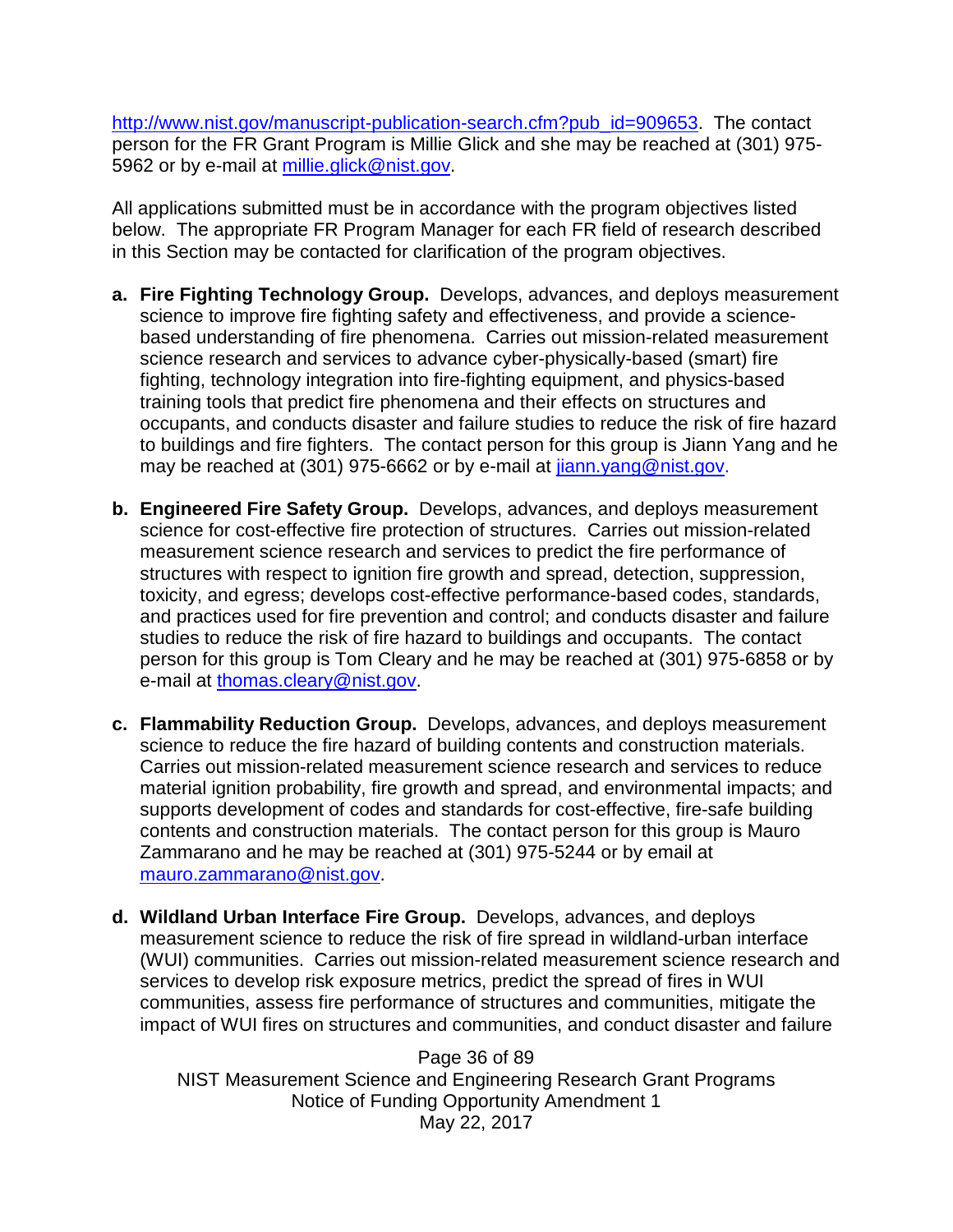studies to reduce the risk of fire hazard in WUI communities. The contact person for this group is Erica Kuligowski and she may be reached at (301) 975-2309 or by email at [erica.kuligowski@nist.gov.](mailto:erica.kuligowski@nist.gov)

**e. The National Fire Research Laboratory.** Develops, advances, and deploys measurement science to characterize the real-scale fire behavior of combustibles, and the fire performance of structures under realistic fire and structural loading. Carries out mission-related measurement science research and services to improve the fire performance of communities, structures and building contents; develops physics-based models that predict fire behavior and structural performance; and conducts disaster and failure studies to reduce the risk of fire hazards to structures and fire fighters. The contact person for this group is Matthew Bundy and he may be reached at (301) 975-6880 or by email at [matthew.bundy@nist.gov.](mailto:matthew.bundy@nist.gov)

## **5. Information Technology Laboratory (ITL) Grant Program**

The statutory authority for the ITL Grant Program is 15 U.S.C. § 272(b) and (c), 15 U.S.C. § 278g-1(e)(1) and (e)(3), and 15 U.S.C. § 278n-1.

**Program Description:** The ITL Grant Program provides financial assistance to support the conduct of research or a recipient's portion of collaborative research in the broad areas of Advanced Network Technologies, Big Data, Biometrics, Cloud Computing, Cyber-Physical Systems, Forensic Science, Information Access, Information Processing and Understanding, Cybersecurity, Health Information Technology, Human Factors and Usability, Applied and Computational Mathematics, Mathematical Foundations of Measurement Science for Information Systems, Metrology Infrastructure for Modeling and Simulation, Privacy Engineering, Software Testing, Statistics for Metrology and Statistical Methods in Forensic Science.

Specific objectives of interest in these areas of research include: Internet Inter-Domain Routing Robustness; Secure Domain Name System Technologies; Network Anomaly Detection / Evaluation; Network Function Virtualization / Software Defined Networking; Measurement Science for Complex Networked Information Systems; Advanced Distributed Denial of Service Detection and Mitigation Techniques; Next Generation Internet Architectures; Systems Interoperability; Uncertainty Quantification for Scientific Computing; Quantum Information Theory; Quantum Communications; Scientific Visualization; Computational Materials Science; Computational Biology; Systems Biology; Image Analysis; Semantics; Medical Device Interoperability; Software Assurance for Small Applications and Devices; Data Analytics; Search and Retrieval Algorithms; Biometrics for Search, Verification and Clustering of Identity; Human Language Technology; Voting Systems Standards; Grid Computing; Service Oriented Architecture; Post Quantum Cryptography; Light Weight Cryptography; Mobility and Mobile App Security; Secure Distributed Computation; Cryptography and Cryptographic

Page 37 of 89 NIST Measurement Science and Engineering Research Grant Programs Notice of Funding Opportunity Amendment 1 May 22, 2017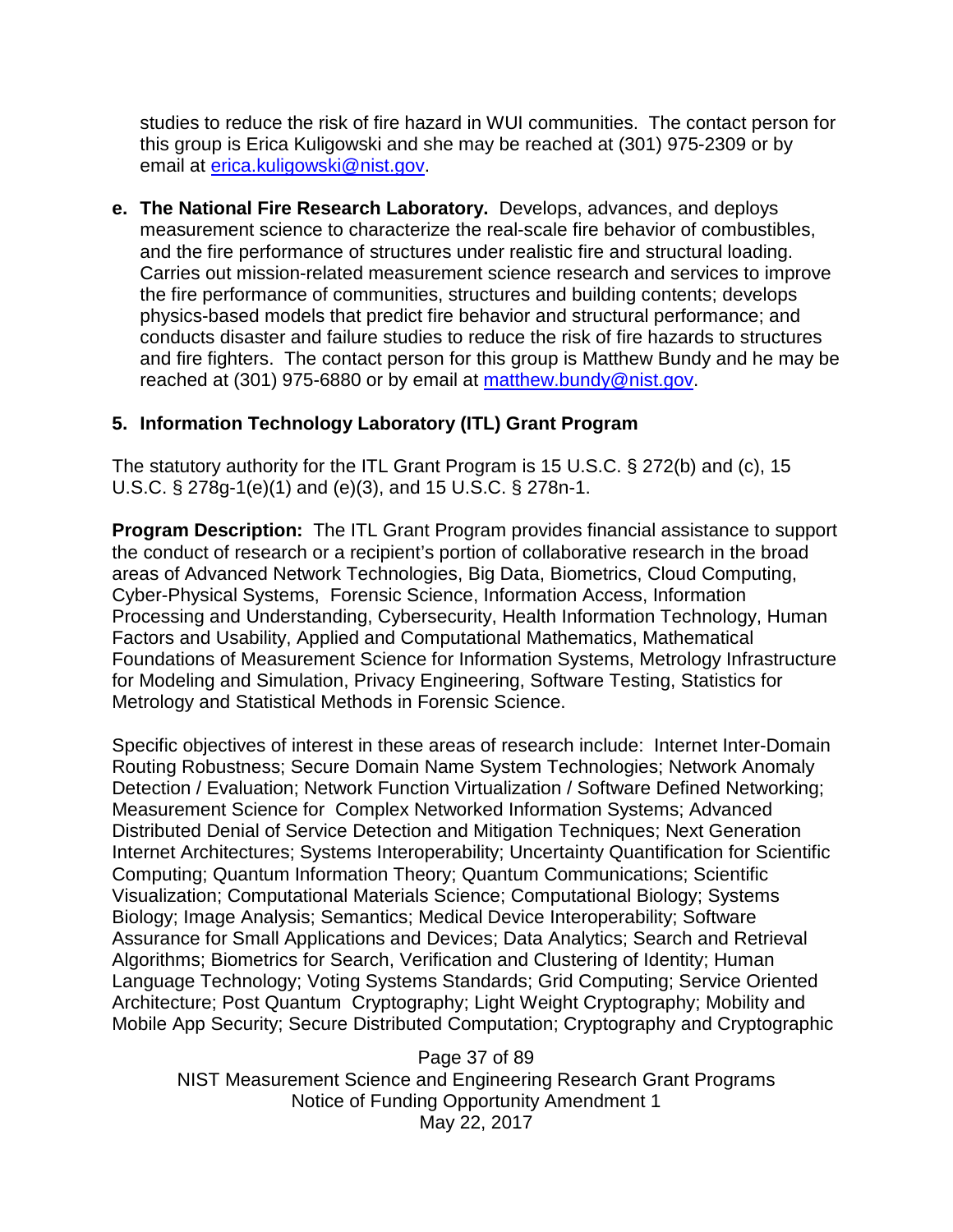Test Methods; Mobile Platform and Application Security; Trusted Ad Hoc Networks; Device Identity and Authentication; Cybersecurity Awareness, Training, and Education; Security Testing Tools and Metrics; Data Storage, Preservation, Query, Indexing, and Access Technology; Secure Communications for Cloud; Identity Management Support for Clouds; and Device Mobility among Heterogeneous Networks. Additional information about the ITL and ITL Programs may be obtained at [www.nist.gov/itl.](http://www.nist.gov/itl) Financial support may be provided for conferences, workshops, or other technical research meetings that are relevant to the mission of ITL. All applications submitted to the ITL Grant Program must be in accordance with the program objectives listed above. The contact person for the ITL Grant Program, who may be contacted for clarification of program objectives, is Carol Clark and she may be reached at (301) 975-2239 or by email at [carol.clark@nist.gov.](mailto:carol.clark@nist.gov)

## **6. Communications Technology Laboratory (CTL) Grant Program**

The statutory authority for the CTL Grant Program is 15 U.S.C. § 272(b) and (c), 15 U.S.C. § 278g-1(e)(1) and (e)(3) and 15 U.S.C. § 278n-1.

**Program Description:** The CTL Grant Program provides financial assistance to support the conduct of research or a recipient's portion of collaborative research consistent with the CTL mission in broad areas that support the accelerated development, testing, and deployment of advanced communications technologies in support of both commercial and government applications including: high-speed electronics, wireless systems metrology, antenna and RF capabilities, high-speed and high frequency measurement capabilities, advanced optics, quantum communications, network design and optimization, network modeling, and public safety network communications.

Additional information about the CTL and CTL Programs may be obtained at [www.nist.gov/ctl.](http://www.nist.gov/ctl) All applications submitted must be in accordance with the program objectives listed below for the CTL Office and the three CTL divisions. The contact person for the CTL Grant Program, who may be contacted for clarification of program objectives, is Jim Harriman and he may be reached at (303) 497-5312 or by e-mail at [james.harriman@nist.gov.](mailto:james.harriman@nist.gov)

- **a. CTL Office.** Financial support may be provided for conferences, workshops, or other technical research meetings that are relevant to the mission of CTL, as well as the development and deployment of spectrum-efficient and spectrum-sharing technologies including support of the National Advanced Spectrum and Communications Test Network (NASCTN). Applications for other purposes may be considered.
- **b. RF Technologies Division.** Specific objectives of interest include but are not

Page 38 of 89 NIST Measurement Science and Engineering Research Grant Programs Notice of Funding Opportunity Amendment 1 May 22, 2017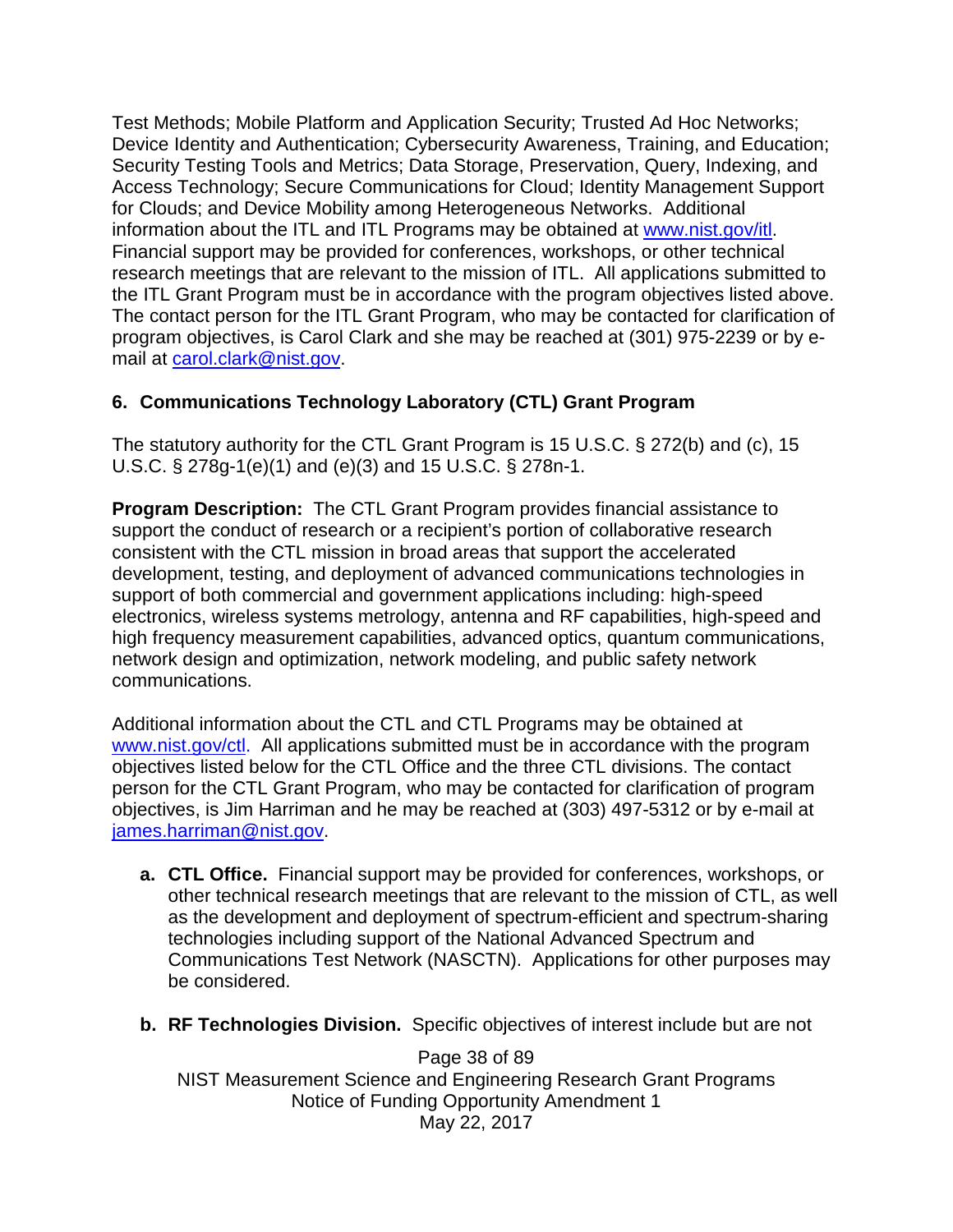limited to researching, developing, promoting, measuring, and deploying emerging technologies and standards in fundamental microwave quantities, highspeed microelectronics, electromagnetic compatibility, electromagnetic field characterization, antenna metrology, electromagnetic properties of materials, and radio-frequency communications systems.

**c. Wireless Networks Division.** Specific objectives of interest include but are not limited to researching, developing, promoting, measuring, and deploying emerging technologies and standards that revolutionize how wireless networks are operated and used; conducting theoretical and experimental research in communication networks, protocols, digital communication systems, and components; utilizing analytical and empirical approaches, developing simulation models, experimental test beds, and building proof of concept prototypes to evaluate new technologies and refine standard specifications for wireless networks and systems; and developing metrics and measurement methods to assess the performance of wireless systems.

### **7. NIST Center for Neutron Research (NCNR) Grant Program**

The statutory authority for the NCNR Grant Program is 15 U.S.C. § 272(b) and (c) and 15 U.S.C. § 278g-1(e)(1) and (e)(3).

**Program Description:** The NCNR Grant Program provides financial assistance to support the conduct of research or a recipient's portion of collaborative research involving neutron scattering and the development of innovative technologies that advance the state-of-the-art in neutron research. Financial assistance may be provided for conferences, workshops, or other technical research meetings that are relevant to the mission of NCNR. Additional information about the NCNR and NCNR Programs may be obtained at [www.nist.gov/ncnr.](http://www.nist.gov/ncnr)

All applications submitted to the NCNR Grant Program must be in accordance with the program objectives: to create novel approaches to advance high resolution cold and thermal neutron scattering research; to develop new applications of neutron scattering to physics, chemistry, and macromolecular and materials research; and to support the development of innovative technologies relevant to neutron research, including, for example, high resolution two-dimensional neutron detectors, neutron monochromators, and neutron focusing and polarizing devices. The contact person for the NCNR Grant Program, who may be contacted for clarification of the program objectives, is Dan Neumann and he may be reached at (301) 975-5252 or by e-mail at [dan.neumann@nist.gov.](mailto:dan.neumann@nist.gov)

### **8. Center for Nanoscale Science and Technology (CNST) Grant Program**

Page 39 of 89 NIST Measurement Science and Engineering Research Grant Programs Notice of Funding Opportunity Amendment 1 May 22, 2017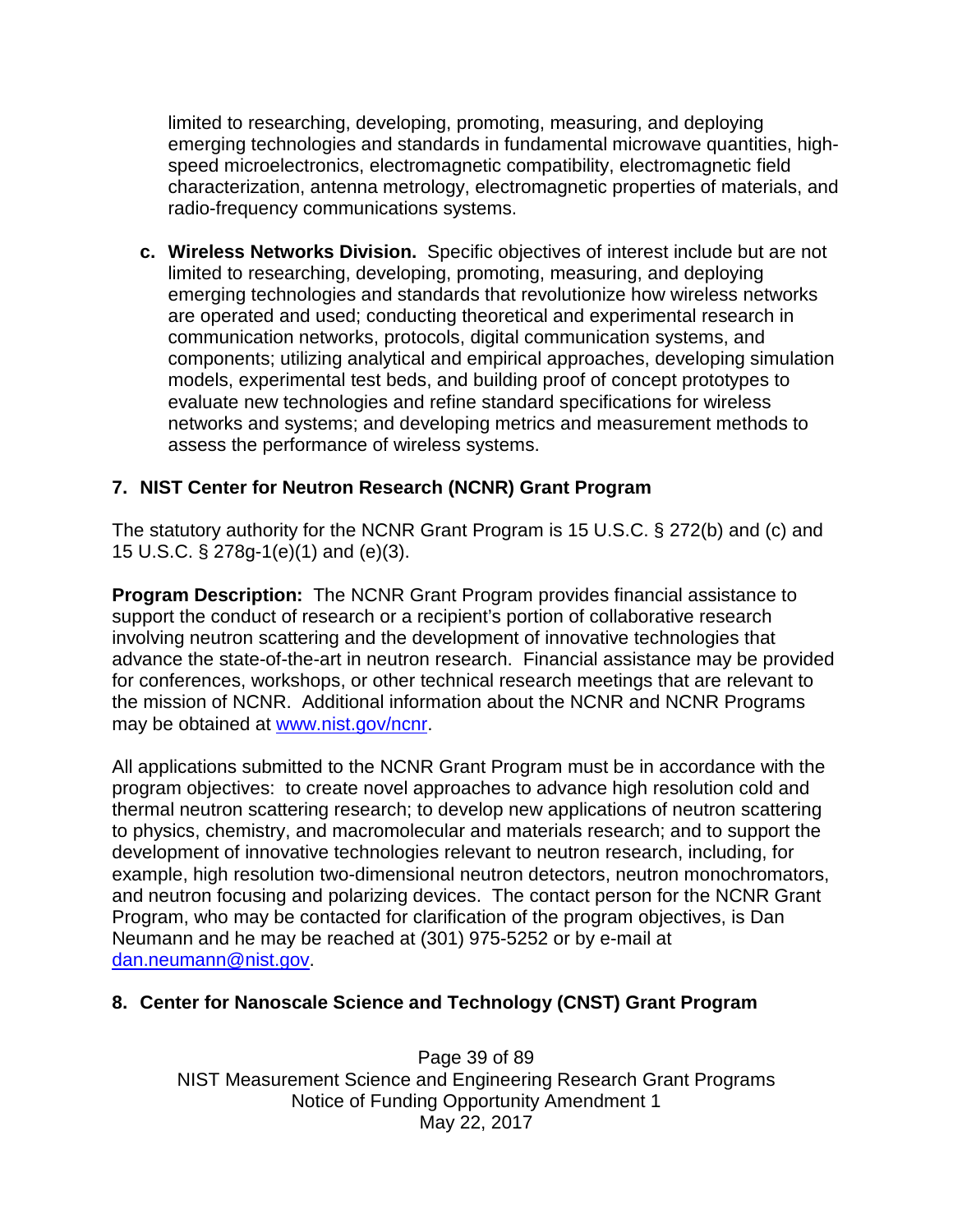The statutory authorities for the CNST Grant Program are 15 U.S.C. § 272(b) and (c), 15 U.S.C. § 278g-1(e)(1) and (e)(3) and 15 U.S.C. § 7501 *et seq*.

The NIST Center for Nanoscale Science and Technology is a national user facility, located in Gaithersburg Maryland that provides easy access to advanced nanotechnology fabrication and measurement methods to industry, academia, and government agencies.

**Program Description:** The CNST Grant Program provides financial assistance to support the conduct of research or a recipient's portion of collaborative research in the field of nanotechnology specifically aimed at developing essential measurement and fabrication methods and technology in support of all phases of nanotechnology development, from discovery to production; conducting collaborative research with CNST staff scientists and engineers; and supporting researchers visiting CNST to conduct such collaborative research. Financial assistance may be provided for conferences, workshops, or other technical research meetings, or fellowships that are relevant to the mission of the CNST. Applications involving fellowships are intended to support scientists and engineers with the education, experience, training, and demonstrated record of excellence to effectively pursue and advance the proposed field of nanotechnology research. In some cases one or more scientific staff members, including undergraduate and/or graduate students, and/or postdoctoral fellows, may be stationed at NIST in order to work in collaboration with CNST staff and/or other visiting scientists.

The primary program objectives of the CNST Grant Program are to develop new measurement and fabrication methods and instrumentation that support the development of nanotechnology and that will be made available to facility users. Broad areas of interest include new methods and instrumentation needed to advance nanoscience and technology, including nanophotonics; nanofabrication and nanomanufacturing; energy transport, storage, and conversion; nanobiomedical technology (including nanoparticle tracking and characterization and organ/body-on-achip); and post-CMOS electronics. Specific areas of interest include measurement and fabrication methods and instrumentation needed by current and future users for atomicscale characterization and manipulation; scanning and transmission electron microscopy; focused ion beams; laser-atom manipulation; nanophotonics; nanoplasmonics; optical micro- and nanoelectromechanical systems (MEMS and NEMS); nanomagnetic imaging and dynamics; nanolithography; nanofabrication process development; directed self-assembly; nanoscale properties of soft matter; nanoscale electronic and ionic transport; light-matter interactions, charge and energy transfer processes, catalytic activity, and interfacial structure in energy-related devices (including photovoltaics, thermoelectrics, photoanodes, fuel cells, batteries, supercapacitors, and field emitters); nanobiosensors; nanofluidics; nanobiomedicine; and theory, modeling, and simulation of nanostructures. Additional objectives of this

Page 40 of 89 NIST Measurement Science and Engineering Research Grant Programs Notice of Funding Opportunity Amendment 1 May 22, 2017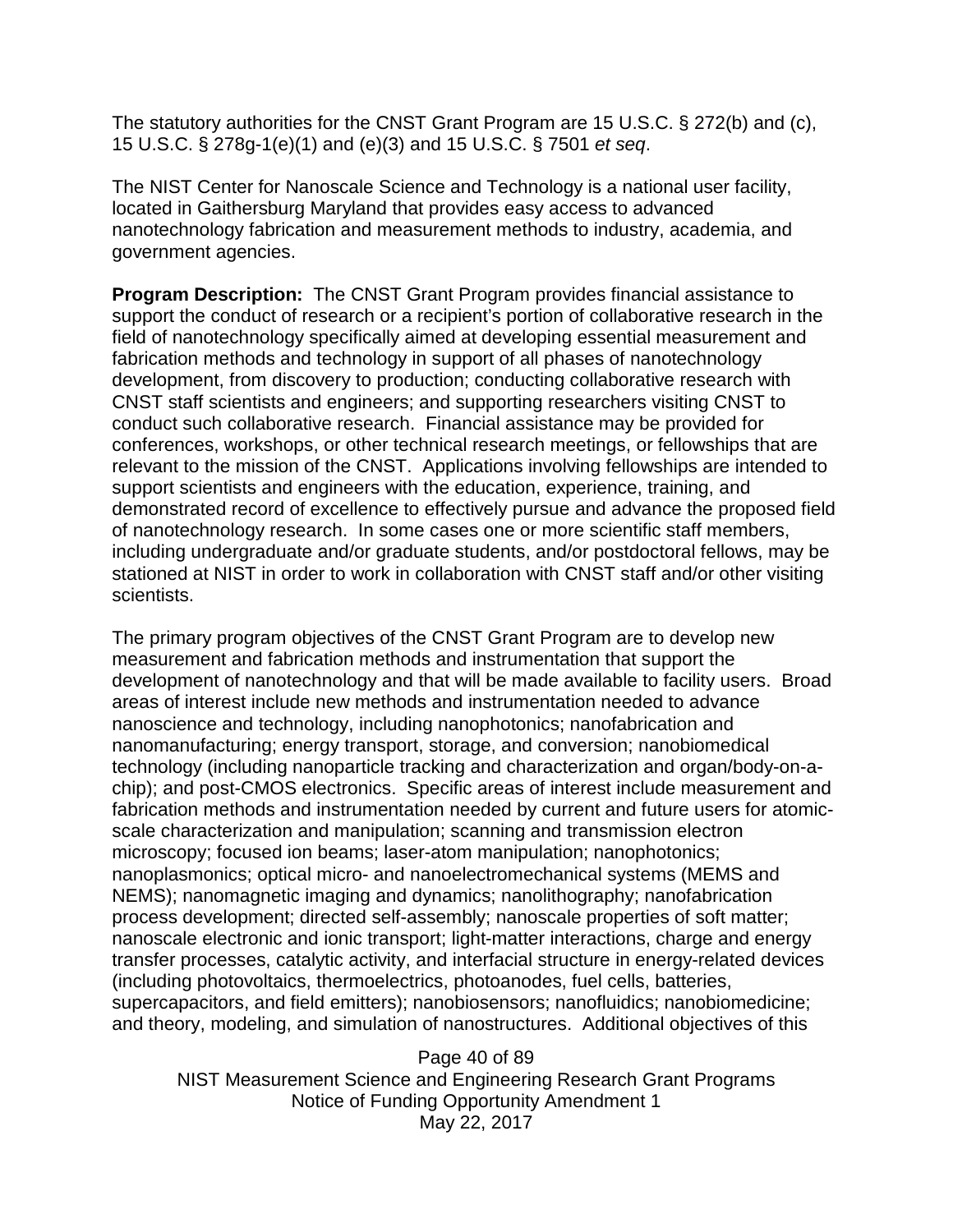program are to assist and train CNST collaborators and users in their research; and to conduct other outreach and educational activities that advance the development of nanotechnology by U.S. academic and industrial scientists. These objectives will entail collaborative research between the selected financial assistance recipients and the CNST technical staff. Additional information about CNST may be obtained at [www.nist.gov/cnst.](http://www.nist.gov/cnst) All applications submitted to the CNST Grant Program must be in accordance with the program objectives listed above. The contact person for the CNST Grant Program, who may be contacted for clarification of the program objectives, is Donna Lauren and she may be reached at (301) 975-3729 or by e-mail at [donna.lauren@nist.gov.](mailto:donna.lauren@nist.gov)

### **9. Special Programs Office (SPO) Grant Program**

The statutory authority for the SP) Grant Program is 15 U.S.C. § 272(b) and (c), 15 U.S.C. § 278g-1(e)(1) and (e)(3) and 15 U.S.C. 278n-1.

**Program Description:** The SPO Grant Program provides financial assistance to support the conduct of research or a recipient's portion of collaborative research consistent with the SPO mission in the broad areas of greenhouse gas measurements, forensic science, and national security standards, in accordance with the three program descriptions below. Additional information about SPO and SPO Programs may be obtained at [http://www.nist.gov/director/spo/index.cfm.](http://www.nist.gov/director/spo/index.cfm)

All applications submitted to the SPO Grant Program must be in accordance with the program objectives listed below. The appropriate SPO Program Manager for each SPO field of research that follows may be contacted for clarification of the program objectives. The contact person for the SPO Grant Program is Darlene Hamilton and she may be reached at (301)-975-2227 or by e-mail at [darlene.hamilton@nist.gov.](mailto:darlene.hamilton@nist.gov)

#### **a. Greenhouse Gas (GHG) Measurements Grant Program.** The GHG

Measurements Grant Program provides financial assistance consistent with program objectives of supporting measurement science research to develop or extend internationally-recognized greenhouse gas measurement standards, methodologies, and technologies. Such capabilities enhance science-based GHG emissions data to advance both GHG emissions quantification and Earth system radiometric observing capability. Specific areas of interest include advances that increase accuracy and confidence in flux quantification for both GHG sources and sinks. Areas of interest include: 1) stationary GHG emission sources, 2) measurement tools to better characterize GHG emissions and uptake fluxes in metropolitan and urban areas, 3) remote sensing of Earth systems and GHG concentrations, 4) reconciliation of GHG inventory data derived from both atmospheric observing and emission processoriented methodologies at local and regional scales, and 5) measurement capabilities that further understanding of GHG transport in the lower atmosphere.

Page 41 of 89 NIST Measurement Science and Engineering Research Grant Programs Notice of Funding Opportunity Amendment 1 May 22, 2017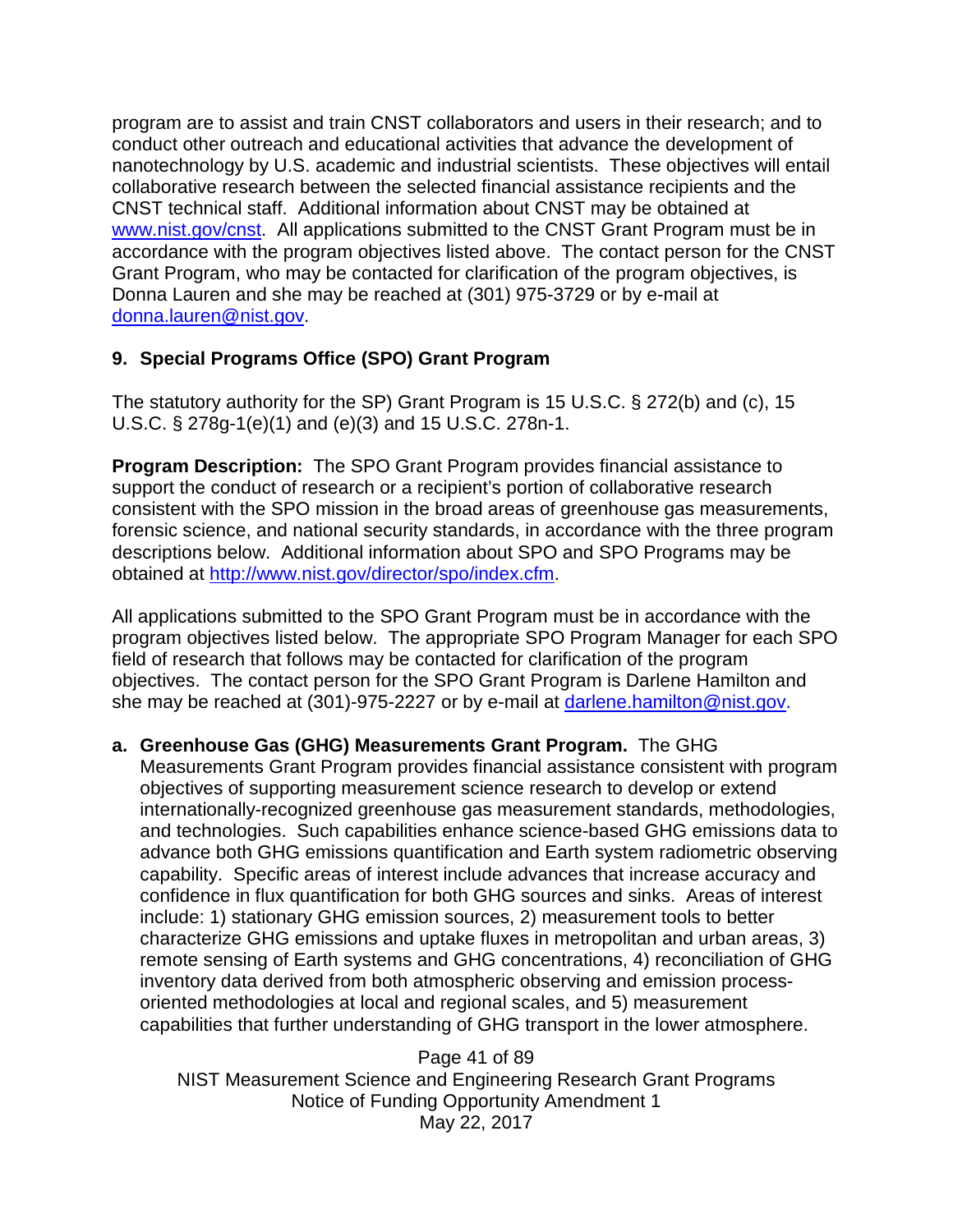Additional information about the SPO GHG Program may be obtained at [http://www.nist.gov/greenhouse-gas/index.cfm.](http://www.nist.gov/greenhouse-gas/index.cfm) The contact person for the GHG Measurements Grant Program is James Whetstone and he may be reached at (301) 975-2738 or by e-mail at [james.whetstone@nist.gov.](mailto:james.whetstone@nist.gov)

- **b. National Security Standards (NSS) Program.** The NSS Program's mission is to address the equipment needs of first responders, law enforcement, fire fighters, and emergency medical services (EMS) through standards-focused research and development projects based on chemical, biological, radiological, nuclear and explosive (CBRNE) and security requirements. Specific objectives of interest include test methods, guidance, training packages and performance standards in the following areas: human augmentation robots; CBRNE technology including nontraditional threats and food safety; cargo security technology; personal and vehicle safety; and unmanned robotic platforms. Additional information about the SPO NSS Program may be obtained at [http://www.nist.gov/national-security](http://www.nist.gov/national-security-standards/index.cfm)[standards/index.cfm.](http://www.nist.gov/national-security-standards/index.cfm) The contact person for the NSS Program is Timothy Brennan and he may be reached at (301) 975-8573 or by e-mail at [timothy.brennan@nist.gov.](mailto:timothy.brennan@nist.gov)
- **c. Forensic Sciences Program (FSP).** FSP conducts and coordinates research and provides technical services to address the needs of the forensic science community. FSP focuses on creating new material standards; initiating research to verify methodology; and evaluating new technologies primarily for the following forensic science disciplines: computer and digital forensics; DNA; impression and pattern evidence, such as fingerprints and toolmarks; controlled and dangerous substances; and trace analysis. FSP also seeks to facilitate knowledge exchange and identify best practices for the forensic science community. Additional information about the SPO Forensic Science Program is available at [http://www.nist.gov/forensics.](http://www.nist.gov/forensics) The contact person for FSP is Susan Ballou and she may be reached at (301) 975-8750 or by e-mail at [susan.ballou@nist.gov.](mailto:susan.ballou@nist.gov)

# **10. Standards Coordination Office (SCO) Grant Program**

The statutory authority for the SCO Grant Program is 15 U.S.C. § 272(b) and (c) and 15 U.S.C. § 278g-1(e)(1) and (e)(3).

**Program Description:** The SCO conducts standards-related programs, and provides knowledge and services that strengthen the U.S. economy and improve the quality of life. The SCO goals include enhancing coordination of the U.S. standards system with government and private sector organizations and supporting U.S. industry with the standards-related tools and information necessary to effectively compete in the global marketplace.

Page 42 of 89 NIST Measurement Science and Engineering Research Grant Programs Notice of Funding Opportunity Amendment 1 May 22, 2017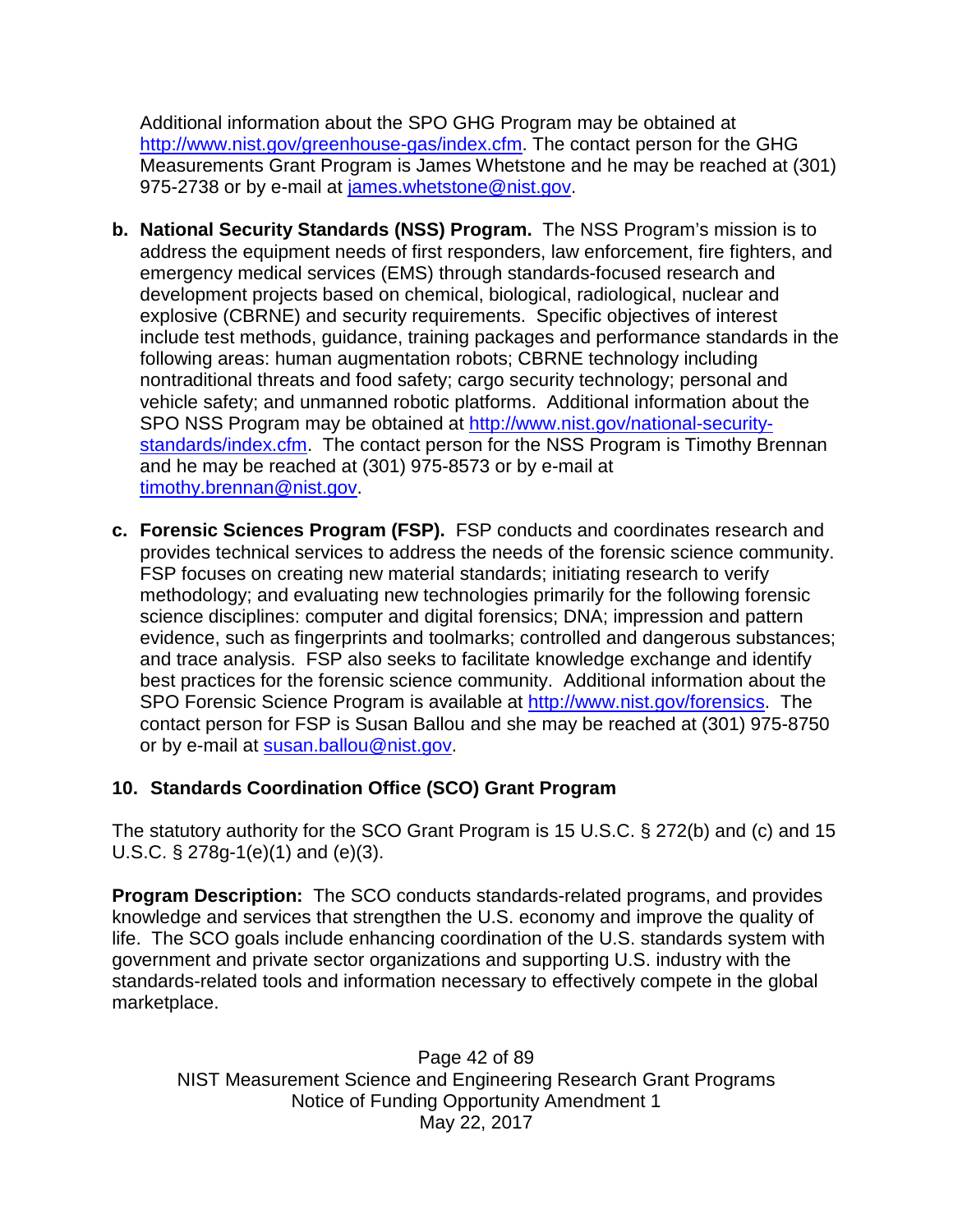The SCO manages NIST's responsibilities assigned under the National Technology Transfer and Advancement Act (NTTAA) to coordinate federal, state, and local technical standards and conformity assessment activities, as well as coordinating with those in the private sector.

The SCO Grant Program provides financial assistance to support the conduct of research or a recipient's portion of collaborative research consistent with the NIST mission in the broad areas of standards-related activities, coordination activities with the private sector and with other federal agencies on standards activities and programs, and standards development and conformity assessment activities tailored to equip U.S. industry with the standards-related tools and information necessary to effectively compete in the global marketplace. Financial support may be provided for the development of standards-related training materials, publications, policy analysis, and research and information services. Financial support may also be provided for conferences, workshops, or other standards related activities meetings that are relevant to the mission of the SCO. Additional information about the SCO and SCO Programs may be obtained at [http://nist.gov/director/sco/index.cfm.](http://nist.gov/director/sco/index.cfm)

All applications submitted to the SCO Grant Program must be in accordance with the program objectives listed above. The contact person for the SCO Grant Program, who may be contacted for clarification of the program objectives, is Kerry Miles and she may be reached at (301) 975-5571 or by e-mail at [kerry.miles@nist.gov.](mailto:kerry.miles@nist.gov)

### **11.International and Academic Affairs Office (IAAO) Grant Program**

The statutory authority for the IAAO Grant Program is 15 U.S.C. § 272(b) and (c).

**Program Description**: The IAAO Grant Program has been designed to support activities that strengthen and enhance the international metrology community, and promote U.S. innovation and industrial competitiveness in support of the NIST Mission. NIST seeks to promote the efforts of the Regional Metrology Organizations, National Metrology Institutes and Designated Institutes to bolster the global metrology system and quality infrastructure. The IAAO Grant Program will support metrology and related endeavors in the following fields: bioscience, chemistry, materials, physics, engineering, infrastructure, information technology, neutron research and nanotechnology, with an emphasis on the Western Hemisphere and Africa. Financial support may be provided for conferences, workshops, or other technical meetings that are relevant to the mission of the IAAO. Additional information about the IAAO and IAAO Programs may be obtained at [http://nist.gov/iaao/.](http://nist.gov/iaao/)

All applications submitted to the IAAO Grant Program must be in accordance with the program objectives listed above. The contact person for the IAAO Grant Program, who may be contacted for clarification of the program objectives, is Claire Saundry and she

Page 43 of 89 NIST Measurement Science and Engineering Research Grant Programs Notice of Funding Opportunity Amendment 1 May 22, 2017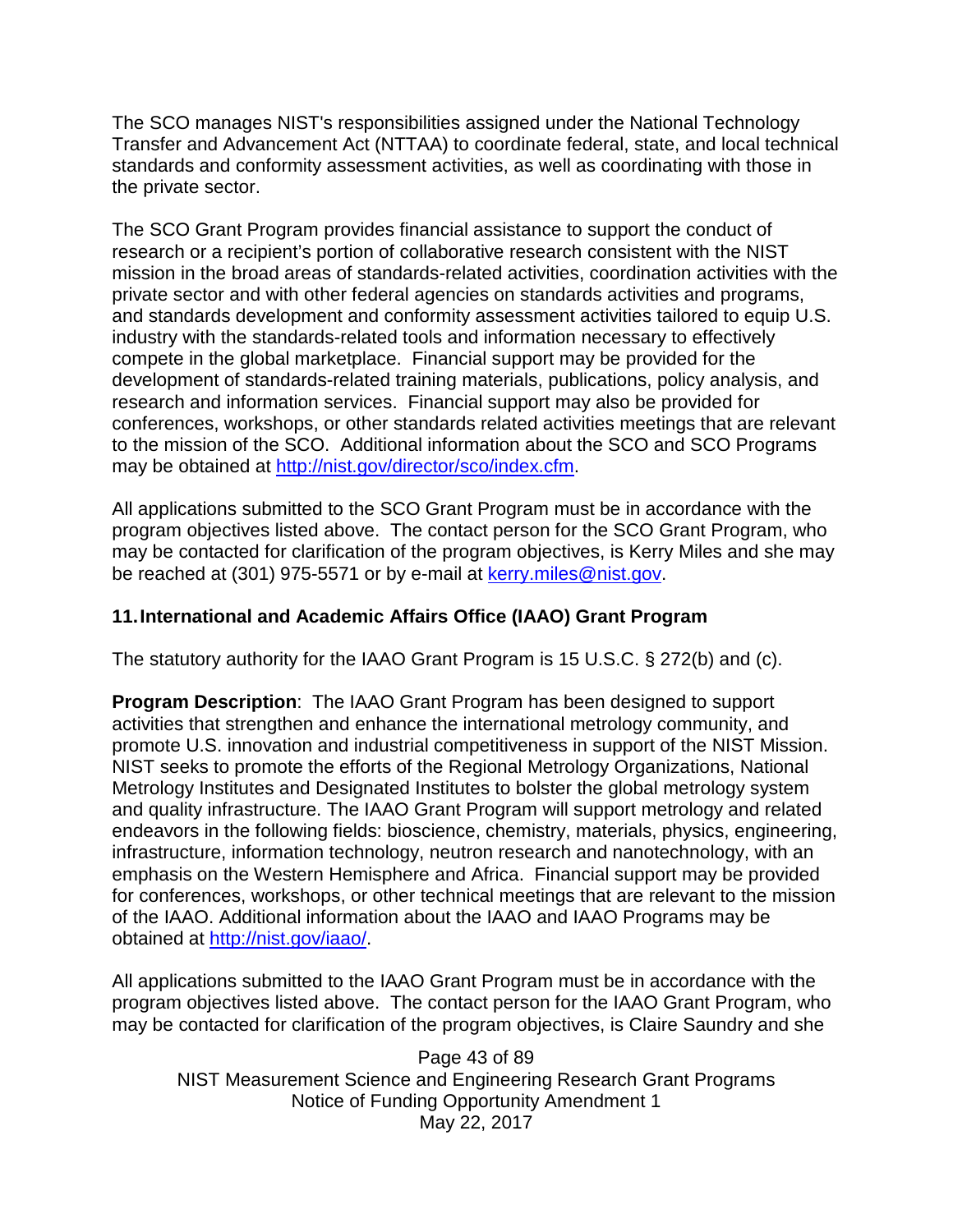may be reached at (301) 975-2386 or by e-mail at [csaundry@nist.gov.](mailto:csaundry@nist.gov)

## **12.Associate Director for Laboratory Programs (ADLP) Grant Program**

The statutory authority for the ADLP Grant Program is 15 U.S.C. § 272(b) and (c) and 15 U.S.C. § 278g-1(e)(1) and (e)(3).

**Program Description**: The ADLP Grant Program provides financial assistance to support the conduct of research or a recipient's portion of collaborative research consistent with the NIST mission in the following fields: bioscience, chemistry, materials, physics, engineering, infrastructure, information technology, neutron research and nanotechnology. Financial support may be provided for education and outreach programs, conferences, workshops, or other technical research meetings that are relevant to the mission of the ADLP. Additional information about the ADLP and ADLP Programs may be obtained at [http://www.nist.gov/director/adlp.cfm.](http://www.nist.gov/director/adlp.cfm)

All applications submitted to the ADLP Grant Program must be in accordance with the program objectives listed above. The contact person for the ADLP Grant Program, who may be contacted for clarification of the program objectives, is Donna Kimball and she may be reached at (301) 975-8362 or by e-mail at [donna.kimball@nist.gov.](mailto:donna.kimball@nist.gov)

**13.Associate Director for Innovation and Industry Services (ADIIS) Grant Program** The statutory authority for the ADIIS Grant Program is 15 U.S.C. § 272(b) and (c) and 15 U.S.C. § 278g-1(e)(1) and (e)(3).

**Program Description**: The ADIIS Grant Program has been designed to support activities that strengthen and enhance the NIST suite of external partnership programs, including the Hollings Manufacturing Extension Partnership, the Baldrige Performance Excellence Program, the Advanced Manufacturing National Program Office, NIST technology transfer and small business innovation research awards, economic analysis, and technology innovation. The ADIIS Grant Program will support measurements, standards, data and technology research and development programs in the following fields: bioscience, chemistry, materials, physics, engineering, infrastructure, information technology, neutron research and nanotechnology, with an emphasis in advancing the NIST existing or new external partnership programs. Financial support may be provided for education and outreach programs, technical assistance with the engagement of NIST in various activities with other government agencies, industry, academia or nonprofit organizations, and conferences, workshops, or other technical meetings that are relevant to the mission of the ADIIS. Additional information about the ADIIS Programs may be obtained at [https://www.nist.gov/adiis.](https://www.nist.gov/adiis)

All applications submitted to the ADIIS Grant Program must be in accordance with the program objectives listed above. The contact person for the ADIIS Grant Program, who

Page 44 of 89 NIST Measurement Science and Engineering Research Grant Programs Notice of Funding Opportunity Amendment 1 May 22, 2017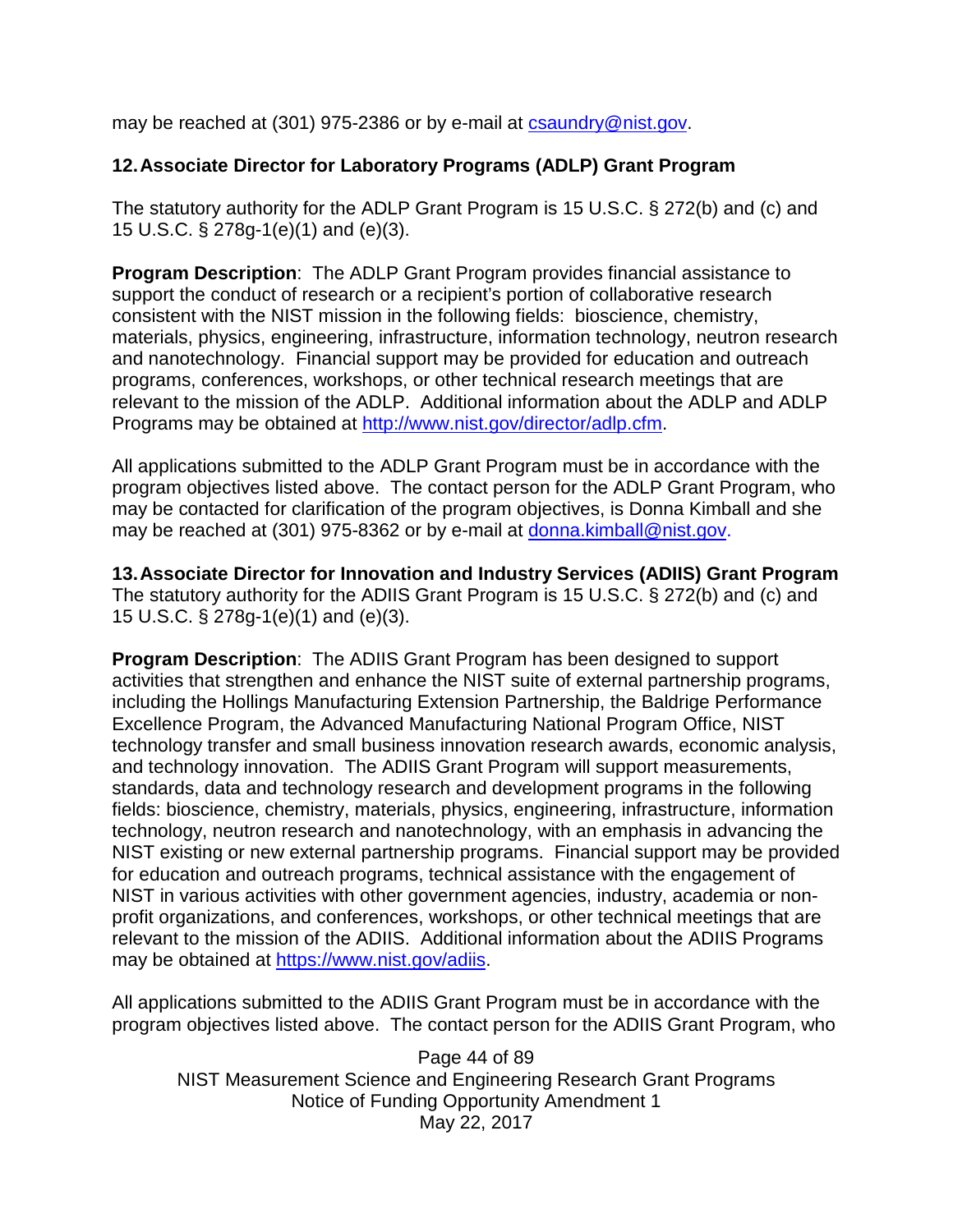may be contacted for clarification of the program objectives, is Dianne Poster and she may be reached at (301) 975-8941 or by e-mail at [dianne.poster@nist.gov.](mailto:dianne.poster@nist.gov)

# **II. Federal Award Information**

- **1. Funding Instrument.** The funding instruments used in these programs will be grants or cooperative agreements, as appropriate. Where cooperative agreements are used, the nature of NIST's "substantial involvement" will generally be collaboration with the recipients in the scope of work. Additional forms of substantial involvement that may arise are described in Chapter 5.C of the Department of Commerce Grants and Cooperative Agreements Manual, as may be periodically amended, which is available at [https://go.usa.gov/x5grC.](https://go.usa.gov/x5grC)
- **2. Multi-Year Funding Policy.** When an application for a multi-year award is approved, funding will usually be provided for only the first year of the project. If a project is selected for funding, NIST has no obligation to provide any additional funding in connection with that award. Continuation of an award to increase funding or extend the period of performance is at the sole discretion of NIST. Continued funding will be contingent upon satisfactory performance, continued relevance to the mission and priorities of the individual MSE research grant programs, and the availability of funds.
- **3. Funding Availability.** The availability of funds depends upon actual authorization of funds, programmatic needs, and other costs expected to be incurred by individual divisions within each laboratory, center, or office. If funds are identified as available for financial assistance, those funds may be awarded to highly ranked applications as determined by the applicable program's review and selection process (*see* Section V.2. of this NOFO).
- **a. Material Measurement Laboratory (MML) Grant Program.** In 2017, MML anticipates funding individual projects in the \$5,000 - \$1,000,000 range and with project performance periods of up to five (5) years, consistent with the multi-year funding policy (*see* Section II.2. of this NOFO). In FY2016, the MML Grant Program funded eighteen (18) new awards totaling \$4,000,000.
- **b. Physical Measurement Laboratory (PML) Grant Program.** In FY 2017, PML anticipates funding individual projects in the \$5,000 - \$250,000 range and with project performance periods of up to five (5) years, consistent with the multi-year funding policy (*see S*ection II.2. of this NOFO). In FY 2016, the PML Grant Program funded forty (40) new awards totaling \$2,218,610.
- **c. Engineering Laboratory (EL) Grant Program.** In FY 2017, EL anticipates funding

Page 45 of 89 NIST Measurement Science and Engineering Research Grant Programs Notice of Funding Opportunity Amendment 1 May 22, 2017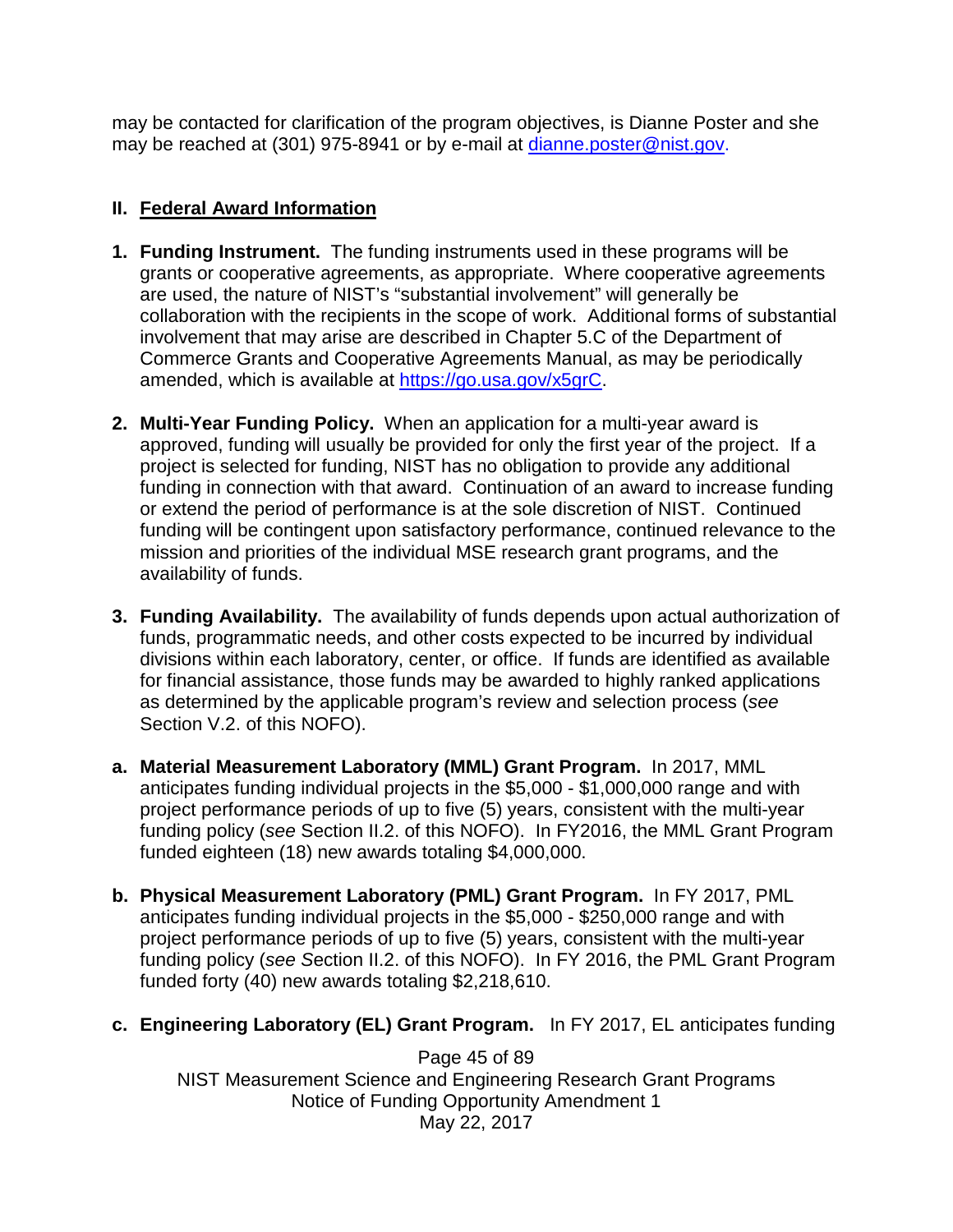individual projects in the \$5,000 - \$500,000 range and with project performance periods of up to five (5) years, consistent with the multi-year funding policy (*see* Section II.2. of this NOFO). In FY 2016, the EL Grant Program funded fourteen (14) new awards totaling \$1,909,403.

- **d. Fire Research (FR) Grant Program.** In FY 2017, the FR Grant Program anticipates funding individual projects in the \$25,000 - \$200,000 per year range and with project performance periods of up to five (5) years, consistent with the multi-year funding policies (*see S*ection II.2. of this NOFO). In FY 2016, the FR Grant Program funded eight (8) new awards, totaling \$813,647.
- **e. Information Technology Laboratory (ITL) Grant Program.** In FY 2017, ITL anticipates funding individual projects in the \$10,000 - \$500,000 range and with project performance periods of up to five (5) years, consistent with the multi-year funding policy (*see* Section II.2. of this NOFO). In FY 2016, the ITL Grant Program funded forty-four (44) new awards totaling \$6,179,898.
- **f. Communications Technology Laboratory (CTL) Grant Program.** In FY 2017, CTL anticipates funding individual projects in the \$10,000 to \$2,000,000 range and with project performance periods for up to five (5) years, consistent with the multiyear funding policy (*see* Section II.2. of this NOFO). In FY 2016, the CTL Grant Program funded three (3) awards totaling \$365,422.
- **g. NIST Center for Neutron Research (NCNR) Grant Program.** In FY 2017, NCNR anticipates funding new, individual projects in the \$25,000 - \$100,000 per year range and with project performance periods of up to five (5) years, consistent with the multi-year funding policy (*see* Section II.2. of this NOFO). In FY 2016, the NCNR Grant Program funded three (3) new awards totaling \$95,000.
- **h. Center for Nanoscale and Science and Technology (CNST) Grant Program.**  Although funding may be available to support continuation projects under the CNST Grant Program, at this time CNST does not anticipate funding becoming available for new awards in FY 2017. If funds become available in FY 2017, a typical project may be in the \$15,000 - \$100,000 per year range and with project performance periods of up to five (5) years, consistent with the multi-year funding policy (*see* Section II.2. of this NOFO). In FY 2016, the CNST Grant Program funded no new awards.
- **i. Special Programs Office (SPO) Grant Program.** In FY 2017, SPO anticipates funding individual projects under the Greenhouse Gas (GHG) Measurements Grant Program in the \$25,000 - \$1,800,000 range, under the National Security Standards (NSS) Grant Program in the \$25,000 - \$1,000,000, under the Forensic Science Grant Program in the \$25,000 - \$2,000,000 range, with project performance periods

Page 46 of 89 NIST Measurement Science and Engineering Research Grant Programs Notice of Funding Opportunity Amendment 1 May 22, 2017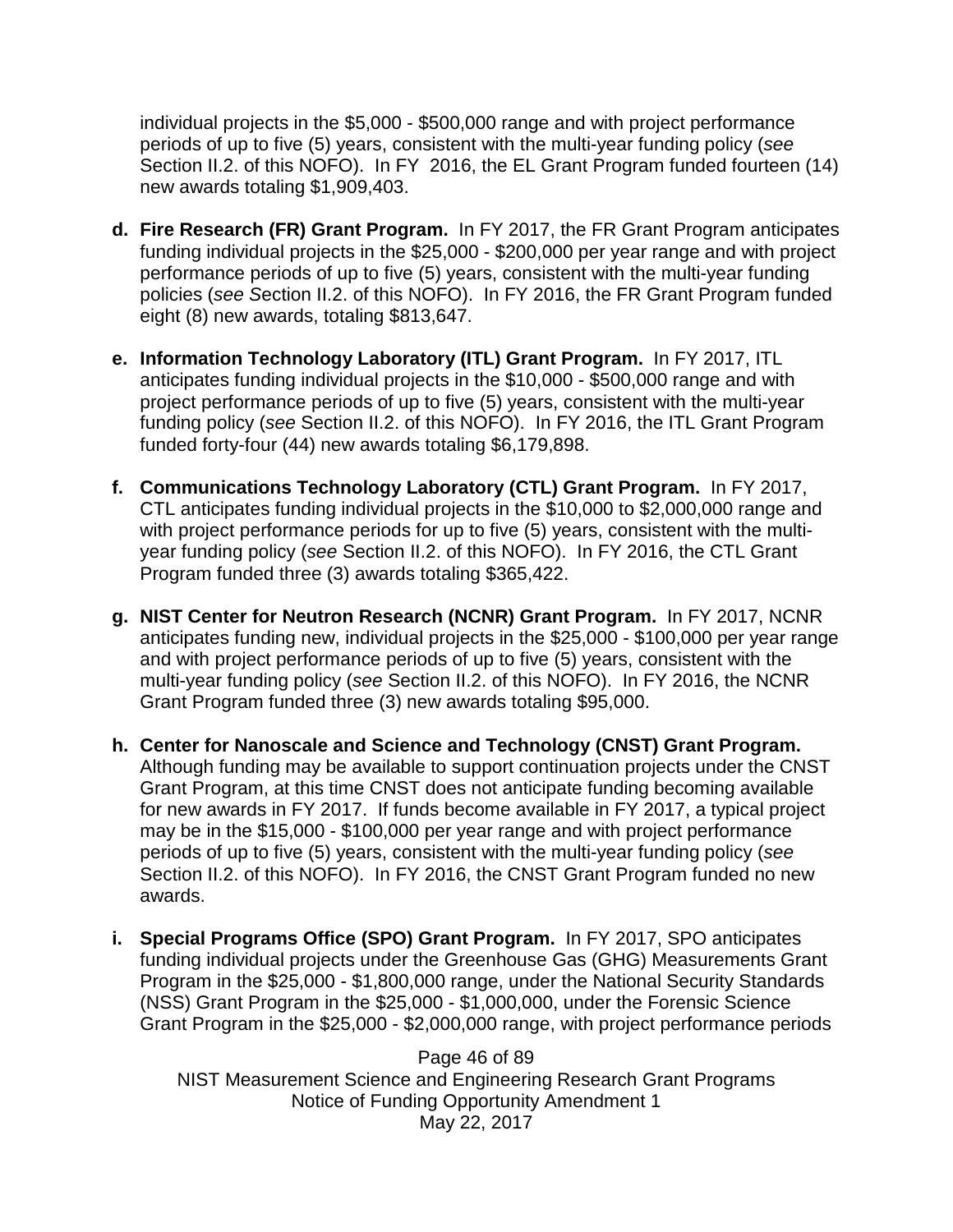of up to five (5) years, consistent with the multi-year funding policy (*see* Section II.2. of this NOFO). In FY 2016, NIST funded eleven (9) awards totaling \$ 4,568,309 under the GHG Measurements Grant Program, zero (0) awards under the National Security Standards Grant Program, and nine (9) awards totaling \$807,110 under the Forensic Science Grant Program. In FY 2016, NIST did not fund any awards under the Measurement Science for Energy Research Grant Program.

- **j. Standards Coordination Office (SCO) Grant Program.** In FY 2017, SCO anticipates funding individual projects in the \$5,000 - \$100,000 range and with project performance periods of up to three (3) years, consistent with the multi-year funding policy (*see* Section II.2. of this NOFO). In FY 2016, the SCO Grant Program funded one (1) award totaling \$246,000.
- **k. International and Academic Affairs Office (IAAO) Grant Program.** In FY 2017, IAAO anticipates funding individual projects in the \$5,000 - \$200,000 range and with project performance periods of up to five (5) years, consistent with the multi-year funding policy (*see* Section II.2. of this NOFO). In FY 2016, the IAAO Grant Program funded two (2) awards totaling \$80,000.
- **l. Associate Director for Laboratory Programs (ADLP) Grant Program**. In FY 2017, ADLP anticipates funding individual projects in the \$5,000 - \$3,000,000 range and with project performance periods of up to five (5) years, consistent with the multi-year funding policy (*see* Section II.2. of this NOFO). In FY 2016, the ADLP Grant Program funded one (1) new award totaling \$153,123.
- **m. Associate Director for Innovation and Industry Services (ADIIS) Grant Program.** In 2017, ADIIS anticipates funding individual projects in the \$5,000 - \$1,500,000 range and with project performance periods of up to five (5) years, consistent with the multi-year funding policy (*see* Section II.2. of the NOFO). In FY 2016, the ADIIS Grant Program did not fund any awards.

#### **III. Eligibility Information**

**1. Eligible Applicants.** Eligibility for all programs listed in this NOFO is open to all non-Federal entities. Eligible applicants include institutions of higher education, nonprofit organizations, for-profit organizations, state and local governments, Indian tribes, hospitals, foreign public entities, and foreign governments. Applicants selected for awards under 15 U.S.C. § 278g-1(e)(1) and (e)(3) are encouraged, but not required, to select underrepresented minorities for participation. In addition, NIST is not able to accept an application from an individual unaffiliated with a sponsoring applicant organization.

Page 47 of 89 NIST Measurement Science and Engineering Research Grant Programs Notice of Funding Opportunity Amendment 1 May 22, 2017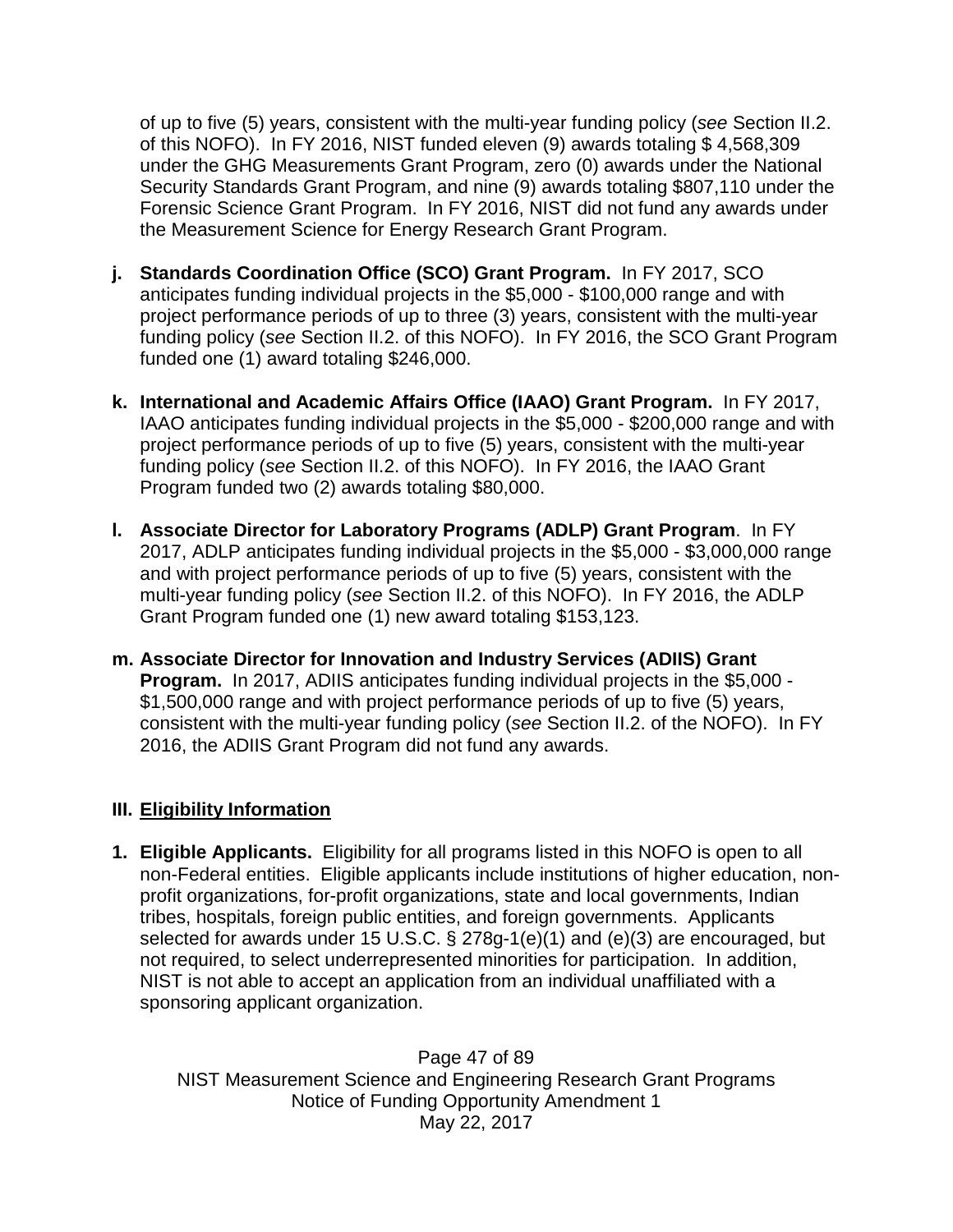**2. Cost Sharing or Matching.** The MSE research grant programs do not require cost sharing.

## **IV. Application and Submission Information**

- **1. Address to Request Application Package.** The standard application package, consisting of the standard forms, i.e., SF-424, SF-424A, SF-424B, SF-LLL, and the CD-511, is available at [www.grants.gov.](http://www.grants.gov/) The standard application package may also be requested by contacting the appropriate MSE research grant program office personnel listed below.
- **a. Material Measurement Laboratory (MML) Grant Program.** Bill Clark, Material Measurement Laboratory, National Institute of Standards and Technology, 325 Broadway, Mail Stop 647.00, Boulder, CO 80305 (Phone: (303) 497-3268; e-mail: [william.clark@nist.gov\)](mailto:william.clark@nist.gov).
- **b. Physical Measurement Laboratory (PML) Grant Program.** Patrick Hovis, Physical Measurement Laboratory, National Institute of Standards and Technology, 100 Bureau Drive, Stop 8400, Gaithersburg, MD 20899-8400 (Phone: (301) 975- 4290; e-mail: [patrick.hovis@nist.gov\)](mailto:patrick.hovis@nist.gov).
- **c. Engineering Laboratory (EL) Grant Program.** Millie Glick, Engineering Laboratory, National Institute of Standards and Technology, 100 Bureau Drive, Stop 8600, Gaithersburg, MD 20899-8602 (Phone: (301) 975-5962; e-mail: [millie.glick@nist.gov\)](mailto:millie.glick@nist.gov).
- **d. Fire Research Grant Program.** Millie Glick, Engineering Laboratory, National Institute of Standards and Technology, 100 Bureau Drive, Stop 8600, Gaithersburg, MD 20899-8602 (Phone: (301) 975-5962; e-mail: [millie.glick@nist.gov\)](mailto:millie.glick@nist.gov).
- **e. Information Technology Laboratory (ITL) Grant Program.** Carol Clark, Information Technology Laboratory, National Institute of Standards and Technology, 100 Bureau Drive, Stop 8900, Gaithersburg, Maryland 20899-8900 (Phone: (301) 975-2239; e-mail: [carol.clark@nist.gov\)](mailto:carol.clark@nist.gov).
- **f. Communications Technology Laboratory (CTL) Grant Program.** Jim Harriman, Communications Technology Laboratory, National Institute of Standards and Technology, 325 Broadway, MS 670.00, Boulder, Colorado 80305 (Phone: (303) 497-5312; e-mail: [james.harriman@nist.gov\)](mailto:james.harriman@nist.gov).
- **g. NIST Center for Neutron Research (NCNR) Grant Program.** Tanya Burke, NIST Center for Neutron Research, National Institute of Standards and Technology, 100

Page 48 of 89 NIST Measurement Science and Engineering Research Grant Programs Notice of Funding Opportunity Amendment 1 May 22, 2017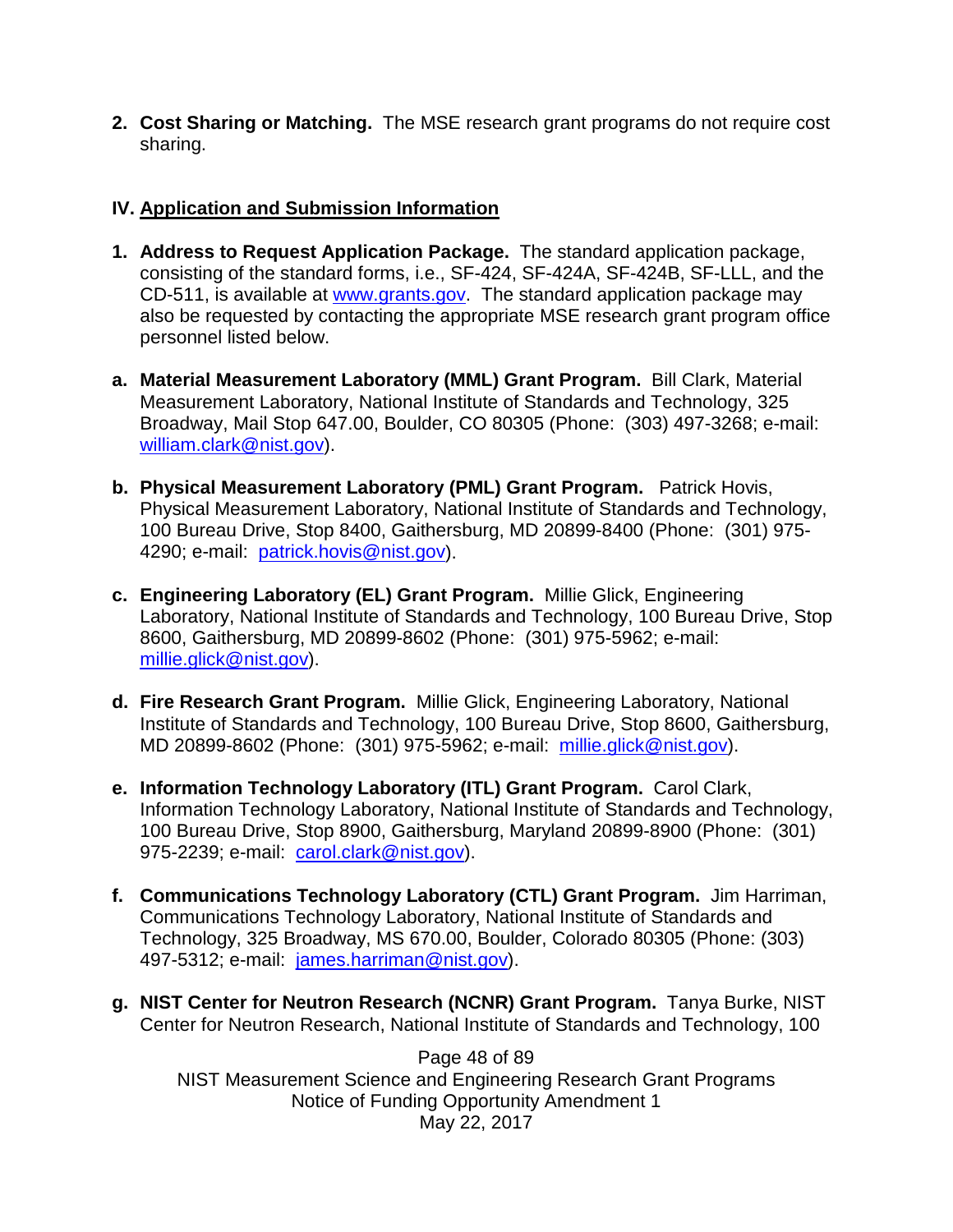Bureau Drive, Stop 6100, Gaithersburg, Maryland 20899-6100 (Phone: (301) 975- 4711; e-mail: [tanya.burke@nist.gov\)](mailto:tanya.burke@nist.gov).

- **h. Center for Nanoscale and Science and Technology (CNST) Grant Program.**  Donna Lauren, Center for Nanoscale Science and Technology, National Institute of Standards and Technology, 100 Bureau Drive, Stop 6200, Gaithersburg, Maryland 20899-6200 (Phone: (301) 975-3729; e-mail: [donna.lauren@nist.gov\)](mailto:donna.lauren@nist.gov).
- **i. Special Programs Office (SPO) Grant Program.** Darlene Hamilton, Office of Special Programs, National Institute of Standards and Technology, 100 Bureau Drive, Stop 8102, Gaithersburg, MD 20899-8102 (Phone: (301) 975-2227; e-mail: [darlene.hamilton@nist.gov\)](mailto:darlene.hamilton@nist.gov).
- **j. Standards Coordination Office (SCO) Grant Program.** Kerry Miles, National Institute of Standards and Technology, Associate Director for Laboratory Programs, 100 Bureau Drive, Stop 2100, Gaithersburg, MD 20899-2100. Phone: 975-557. Email: [kerry.miles@nist.gov.](mailto:kerry.miles@nist.gov)
- **k. International and Academic Affairs Office (IAAO) Grant Program.** Claire Saundry, International and Academic Affairs Office, National Institute of Standards and Technology, 100 Bureau Drive, Stop 1090, Gaithersburg, Maryland 20899-1090 (Phone: (301) 975-2386; e-mail: [claire.saundry@nist.gov.](mailto:claire.saundry@nist.gov)
- **l. Associate Director for Laboratory Programs (ADLP) Grant Program.** Donna Kimball, National Institute of Standards and Technology, Associate Director for Laboratory Programs, 100 Bureau Drive, Stop 6000, Gaithersburg, MD 20899-6000 (Phone: (301) 975-8362; e-mail: [donna.kimball@nist.gov\)](mailto:donna.kimball@nist.gov).
- **m. Associate Director for Innovation and Industry Services (ADIIS) Grant Program.** Dianne Poster, National Institute of Standards and Technology, Associate Director for Innovation and Industry Services, 100 Bureau Drive, Stop 6000, Gaithersburg, MD 20899-6000 (Phone: (301) 975-8941; e-mail: [dianne.poster@nist.gov\)](mailto:dianne.poster@nist.gov)
- **2. Content and Format of Application Submission for all programs listed in this NOFO**
- **a. Required Forms and Documents**
	- **(1) SF-424, Application for Federal Assistance**. The SF-424 must be signed by an authorized representative of the applicant organization.

Page 49 of 89 NIST Measurement Science and Engineering Research Grant Programs Notice of Funding Opportunity Amendment 1 May 22, 2017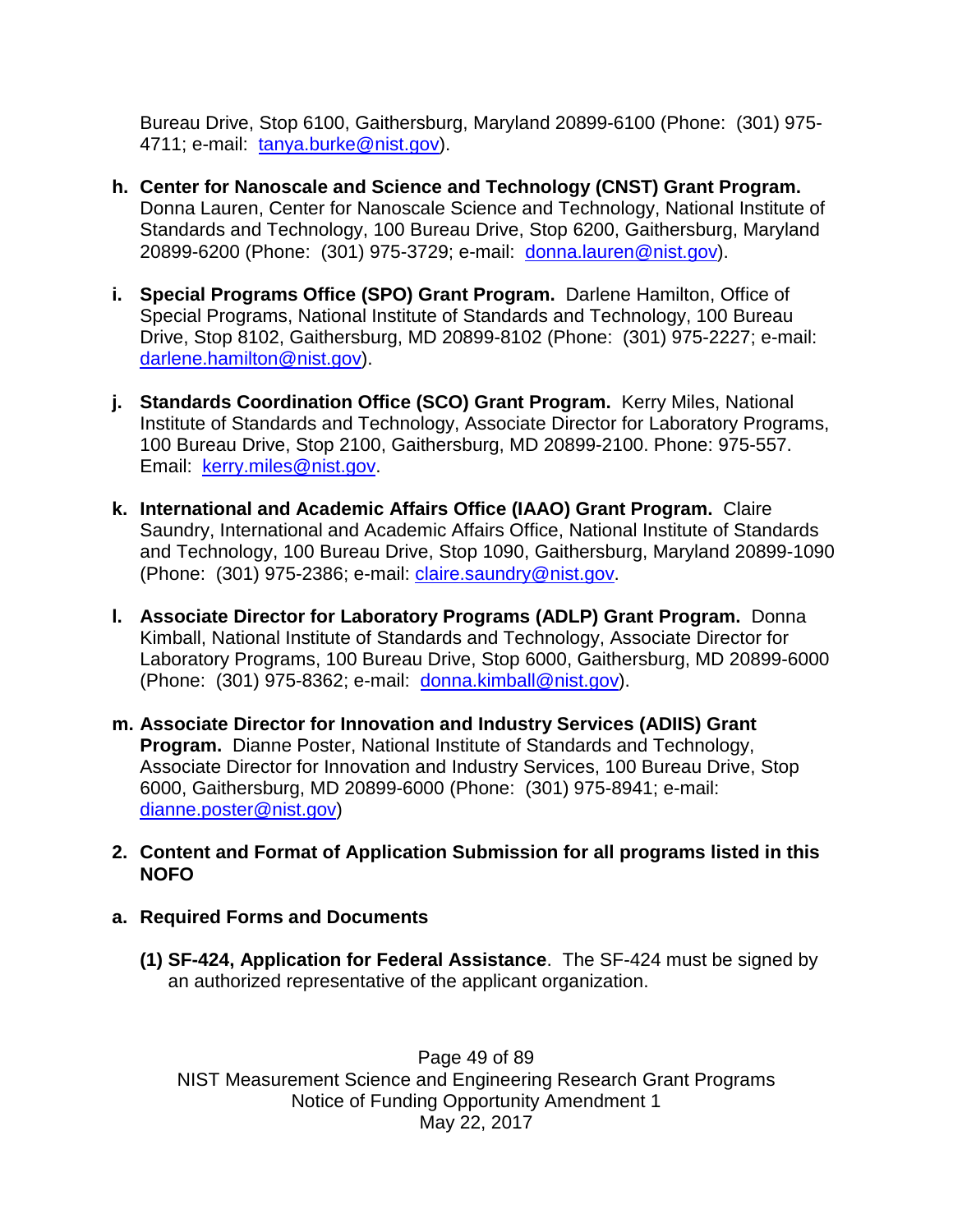- "SF-424, Item 8.d. Zip/Postal Code field, should reflect the Zip code  $+4$ (#####-####) format."
- SF-424, Item 12, should list the NOFO number 2016-NIST-MSE-01.
- SF-424, Item 18, should list the total budget information for the duration of the project.
- The list of certifications and assurances referenced in Item 21 of the SF-424 is contained in the SF-424B.
- **(2) SF-424A, Budget Information – Non-Construction Programs.** The budget should reflect anticipated expenses for each year of the project, considering all potential cost increases, including cost of living adjustments. The applicant should reflect all expenses for the full term of the project on the SF-424A form. The SF-424A form accommodates up to five (5) years of budget information.

These sections of the SF-424A should reflect funds for the first year of the award: Section A; Section B; Section C; and Section D. The budget estimate for the second year through fifth year of the award should be entered in Section E, field 16, column (b) through column (e), respectively Please carefully follow the directions found at [http://www.grants.gov/web/grants/form-instructions/sf-424a](http://www.grants.gov/web/grants/form-instructions/sf-424a-instructions.html)[instructions.html](http://www.grants.gov/web/grants/form-instructions/sf-424a-instructions.html) when filling out this form.

Do not enter the Grant Program Function or Activity on Line 1 under Column (a), and do not enter the Catalog of Federal Domestic Assistance Number on Line 1 under Column (b).

### **(3) SF-424B, Assurances – Non-Construction Programs**

- **(4) CD-511, Certification Regarding Lobbying.** Enter "2016-NIST-MSE-01" in the Award Number field. Enter the title of the application used in field 15 of the SF-424, or an abbreviation of that title, in the Project Name field**.**
- **(5) SF-LLL, Disclosure of Lobbying Activities** (if applicable)
- **(6) Technical Proposal**. The Technical Proposal is a word-processed document responsive to the applicable program description(s) (*see* Section I. of this NOFO) and the evaluation criteria (*see* Section V.1. of this NOFO).

This document must consist of two parts: the **Cover Page** and the **Technical Proposal** itself.

Page 50 of 89 NIST Measurement Science and Engineering Research Grant Programs Notice of Funding Opportunity Amendment 1 May 22, 2017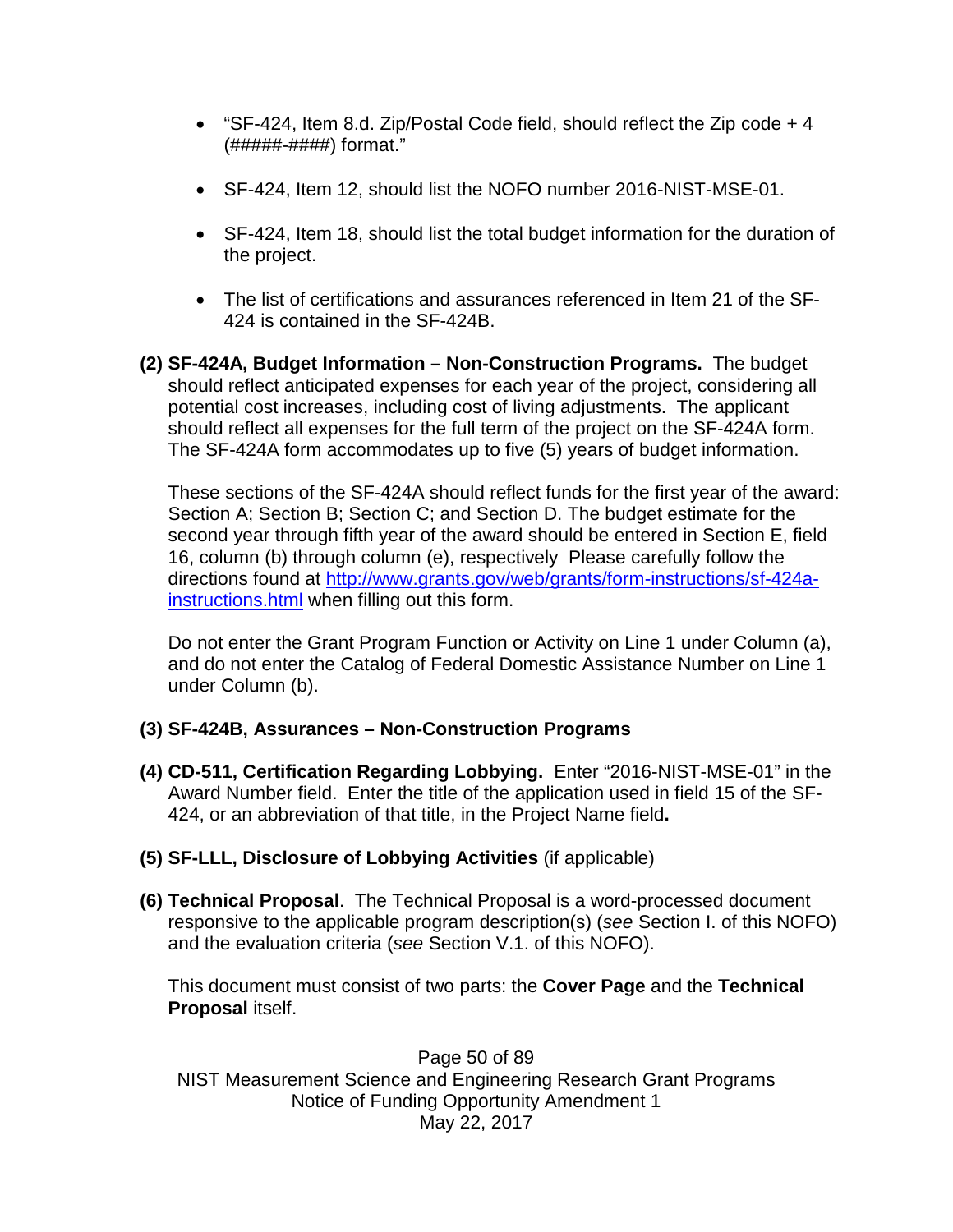The **Cover Page** must consist of three (3) elements:

(a) The name and address of the applicant institution, and the name, address, and contact information for the application's Principal Investigator;

(b) The specific component MSE research grant program to which the application is being submitted, using the following choices:

- 1) the Material Measurement Laboratory (MML) Grant Program;
- 2) the Physical Measurement Laboratory (PML) Grant Program;
- 3) the Engineering Laboratory (EL) Grant Program;
- 4) the Fire Research (FR) Grant Program;
- 5) the Information Technology Laboratory (ITL) Grant Program;
- 6) the Communications Technology Laboratory (CTL) Grant Program;
- 7) the NIST Center for Neutron Research (NCNR) Grant Program;
- 8) the Center for Nanoscale Science and Technology (CNST) Grant Program;
- 9) the Special Programs Office (SPO) Grant Program;
- 10) the Standards Coordination Office (SCO) Grant Program;
- 11) the International and Academic Affairs Office (IAAO) Grant Program;
- 12) the Associate Director for Laboratory Programs (ADLP) Grant Program; and
- 13) the Associate Director for Innovation and Industry Services (ADIIS) Grant Program.

(c) Statement of Relevance and of Benefit to the General Public

Using no more than two or three sentences, describe the relevance of the research proposed in this application to the public, and the benefit of the proposed research to the public. This statement should be succinct, and use plain language that can be understood by a general, lay audience.

The **Technical Proposal** should describe in depth the scope of the proposal, its goals, the methods and equipment to be used, its schedule, the personnel working on the project and their qualifications, and the institutional capabilities of the applicant.

**(7) Budget Narrative**. There is no set format for the Budget Narrative; however, it should provide a detailed breakdown of each of the object class categories as reflected on the SF-424A. The budget justification should address all of the budget categories (personnel, fringe benefits, equipment, travel, supplies, other direct costs and indirect costs). The written justification should include the necessity and the basis for the cost. Proposed funding levels must be consistent

Page 51 of 89 NIST Measurement Science and Engineering Research Grant Programs Notice of Funding Opportunity Amendment 1 May 22, 2017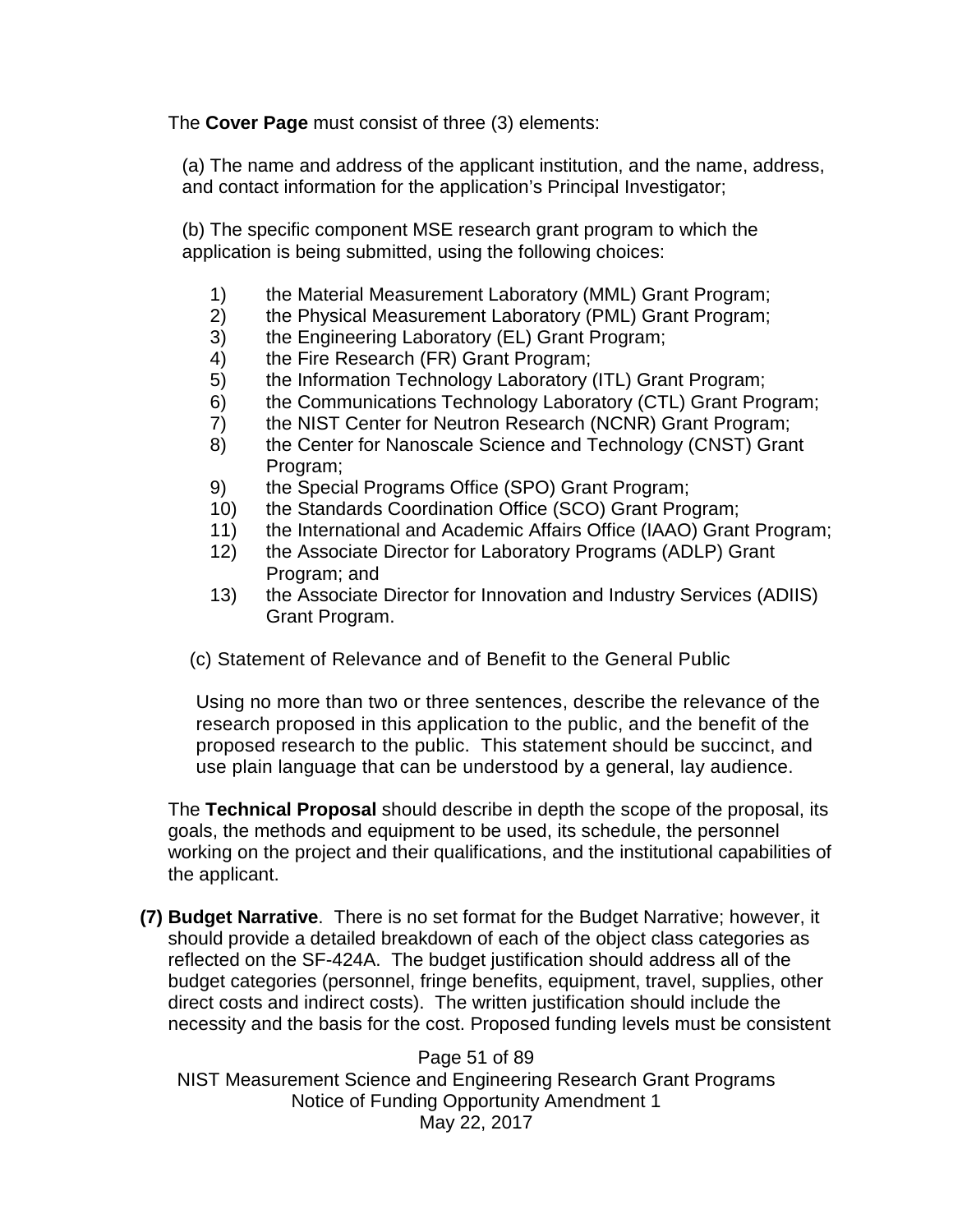with the project scope, and only allowable costs should be included in the budget. Information on cost allowability is available in the Uniform Administrative Requirements, Cost Principles, and Audit Requirements for Federal Awards at 2 C.F.R. Part 200 [\(http://go.usa.gov/SBYh\)](http://go.usa.gov/SBYh), which apply to awards in this program. Information needed for each category is as follows:

- (a) **Personnel** At a minimum, the budget justification for all personnel should include the following: name, job title, commitment of effort on the proposed project in terms of average number of hours per week or percentage of time, salary rate, total direct charges on the proposed project, description of the role of the individual on the proposed project and the work to be performed.
- (b) **Fringe Benefits** Fringe benefits should be identified separately from salaries and wages and based on rates determined by organizational policy. The items included in the fringe benefit rate (e.g., health insurance, parking, etc.) should not be charged under another cost category.
- (c) **Equipment**  Equipment is defined as an item of property that has an acquisition cost of \$5,000 or more (unless the organization has established lower levels) and an expected service life of more than one year. Any items that do not meet the threshold for equipment can be included under the supplies line item. The budget justification should list each piece of equipment, the cost, and a description of how it will be used and why it is necessary to the successful completion of the proposed project. Please note that any general use equipment (computers, etc.) charged directly to the award should be allocated to the award according to expected usage on the project.
- (d) **Travel** –For all travel costs, the budget justification for travel should include the following: destination; names or number of people traveling; dates and/or duration; mode of transportation, lodging and subsistence rates; and description of how the travel is directly related to the proposed project. For travel that is yet to be determined, please provide best estimates based on prior experience. If a destination is not known, an approximate amount may be used with the assumptions given for the location of the meeting.
- (e) **Supplies** Provide a list of each supply, and the breakdown of the total costs by quantity or unit of cost. Include the necessity of the cost for the completion of the proposed project.
- (f) **Contractual (i.e. ContractsSubawards)** Each contract or subaward should be treated as a separate item. Identify the cost, and describe the services to be provided and the necessity of the subaward or contract to the successful

Page 52 of 89 NIST Measurement Science and Engineering Research Grant Programs Notice of Funding Opportunity Amendment 1 May 22, 2017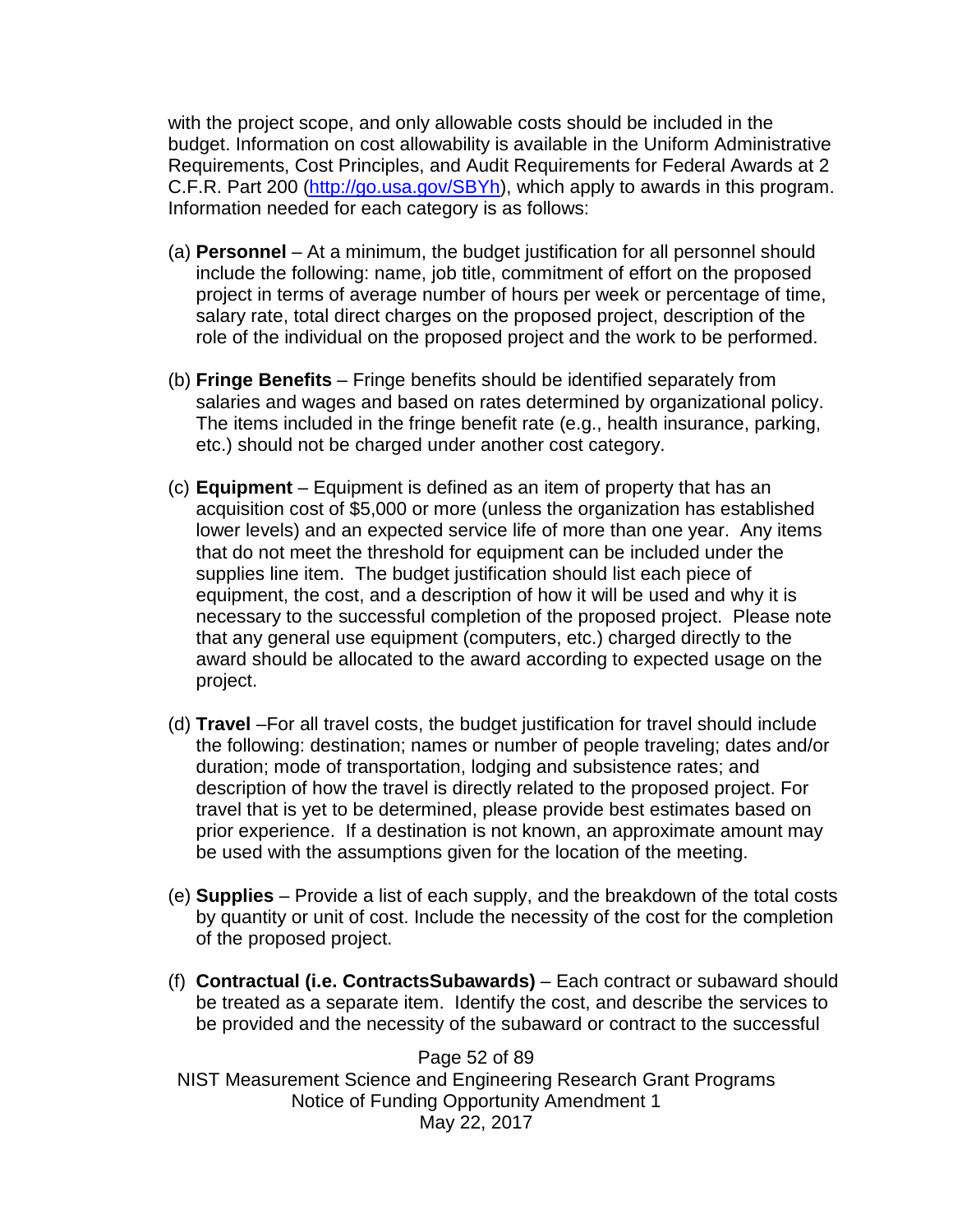performance of the proposed project. Contracts are for obtaining normal goods and services. Subawardees perform part of the project scope of work.

- (g) Construction Not an allowable cost under the MSE NOFO.
- (h) **Other Direct Costs** For costs that do not easily fit into the other cost categories, please list the cost, and the breakdown of the total costs by quantity or unit of cost. Include the necessity of the cost for the completion of the proposed project. Only allowable costs can be charged to the award.
- **(8) Indirect Cost Rate Agreement.** If indirect costs are included in the proposed budget, provide a copy of the approved negotiated agreement if this rate was negotiated with a cognizant Federal audit agency. If the rate was not established by a cognizant Federal audit agency, provide a statement to this effect in the Budget Narrative. If the successful applicant includes indirect costs in the budget and has not established an indirect cost rate with a cognizant Federal audit agency, the applicant will be required to obtain such a rate in accordance with the Department of Commerce Financial Assistance Standard Terms and Conditions available at [https://go.usa.gov/xXRxK.](https://go.usa.gov/xXRxK)

Alternatively, in accordance with 2 C.F.R. § 200.414(f), applicants that have never received a negotiated indirect cost rate may elect to charge indirect costs to an award pursuant to a de minimis rate of 10 percent of modified total direct costs (MTDC), in which case a negotiated indirect cost rate agreement is not required. Applicants proposing a 10 percent de minimis rate pursuant to 2 C.F.R. § 200.414(f) should note this election as part of the budget portion of the application.

**(9) Data Management Plan.** Consistent with the NIST Policy 5700.00[1](#page-52-0), *Managing Public Access to Results of Federally Funded Research,* and NIST Order 5701.00[2](#page-52-1), *Managing Public Access to Results of Federally Funded Research*", applicants must include a Data Management Plan (DMP).

The DMP is a supplementary document of not more than two pages that must include, at a minimum, a summary of proposed activities that are expected to generate data, a summary of the types of data expected to be generated by the identified activities, a plan for storage and maintenance of the data expected to be generated by the identified activities, and a plan describing whether and how data generated by the identified activities will be reviewed and made available to the public. As long as the DMP meets these NIST requirements, it may take the

<span id="page-52-0"></span> $\overline{a}$ <sup>1</sup> <https://www.nist.gov/sites/default/files/documents/2017/05/09/Final-P-5700.pdf>2 [https://www.nist.gov/sites/default/files/documents/2017/05/09/Final-O-5701\\_0.pdf](https://www.nist.gov/sites/default/files/documents/2017/05/09/Final-O-5701_0.pdf)

<span id="page-52-1"></span>

Page 53 of 89 NIST Measurement Science and Engineering Research Grant Programs Notice of Funding Opportunity Amendment 1 May 22, 2017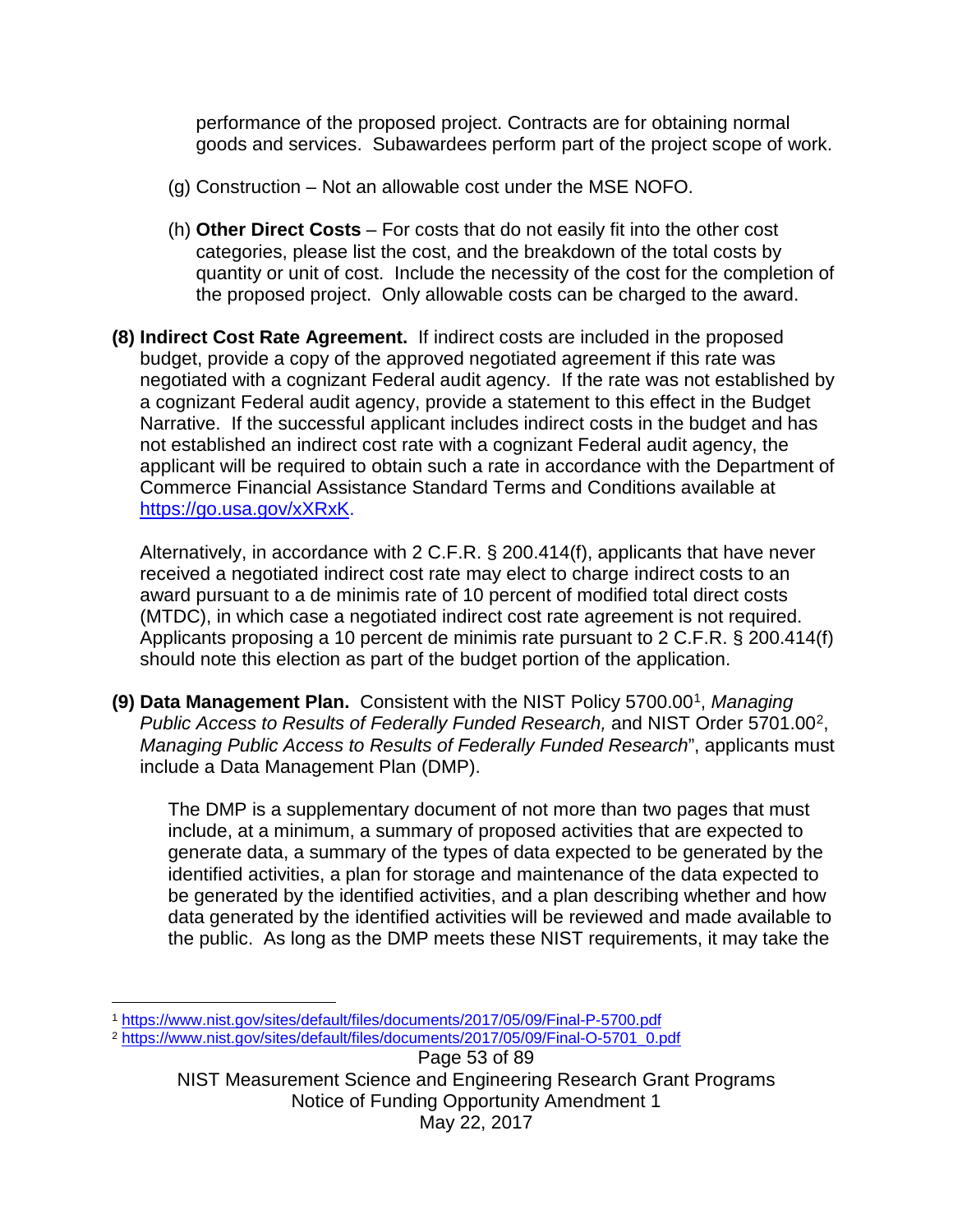form specified by the applicant's institution or some other entity (e.g., the National Science Foundation<sup>[3](#page-53-0)</sup> or the National Institutes of Health<sup>4</sup>).

All applications for activities that will generate scientific data using NIST funding are required to adhere to a DMP or explain why data sharing and/or preservation are not within the scope of the project.

For the purposes of the DMP, NIST adopted the definition of "research data" at 2 C.F.R. § 200.315(e)(3) (available at [http://go.usa.gov/3sZvQ\)](http://go.usa.gov/3sZvQ).

Reasonable costs for data preservation and access may be included in the application.

The inclusion of the DMP will be considered as part of the administrative review (*see* Section V.2.a. of this NOFO); however, the DMP will not be evaluated against any evaluation criteria.

If submitting the application electronically via Grants.gov, items IV.2.a.(1) through IV.2.a.(5) above are part of the standard application package in Grants.gov and can be completed through the download application process. **Items IV.2.a.(6) through IV.2.a.(9) must be completed and attached by clicking on "Add Attachments" found in item 15 of the SF-424, Application for Federal Assistance. This will create a zip file that allows for transmittal of the documents electronically via Grants.gov.** Applicants should carefully follow specific Grants.gov instructions at [www.grants.gov](http://www.grants.gov/) to ensure the attachments will be accepted by the Grants.gov system. *A receipt from Grants.gov indicating that an application is received does not provide information about whether attachments have been received.*

If submitting an application by paper, all of the required application documents should be submitted in the order listed above.

# **b. Application Format**

- **(1) Double-sided.** For paper submissions, print on both sides of the paper for original and copies.
- **(2) E-mail and facsimile (fax) submissions.** Will not be accepted.
- **(3) Figures, Graphs, Images, and Pictures.** Should be of a size that is easily readable or viewable and may be landscape orientation.

Page 54 of 89

<span id="page-53-0"></span> $\overline{a}$ <sup>3</sup> <http://www.nsf.gov/bfa/dias/policy/dmp.jsp>

<span id="page-53-1"></span><sup>4</sup> [http://grants.nih.gov/grants/policy/data\\_sharing/data\\_sharing\\_guidance.htm](http://grants.nih.gov/grants/policy/data_sharing/data_sharing_guidance.htm) 

NIST Measurement Science and Engineering Research Grant Programs Notice of Funding Opportunity Amendment 1 May 22, 2017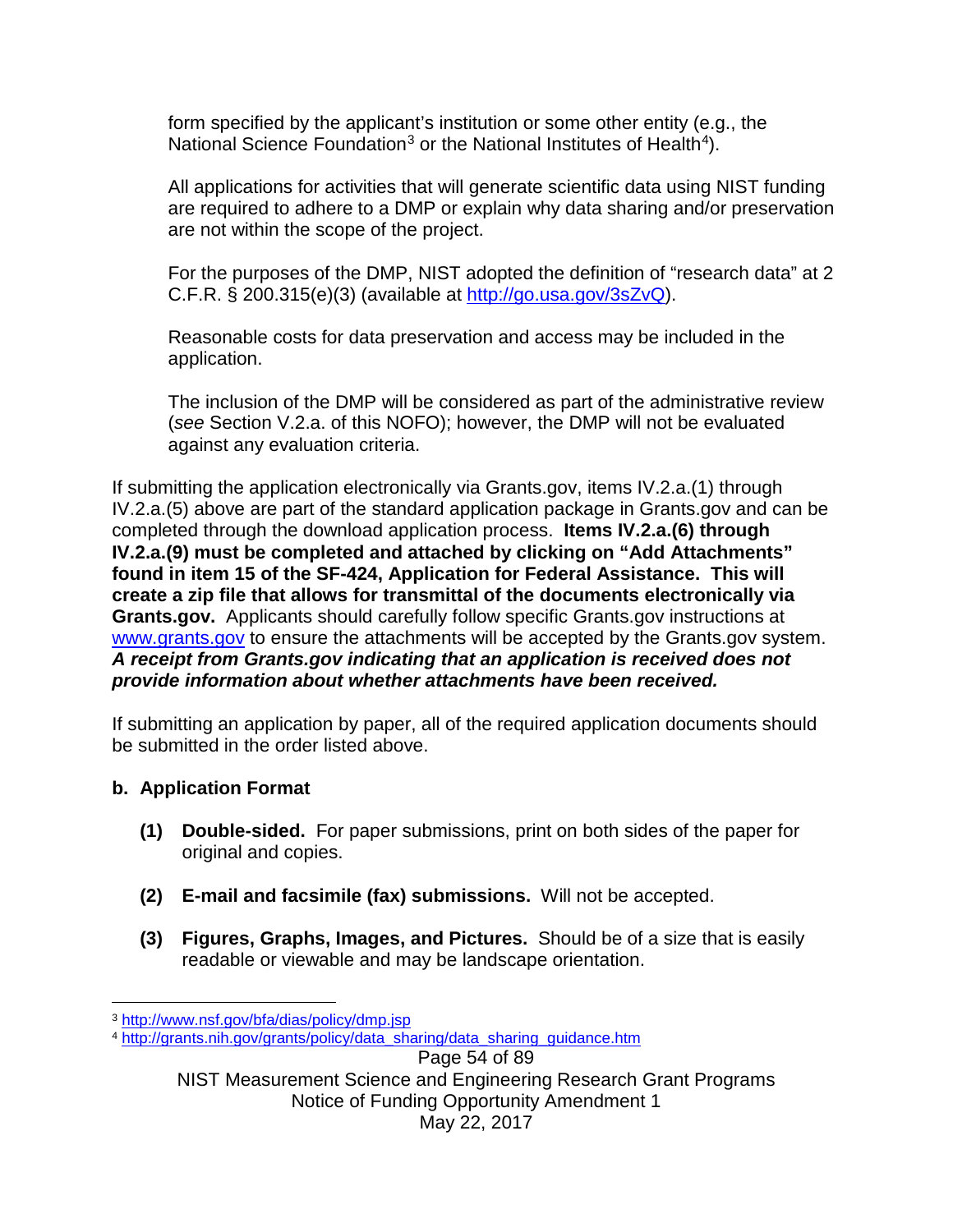- **(4) Font.** Easy to read font (10-point minimum). Smaller type may be used in figures and tables but must be clearly legible.
- **(5) Page Limit.** The Technical Proposal for Applications is limited to twenty-five (25) pages:

**Page limit includes:** Cover Page, Table of contents (if included), Technical Proposal with all required information, including figures, graphs, tables, images, and pictures.

**Page limit excludes:** SF-424, Application for Federal Assistance; SF-424A, Budget Information – Non-Construction Programs; SF-424B, Assurances – Non-Construction Programs; SF-LLL, Disclosure of Lobbying Activities; CD-511, Certification Regarding Lobbying; Budget Narrative; Indirect Cost Rate Agreement; and Data Management Plan.

- **(6) Number of paper copies.** For paper submissions, one (1) signed stapled original and two (2) stapled copies. If the original proposal is in color, the two (2) copies must also be in color. If submitting electronically via Grants.gov, paper copies are not required.
- **(7) Page layout.** The Technical Proposal must be in portrait orientation.
- **(8) Page size.** 21.6 centimeters by 27.9 centimeters (8 ½ inches by 11 inches).
- **(9) Page numbering.** Number pages sequentially.
- **(10) Application language.** English.
- **(11) Staple paper submission.** For paper submissions, staple the original signed application and each of the two (2) copies securely with one (1) staple in the upper left-hand corner.
- **(12) Typed document.** All applications, including forms, must be typed; handwritten applications and forms will not be accepted.
- **(13) Application language.** English.
- **c. Application Replacement Pages.** Applicants may not submit replacement pages and/or missing documents once an application has been submitted. Any revisions must be made by submission of a new application that must be received by NIST by the submission deadline.

Page 55 of 89 NIST Measurement Science and Engineering Research Grant Programs Notice of Funding Opportunity Amendment 1 May 22, 2017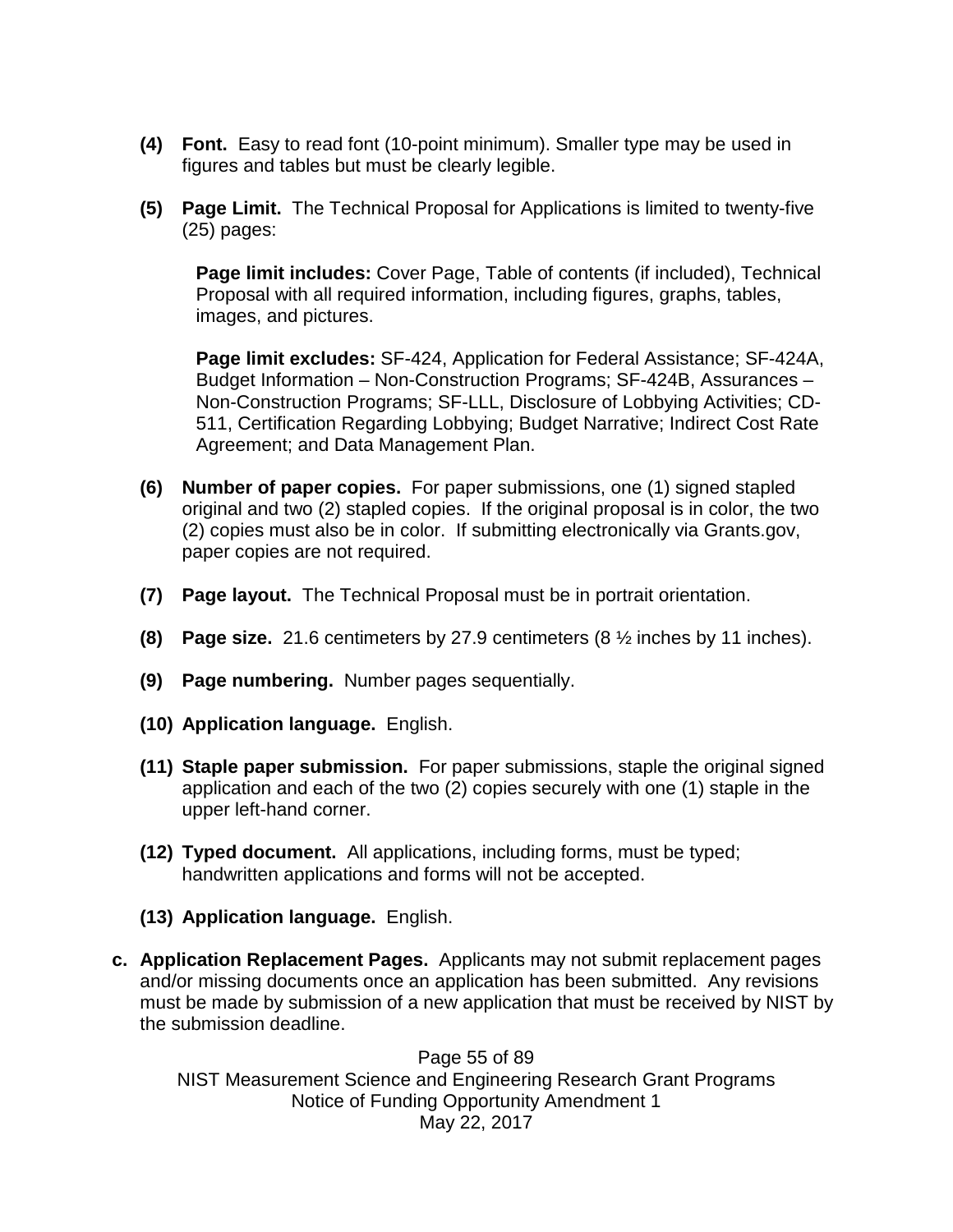- **d. Pre-Applications.** NIST is not accepting pre-applications or white papers under this NOFO.
- **e. Certifications Regarding Federal Felony and Federal Criminal Tax Convictions, Unpaid Federal Tax Assessments and Delinquent Federal Tax Returns.** In accordance with Federal appropriations law, an authorized representative of the selected applicant(s) may be required to provide certain pre-award certifications regarding federal felony and federal criminal tax convictions, unpaid federal tax assessments, and delinquent federal tax returns.
- **3. Unique Entity Identifier and System for Award Management (SAM).** Pursuant to 2 C.F.R. part 25, applicants and recipients (as the case may be) are required to: (i) be registered in SAM before submitting its application; (ii) provide a valid unique entity identifier in its application; and (iii) continue to maintain an active SAM registration with current information at all times during which it has an active Federal award or an application or plan under consideration by a Federal awarding agency, unless otherwise excepted from these requirements pursuant to 2 C.F.R. § 25.110. NIST will not make a Federal award to an applicant until the applicant has complied with all applicable unique entity identifier and SAM requirements and, if an applicant has not fully complied with the requirements by the time that NIST is ready to make a Federal award pursuant to this NOFO, NIST may determine that the applicant is not qualified to receive a Federal award and use that determination as a basis for making a Federal award to another applicant.

#### **4. Submission Dates and Times**

When developing your submission timeline, please keep in mind that (1) all applicants are required to have a current registration in the System for Award Management (SAM.gov); (2) the free annual registration process in the electronic System for Award Management (SAM.gov) (*see* Sections IV.3. and IV.7.a.(2).(b). of this NOFO) often takes between three and five business days and may take as long as two weeks; (3) applicants are required to have a current registration in Grants.gov; and (4) applicants using Grants.gov will receive email notifications over a period of up to two business days as the application moves through intermediate systems before the applicant learns via a validation or rejection notification whether NIST has received the application. (*See* [http://www.grants.gov](http://www.grants.gov/) for full information on application and notification through Grants.gov.). Please note that a federal assistance award cannot be issued if the designated recipient's registration in the System for Award Management (SAM.gov) is not current at the time of the award.

Page 56 of 89 NIST Measurement Science and Engineering Research Grant Programs Notice of Funding Opportunity Amendment 1 May 22, 2017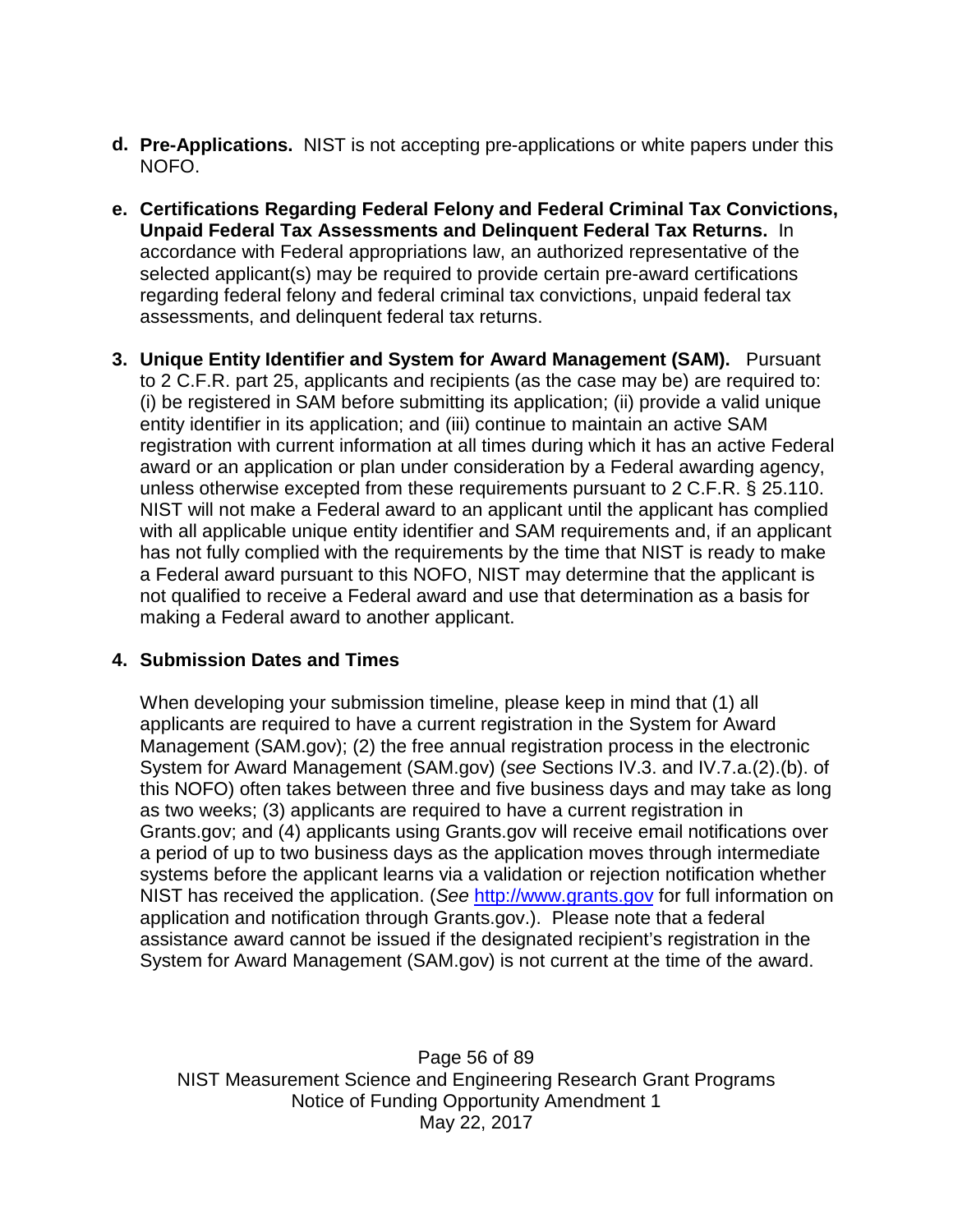**Applicants submitting applications through Grants.gov will find instructions on registering with SAM.gov as part of the Grants.gov process at:**  [http://www.grants.gov/web/grants/applicants/organization-registration.html.](http://www.grants.gov/web/grants/applicants/organization-registration.html)

**Paper applicants will find instructions on registering with SAM.gov by going to**  [www.sam.gov](http://www.sam.gov/) **and choosing "Create User Account". Carefully read Section IV.3. of this NOFO to understand the steps involved.** 

**All NIST MSE Research Grant Programs.** Applications will be considered on a continuing/rolling basis as they are received. To ensure consideration in the current fiscal year, applications should be received by 5:00 p.m. Eastern Time on June 13, 2017. Applications received after this deadline may be processed and considered for funding in the current fiscal year or in the next fiscal year, subject to the availability of funds.

All applications submitted to the MSE Research Grants programs, paper and electronic, must be received prior to the posting of the FY 2018 NIST MSE Research Grants Programs NOFO on Grants.gov in order to be processed under this NOFO.

- **5. Intergovernmental Review**. Applications under all Programs in this NOFO are not subject to Executive Order 12372.
- **6. Funding Restrictions.** Applications for product development and/or commercialization are not considered responsive to this NOFO.
- **7. Other Submission Requirements for all programs listed in this NOFO**

### **a. Applications may be submitted by paper or electronically.**

- (1) Applications submitted by paper must be submitted in triplicate (an original and two copies) and submitted to the appropriate MSE research grant program office personnel listed in Section IV.1. of this NOFO.
- (2) Applications submitted electronically must be sent through Grants.gov at [www.grants.gov,](http://www.grants.gov/) under announcement 2016-NIST-MSE-01.

**Cover Page. In an effort to route an application to the appropriate program official, applicants should reference on the Technical Proposal cover page the applicable MSE research grant program that the application is being submitted under using the choices provided in Section IV.2.b.(1). of this NOFO.**

Page 57 of 89 NIST Measurement Science and Engineering Research Grant Programs Notice of Funding Opportunity Amendment 1 May 22, 2017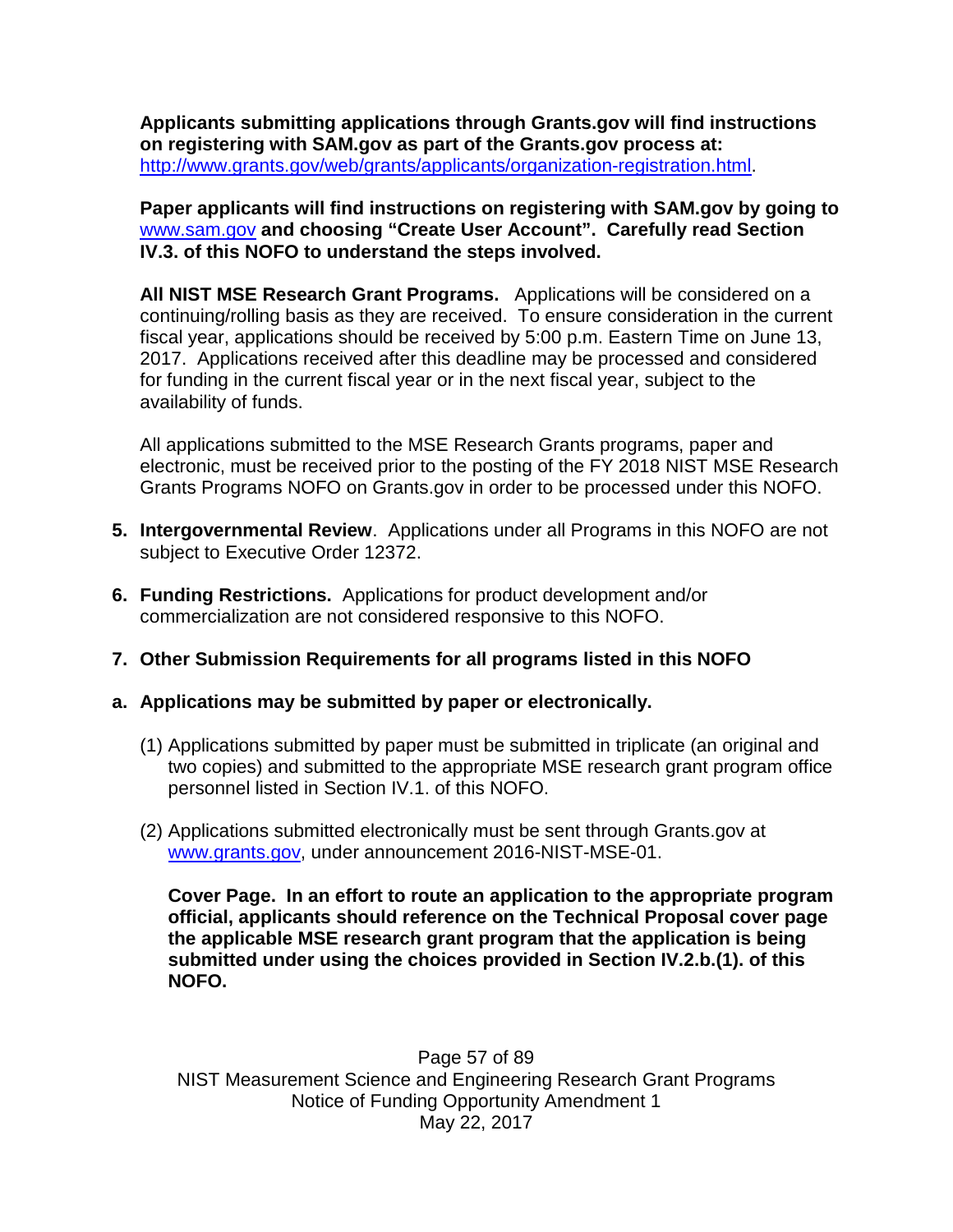- (a) Applicants submitting applications through Grants.gov should carefully follow specific Grants.gov instructions to ensure the attachments will be accepted by the Grants.gov system. A receipt from Grants.gov indicating an application is received does not provide information about whether attachments have been received. For further information or questions regarding applying electronically for the 2016-NIST-MSE-01 announcement, contact Christopher Hunton by phone at 301-975-5718 or by e-mail at [grants@nist.gov.](mailto:grants@nist.gov)
- (b) Applicants are strongly encouraged to start early and not wait until the approaching due date before logging on and reviewing the instructions for submitting an application through Grants.gov.The Grants.gov registration process must be completed before a new registrant can apply electronically. If all goes well, the registration process takes three (3) to five (5) business days. If problems are encountered, the registration process can take up to two (2) weeks or more. Applicants must have a unique entity identifier number and must maintain a current registration in the Federal government's primary registrant database, the System for Award Management [\(https://www.sam.gov/](https://www.sam.gov/)), as explained on the Grants.gov Web site. *See also* Section IV.3. of this NOFO. After registering, it may take several days or longer from the initial log-on before a new Grants.gov system user can submit an application. Only authorized individual(s) will be able to submit the application, and the system may need time to process a submitted application. Applicants should save and print the proof of submission they receive from Grants.gov. If problems occur while using Grants.gov, the applicant is advised to (a) print any error message received and (b) call Grants.gov directly for immediate assistance. If calling from within the United States or from a U. S. territory, please call 800-518-4726. If calling from a place other than the United States or a U. S. territory, please call 606-545-5035. Assistance from the Grants.gov Help Desk will be available around the clock every day, with the exception of Federal holidays. Help Desk service will resume at 7:00 a.m. Eastern Time the day after Federal holidays. For assistance using Grants.gov, you may also contact [support@grants.gov.](mailto:support@grants.gov)
- (c) To find instructions on submitting an application on Grants.gov, Applicants should refer to the "Applicants" tab in the banner just below the top of the [www.grants.gov](http://www.grants.gov/) home page. Clicking on the "Applicants" tab produces two exceptionally useful sources of information, Applicant Actions and Applicant Resources, which applicants are advised to review.

Applicants will receive a series of e-mail messages over a period of up to two business days before learning whether a Federal agency's electronic system has

Page 58 of 89 NIST Measurement Science and Engineering Research Grant Programs Notice of Funding Opportunity Amendment 1 May 22, 2017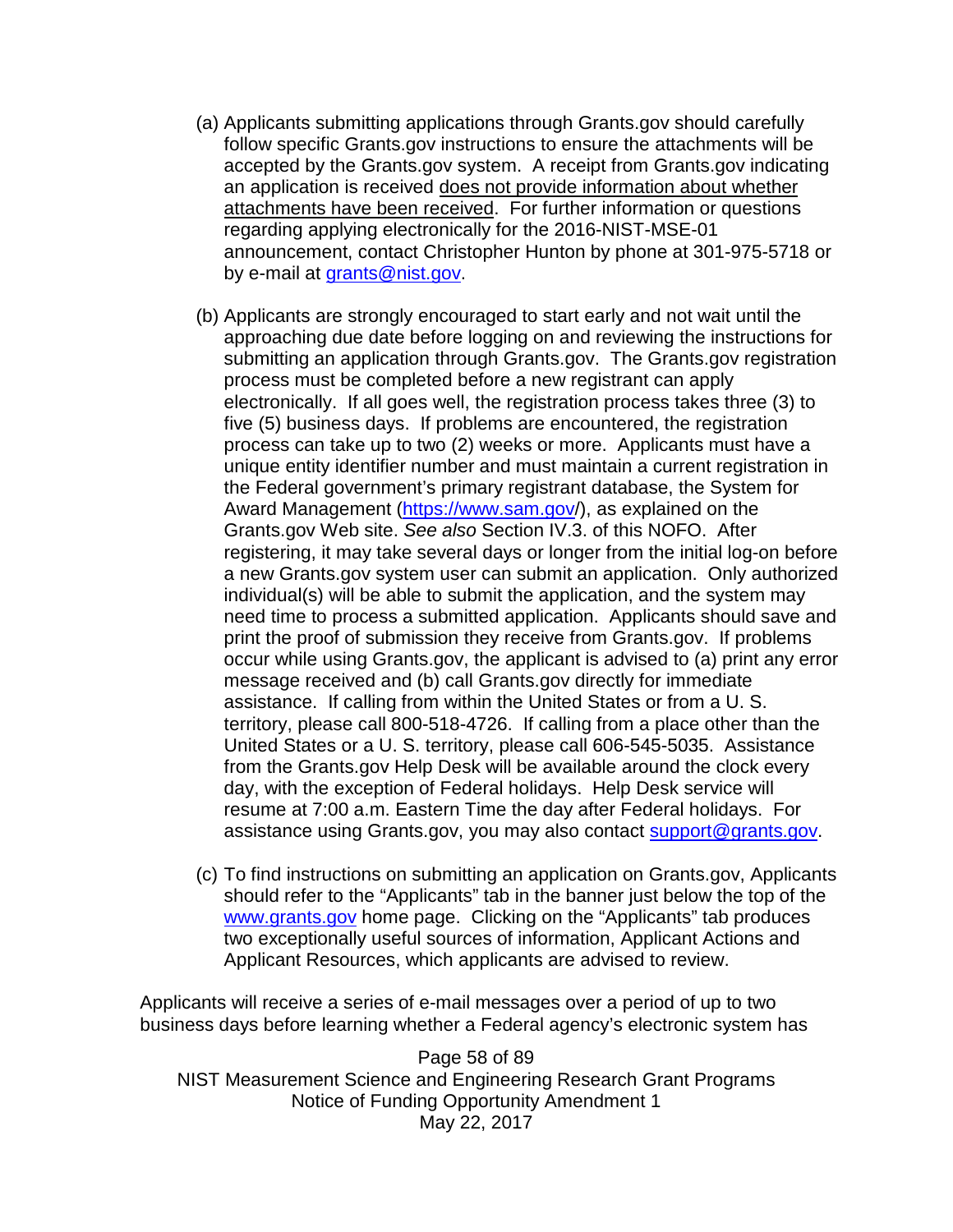received its application. Closely following the detailed information in these subcategories will increase the likelihood of acceptance of the application by the Federal agency's electronic system.

Applicants should pay close attention to the guidance under "Applicant FAQs," as it contains information important to successful submission on Grants.gov, including essential details on the naming conventions for attachments to Grants.gov applications.

The application must be both received and validated by Grants.gov. The application is "received" when Grants.gov provides the applicant a confirmation of receipt and an application tracking number. If an applicant does not see this confirmation and tracking number, the application has not been received. After the application has been received, it must still be validated. During this process, it may be "validated" or "rejected with errors." To know whether the application was rejected with errors and the reasons why, the applicant must log in to Grants.gov, select "Applicants" from the top navigation, and select "Track my application" from the drop-down list. If the status is "rejected with errors," the applicant may still seek to correct the errors and resubmit your application before the deadline. If the applicant does not correct the errors, the application will not be forwarded to NIST by Grants.gov.

*All applicants, both electronic and paper submitters, should be aware that adequate time must be factored into applicants' schedules for delivery of their application. Applicants submitting applications through Grant.gov are advised that volume on Grants.gov may be extremely heavy on the deadline date, and if Grants.gov is unable to accept applications electronically in a timely fashion, applicants are encouraged to exercise their option to submit applications in paper format. Submitters of paper applications should allow adequate time to ensure a paper application will be received on time, taking into account that Federal Government security screening for U.S. Postal Service mail may delay receipt of mail for up to two (2) weeks and that guaranteed express mailings and/or couriers are not always able to fulfill their guarantees.*

Refer to important information in Section IV.4. Submission Dates and Times, to help ensure your application is received on time.

**b. Amendments.** Any amendments to this NOFO will be announced through Grants.gov. Applicants may sign up for Grants.gov NOFO amendments or may request copies from the programmatic and technical questions contact for the appropriate program (*see* Section VII. of this NOFO).

### **V. Application Review Information**

Page 59 of 89 NIST Measurement Science and Engineering Research Grant Programs Notice of Funding Opportunity Amendment 1 May 22, 2017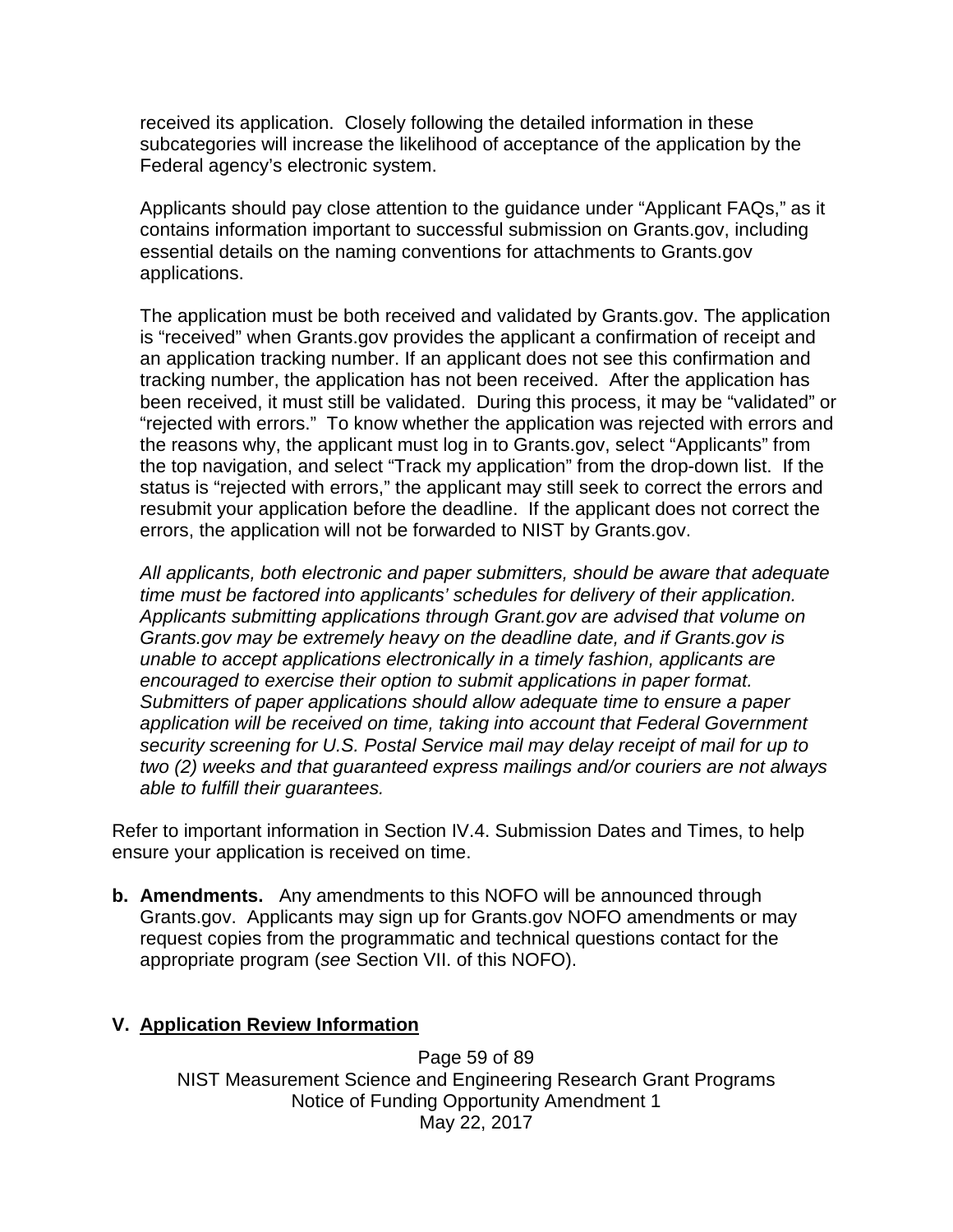## **1. Evaluation Criteria**

- **a. Material Measurement Laboratory (MML) Grant Program.** The evaluation criteria that will be used in evaluating applications considered by the MML Grant Program are as follows:
	- **(1) Rationality.** The coherence of the applicant's approach and the extent to which the application effectively addresses scientific and technical issues that are relevant to MML programs (*see* Section I.1. of this NOFO). **(0 – 25 points)**
	- **(2) Qualifications of Technical Personnel.** The professional accomplishments, skills, and training of the proposed personnel to perform the work proposed in the application. **(0 – 25 points)**
	- **(3) Resources.** The extent to which the applicant has access to the necessary facilities and overall support to accomplish project objectives, and assessment of the budget against the proposed work to ascertain the reasonableness of the request. **(0 – 25 points)**
	- **(4) Technical Merit of Contribution.** The potential technical effectiveness of the proposed work and the value it would contribute to the field of measurement science and engineering, especially as it pertains to reference methods, reference materials and reference data in Material Measurements. **(0 – 25 points)**

Each of these factors will be given equal weight in the evaluation process.

### **b. Physical Measurement Laboratory (PML) Grant Program.**

- **(1)** The evaluation criteria that will be used in evaluating applications considered by the **PML Grant Program**, except for applications to the Office of Weights and Measures (*see* Section V.1.b.(2) of this NOFO) are as follows:
	- **i. Rationality.** The coherence of the applicant's approach and the extent to which the application effectively addresses scientific and technical issues that are relevant to PML programs (*see* Sections I.2.a. and I.2.c. through I.2.j. of this NOFO).
	- **ii. Qualifications of Technical Personnel.** The professional accomplishments, skills, and training of the proposed personnel to perform the work proposed in the application.

Page 60 of 89 NIST Measurement Science and Engineering Research Grant Programs Notice of Funding Opportunity Amendment 1 May 22, 2017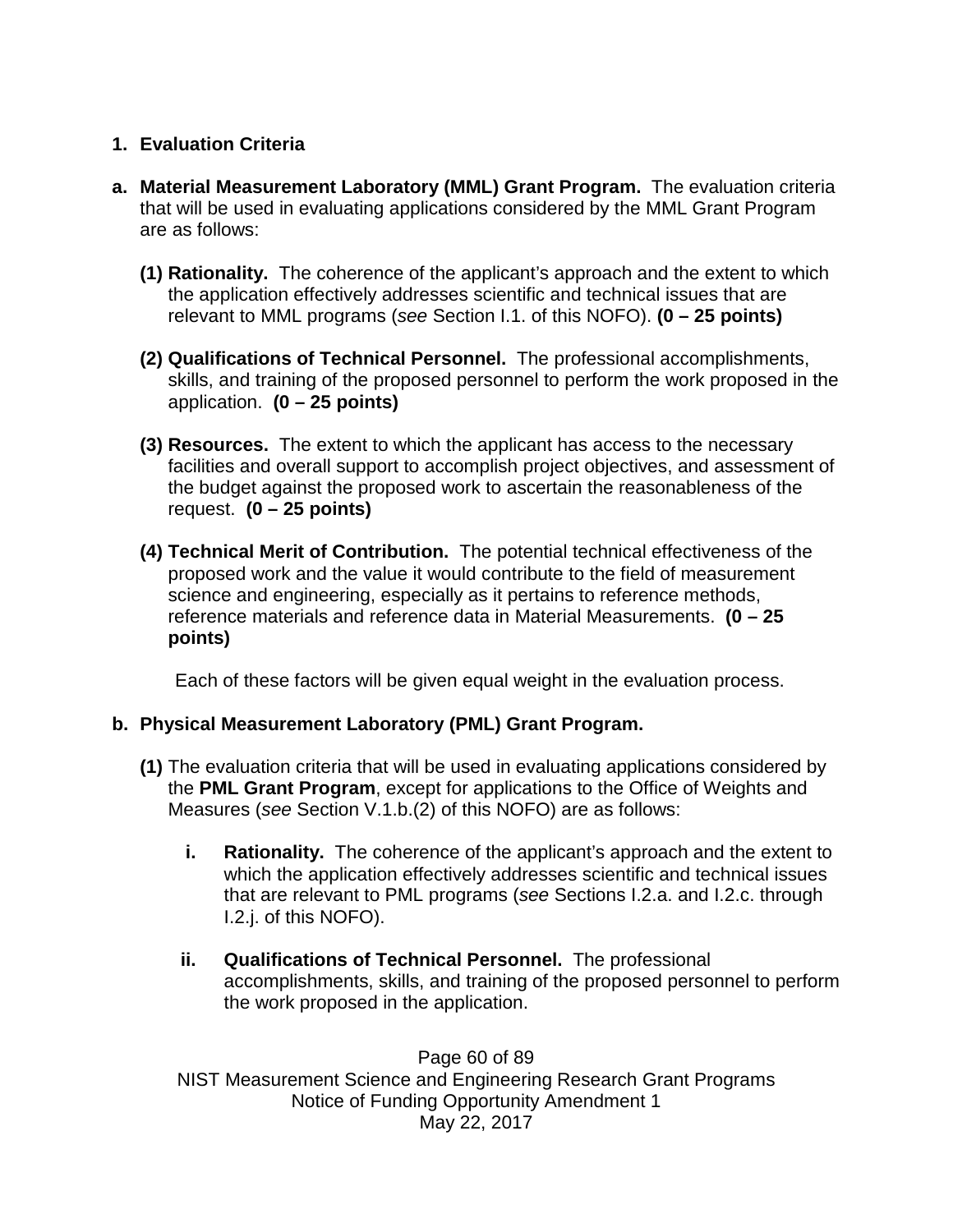- **iii. Resources.** The extent to which the applicant has access to the necessary facilities and overall support to accomplish project objectives, and assessment of the budget against the proposed work to ascertain the reasonableness of the request.
- **iv. Technical Merit of Contribution.** The potential technical effectiveness of the proposed work and the value it would contribute to the field of measurement science. Applications must be relevant to current PML research programs and have a relation to the objectives of ongoing PML programs and activities.

Each of these factors will be given equal weight in the evaluation process.

- **(2)** The evaluation criteria that will be used in evaluating applications considered by the **Office of Weights and Measures** and assigned weights are as follows:
	- **i. Technical Quality of the Research.** The rationality, innovation and imagination of the application and the fit to NIST's documentary standards and legal metrology programs (*see* Section I.2.b. of this NOFO). **(0 – 35 points)**
	- **ii. Potential Impact of the Results.** The potential impact and the technical application of the results to NIST's in-house programs and the documentary standards and legal metrology communities. **(0 – 25 points)**
	- **iii. Staff and Institution Capability to Perform the Work.** The quality of the facilities and experience of the staff to assess the likelihood of achieving the objective of the application**. (0 – 20 points)**
	- **iv. Match of Budget to Proposed Work.** Assessment of the budget against the proposed work to ascertain the reasonableness of the request. **(0 – 20 points)**
- **c. Engineering Laboratory (EL) Grant Program.** The evaluation criteria that will be used in evaluating applications considered by the EL Grant Program and assigned weights are as follows:
	- **(1) Technical Quality of the Research.** The clarity, rationality, organization, innovation and imagination of the application. **(0 – 35 points)**
	- **(2) Potential Impact of the Results.** The potential impact and the likelihood of achieving technical application of the results, and the degree of alignment with NIST's EL programs (*see* Section I.3. of this NOFO). **(0 – 35 points)**

Page 61 of 89 NIST Measurement Science and Engineering Research Grant Programs Notice of Funding Opportunity Amendment 1 May 22, 2017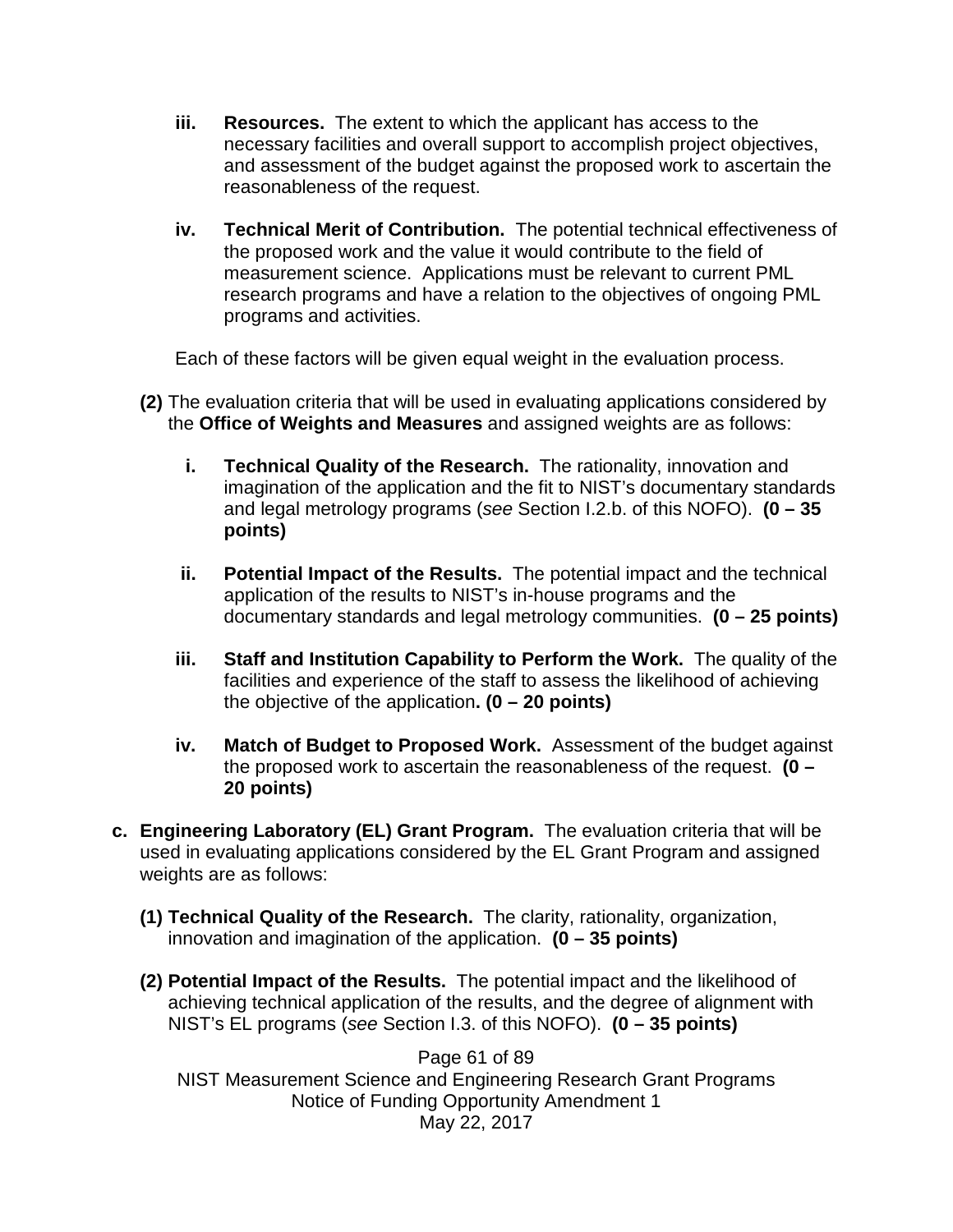- **(3) Staff and Institution Capability to Perform the Work.** The quality of the facilities and experience of the staff to assess and overcome barriers to successfully achieve the objective of the application. **(0 – 15 points)**
- **(4) Match of Budget to Proposed Work.** Assessment of the budget compared to the proposed work to ascertain the reasonableness of the request. **(0 – 15 points)**
- **d. Fire Research (FR) Grant Program.** The evaluation criteria that will be used in evaluating applications considered by the FR Grant Program and assigned weights are as follows:
	- **(1) Technical Quality of the Research.** The clarity, rationality, organization, innovation, and imagination of the proposed work. **(0 - 35 points)**
	- **(2) Potential Impact of the Results.** The potential impact and the likelihood of the technical application of the results and the degree of alignment with NIST EL's Fire Research Program (*see* Section I.4 of this NOFO). **(0 - 35 points)**
	- **(3) Staff and Institution Capability to Perform the Work.** The quality of the facilities and experience of the staff to assess and overcome barriers to successfully achieve the objective of the application. **(0 - 15 points)**
	- **(4) Match of Budget to Proposed Work.** Assessment of the budget compared to the proposed work to ascertain the reasonableness of the request. **(0 - 15 points)**
- **e. Information Technology Laboratory (ITL) Grant Program.** The evaluation criteria that will be used in evaluating applications considered by the ITL Grant Program are as follows:
	- **(1) Rationality.** The coherence of the applicant's approach and the extent to which the application effectively addresses scientific and technical issues relevant to ITL programs (*see* Section I.5. of this NOFO).
	- **(2) Technical Merit of Contribution.** The potential technical effectiveness of the proposed work and the value it would contribute to the field of information technology research.
	- **(3) Qualifications of Technical Personnel.** The professional accomplishments, skills, and training of the proposed personnel to perform the proposed work.

Page 62 of 89 NIST Measurement Science and Engineering Research Grant Programs Notice of Funding Opportunity Amendment 1 May 22, 2017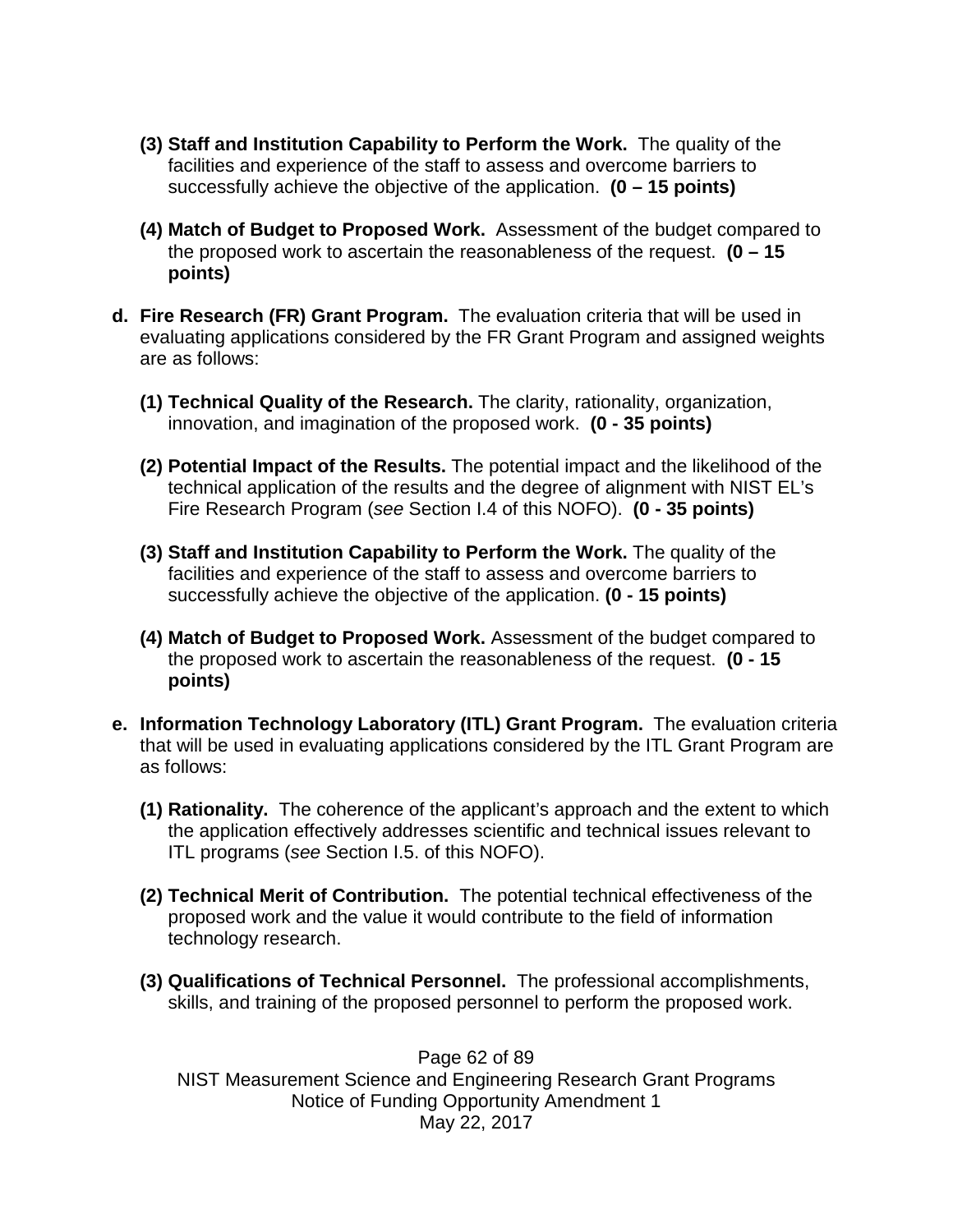**(4) Resources.** The extent to which the applicant has access to the necessary facilities and overall support to accomplish project objectives, and assessment of the budget against the proposed work to ascertain the reasonableness of the request.

Each of these factors will be given equal weight in the evaluation process.

- **f. Communications Technology Laboratory (CTL) Grant Program.** The evaluation criteria that will be used in evaluating applications considered by the CTL Grant Program and assigned weights are as follows:
	- **(1) Rationality.** The coherence of the applicant's approach and the extent to which the application effectively addresses scientific and technical issues that are relevant to CTL programs (*see* Section I.6. of this NOFO). **(0 – 25 points)**
	- **(2) Technical Merit of Contribution.** The potential technical effectiveness of the proposed work and the value it would contribute to the field of measurement science and engineering, especially as it pertains to reference methods, reference materials and reference data in communications technology. **(0 – 25 points)**
	- **(3) Qualifications of Technical Personnel.** The professional accomplishments, skills, and training of the proposed personnel to perform the work proposed in the application. **(0 – 25 points)**
	- **(4) Resources.** The extent to which the applicant has access to the necessary facilities and overall support to accomplish project objectives, and assessment of the budget against the proposed work to ascertain the reasonableness of the request. **(0 – 25 points)**
- **g. NIST Center for Neutron Research (NCNR) Grant Program.** The evaluation criteria that will be used in evaluating applications considered by the NCNR Grant Program and assigned weights are as follows:
	- **(1) Rationality.** The innovation, rationality, and coherence of the applicant's approach and the extent to which the application effectively addresses important scientific and technical issues using neutron methods and/or the development of innovative devices for neutron research (*see* Section I.7. of this NOFO). **(0 to 35 points)**
	- **(2) Qualifications of Technical Personnel.** The professional accomplishments, skills, and training of the proposed personnel to perform the work proposed in the application. **(0 to 20 points)**

Page 63 of 89 NIST Measurement Science and Engineering Research Grant Programs Notice of Funding Opportunity Amendment 1 May 22, 2017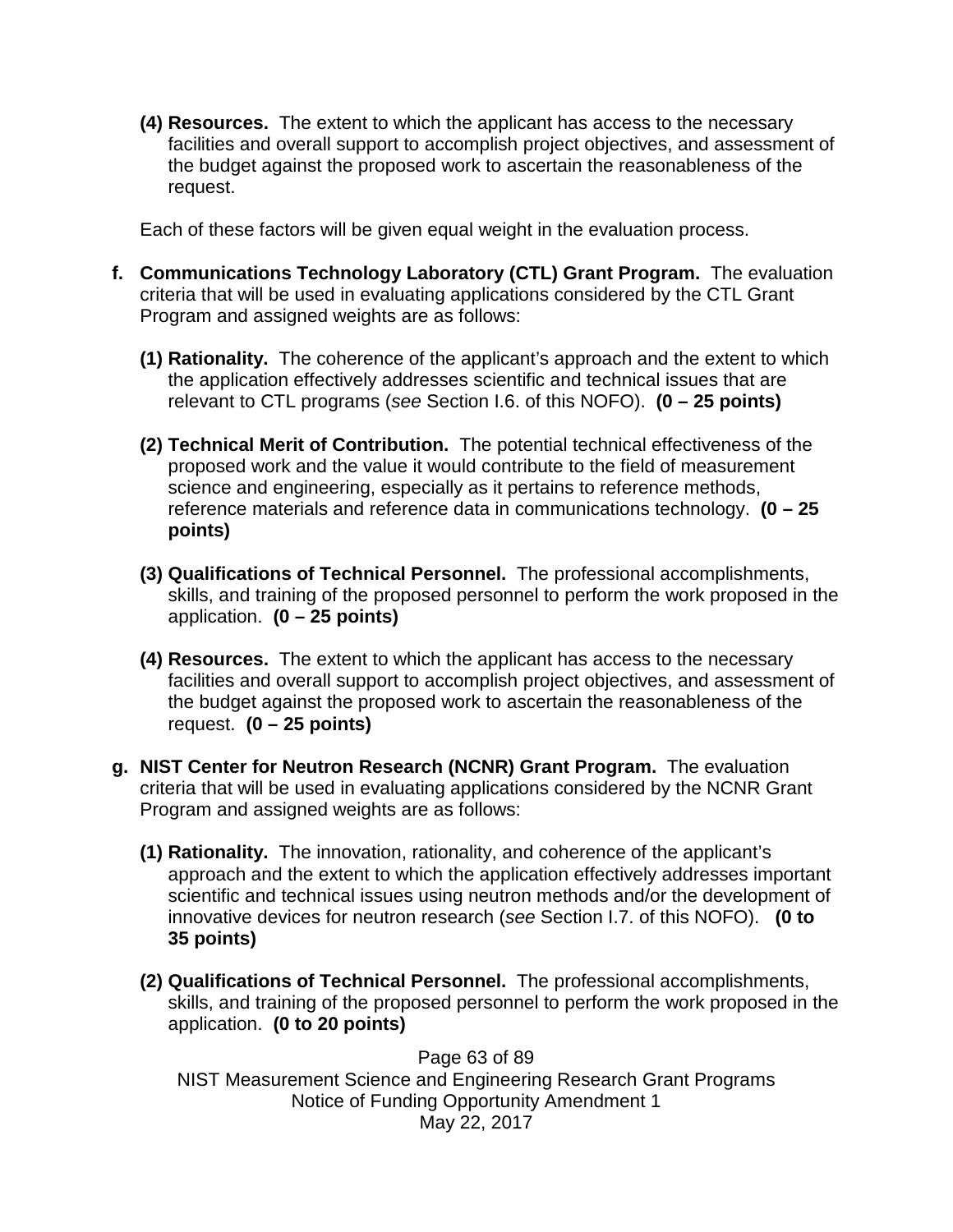- **(3) Resources.** The extent to which the applicant has access to the necessary resources, facilities, and overall support to accomplish project objectives, and assessment of the budget against the proposed work to ascertain the reasonableness of the request. **(0 to 20 points)**
- **(4) Technical Merit of Contribution.** The potential technical effectiveness of the proposed work and the value it would contribute to neutron research. **(0 to 25 points)**
- **h. Center for Nanoscale Science and Technology (CNST) Grant Program.** The evaluation criteria that will be used in evaluating applications considered by the CNST Grant Program are as follows:
	- **(1) Rationality.** The coherence of the applicant's approach and the extent to which the application effectively addresses scientific and technical issues relevant to CNST (*see* Section I.8. of this NOFO).
	- **(2) Qualifications of Technical Personnel.** The professional accomplishments, skills, and training of the proposed personnel to perform the work proposed in the application.
	- **(3) Resources.** The extent to which the applicant has access to the necessary facilities and overall support to accomplish project objectives, and assessment of the budget against the proposed work to ascertain the reasonableness of the request.
	- **(4) Technical Merit of Contribution.** The potential technical effectiveness of the proposed work and the value it would contribute to the field of nanotechnology.

Each of these factors will be given equal weight in the evaluation process.

- **i. Special Programs Office (SPO) Grant Program.** The evaluation criteria that will be used in evaluating applications considered by the SPO Grant Program are as follows:
	- **(1) Rationality.** The logic and soundness of the applicant's approach and the extent to which the successful completion of the proposed work addresses scientific and technical issues relevant to SPO programs (*see* Section I.9. of this NOFO).
	- **(2) Technical Merit of Contribution.** The potential technical effectiveness of the proposed work and the value it would contribute to the fields of science relevant to SPO (*see* Section I.9. of this NOFO).

Page 64 of 89 NIST Measurement Science and Engineering Research Grant Programs Notice of Funding Opportunity Amendment 1 May 22, 2017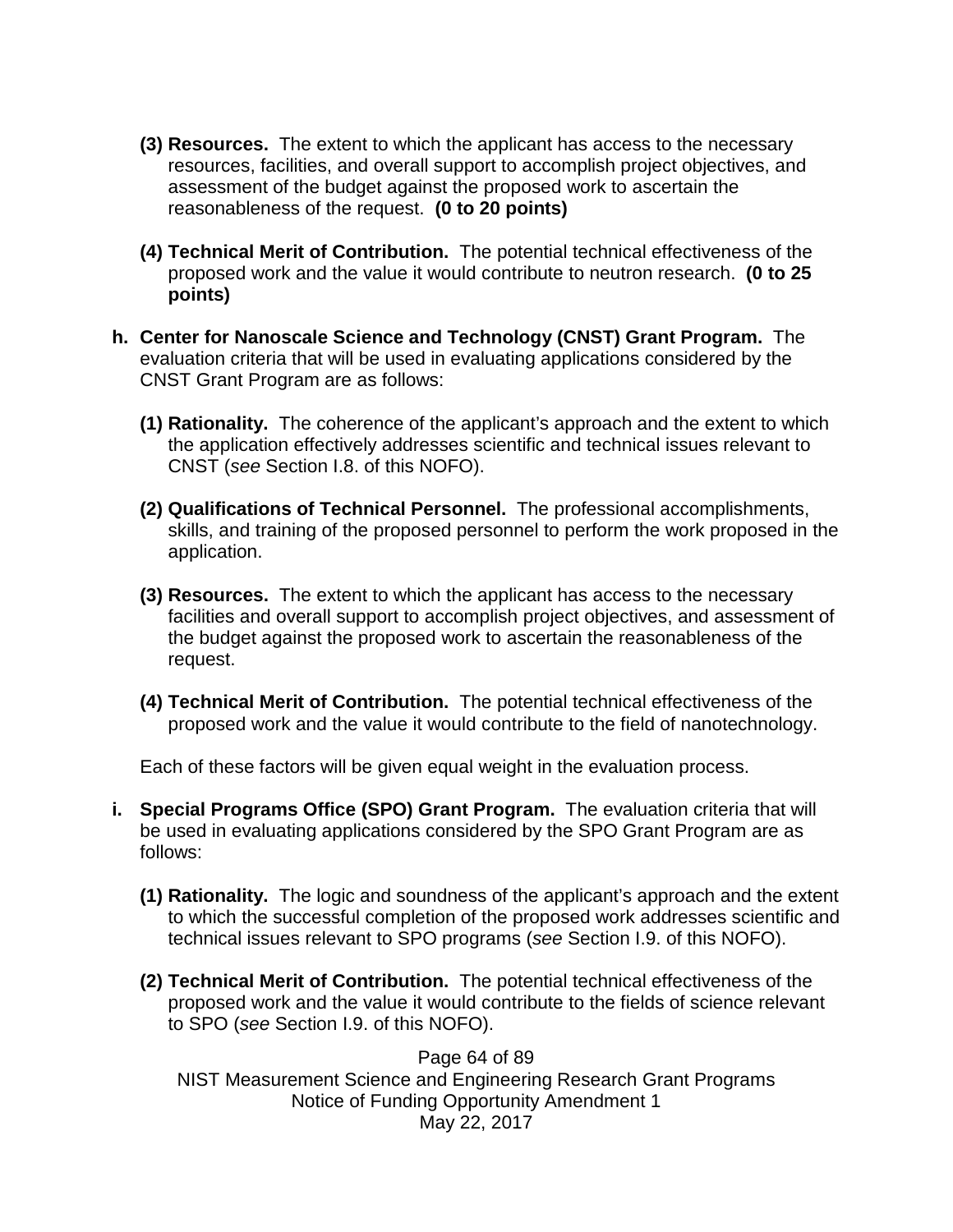- **(3) Qualifications of Technical Personnel.** The professional accomplishments, skills, and training of the proposed personnel to perform the work proposed in the application.
- **(4) Resources.** The extent to which the applicant has access to the necessary equipment and facilities and overall support to accomplish project objectives, and assessment of the budget against the proposed work to ascertain the reasonableness of the request.

Each of these factors will be given equal weight in the evaluation process.

- **j. Standards Coordination Office (SCO) Grant Program**. The evaluation criteria that will be used in evaluating applications considered by the SCO Grant Program and assigned weights are as follows:
	- **(1) Rationality.** The coherence of the applicant's approach and the extent to which the application effectively addresses scientific and technical issues relevant to the SCO mission (*see* Section I.10. of this NOFO). **(0 – 30 points)**
	- **(2) Technical Merit of Contribution.** The potential technical effectiveness of the proposed work and the value it would contribute to the field of standardization. **(0 – 30 points)**
	- **(3) Qualifications of Technical Personnel.** The professional accomplishments, skills, and training of the proposed personnel to perform the proposed work. **(0 – 20 points)**
	- **(4) Use of Funds and Cost-effectiveness.** An assessment of the budget against the proposed activities will be conducted to determine the reasonableness of the request. **(0 – 20 points)**
- **k. International and Academic Affairs Office (IAAO) Grant Program.** The evaluation criteria that will be used in evaluating applications considered by the IAAO Grant Program are as follows:
	- **(1) Rationality.** The rationality, innovation and creativity of the application and the fit of the proposed work to the objectives of the IAAO Grant Program (*see* Section I.11. of this NOFO).
	- **(2) Technical Merit of Contribution.** The potential effectiveness of the proposed activity, its value to global metrology and quality infrastructure, and the likelihood and potential impact of the applicant's technical application of the proposed

Page 65 of 89 NIST Measurement Science and Engineering Research Grant Programs Notice of Funding Opportunity Amendment 1 May 22, 2017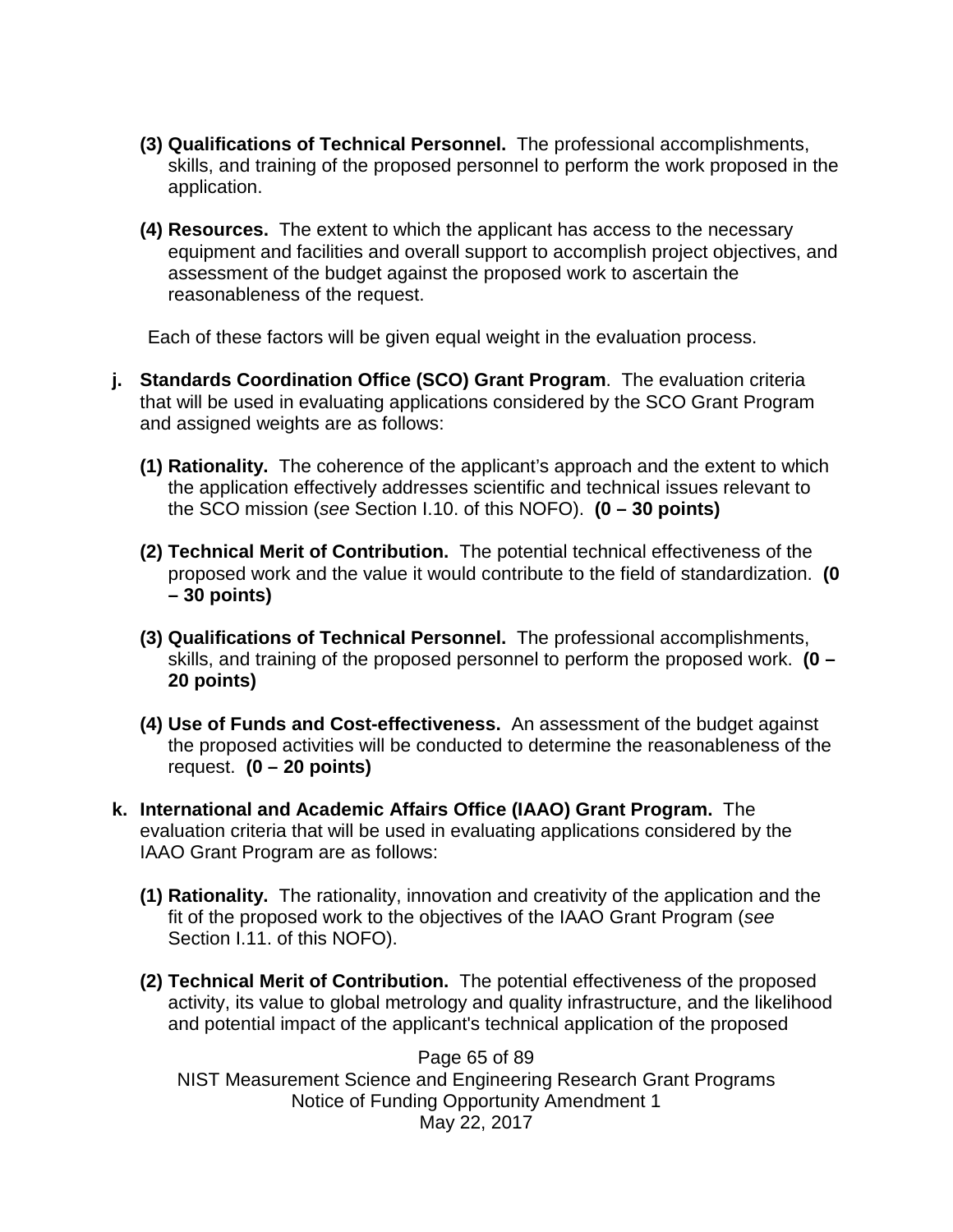activity.

- **(3) Staff and Institutional Capability to perform the Work.** The quality of facilities and experience of the staff to assess the likelihood of achieving the objective of the proposed work.
- **(4) Match of Budget to Proposed Work.** Assessment of the budget compared to the proposed work to ascertain the reasonableness of the request.

Each of these factors will be given equal weight in the evaluation process.

- **l. Associate Director for Laboratory Programs (ADLP) Grant Program.** The evaluation criteria that will be used in evaluating applications considered by the ADLP Grant Program and assigned weights are as follows:
	- **(1) Technical Quality of the Research.** The rationality, innovation and imagination of the application, and the fit to ADLP programs (*see* Section 1.12. of this NOFO). **(0 – 35 points)**
	- **(2) Potential Impact of the Results.** The potential impact and the likelihood of the technical application of the results. **(0 – 25 points)**
	- **(3) Staff and Institution Capability to Perform the Work.** The quality of the facilities and experience of the staff to assess the likelihood of achieving the objective of the application. **(0 – 20 points)**
	- **(4) Match of Budget to Proposed Work.** Assessment of the budget against the proposed work to ascertain the reasonableness of the request. **(0 – 20 points)**
- **m. Associate Director for Innovation and Industry Services (ADIIS) Grant Program.** The evaluation criteria that will be used in evaluating applications considered by the ADIIS Grant Program and assigned weights are as follows:
	- **(1) Rationality.** The rationality, innovation and creativity of the application and the fit of the proposed work to the objectives of the ADIIS Grant Program (*see* Section 1.13. of this NOFO).
	- **(2) Technical Merit of Contribution.** The potential effectiveness of the proposed activity, and the likelihood and potential impact of the applicant's approach to strengthen and enhance the mission of the ADIIS Grant Program.
	- **(3) Staff and Institutional Capability to perform the Work.** The quality of facilities and experience of the staff to assess the likelihood of achieving the objective of

Page 66 of 89 NIST Measurement Science and Engineering Research Grant Programs Notice of Funding Opportunity Amendment 1 May 22, 2017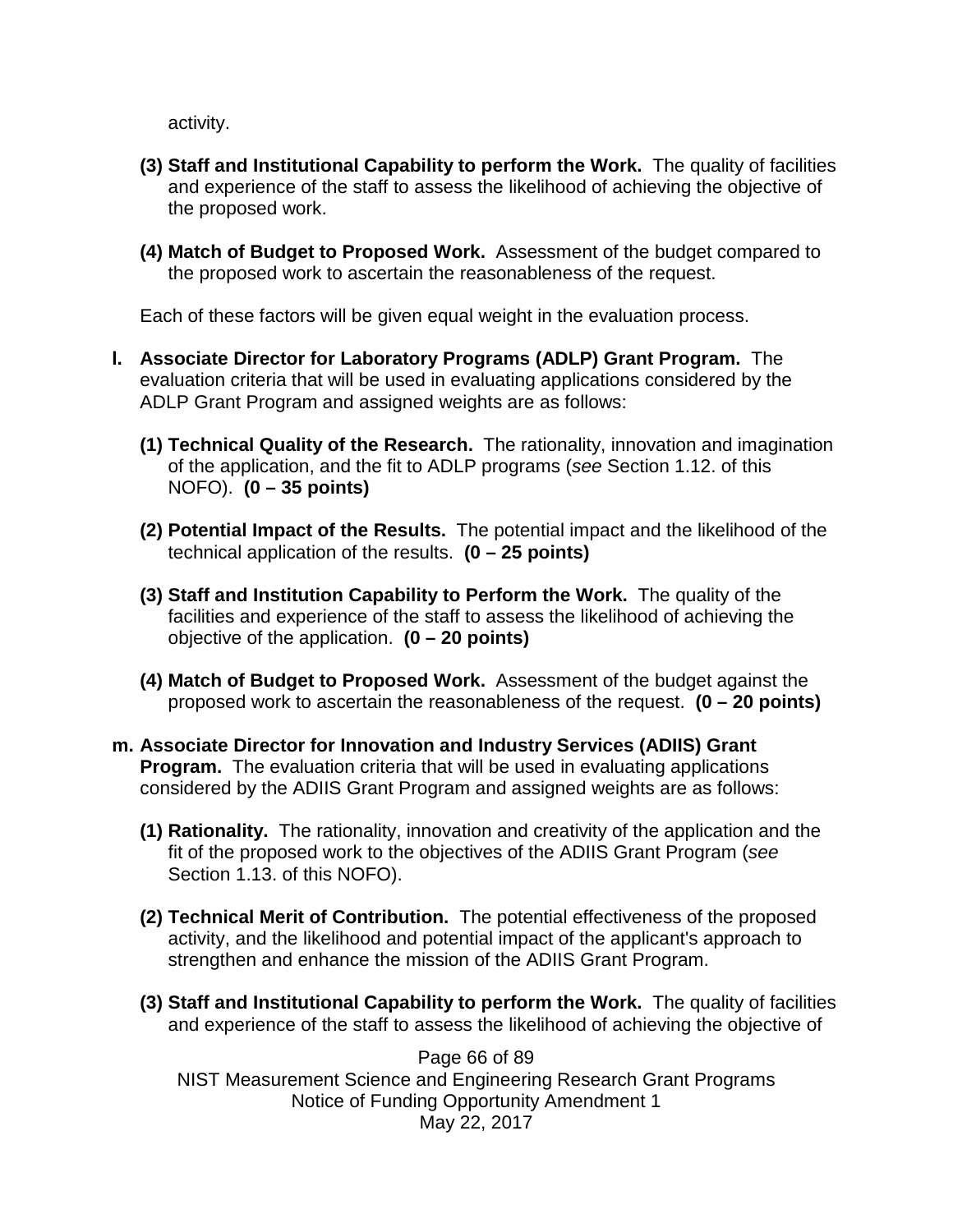the proposed work.

**(4) Match of Budget to Proposed Work.** Assessment of the budget compared to the proposed work to ascertain the reasonableness of the request.

## **2. Review and Selection Process**

Proposals, reports, documents and other information related to applications submitted to NIST and/or relating to financial assistance awards issued by NIST will be reviewed and considered by Federal employees, Federal agents and contractors, and/or by non-Federal personnel who have entered into nondisclosure agreements covering such information, when applicable.

**a. Initial Screening of all NIST MSE Research Grant Program Applications.** All applications received in response to this NOFO will be assigned to the program designated on the cover page of the Technical Proposal and reviewed as received on a rolling basis to determine whether they are eligible, complete, and responsive to this NOFO and aligned with the respective program objectives and research grant areas as described in the Program Description (*see* Section I. of this NOFO).

Applications determined to be ineligible, incomplete, and/or non-responsive based on the initial screening will be eliminated from further review. However, NIST, in its sole discretion, may continue the review process for an application that is missing non-substantive information that can easily be rectified or cured.

**b. Full Review of Eligible, Complete, and Responsive Applications for all NIST MSE Research Grant Applications.** All applications that are determined to be eligible, complete, and responsive will proceed for full reviews in accordance with the review and selection processes set forth below for each of the respective programs.

NIST reserves the right to negotiate the budget costs with the applicants that have been selected to receive awards, which may include requesting that the applicant remove certain costs. Additionally, NIST may request that the applicant modify objectives or work plans and provide supplemental information. For international applications, NIST will follow applicable U.S. laws and policies. NIST also reserves the right to reject an application where information is uncovered that raises a reasonable doubt as to the responsibility of the applicant. NIST may select some, all, or none of the applications, or part(s) of any particular application. In some cases, NIST may ask applicants to consider combining projects. The final approval of selected applications and issuance of awards will be by the NIST Grants Officer. The award decisions of the NIST Grants Officer are final.

Page 67 of 89 NIST Measurement Science and Engineering Research Grant Programs Notice of Funding Opportunity Amendment 1 May 22, 2017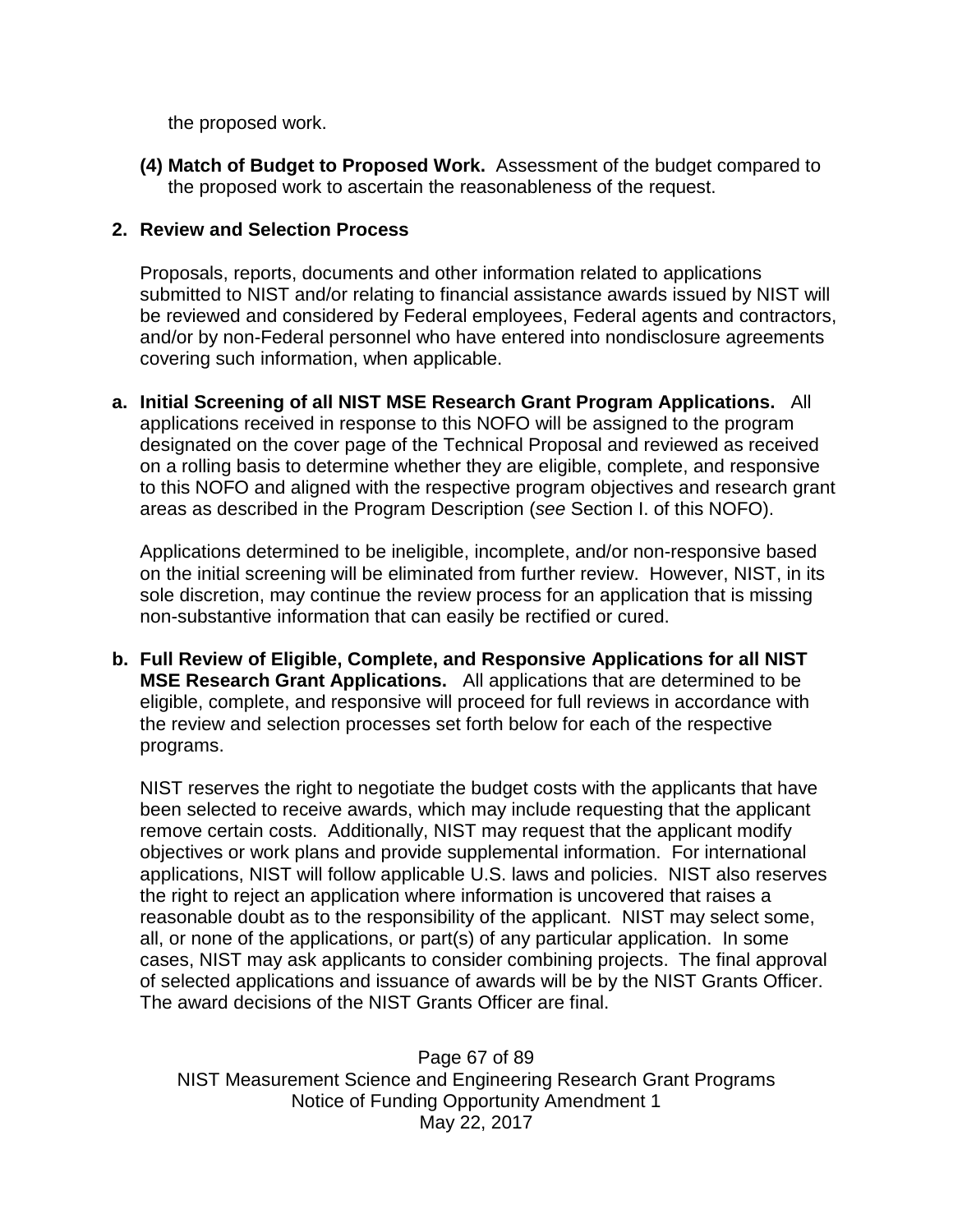#### **(1) Material Measurement Laboratory (MML) Grant Program**

At least three (3) objective individuals knowledgeable about the particular scientific area described in the application will review the merits of each application, based on the evaluation criteria (*see S*ection V.1.a. of this NOFO). The reviewers may discuss the applications with each other, but scores will be determined on an individual basis, not as a consensus.

The Selecting Official, who is the MML Executive Officer, or designee, will make final application selections taking into consideration the results of the reviewers' evaluations, consultations with the appropriate MML Division Chief, relevance to the objectives described in the MML Grant Program Description (*see* Section I.1. of this NOFO), and the availability of funds.

#### **(2) Physical Measurement Laboratory (PML) Grant Program**

At least three (3) objective individuals knowledgeable about the particular scientific area described in the application will review the merits of each application, based on the appropriate evaluation criteria (*see S*ections V.1.b.(1) and Section V.1.b.(2) of this NOFO). The reviewers may discuss the applications with each other, but scores will be determined on an individual basis, not as a consensus.

The Selecting Official, who is the PML Director, or designee, will make final application selections, taking into consideration the results of the reviewers' evaluations, relevance to the objectives described in the PML Grant Program Description (*see* Section I.2. of this NOFO), and the availability of funds.

### **(3) Engineering Laboratory (EL) Grant Program**

At least three (3) objective individuals knowledgeable about the particular scientific area described in the application will review the merits of each application, based on the evaluation criteria (*see S*ection V.1.c. of this NOFO). The reviewers may discuss the applications with each other, but scores will be determined on an individual basis, not as a consensus.

The Selecting Official, who is the EL Director, or designee, will make final application selections, taking into consideration the results of the reviewers' evaluations, relevance to the objectives described in the EL Grant Program Description (*see* Section I.3. of this NOFO), program balance, and the availability of funds.

#### **(4) Fire Research (FR) Grant Program**

Page 68 of 89 NIST Measurement Science and Engineering Research Grant Programs Notice of Funding Opportunity Amendment 1 May 22, 2017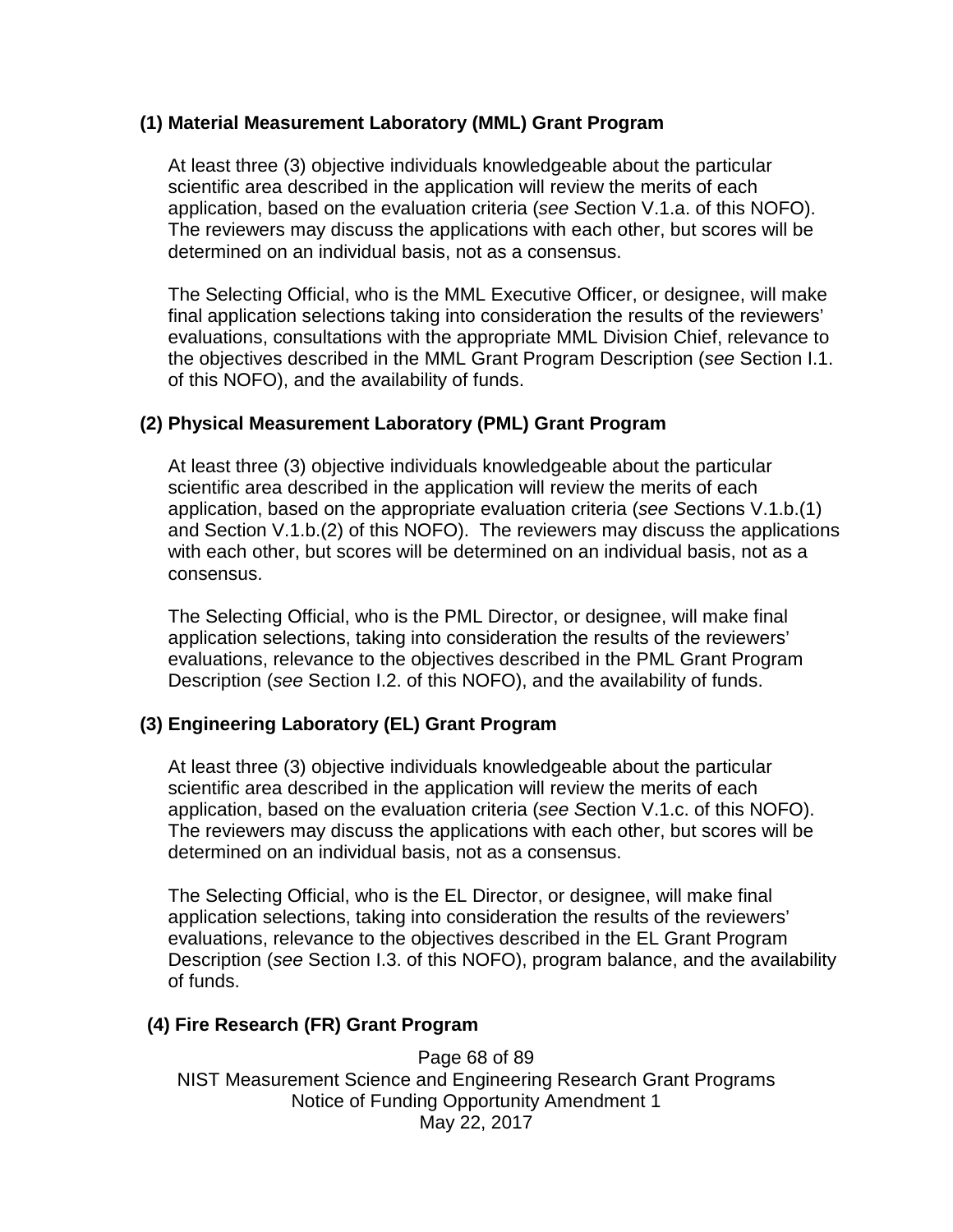*Prospective applicants are encouraged to contact the group leaders listed in the FR Grant Program Description (see Section I.4. of this NOFO) to determine the responsiveness of the application and compliance with program objectives prior to preparation of an application to the FR Grant Program.*

At least three (3) objective individuals knowledgeable about the particular scientific area described in the application will review the merits of each application, based on the evaluation criteria (*see* Section V.1.d. of this NOFO). The reviewers may discuss the applications with each other, but scores will be determined on an individual basis, not as a consensus.

The Selecting Official, who is the EL Director, or designee, will make final application selections, taking into consideration the results of the reviewers' evaluations, relevance to the objectives described in the EL Fire Research Program Description (*see* Section I.4. of this NOFO), program balance, and the availability of funds.

#### **(5) Information Technology Laboratory (ITL) Grant Program**

At least three (3) objective individuals knowledgeable about the particular scientific area described in the application will review the merits of each application, based on the evaluation criteria (*see* Section V.1.e. of this NOFO). The reviewers may discuss the applications with each other, but scores will be determined on an individual basis, not as a consensus.

The Selecting Official, who is the appropriate ITL Division Chief, or designee will make final application selections, taking into consideration the results of the reviewers' evaluations, consultations with the ITL Director, relevance to the objectives described in the ITL Grant Program Description (*see* Section I.5. of this NOFO), and the availability of funds.

#### **(6) Communications Technology Laboratory (CTL) Grant Program**

At least three (3) objective individuals knowledgeable about the particular scientific area described in the application will review the merits of each application, based on the evaluation criteria (*see* Section V.1.f. of this NOFO). The reviewers may discuss the applications with each other, but scores will be determined on an individual basis, not as a consensus.

The Selecting Official, who is the CTL Executive Officer, or designee, will make final application selections taking into consideration the results of the reviewers'

Page 69 of 89 NIST Measurement Science and Engineering Research Grant Programs Notice of Funding Opportunity Amendment 1 May 22, 2017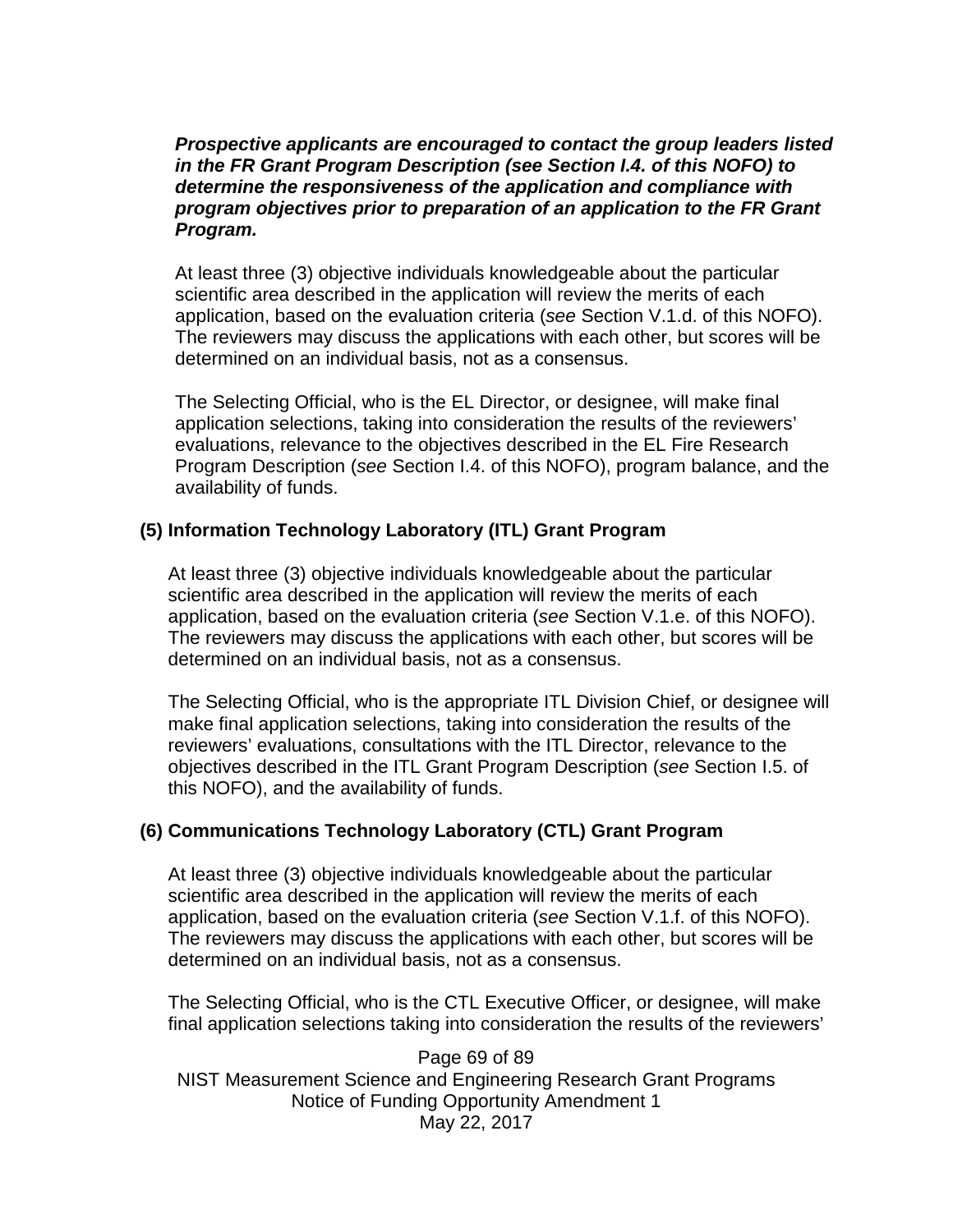evaluations, consultations with the appropriate CTL Division Chief, relevance to the objectives described in the CTL Grant Program Description (*see* Section I.6. of this NOFO), and the availability of funds.

#### **(7) NIST Center for Neutron Research (NCNR) Grant Program**

At least three (3) objective individuals knowledgeable about the particular scientific area described in the application will review the merits of each application, based on the evaluation criteria (*see* Section V.1.g. of this NOFO). The reviewers may discuss the applications with each other, but scores will be determined on an individual basis, not as a consensus.

The Selecting Official, who is the NCNR Director, or designee, will make final application selections, taking into consideration the results of the reviewers' evaluations, relevance to the objectives described in the NCNR Grant Program Description (*see* Section I.7. of this NOFO), and the availability of funds.

### **(8) Center for Nanoscale Science and Technology (CNST) Grant Program**

At least three (3) objective individuals knowledgeable about the particular scientific area described in the application will review the merits of each application, based on the evaluation criteria (*see* Section V.1.h. of this NOFO). The reviewers may discuss the application with each other, but scores will be determined on an individual basis, not as a consensus.

The Selecting Official, who is the CNST Director, or designee, will make final application selections, taking into consideration the results of the reviewers' evaluations, relevance to the objectives described in the CNST Grant Program Description (*see* Section I.8. of this NOFO), and the availability of funds.

### **(9) Special Programs Office (SPO) Grant Program**

*Prospective applicants are encouraged to contact the appropriate point of contact listed in the SPO Grant Program Description (see Section I.9. of this NOFO) to determine the responsiveness of the application and compliance with program objectives prior to preparation of an application to the SPO Grant Program.*

At least three (3) objective individuals knowledgeable about the particular scientific area described in the application will review the merits of each application, based on the evaluation criteria (*see* Section V.1.i. of this NOFO). The reviewers may discuss the applications with each other, but scores will be determined on an individual basis, not as a consensus.

Page 70 of 89 NIST Measurement Science and Engineering Research Grant Programs Notice of Funding Opportunity Amendment 1 May 22, 2017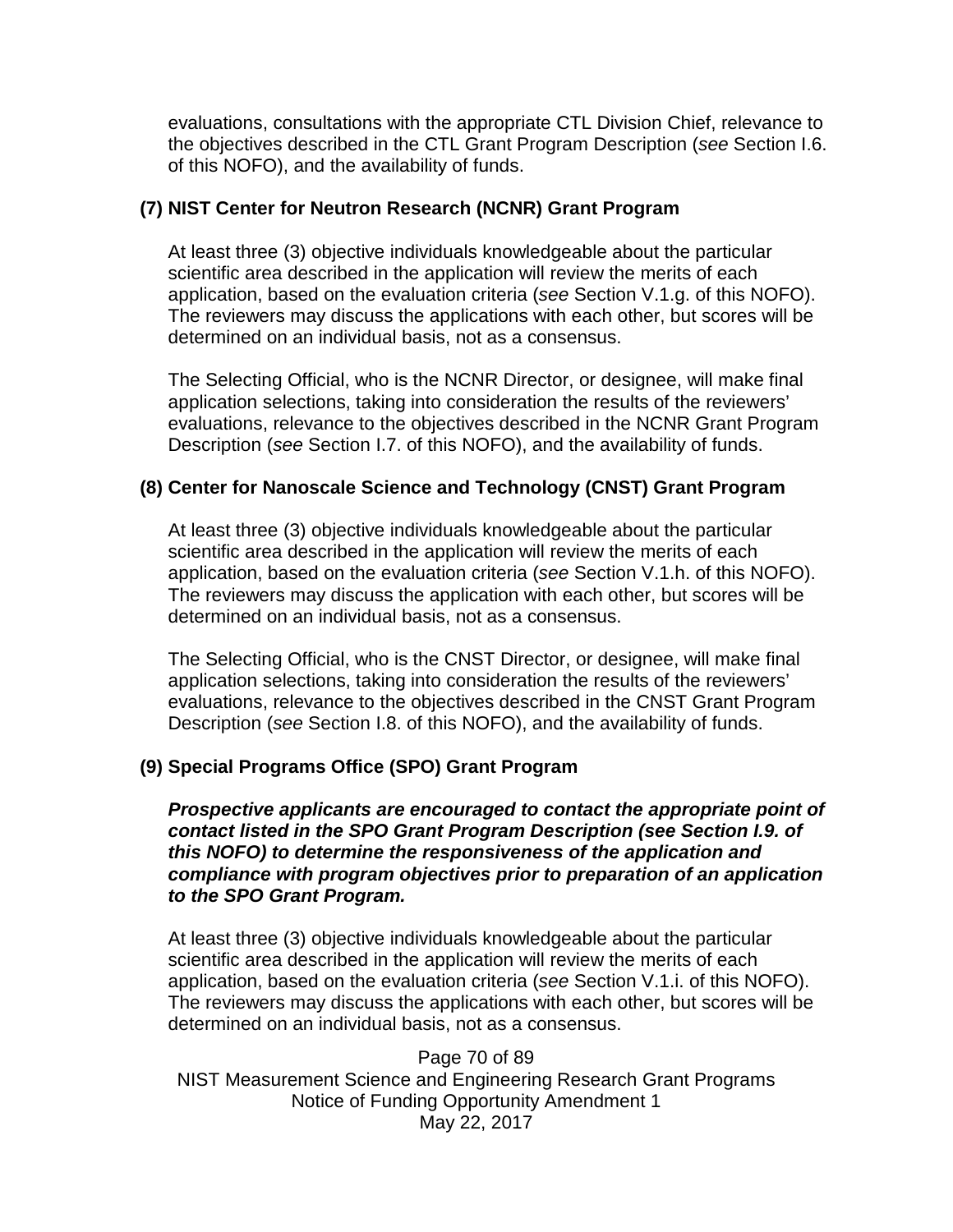The Selecting Official, who is the SPO Director, or designee, will make final application selections, taking into consideration the results of the reviewers' evaluations, relevance to the objectives described in the SPO Grant Program Description (*see* Section I.9. of this NOFO), and the availability of funds.

## **(10) Standards Coordination Office (SCO) Grant Program**

At least three (3) objective individuals knowledgeable about the particular scientific area described in the application will review the merits of each application, based on the evaluation criteria (*see* Section V.1.j. of this NOFO). The reviewers may discuss the applications with each other, but scores will be determined on an individual basis, not as a consensus.

The Selecting Official, who is the SCO Director, or designee, will make final application selections, taking into consideration the results of the reviewers' evaluations, relevance to the objectives described in the SCO Grant Program Description (*see* Section I.10. of this NOFO), and the availability of funds.

# **(11) International and Academic Affairs Office (IAAO) Grant Program**

At least three (3) objective individuals knowledgeable about the particular area described in the application will review the merits of each application, based on the evaluation criteria (*see S*ection V.1.k. of this NOFO). The reviewers may discuss the applications with each other, but scores will be determined on an individual basis, not as a consensus.

The Selecting Official, the IAAO Director, or designee, will make final application selections, taking into consideration the results of the reviewers' evaluations, relevance to the objectives described in the IAAO Grant Program Description (*see* Section I.11. of this NOFO), and the availability of funds.

# **(12) Associate Director for Laboratory Programs (ADLP) Grant Program**

At least three (3) objective individuals knowledgeable about the particular scientific area described in the application will review the merits of each application, based on the evaluation criteria (*see S*ection V.1.l. of this NOFO). The reviewers may discuss the applications with each other, but scores will be determined on an individual basis, not as a consensus.

The Selecting Official, the Associate Director for Laboratory Programs, or designee, will make final application selections, taking into consideration the results of the reviewers' evaluations, relevance to the objectives described in the

Page 71 of 89 NIST Measurement Science and Engineering Research Grant Programs Notice of Funding Opportunity Amendment 1 May 22, 2017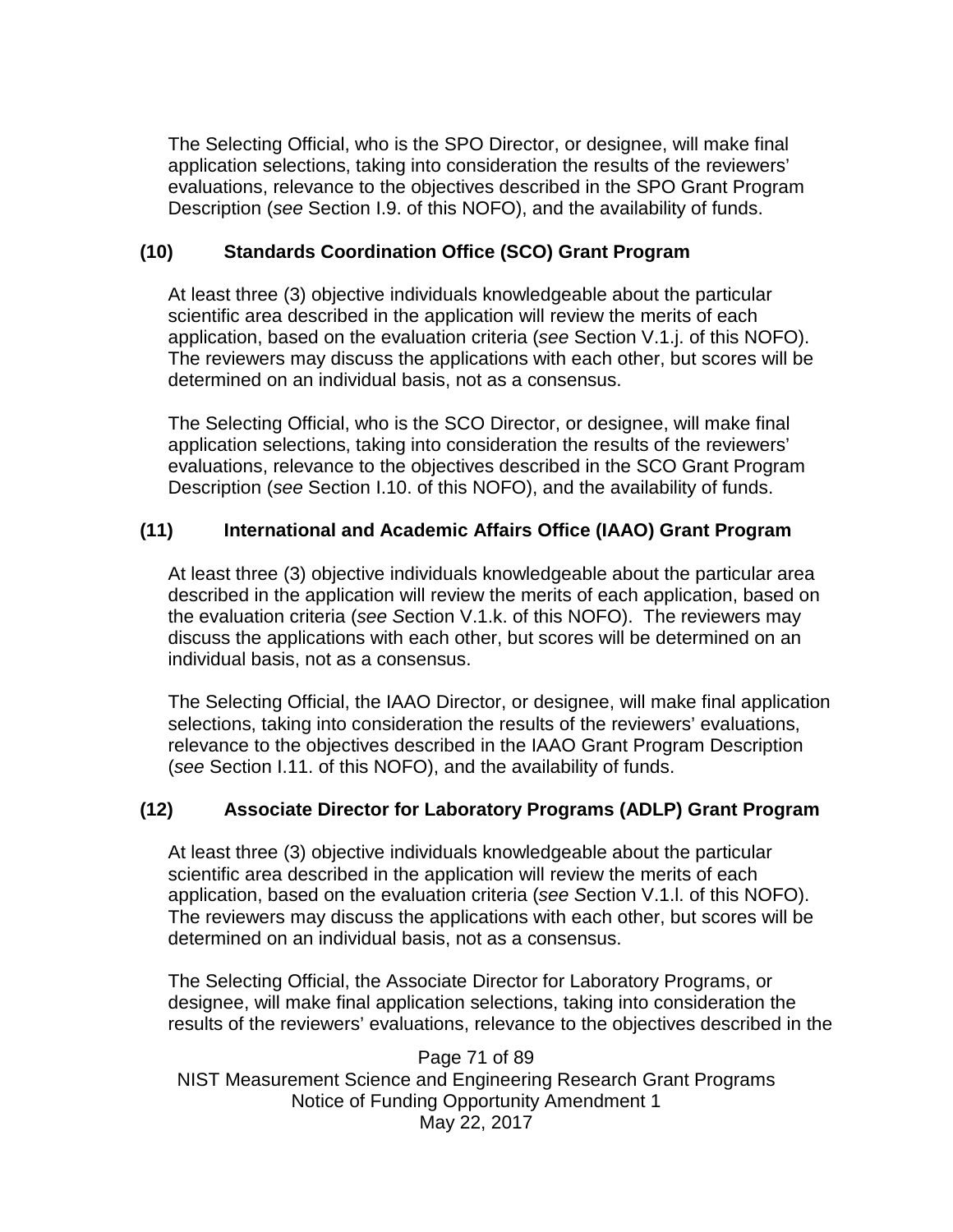ADLP Grant Program Description (*see* Section I.12. of this NOFO), and the availability of funds.

### **(13) Associate Director for Innovation and Industry Services (ADIIS) Grant Program**

At least three (3) objective individuals knowledgeable about the particular scientific area described in the application will review the merits of each application, based on the evaluation criteria (*see S*ection V.1.m. of this NOFO). The reviewers may discuss the applications with each other, but scores will be determined on an individual basis, not as a consensus.

The Selecting Official, the Associate Director for Innovation and Industry Services, or designee, will make final application selections, taking into consideration the results of the reviewers' evaluations, relevance to the objectives described in the ADIIS Grant Program Description (*see* Section I.13. of this NOFO), and the availability of funds.

- **c. Federal Awarding Agency Review of Risk Posed by Applicants.** After applications are proposed for funding by the Selecting Official and prior to the issuance of an award, the NIST Grants Management Division will conduct an assessment of the risk posed by the applicant in accordance with 2 C.F.R. § 200.205. In addition to reviewing repositories of government-wide eligibility, qualification or financial integrity information, the risk assessment conducted by NIST may consider items such as the financial stability of an applicant, quality of the applicant's management systems, an applicant's history of performance, previous audit reports and audit findings concerning the applicant and the applicant's ability to effectively implement statutory, regulatory, or other requirements imposed on non-Federal entities. Upon review of these factors, if appropriate, specific award conditions that correspond to the degree of risk may be applied by the NIST Grants Officer pursuant to 2 C.F.R. § 200.207. In addition, NIST reserves the right to reject an application in its entirety where information is uncovered that raises a significant risk with respect to the responsibility or suitability of the applicant.
- **3. Anticipated Announcement and Award Dates. For all NIST MSE Research Grant Programs,** awards will be made approximately 90 days after the end of the review process (*see* Section V.2. of this NOFO). See information in Section IV.4. of this NOFO regarding awards made in a subsequent fiscal year.
- **4. Additional Information**
- **a. Safety.** Safety is a top priority at NIST. Employees and affiliates of award recipients who conduct project work at NIST will be expected to be safety-conscious,

Page 72 of 89 NIST Measurement Science and Engineering Research Grant Programs Notice of Funding Opportunity Amendment 1 May 22, 2017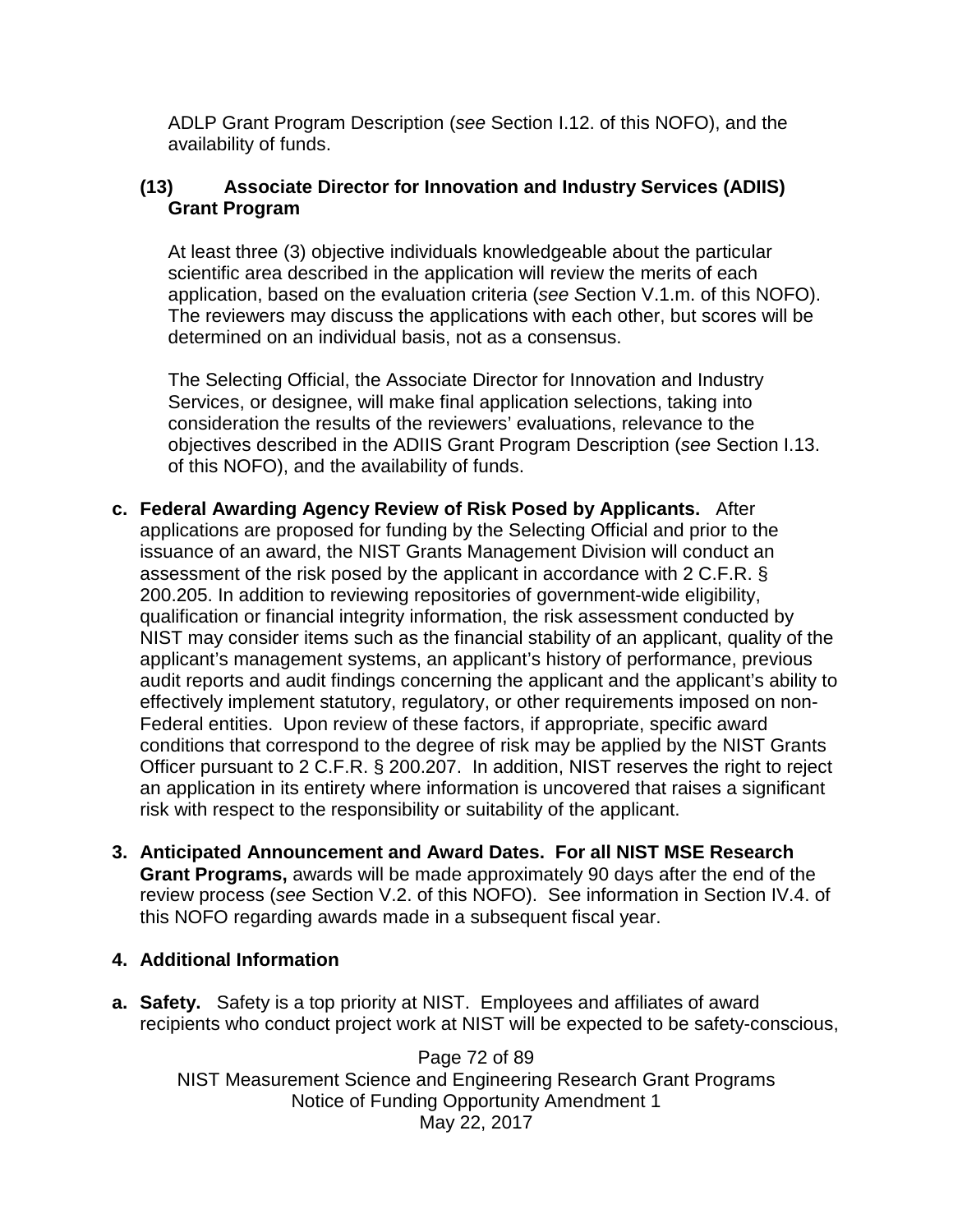to attend NIST safety training, and to comply with all NIST safety policies and procedures, and with all applicable terms of their guest research agreement.

- **b. Notification to Unsuccessful Applicants.** Unsuccessful applicants will be notified in writing.
- **c. Retention of Unsuccessful Applications.** For paper applications, one (1) of each non-selected application will be retained for three (3) years for record keeping purposes and the other two (2) copies will be destroyed. After three (3) years, the remaining copy will be destroyed. For applications sent through Grants.gov, an electronic copy of each non-selected application will be retained for at least three (3) years for record keeping purposes.

## **VI. Federal Award Administration Information**

- **1. Federal Award Notices.** Successful applicants will receive an award package from the NIST Grants Officer.
- **2. Administrative and National Policy Requirements**
	- **a. Uniform Administrative Requirements, Cost Principles and Audit Requirements**. Through 2. C.F.R. § 1327.101, the Department of Commerce adopted the Uniform Administrative Requirements, Cost Principles, and Audit Requirements for Federal Awards at 2 C.F.R. Part 200, which apply to awards made pursuant to this NOFO. Refer to<http://go.usa.gov/SBYh> and [http://go.usa.gov/SBg4.](http://go.usa.gov/SBg4)
	- **b. Department of Commerce Financial Assistance Standard Terms and Conditions**. The Department of Commerce Financial Assistance Standard Terms and Conditions (March 31, 2017) will apply to this award and are accessible at: [https://go.usa.gov/xXRxK.](https://go.usa.gov/xXRxK) Refer to Section VII. of this NOFO, Federal Awarding Agency Contacts, Grant Rules and Regulations, if you seek the information at this link and it is no longer working or you need more information
	- **c. Pre-Award Notification Requirements.** The Department of Commerce will apply the Pre-Award Notification Requirements for Grants and Cooperative Agreements dated December 30, 2014 (79 FR 78390), accessible at [http://go.usa.gov/hKkR.](http://go.usa.gov/hKkR) Refer to Section VII. of this NOFO, Federal Awarding Agency Contacts, Grant Rules and Regulations, if you seek the information at this link and it is no longer working or you need more information.

Page 73 of 89 NIST Measurement Science and Engineering Research Grant Programs Notice of Funding Opportunity Amendment 1 May 22, 2017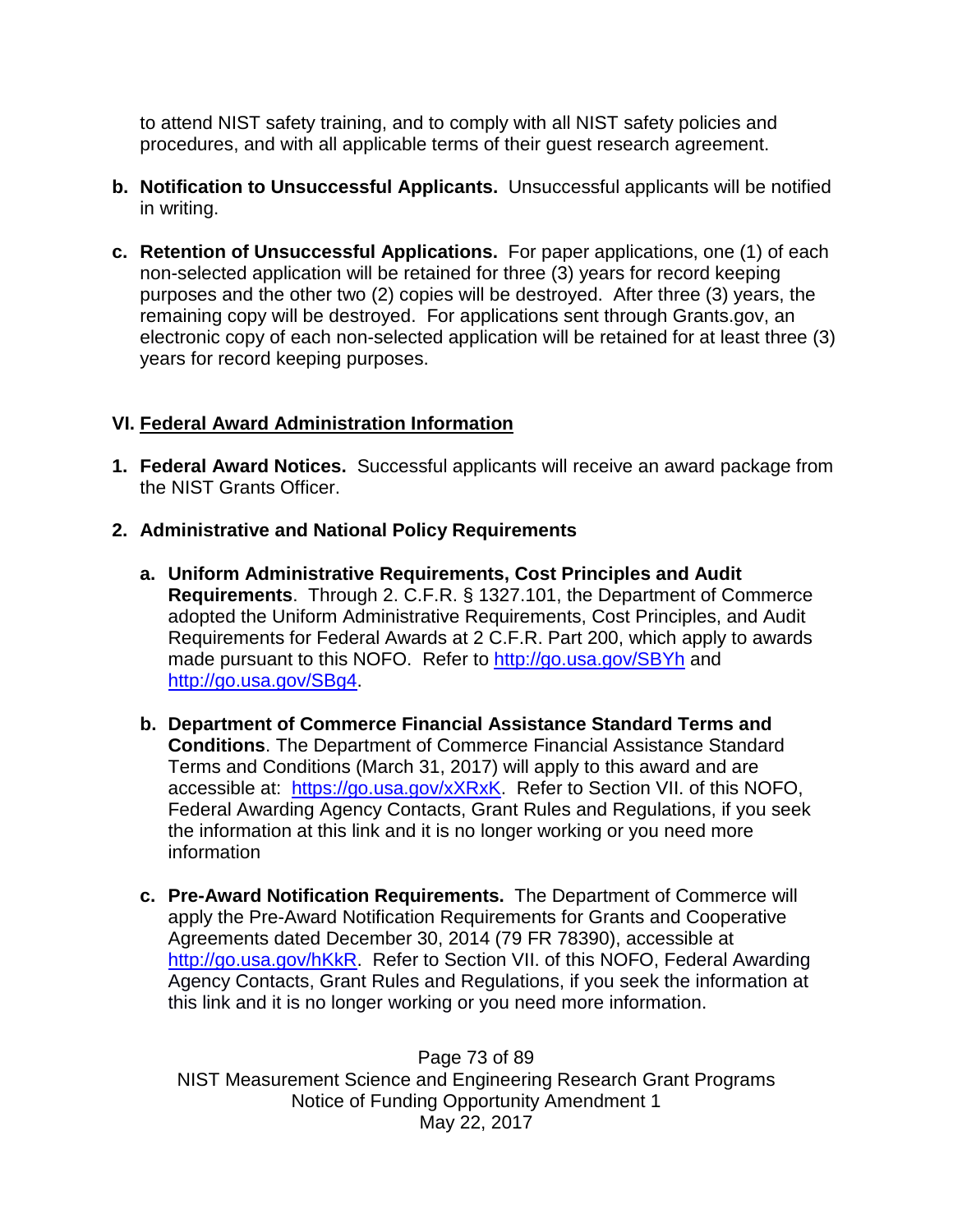- **d. Funding Availability and Limitation of Liability.** Funding for the program listed in this NOFO is contingent upon the availability of appropriations. In no event will NIST or the Department of Commerce be responsible for application preparation costs if this program fails to receive funding or is cancelled because of agency priorities. Publication of this NOFO does not oblige NIST or the Department of Commerce to award any specific project or to obligate any available funds.
- **e. Collaborations with NIST Employees.** All applications should include a description of any work proposed to be performed by an entity other than the applicant, and the cost of such work should ordinarily be included in the budget. If an applicant proposes collaboration with NIST, the statement of work should include a statement of this intention, a description of the collaboration, and prominently identify the NIST employee(s) involved, if known. Any collaboration by a NIST employee must be approved by appropriate NIST management and is at the sole discretion of NIST. Prior to beginning the merit review process, NIST will verify the approval of the proposed collaboration. Any unapproved collaboration will be stricken from the application prior to the merit review. Any collaboration with an identified NIST employee that is approved by appropriate NIST management will not make an application more or less favorable in the competitive process.
- **f. Use of NIST Intellectual Property.** If the applicant anticipates using any NISTowned intellectual property to carry out the work proposed, the applicant should identify such intellectual property. This information will be used to ensure that no NIST employee involved in the development of the intellectual property will participate in the review process for that competition. In addition, if the applicant intends to use NIST-owned intellectual property, the applicant must comply with all statutes and regulations governing the licensing of Federal government patents and inventions, described in 35 U.S.C. §§ 200-212, 37 C.F.R. Part 401, 2 C.F.R. § 200.315, and in Section C.03 of the Department of Commerce Financial Assistance Standard Terms and Conditions dated March 31, 2017, found at [https://go.usa.gov/xXRxK.](https://go.usa.gov/xXRxK) Questions about these requirements may be directed to the Chief Counsel for NIST, (301) 975-2803, [nistcounsel@nist.gov.](mailto:nistcounsel@nist.gov)

Any use of NIST-owned intellectual property by an applicant is at the sole discretion of NIST and will be negotiated on a case-by-case basis if a project is deemed meritorious. The applicant should indicate within the statement of work whether it already has a license to use such intellectual property or whether it intends to seek one.

If any inventions made in whole or in part by a NIST employee arise in the course of an award made pursuant to this NOFO, the United States government may

Page 74 of 89 NIST Measurement Science and Engineering Research Grant Programs Notice of Funding Opportunity Amendment 1 May 22, 2017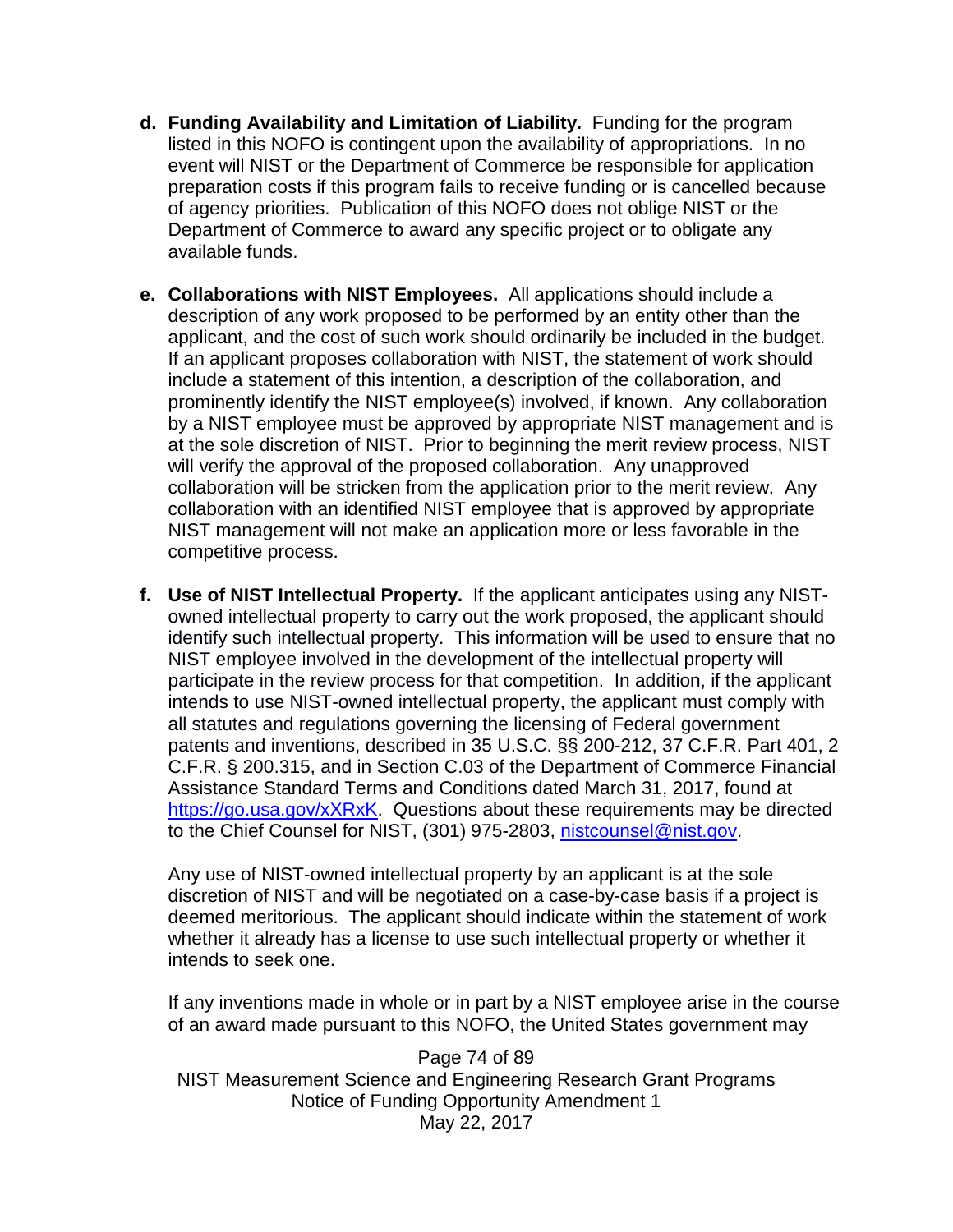retain its ownership rights in any such invention. Licensing or other disposition of NIST's rights in such inventions will be determined solely by NIST, and include the possibility of NIST putting the intellectual property into the public domain.

- **g. Additional Consideration of Applications.** NIST programs are often crosscutting and multi-disciplinary. If a NIST program official believes an application that is not selected for funding under a specific MSE research grant program may be of interest to another NIST MSE research grant program(s), the official may forward the application to any other NIST MSE research grant program(s) that the program official believes may have an interest in the project, for potential consideration under the other NIST MSE research grant program(s) procedures. If, upon initial screening, the other NIST MSE research grant program(s) finds the application may be of programmatic interest, the application will proceed through the review and selection process (*see* Section V.2 of this NOFO) for the specific MSE research grant program(s). If not, the application will be returned to the original program for final processing. **Any applicant that does not wish for its application to be considered by other NIST programs should indicate on its application that it would like consideration of the project to be limited to the program to which it originally submitted the application.** Applicants will be notified if their applications have been forwarded to another NIST program(s) for potential consideration.
- **h. Research Activities Involving Human Subjects, Human Tissue, Data or Recordings Involving Human Subjects Including Software Testing.** Any application that includes research activities involving human subjects, human tissue/cells, or data or recordings from or about human subjects, must satisfy the requirements of the Common Rule for the Protection of Human Subjects ("Common Rule"), codified for the Department of Commerce at 15 C.F.R. Part 27. Research activities involving human subjects who fall within one or more of the classes of vulnerable subjects found in 45 C.F.R. Part 46, Subparts B, C and D must satisfy the requirements of the applicable subpart(s). In addition, any such application that includes research activities on these subjects must be in compliance with all applicable statutory requirements imposed upon the Department of Health and Human Services (DHHS) and other Federal agencies, all regulations, policies and guidance adopted by DHHS, the Food and Drug Administration (FDA), and other Federal agencies on these topics, and all Executive Orders and Presidential statements of policy on applicable topics. (Regulatory Resources:<http://www.hhs.gov/ohrp/humansubjects/index.html> which includes links to FDA regulations, but may not include all applicable regulations and policies).

NIST uses the following Common Rule definitions for research and human subjects research:

Page 75 of 89 NIST Measurement Science and Engineering Research Grant Programs Notice of Funding Opportunity Amendment 1 May 22, 2017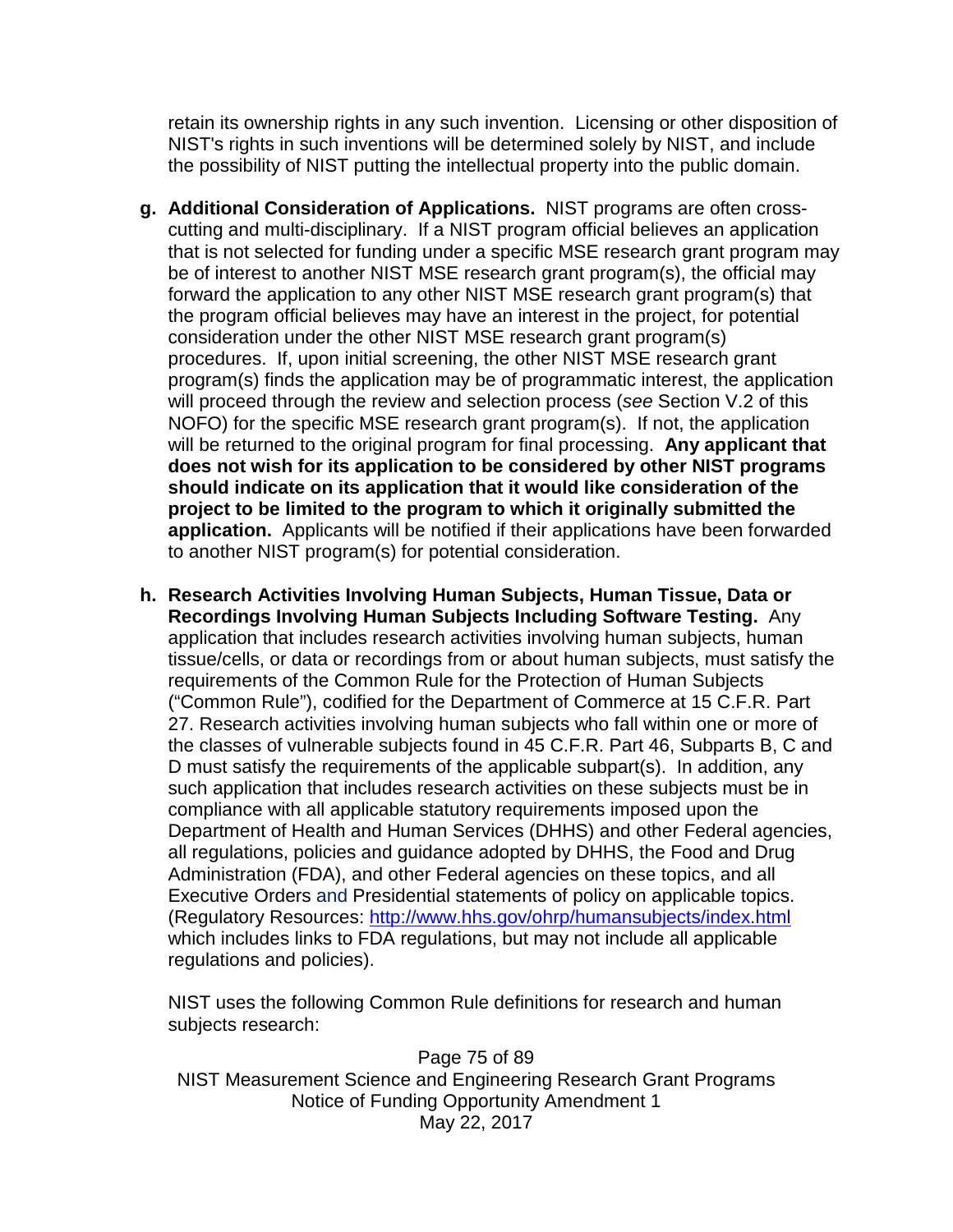*Research:* A systematic investigation, including research development, testing and evaluation, designed to develop or contribute to generalizable knowledge. Activities which meet this definition constitute research for purposes of this policy, whether or not they are conducted or supported under a program which is considered research for other purposes. For example, some demonstration and service programs may include research activities.

*Human Subject:* A living individual about whom an investigator (whether professional or student) conducting research obtains data through intervention or interaction with the individual or identifiable private information.

- (1) *Intervention* includes both physical procedures by which data are gathered and manipulations of the subject or the subject's environment that are performed for research purposes.
- (2) *Interaction* includes communication or interpersonal contact between investigator and subject.
- (3) *Private information* includes information about behavior that occurs in a context in which an individual can reasonably expect that no observation or recording is taking place, and information which has been provided for specific purposes by an individual and which the individual can reasonably expect will not be made public (for example, a medical record). Private information must be individually identifiable (i.e., the identity of the subject is or may readily be ascertained by the investigator associated with the information) in order for obtaining the information to constitute research involving human subjects.

*See* 15 C.F.R. § 27.102 (Definitions).

1) **Requirement for Federalwide Assurance.** If the application is accepted for [or awarded] funding, organizations that have an IRB are required to follow the procedures of their organization for approval of exempt and non-exempt research activities that involve human subjects. Both domestic and foreign organizations performing non-exempt research activities involving human subjects will be required to have protocols approved by a cognizant, active IRB currently registered with the Office for Human Research Protections (OHRP) within the DHHS that is linked to the engaged organizations. All engaged organizations must possess a currently valid Federalwide Assurance (FWA) on file from OHRP. Information regarding how to apply for an FWA and register an IRB with OHRP can be found at [http://www.hhs.gov/ohrp/assurances/index.html.](http://www.hhs.gov/ohrp/assurances/index.html) NIST relies only on OHRP-

Page 76 of 89 NIST Measurement Science and Engineering Research Grant Programs Notice of Funding Opportunity Amendment 1 May 22, 2017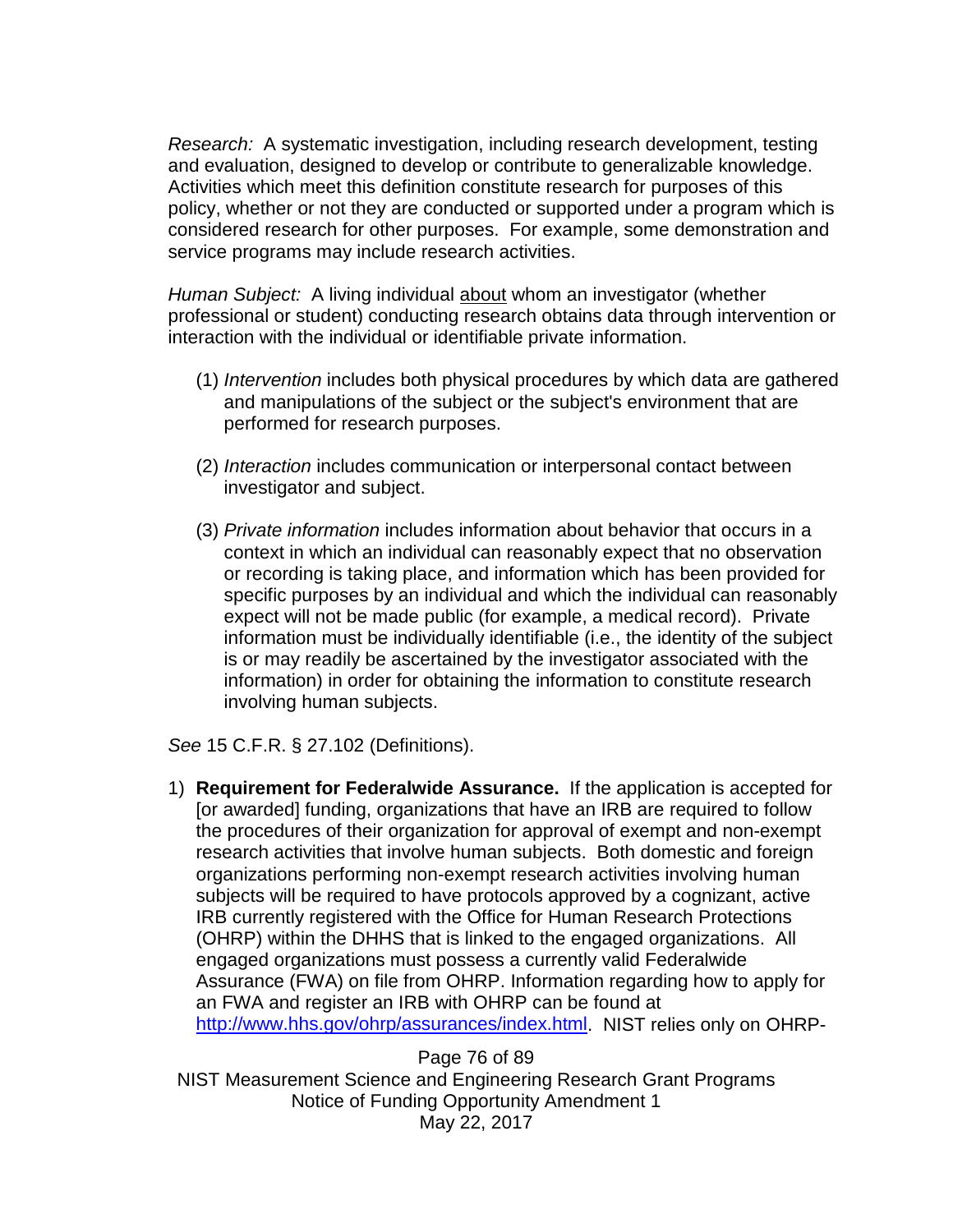issued FWAs and IRB Registrations for both domestic and foreign organizations for NIST supported research involving human subjects. NIST will not issue its own FWAs or IRB Registrations for domestic or foreign organizations.

- 2) **Administrative Review.** The NIST Human Subjects Protection Office  $(HSPO)$  reserves the right to conduct an administrative review<sup>[5](#page-76-0)</sup> of all applications that potentially include research involving human subjects and were approved by an authorized non-NIST institutional entity (an IRB or entity analogous to the NIST HSPO) under 15 C.F.R. § 27.112 (Review by Institution). If the NIST HSPO determines that an application includes research activities that potentially involve human subjects, the applicant will be required to provide additional information to NIST for review and approval. The documents required for funded proposals are listed in each section below. Most documents will need to be produced during the proposal review process; however, the Grants Officer may allow final versions of certain required documents to be produced at an appropriate designated time postaward. Research involving human subjects may not start until the NIST Grants Officer issues an award explicitly authorizing such research. In addition, all amendments, modifications, or changes to approved research and requests for continuing review and closure will be reviewed by the NIST HSPO.
- 3) **Required documents for proposal review. All applications involving human subject research must clearly indicate, by separable task, all research activities believed to be exempt or non-exempt research involving human subjects, the expected institution(s) where the research activities involving human subjects may be conducted, and the institution(s) expected to be engaged in the research activities.**
	- **a. Not research determination.** If an activity/task involves human subjects as defined in the Common Rule, but the applicant participant(s) indicates to NIST that the activity/task is not research as defined in the Common Rule, the following information may be requested for that activity/task:

Page 77 of 89 NIST Measurement Science and Engineering Research Grant Programs Notice of Funding Opportunity Amendment 1 May 22, 2017

<span id="page-76-0"></span> <sup>5</sup> Conducting an "administrative review" means that the NIST HSPO will review and verify the performing institution's determination for research not involving human subjects or exempt human subjects research. In addition, for non-exempt human subjects research, the NIST HSPO will review and confirm that the research and performing institution(s) are in compliance with 15 C.F.R. Part 27, which means HSPO will 1) confirm the engaged institution(s) possess, or are covered under a Federalwide Assurance, 2) review the research study documentation submitted to the IRB and verify the IRB's determination of level of risk and approval of the study for compliance with 15 C.F.R. Part 27, 3) review and verify IRB-approved substantive changes to an approved research study before the changes are implemented, and 4) review and verify that the IRB conducts an appropriate continuing review at least annually.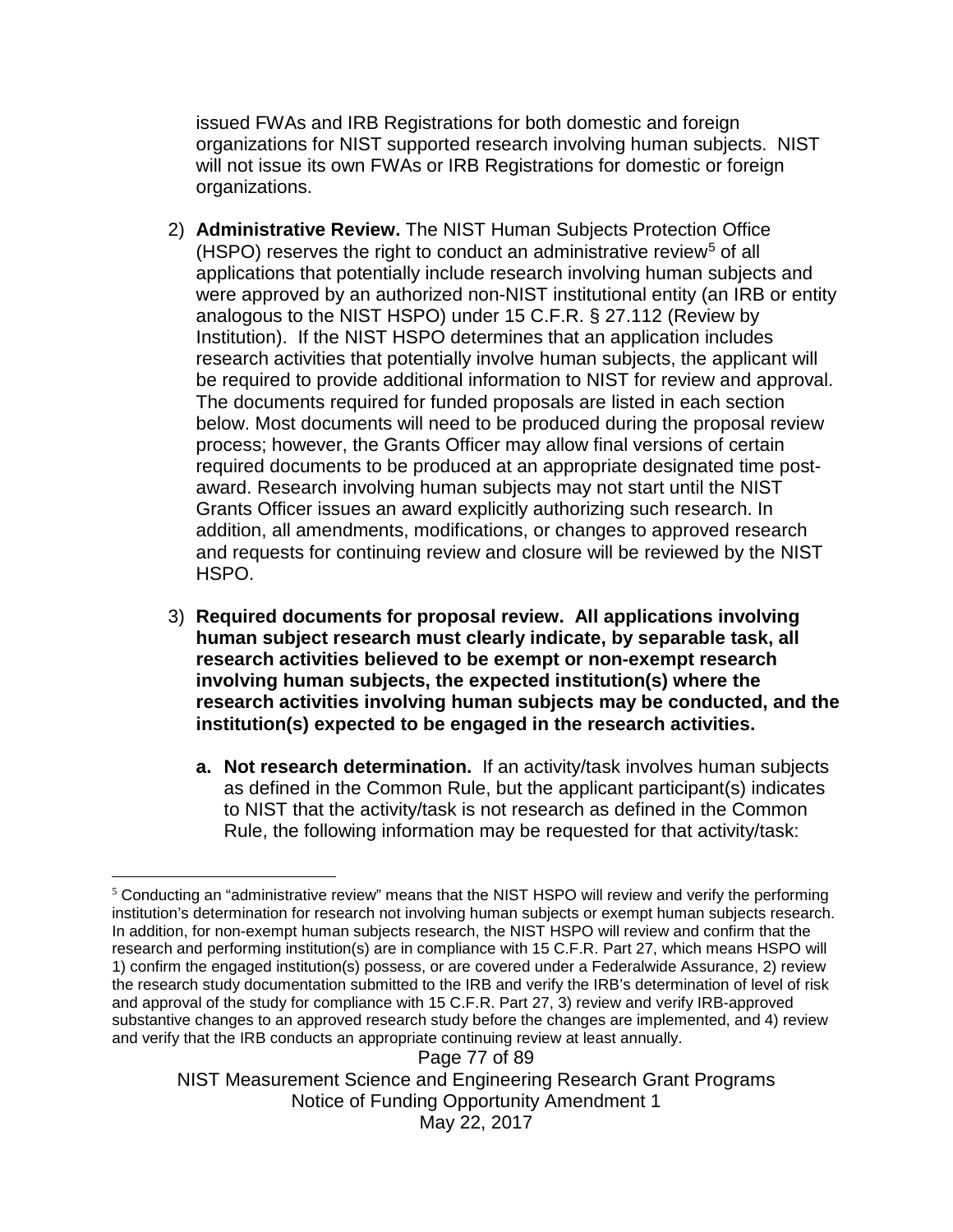- (1) Justification, including the rationale for the determination and such additional documentation as may be deemed necessary by NIST to review and/or support a determination that the activity/task in the application is not research as defined in the Common Rule.
- (2) If the applicant participant(s) used a cognizant IRB that provided a determination that the activity/task is not research, a copy of that determination documentation must be provided to NIST. The applicant participant(s) is not required to establish a relationship with a cognizant IRB if they do not have one.

NIST will review the information submitted and may coordinate further with the applicant before determining whether the activity/task will be defined as research under the Common Rule in the applicable NIST financial assistance program or project.

- **b. Research not involving human subjects**. If an activity/task is determined to be research and involves human subjects, but is determined to be *not human subjects research* (or *research not involving human subjects*) under the Common Rule, the following information may be requested for that activity/task:
	- (1) Justification, including the rationale for the determination and such additional documentation as may be deemed necessary by NIST to review and/or support a determination that the activity/task in the application is not research as defined in the Common Rule.
	- (2) If the applicant participant(s) used a cognizant IRB that provided a determination that the activity/task is research not involving human subjects, a copy of that determination documentation must be provided to NIST. The applicant participant(s) is not required to establish a relationship with a cognizant IRB if they do not have one.
- **c. Exempt research determination with no IRB.** If the application appears to NIST to include exempt research activities, and the performer of the activity or the supplier and/or the receiver of the biological materials or data from human subjects **does not** have a cognizant IRB to provide an exemption determination, the following information may be requested during the review process so that NIST can evaluate whether an exemption under the Common Rule applies (*see* 15 C.F.R. § 27.101(b), (c) and (d)):
	- (1) The name(s) of the institution(s) where the exempt research will be conducted.

Page 78 of 89 NIST Measurement Science and Engineering Research Grant Programs Notice of Funding Opportunity Amendment 1 May 22, 2017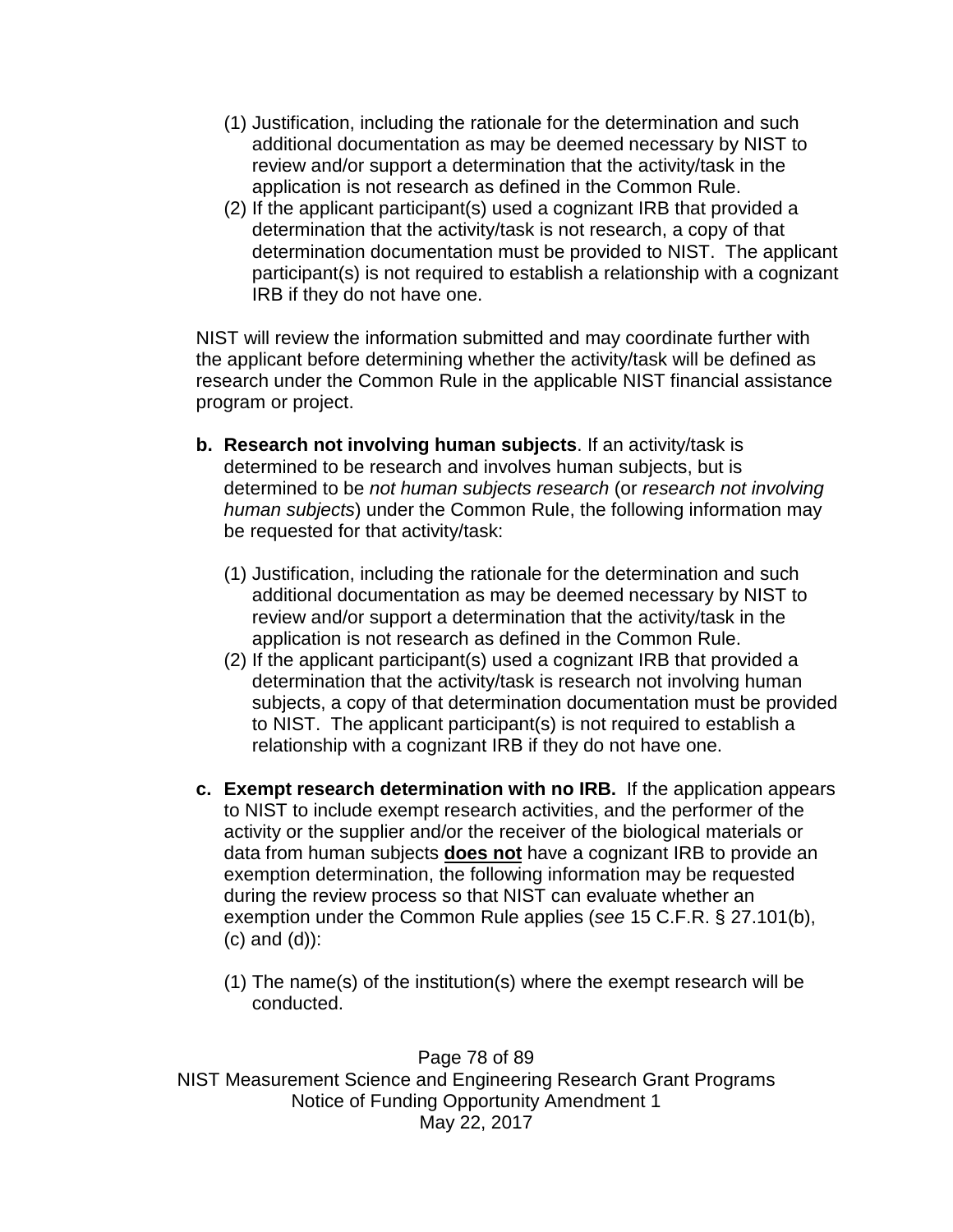- (2) The name(s) of the institution(s) providing the biological materials or data from human subjects.
- (3) A copy of the protocol for the research to be conducted; and/or the biological materials or data from human subjects to be collected/provided, not pre-existing samples (*i.e.,* will proposed research collect only information without personal identifiable information, will biological materials or data be de-identified and when and by whom was the de-identification performed, how were the materials or data originally collected).
- (4) For pre-existing biological materials or data from human subjects, provide copies of the consent forms used for collection and a description of how the materials or data were originally collected and stripped of personal identifiers. If copies of consent forms are not available, explain.
- (5) Any additional clarifying documentation that NIST may deem necessary in order to make a determination whether the activity/task or use of biological materials or data from human subjects is exempt under the Common Rule.
- **d. Research review with an IRB.** If the application appears to NIST to include research activities (exempt or non-exempt) involving human subjects, and the proposed performer of the activity has a cognizant IRB registered with OHRP, and linked to their Federalwide Assurance, the following information may be requested during the review process:
	- (1) The name(s) of the institution(s) where the research will be conducted.
	- (2) The name(s) and institution(s) of the cognizant IRB(s), and the IRB registration number(s).
	- (3) The FWA number of the applicant linked to the cognizant IRB(s);
	- (4) The FWAs associated with all organizations engaged in the planned research activity/task, linked to the cognizant IRB.
	- (5) If the IRB review(s) is pending, the estimated start date for research involving human subjects.
	- (6) The IRB approval date (if currently approved for exempt or non-exempt research).
	- (7) If any of the engaged organizations has applied for or will apply for an FWA or IRB registration, those details should be clearly provided for each engaged organization.

If the application includes research activities involving human subjects to be performed in the first year of an award, additional documentation may be requested by NIST during pre-award review for those performers, and may include the following for those research activities:

Page 79 of 89 NIST Measurement Science and Engineering Research Grant Programs Notice of Funding Opportunity Amendment 1 May 22, 2017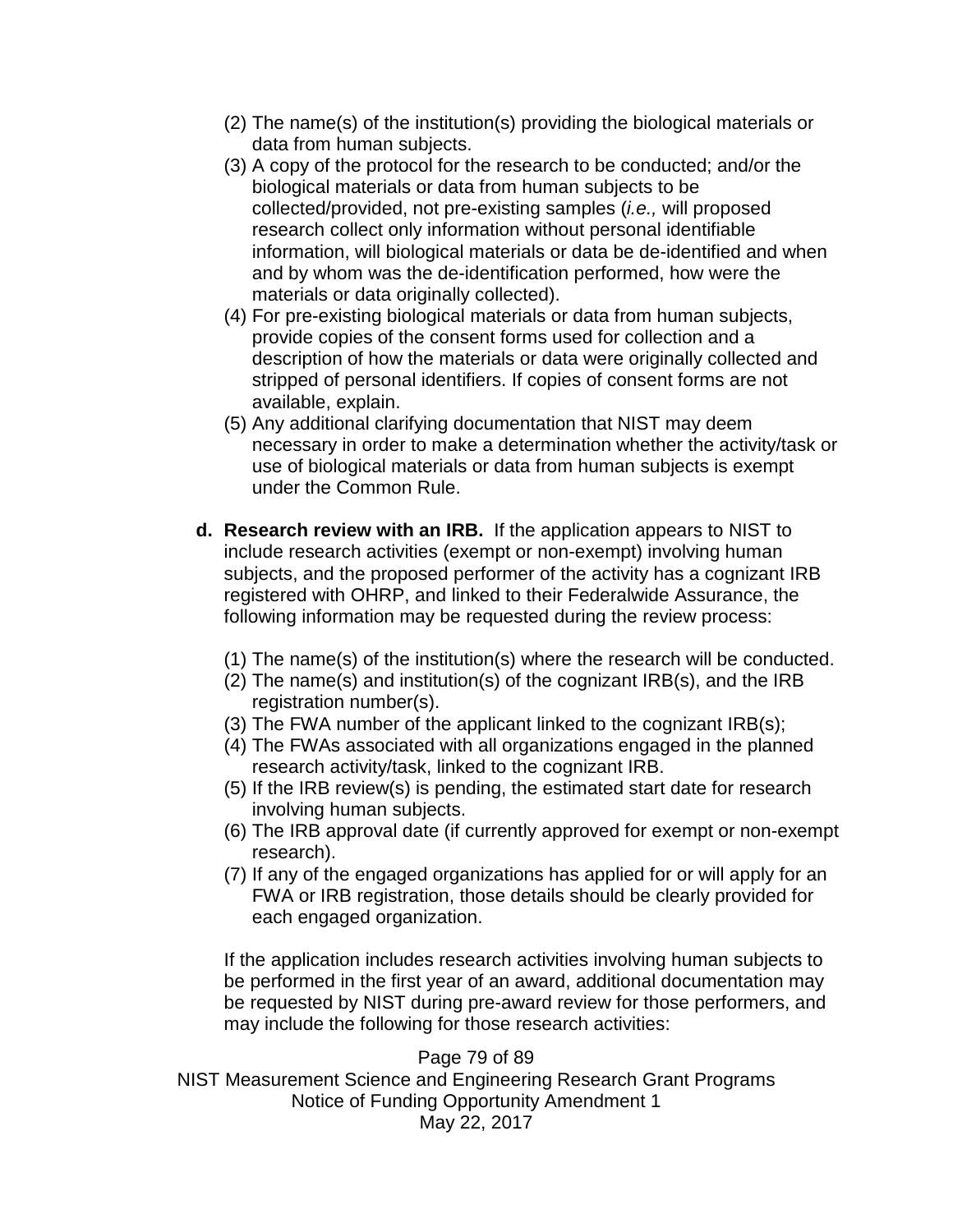- (1) A signed (by the study principal investigator) copy of each applicable final IRB-approved protocol.
- (2) A signed and dated approval letter from the cognizant IRB(s) that includes the name of the institution housing each applicable IRB, provides the start and end dates for the approval of the research activities, and any IRB-required interim reporting or continuing review requirements.
- (3) A copy of any IRB-required application information, such as documentation of approval of special clearances (*i.e.,* biohazard, HIPAA, etc.) conflict-of-interest letters, or special training requirements.
- (4) A brief description of what portions of the IRB submitted protocol are specifically included in the application submitted to NIST, if the protocol includes tasks not included in the application, or if the protocol is supported by multiple funding sources. For protocols with multiple funding sources, NIST will not approve the study without a nonduplication-of-funding letter indicating that no other federal funds will be used to support the tasks proposed under the proposed research or ongoing project
- (5) If a new protocol will only be submitted to an IRB if an award from NIST is issued, a draft of the proposed protocol.
- (6) Any additional clarifying documentation that NIST may request during the review process to perform the NIST administrative review of research involving human subjects. (*See* 15 C.F.R. § 27.112 (Review by Institution)).

This clause reflects the existing NIST policy and requirements for Research Involving Human Subjects. Should the policy be revised prior to award, a clause reflecting the policy current at time of award may be incorporated into the award.

If the policy is revised after award, a clause reflecting the updated policy may be incorporated into the award.

For more information regarding research projects involving human subjects, contact Anne Andrews, Director, NIST Human Subjects Protection Office (e-mail: [anne.andrews@nist.gov;](mailto:anne.andrews@nist.gov) phone: (301) 975-5445).

**i. Research Activities Involving Live Vertebrate Animals or Pre-Existing Cell Lines/Tissues From Vertebrate Animals.** Any application that proposes research activities involving live vertebrate animals that are to be cared for, euthanized, or used by award recipients to accomplish research goals, teaching, or testing must meet the requirements of the Animal Welfare Act (AWA) (7 U.S.C. § 2131 et seq.), and the AWA final rules (9 C.F.R. Parts 1, 2, and 3), and

Page 80 of 89 NIST Measurement Science and Engineering Research Grant Programs Notice of Funding Opportunity Amendment 1 May 22, 2017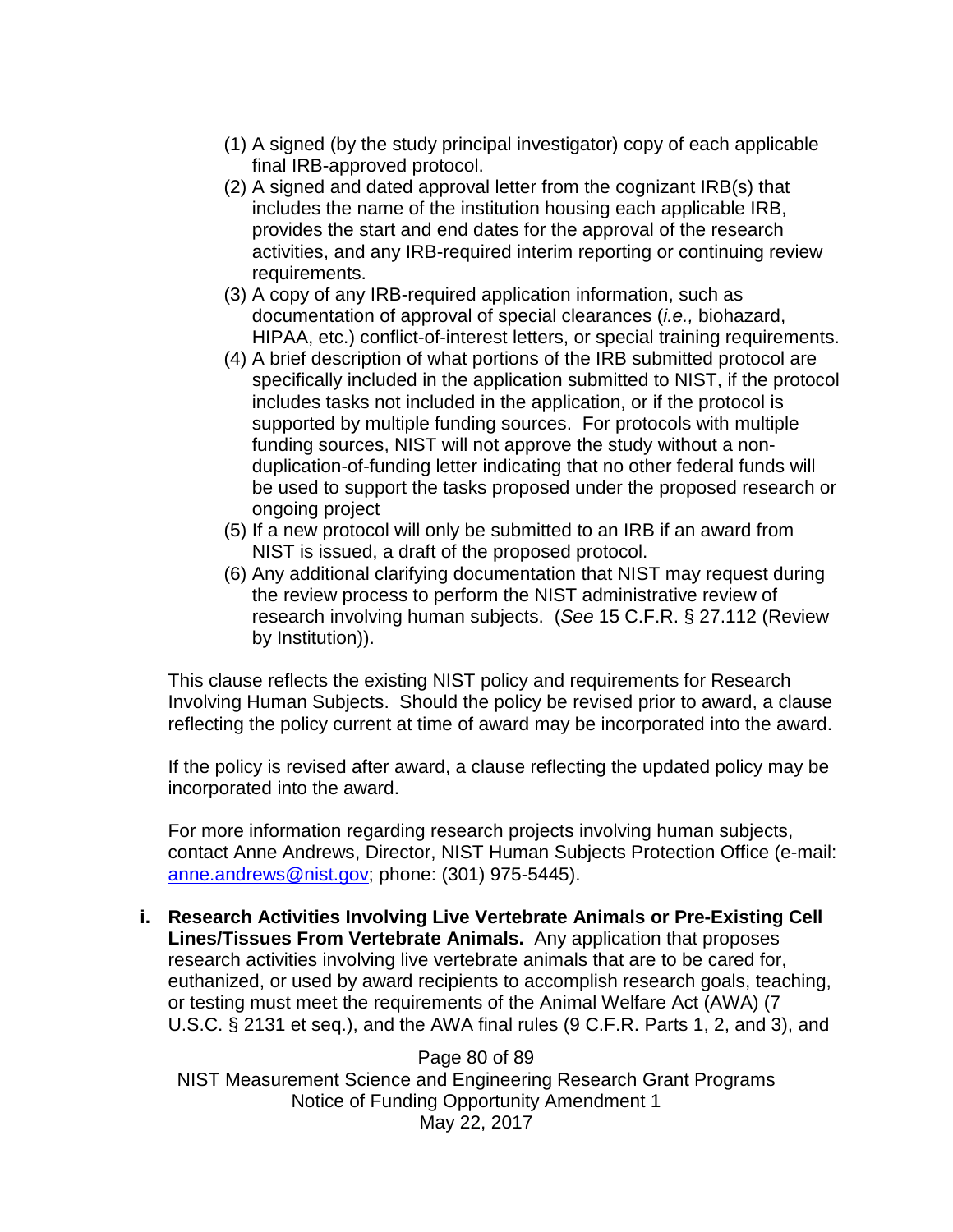if appropriate, the Good Laboratory Practice for Nonclinical Laboratory Studies (21 C.F.R. Part 58). In addition, such research activities should be in compliance with the *"U.S. Government Principles for Utilization and Care of Vertebrate Animals Used in Testing, Research, and Training"* (Principles).The Principles and guidance on these Principles are available in the National Research Council's "Guide for the Care and Use of Laboratory Animals,'' which can be obtained from National Academy Press, 500 5<sup>th</sup> Street, N.W., Department 285, Washington, DC 20055, or as a free PDF online at [http://www.nap.edu/catalog/12910/guide-for-the-care-and-use-of-laboratory](http://www.nap.edu/catalog/12910/guide-for-the-care-and-use-of-laboratory-animals-eighth)[animals-eighth.](http://www.nap.edu/catalog/12910/guide-for-the-care-and-use-of-laboratory-animals-eighth)

- **1) Administrative Review.** NIST reserves the right to conduct an administrative review $6$  of all applications that potentially include research activities that involve live vertebrate animals, or custom samples from, or field studies with live vertebrate animals. If the application includes research activities, field studies, or custom samples involving live vertebrate animals, the applicant will be required to provide additional information for review and approval. In addition, NIST will verify the applicant's determination(s) of excluded samples from vertebrate animals. The documents required for funded proposals are listed in each section below. Some may be requested for a pre-review during the proposal review process; however, the Grants Officer may allow final versions of certain required documents to be produced at an appropriate designated time post-award. If an award is issued, no research activities involving live vertebrate animals shall be initiated or costs incurred for those activities under the award until the NIST Grants Officer issues written approval. In addition, all re-approvals, amendments, modifications, changes, annual reports and closure will be reviewed by NIST.
- **2) Required documents for NIST proposal review.** *The applicant should clearly indicate in the application, by separable task, all research activities believed to include research involving live vertebrate animals and the institution(s) where the research activities involving live vertebrate animals may be conducted. In addition, the applicant should*

Page 81 of 89 NIST Measurement Science and Engineering Research Grant Programs Notice of Funding Opportunity Amendment 1 May 22, 2017

<span id="page-80-0"></span> $\overline{a}$ <sup>6</sup> Conducting an "administrative review" means that the NIST HSPO will review and verify the performing institution's IACUC's approval of research with live vertebrate animals, and confirm that the research and performing institution(s) have an appropriate assurance and are in compliance with applicable regulations. HSPO will 1) confirm the engaged institution(s) possess, or are covered under an applicable assurance, 2) review the research study documentation submitted to the IACUC and verify the IACUC's determination of level of risk and approval of the study for compliance with applicable regulations, 3) review and verify IACUC-approved substantive changes to an approved research study before the changes are implemented, and 4) review and verify that the IACUC receives an annual report for the study and conducts an appropriate continuing review at least every three years.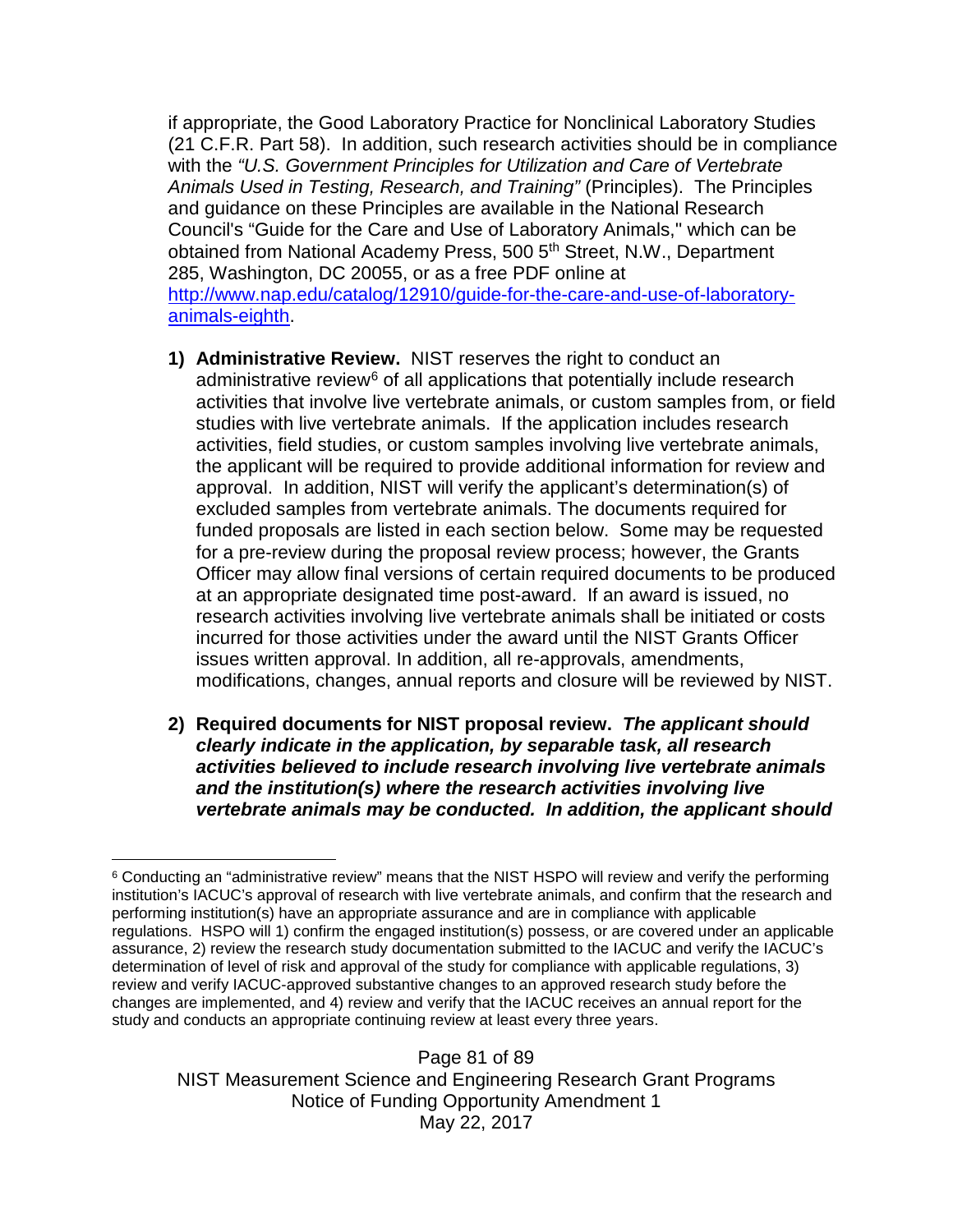*indicate any activity/task that involves an excluded or custom collection from vertebrate animals, or a field study with animals.*

a) **Excluded Collections from Vertebrate Animals:** The requirements for review and approval by an Institutional Animal Care and Use Committee (IACUC) do not apply to proposed research using preexisting images of animals or to research plans that do not include live animals. These regulations also do not apply to obtaining stock or pre-existing items from animal material suppliers (*e.g.,* tissue banks), such as pre-existing cell lines and tissue samples, or from commercial food processors, where the vertebrate animal was euthanized for food purposes and not for the purpose of sample collection.

For pre-existing cell lines and tissue samples originating from vertebrate animals, NIST requires that the proposer provide documentation or the rationale for the determination that the cell line or tissue is pre-existing and not a custom collection from live vertebrate animals for an activity/task within the proposal. NIST may require additional documentation to review and/or support the determination that the cells and/or tissues from vertebrate animals are excluded from IACUC review.

- b) **Custom Collections Harvested from Live Vertebrate Animals:** NIST requires documentation for obtaining custom samples from live vertebrate animals from animal material suppliers and other organizations (*i.e.,* universities, companies, and government laboratories, etc.). Custom samples includes samples from animal material suppliers, such as when a catalog item indicates that the researcher is to specify the characteristics of the live vertebrate animal to be used, or how a sample is to be collected from the live vertebrate animal.
- c) **Field Studies of Animals:** Some field studies of animals may be exempt under the Animal Welfare Act from full review and approval by an animal care and use committee, as determined by each institution. Field study is defined as "*… a study conducted on free-living wild animals in their natural habitat...".* 9 C.F.R. § 1.1. However, this term excludes any study that involves an invasive procedure or that harms or materially alters the behavior of an animal under study. Field studies, with or without invasive procedures, may also require obtaining appropriate federal or local government permits (marine mammals, endangered species, etc.). If the applicant's institution requires review and approval by an animal care and use committee, NIST will require that documentation to be provided as described below.

Page 82 of 89 NIST Measurement Science and Engineering Research Grant Programs Notice of Funding Opportunity Amendment 1 May 22, 2017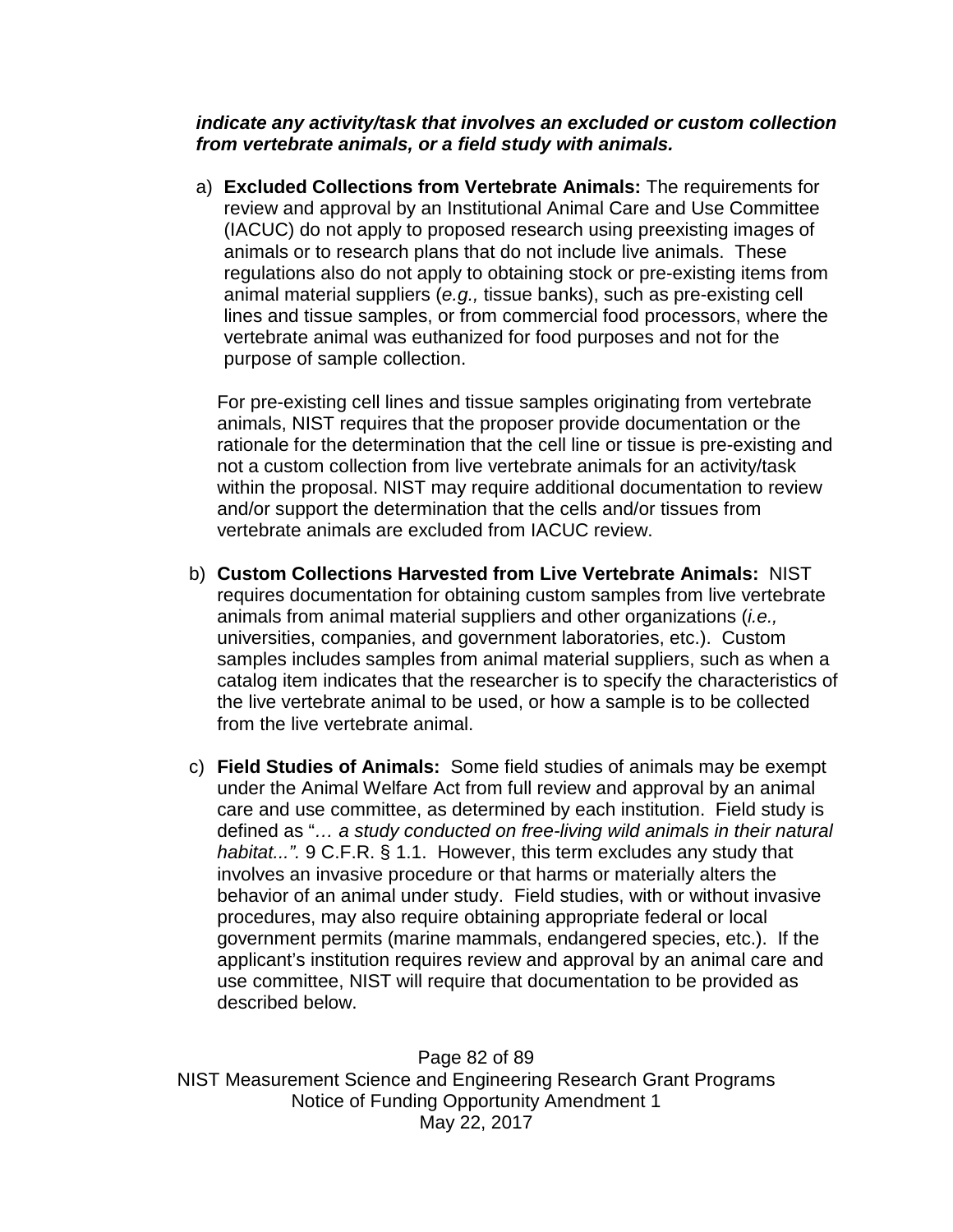- d) **For custom collections or studies with live vertebrate animals that require review and approval by an animal care and use committee the following documentation is required:**
	- (1) **Requirement for Assurance.** An applicable assurance for the care and use of the live vertebrate animal(s) to be used in the proposed research is required. NIST may request documentation to confirm an assurance, if adequate confirmation is not available through an assuring organization's website. The cognizant IACUC where the research activity is located may hold one or more assurances applicable to the research activity that are acceptable to NIST. These three assurances are:
		- i. Animal Welfare Assurance from the Office of Laboratory Animal Welfare (OLAW) indicated by the OLAW assurance number, *i.e.,* A-1234;
		- ii. USDA Animal Welfare Act certification indicated by the certification number, *i.e.,* 12-R-3456;
		- iii. Association for the Assessment and Accreditation of Laboratory Animal Care (AAALAC) indicated by providing the organization name accredited by AAALAC as listed in the AAALAC Directory of Accredited Organizations.
	- (2) **Documentation of Research Review by an IACUC:** If the applicant's application appears to include research activities, field studies, or custom sample collections involving live vertebrate animals the following information regarding review by an applicable IACUC may be requested during the application review process:
		- 1. The name(s) of the institution(s) where the research involving live vertebrate animals will be conducted and/or custom samples collected.
		- 2. The assurance type and number, as applicable, for the cognizant Institutional Animal Care and Use Committee (IACUC) where the research activity is located. [For example: Animal Welfare Assurance from the Office of Laboratory Animal Welfare (OLAW) should be indicated by the OLAW assurance number, i.e. A-1234; an USDA Animal Welfare Act certification should be indicated by the certification number i.e. 12-R-3456; and an Association for the Assessment and Accreditation of Laboratory Animal Care (AAALAC) should be indicated by AAALAC.]
		- 3. The IACUC approval date for the Animal Study Protocol (ASP) (if currently approved).

Page 83 of 89 NIST Measurement Science and Engineering Research Grant Programs Notice of Funding Opportunity Amendment 1 May 22, 2017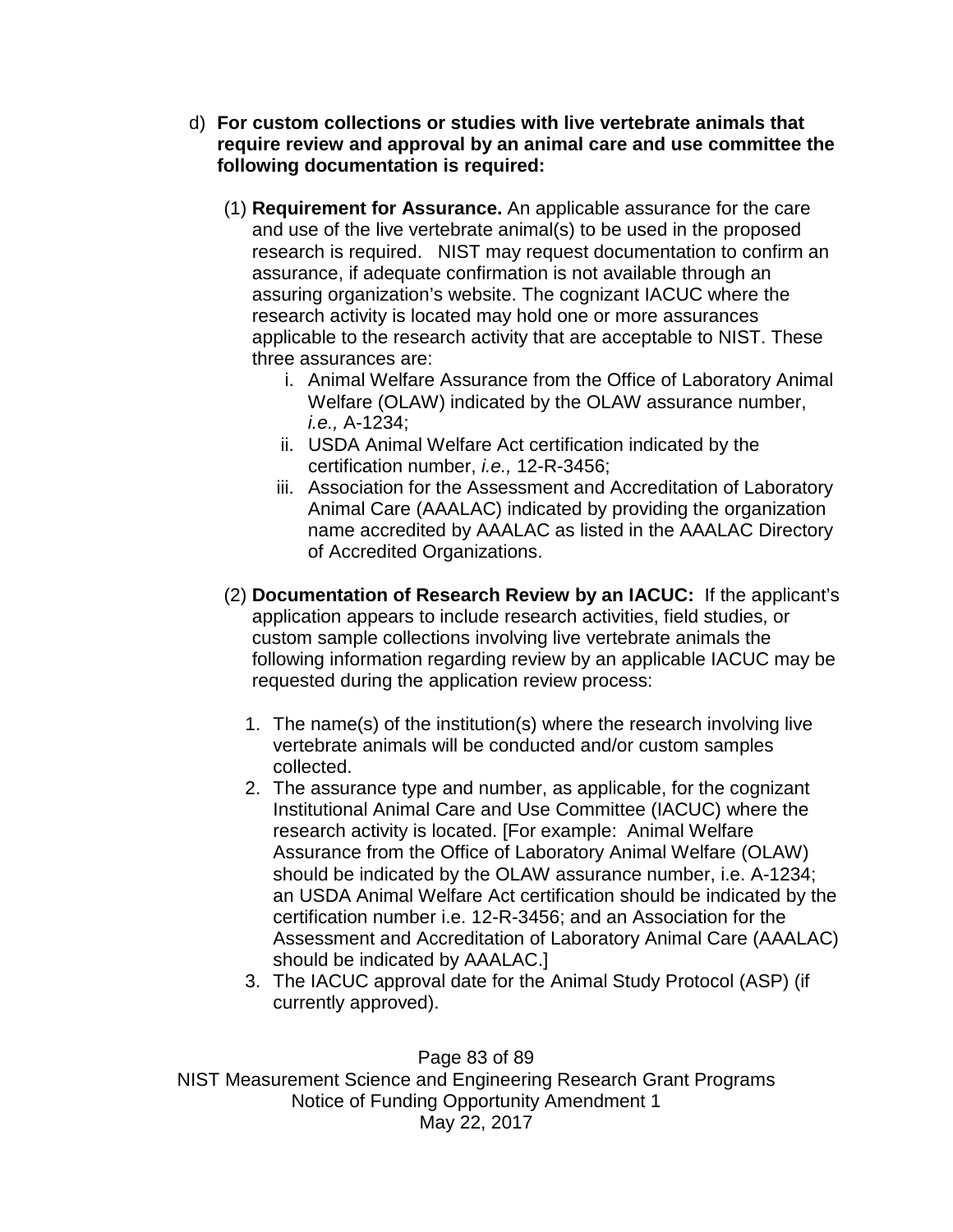- 4. If the review by the cognizant IACUC is pending, the estimated start date for research involving vertebrate animals.
- 5. If any assurances or IACUCs need to be obtained or established, that should be clearly stated.
- 6. If any special permits are required for field studies, those details should be clearly provided for each instance, or indicated as pending.

If the application includes research activities involving vertebrate animals to be performed in the first year of an award, additional documentation may be requested by NIST during pre-award review for those performers, and may include the following for those research activities, which may also include field studies, custom sample collections involving live vertebrate animals:

- 1. A signed (by the Principal Investigator) copy of the IACUC approved ASP.
- 2. Documentation of the IACUC approval indicating the approval and expiration dates of the ASP.
- 3. If applicable, a non-duplication-of-funding letter if the ASP is funded from several sources.
- 4. If a new ASP will only be submitted to an IACUC if an award from NIST is issued, a draft of the proposed ASP may be requested.
- 5. Any additional clarifying documentation that NIST may request during review of applications to perform the NIST administrative review of research involving live vertebrate animals.

This clause reflects the existing NIST policy for Research Involving Live Vertebrate Animals. Should the policy be revised prior to award, a clause reflecting the policy current at time of award may be incorporated into the award.

If the policy is revised after award, a clause reflecting the updated policy may be incorporated into the award.

For more information regarding research projects involving live vertebrate animals, contact Linda Beth Schilling, Senior Analyst (e-mail: [linda.schilling@nist.gov;](mailto:linda.schilling@nist.gov) phone: 301-975-2887).

**j. Collaborations Making Use of Federal Facilities.** All applications should include a description of any work proposed to be performed using Federal facilities.

If an applicant proposes use of NIST facilities, the statement of work should include a statement of this intention and a description of the facilities. Any use of

Page 84 of 89 NIST Measurement Science and Engineering Research Grant Programs Notice of Funding Opportunity Amendment 1 May 22, 2017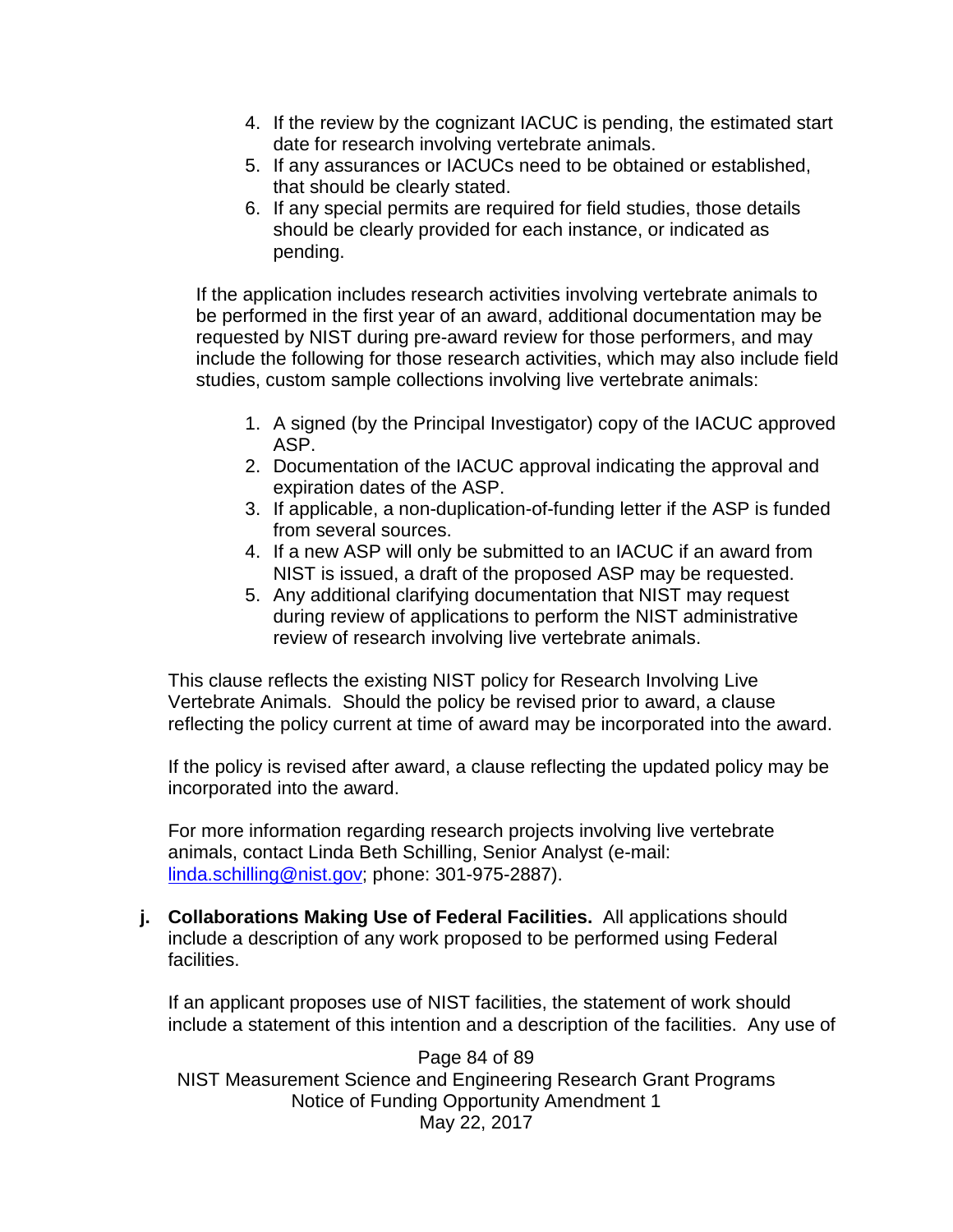NIST facilities must be approved by appropriate NIST management and is at the sole discretion of NIST. Prior to beginning the merit review process, NIST will verify the availability of the facilities and approval of the proposed usage. Any unapproved facility use will be stricken from the application prior to the merit review. Examples of some facilities that may be available for collaborations are listed on the following NIST Web site: [https://www.nist.gov/labs-major](https://www.nist.gov/labs-major-programs/user-facilities)[programs/user-facilities.](https://www.nist.gov/labs-major-programs/user-facilities)

## **3. Reporting**

- **a. Reporting Requirements.** The following reporting requirements described in Section A.01 Reporting Requirements of the Department of Commerce Financial Assistance Standard Terms and Conditions dated March 31, 2017, [https://go.usa.gov/xXRxK,](https://go.usa.gov/xXRxK) apply to awards in this program:
	- **(1) Financial Reports.** Each award recipient will be required to submit an SF-425, Federal Financial Report on a semi-annual basis for the periods ending March 31 and September 30 of each year to the NIST Grants Officer and Grants Specialist named in the award documents. Reports will be due within 30 days after the end of the reporting period to the NIST Grants Officer and Grants Specialist named in the award documents. A final financial report is due within 90 days after the end of the project period.
	- **(2) Performance (Technical) Reports.** Each award recipient will be required to submit a technical progress report to the NIST Grants Officer and the NIST Federal Program Officer on a semi-annual basis for the periods ending March 31 and September 30 of each year. Reports will be due within 30 days after the end of the reporting period. A final technical progress report shall be submitted within 90 days after the expiration date of the award. Technical progress reports shall conform to the requirements in 2 C.F.R. § 200.328 [\(http://go.usa.gov/xkVgP\)](http://go.usa.gov/xkVgP) and Department of Commerce Standard Terms and Conditions, Section A.01 [\(https://go.usa.gov/xXRxK\)](https://go.usa.gov/xXRxK).
	- **(3) Patent and Property Reports.** From time to time, and in accordance with the Uniform Administrative Requirements and other terms and conditions governing the award, the recipient may be required to submit property and patent reports.
	- **(4) Recipient Integrity and Performance Matters.** In accordance with section 872 of Public Law 110-417 (as amended; see 41 U.S.C. 2313), if the total value of a recipient's currently active grants, cooperative agreements, and procurement contracts from all Federal awarding agencies exceeds \$10,000,000 for any period of time during the period of performance of an award made under this NOFO, then the recipient shall be subject to the requirements specified in

Page 85 of 89 NIST Measurement Science and Engineering Research Grant Programs Notice of Funding Opportunity Amendment 1 May 22, 2017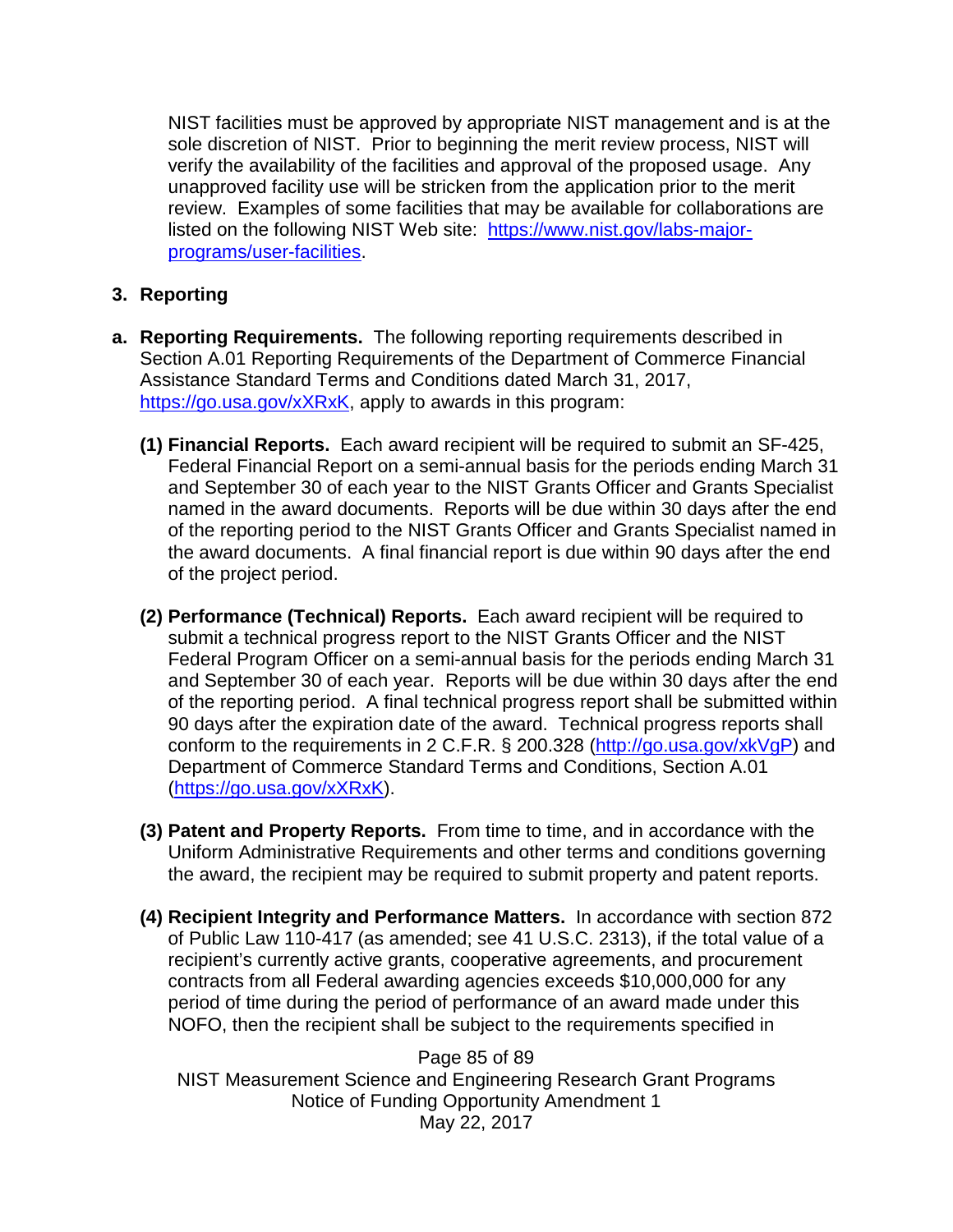Appendix XII to 2 C.F.R. Part 200, [http://go.usa.gov/cTBwC,](http://go.usa.gov/cTBwC) for maintaining the currency of information reported to SAM that is made available in FAPIIS about certain civil, criminal, or administrative proceedings involving the recipient.

- **b. Audit Requirements.** 2 C.F.R. 200 Subpart F, adopted by the Department of Commerce through 2 C.F.R. § 1327.101, requires any non-Federal entity (i.e., including non-profit institutions of higher education and other non-profit organizations) that expends Federal awards of \$750,000 or more in the recipient's fiscal year to conduct a single or program-specific audit in accordance with the requirements set out in the Subpart. Applicants are reminded that NIST, the Department of Commerce Office of Inspector General or another authorized Federal agency may conduct an audit of an award at any time.
- **c. Federal Funding Accountability and Transparency Act of 2006.** In accordance with 2 C.F.R. Part 170, all recipients of a Federal award made on or after October 1, 2010, are required to comply with reporting requirements under the Federal Funding Accountability and Transparency Act of 2006 (Pub. L. No. 109-282). In general, all recipients are responsible for reporting sub-awards of \$25,000 or more. In addition, recipients that meet certain criteria are responsible for reporting executive compensation. Applicants must ensure they have the necessary processes and systems in place to comply with the reporting requirements should they receive funding. Also see the Federal Register notice published September 14, 2010, at 75 FR 55663 available here [http://go.usa.gov/hKnQ.](http://go.usa.gov/hKnQ)

## **VII. Federal Awarding Agency Contacts**

Questions should be directed to the following contact persons:

| <b>Subject Area</b>                            | <b>Point of Contact</b>                               |
|------------------------------------------------|-------------------------------------------------------|
| Programmatic and<br><b>Technical Questions</b> | <b>MML: Bill Clark</b><br>Phone: 303-497-3268         |
|                                                | E-mail: william.clark@nist.gov                        |
|                                                | <b>PML: Patrick Hovis</b>                             |
|                                                | Phone: 301-975-4290<br>E-mail: patrick.hovis@nist.gov |
|                                                |                                                       |
|                                                | <b>EL: Millie Glick</b>                               |
|                                                | Phone: 301-975-5962                                   |
|                                                | E-mail: millie.glick@nist.gov                         |

Page 86 of 89 NIST Measurement Science and Engineering Research Grant Programs Notice of Funding Opportunity Amendment 1 May 22, 2017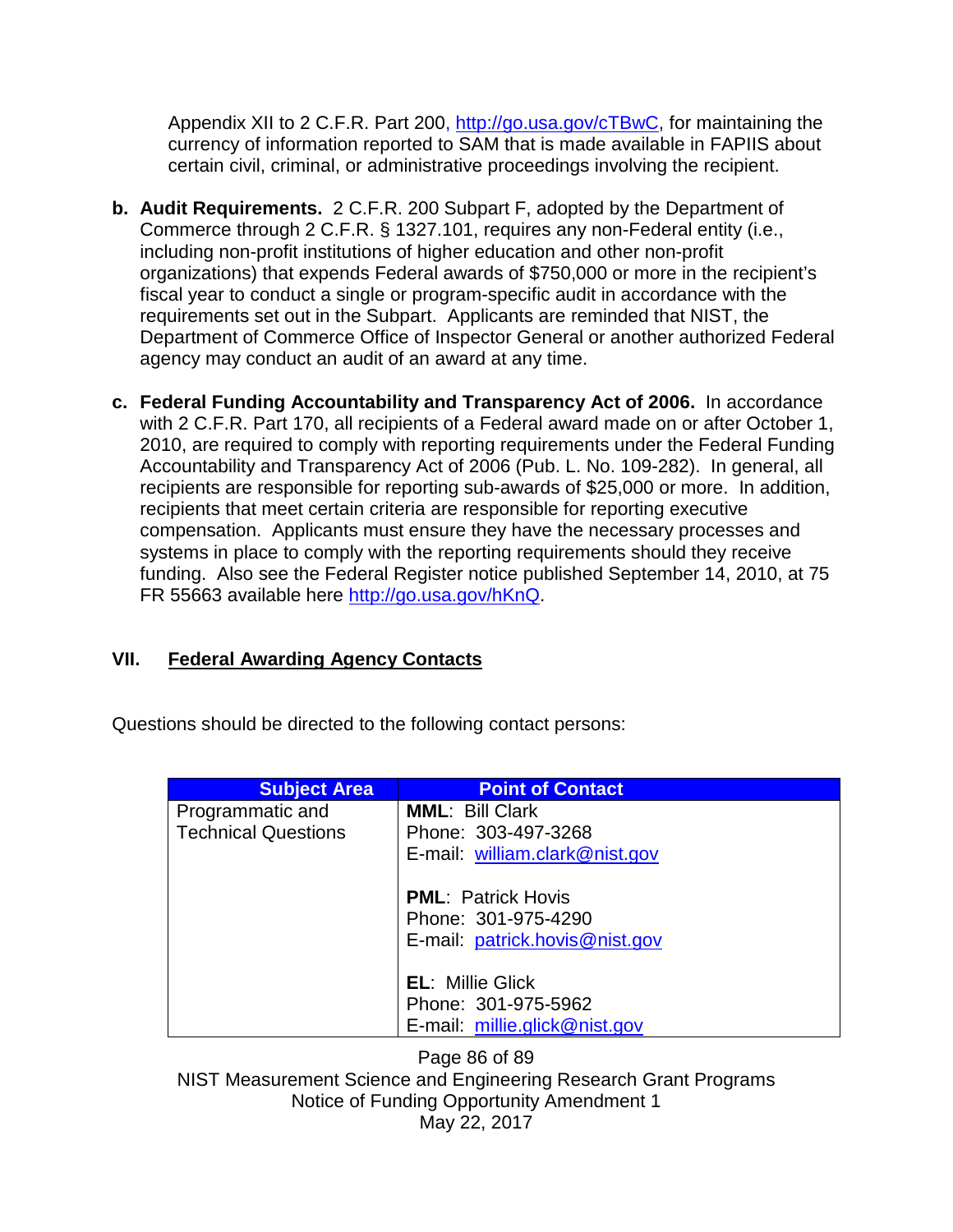| <b>Subject Area</b> | <b>Point of Contact</b>                                                                  |
|---------------------|------------------------------------------------------------------------------------------|
|                     | <b>FR: Millie Glick</b><br>Phone: 301-975-5962<br>E-mail: millie.glick@nist.gov          |
|                     | <b>ITL: Carol Clark</b><br>Phone: 301-975-2239<br>E-mail: carol.clark@nist.gov           |
|                     | <b>CTL: Jim Harriman</b><br>Phone: 303-497-5312<br>E-mail: james.harriman@nist.gov       |
|                     | <b>NCNR: Dan Neumann</b><br>Phone: 301-975-5252<br>E-mail: dan.neumann@nist.gov          |
|                     | <b>CNST: Donna Lauren</b><br>Phone: 301-975-3729<br>E-mail: donna.lauren@nist.gov        |
|                     | <b>OSP: Darlene Hamilton</b><br>Phone: 301-975-2227<br>E-mail: darlene.hamilton@nist.gov |
|                     | <b>SCO: Kerry Miles</b><br>Phone: 301-975-5571<br>E-mail: kerry.miles@nist.gov           |
|                     | <b>IAAO: Claire Saundry</b><br>Phone: 301-975-2386<br>E-mail: claire.saundry@nist.gov    |
|                     | <b>ADLP: Donna Kimball</b><br>Phone: 301-975-8362<br>E-mail: donna.kimball@nist.gov      |
|                     | <b>ADIIS: Dianne Poster</b><br>Phone: 301-975-8941<br>E-mail: dianne.poster@nist.gov     |

Page 87 of 89 NIST Measurement Science and Engineering Research Grant Programs Notice of Funding Opportunity Amendment 1 May 22, 2017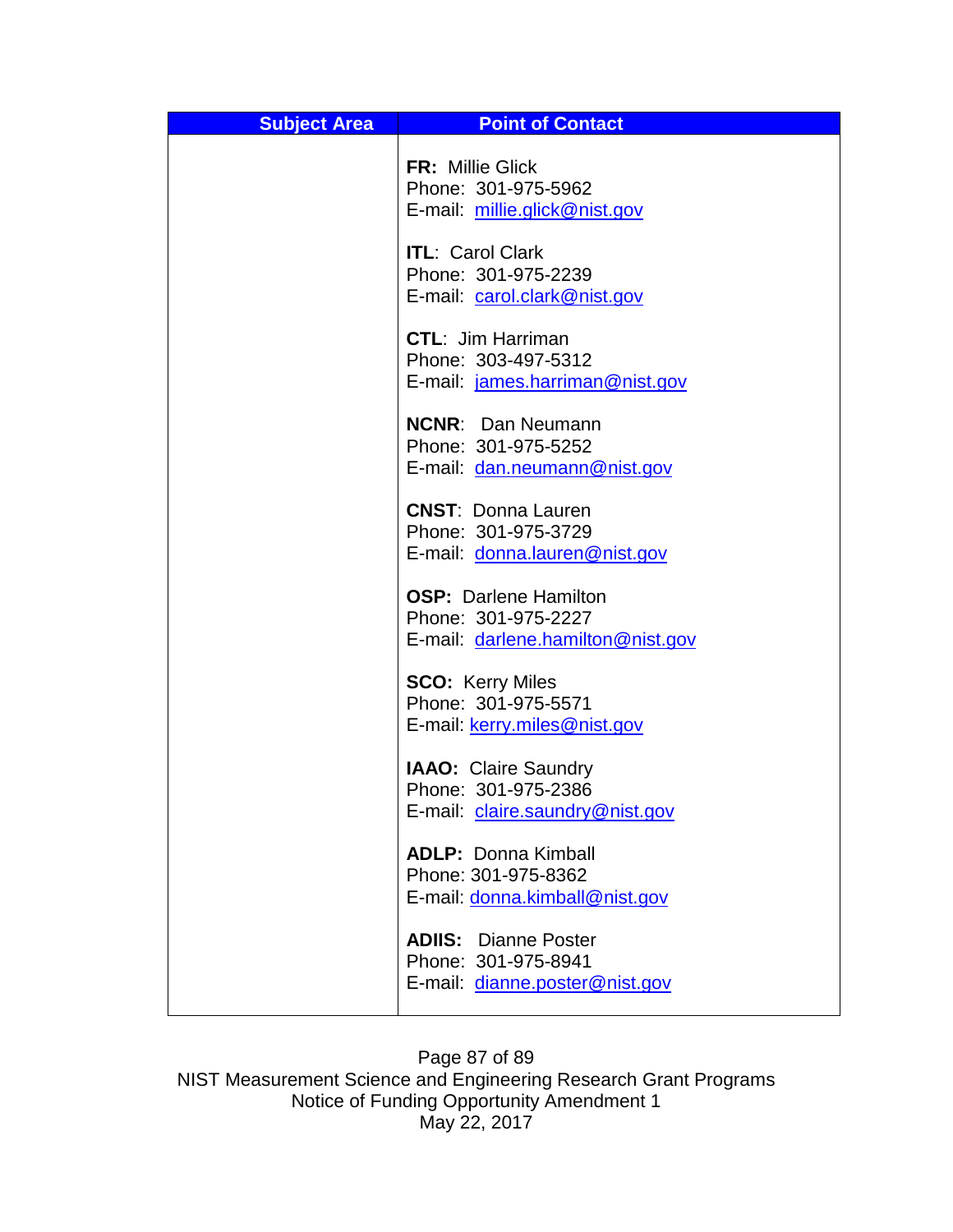| <b>Subject Area</b>         | <b>Point of Contact</b>         |
|-----------------------------|---------------------------------|
| <b>Technical Assistance</b> | <b>Christopher Hunton</b>       |
| with Grants.gov             | Phone: 301-975-5718             |
| <b>Submissions</b>          | Fax: 301-975-8884               |
|                             | E-mail: grants@nist.gov         |
|                             | or                              |
|                             |                                 |
|                             | Grants.gov                      |
|                             | Phone: 800-518-4726             |
|                             | E-mail: support@grants.gov      |
| <b>Grant Rules and</b>      | <b>Scott McNichol</b>           |
| Regulations                 | Phone: 303-497-3444             |
|                             | E-mail: scott.mcnichol@nist.gov |
|                             |                                 |

## **VIII. Other**

**1. Personal and Business Information.** The applicant acknowledges and understands that information and data contained in applications for financial assistance, as well as information and data contained in financial, performance and other reports submitted by applicants, may be used by the Department of Commerce in conducting reviews and evaluations of its financial assistance programs. For this purpose, applicant information and data may be accessed, reviewed and evaluated by Department of Commerce employees, other Federal employees, Federal agents and contractors, and/or by non-Federal personnel, all of whom enter into appropriate conflicts of interest and nondisclosure agreements covering the use of such information. As may be provided in the terms and conditions of a specific financial assistance award, applicants are expected to support program reviews and evaluations by submitting required financial and performance information and data in an accurate and timely manner, and by cooperating with Department of Commerce and external program evaluators. In accordance with 2 C.F.R. § 200.303(e), applicants are reminded that they must take reasonable measures to safeguard protected personally identifiable information and other confidential or sensitive personal or business information created or obtained in connection with a Department of Commerce financial assistance award.

In addition, Department of Commerce regulations implementing the Freedom of Information Act (FOIA), 5 U.S.C. Sec. 552, are found at 15 C.F.R. Part 4, Public Information. These regulations set forth rules for the Department regarding making requested materials, information, and records publicly available under the FOIA. Applications submitted in response to this NOFO may be subject to requests for

Page 88 of 89 NIST Measurement Science and Engineering Research Grant Programs Notice of Funding Opportunity Amendment 1 May 22, 2017